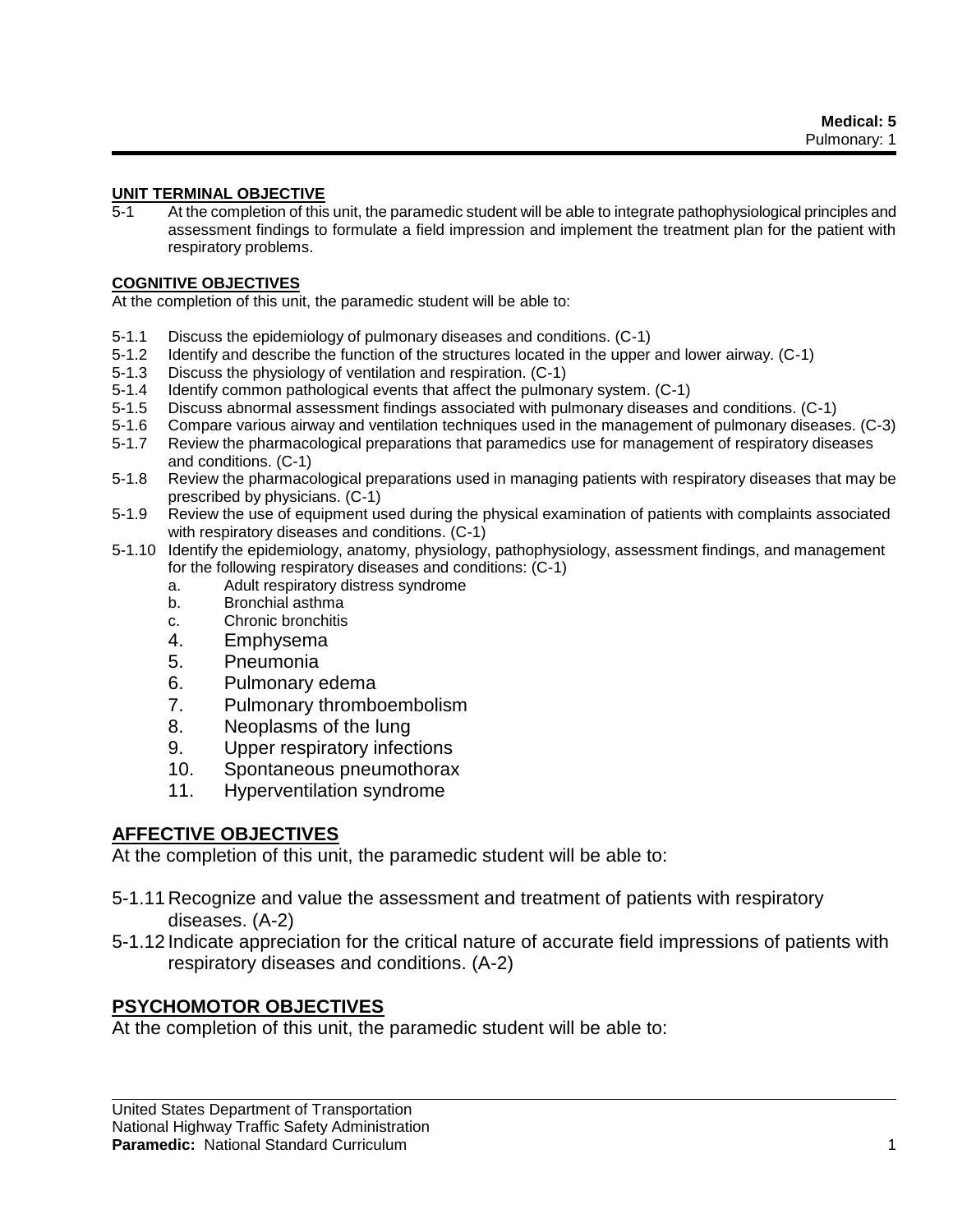- 5-1.13 Demonstrate proper use of airway and ventilation devices. (P-1)
- 5-1.14 Conduct a history and patient assessment for patients with pulmonary diseases and conditions. (P-1)
- 5-1.15 Demonstrate the application of a CPAP/ BiPAP unit. (P-1)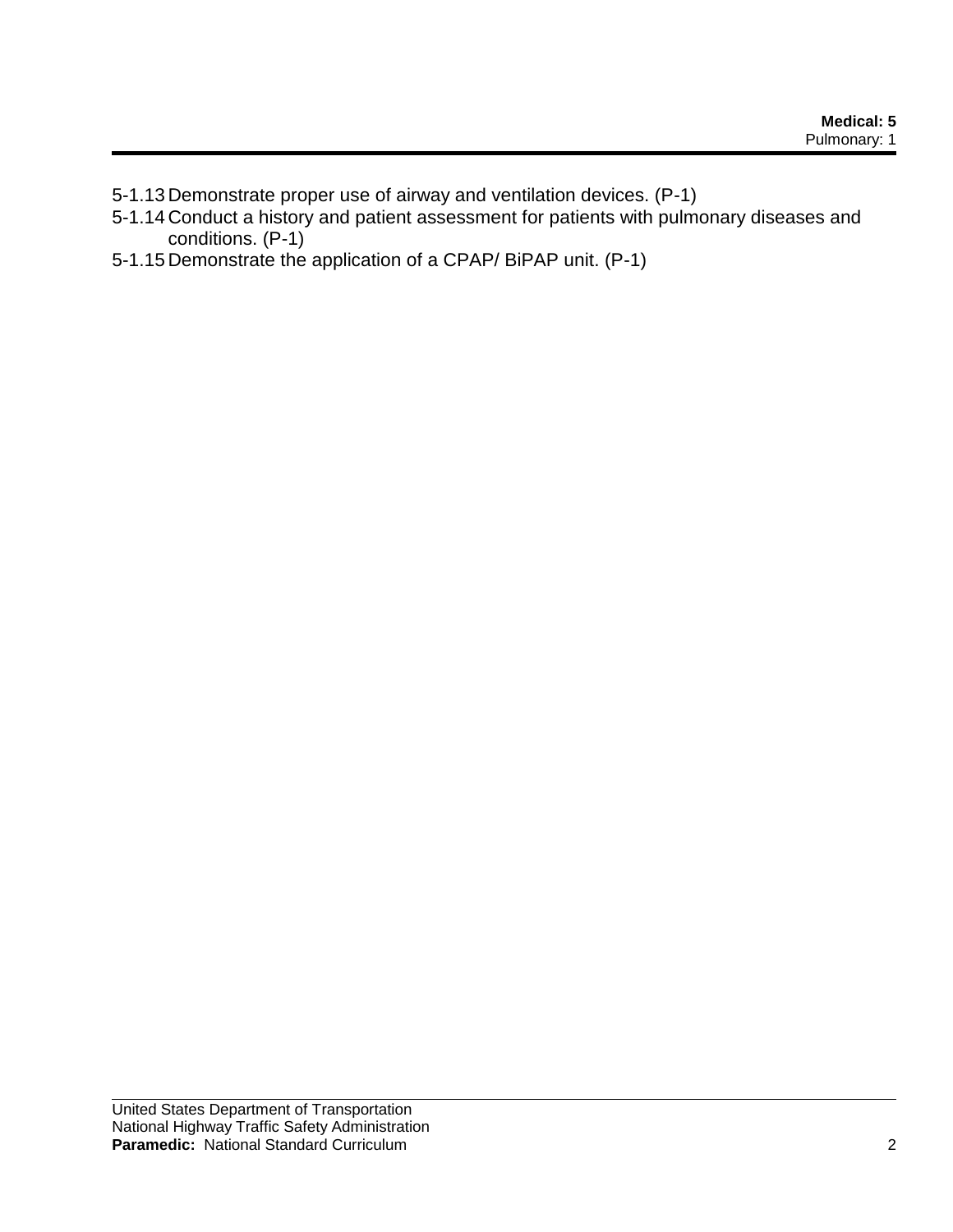# **DECLARATIVE**

# I. Introduction

- A. Epidemiology
	- 1. Incidence
		- a) Respiratory complaints are a major aspect of EMS, resulting in 28% of all EMS chief complaints according to a US study of over 2.5 million EMS calls
	- 2. Mortality/ morbidity
		- a) Over 200,000 persons die from respiratory emergencies each year
	- 3. Risk factors
		- a) Intrinsic factors which increase the risk of developing respiratory disease
			- (1) Genetic predisposition
				- (a) Influences development of
					- (i) Asthma
					- (ii) COPD
					- (iii) Carcinomas
			- (2) Associated cardiac or circulatory pathologies
				- (a) Influences development of
					- (i) Pulmonary edema
					- (ii) Pulmonary emboli
			- (3) Stress
				- (a) Increases the severity of respiratory complaints
				- (b) May be associated with the frequency of
				- exacerbations of asthma and COPD
		- b) Extrinsic factors which increase the risk of developing respiratory disease
			- (1) Smoking
				- (a) Increases the prevalence of COPD and carcinomas
				- (b) Increases the severity of virtually all respiratory disorders
			- (2) Environmental pollutants
				- (a) Increases the prevalence of COPD
				- (b) Increases the severity of all obstructive disorders
- B. Anatomy and physiology review
	- 1. Global physiology of the pulmonary system
		- a) Function
			- (1) The respiratory system functions as a gas exchange system
			- (2) 10,000 liters of air are filtered, warmed, humidified, and exchanged daily in adults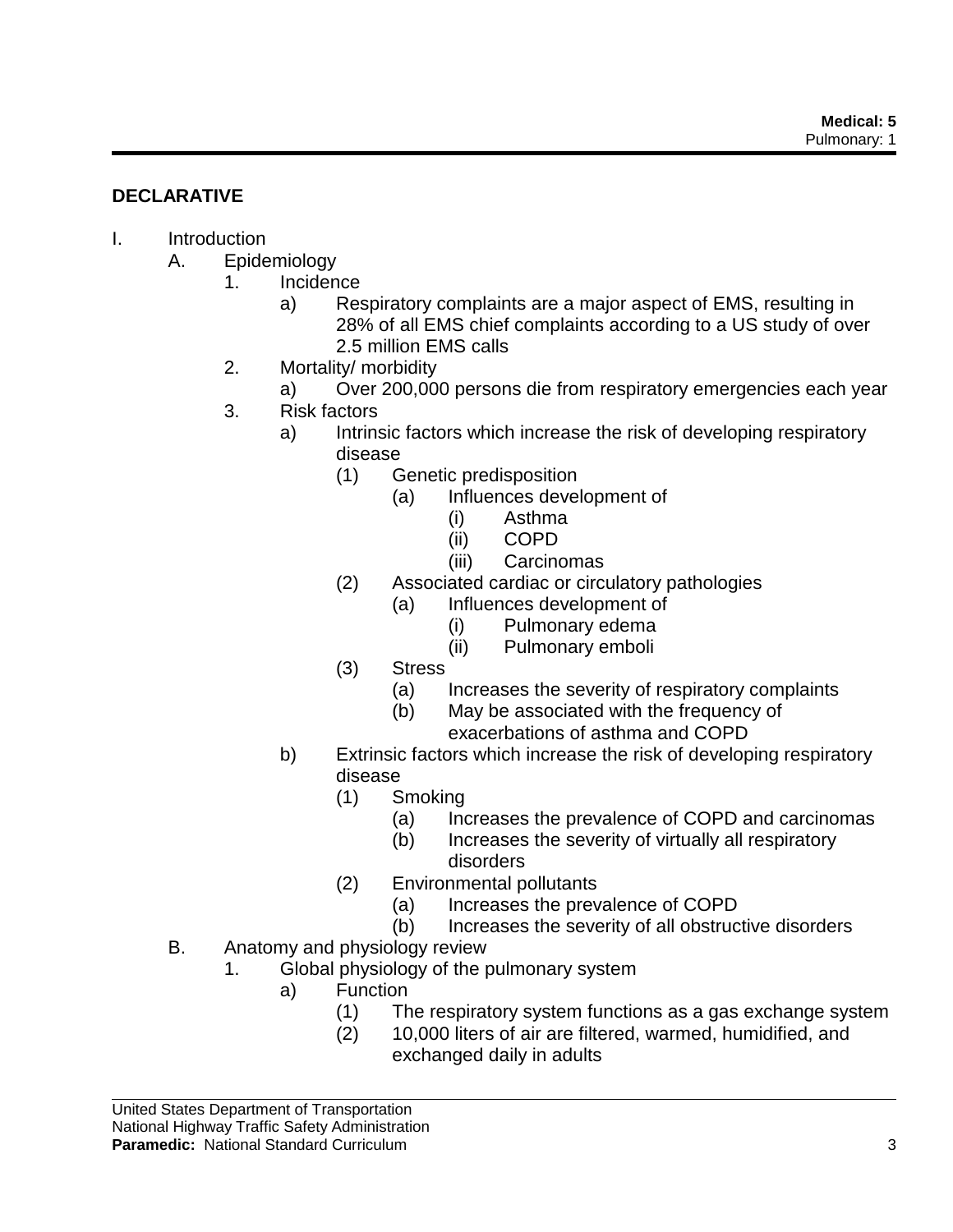- (3) Oxygen is diffused into the bloodstream for use in cellular metabolism by the body's 100 trillion cells
- (4) Wastes, including carbon dioxide, are excreted from the body via the respiratory system
- b) Physiology
	- (1) Ventilation
		- (a) Ventilation refers to the process of air movement in and out of the lungs
		- (b) In order for ventilation to occur, the following functions must be intact
			- (i) Neurologic control (brainstem) needs to initiate inspiration
			- (ii) Nerves between the brainstem and the muscles of respiration (diaphragm & intercostals) need to be intact and undamaged
			- (iii) Diaphragm and intercostal muscles must be functional and non-traumatized
			- (iv) Upper airways must be intact and patent
			- (v) Lower airways must be intact and patent
			- (vi) The alveoli must be intact and non-collapsed
		- (c) Emergent intervention for ventilation problems includes
			- (i) Opening the upper and lower airways
			- (ii) Providing assisted ventilation
	- (2) Diffusion
		- (a) Diffusion refers to the process of gas exchange between the air-filled alveoli and the pulmonary capillary bed
		- (b) Gas exchange is driven by simple diffusion gases from areas of high concentration to areas of low concentration (gas exchange continues until the concentrations are equal)
		- (c) In order for diffusion to occur, the following functions must be intact
			- (i) The alveolar walls must be intact and not thickened
			- (ii) The interstitial space (between the alveoli and capillary wall) must not be enlarged or filled with fluid
			- (iii) The capillary walls must be intact and not thickened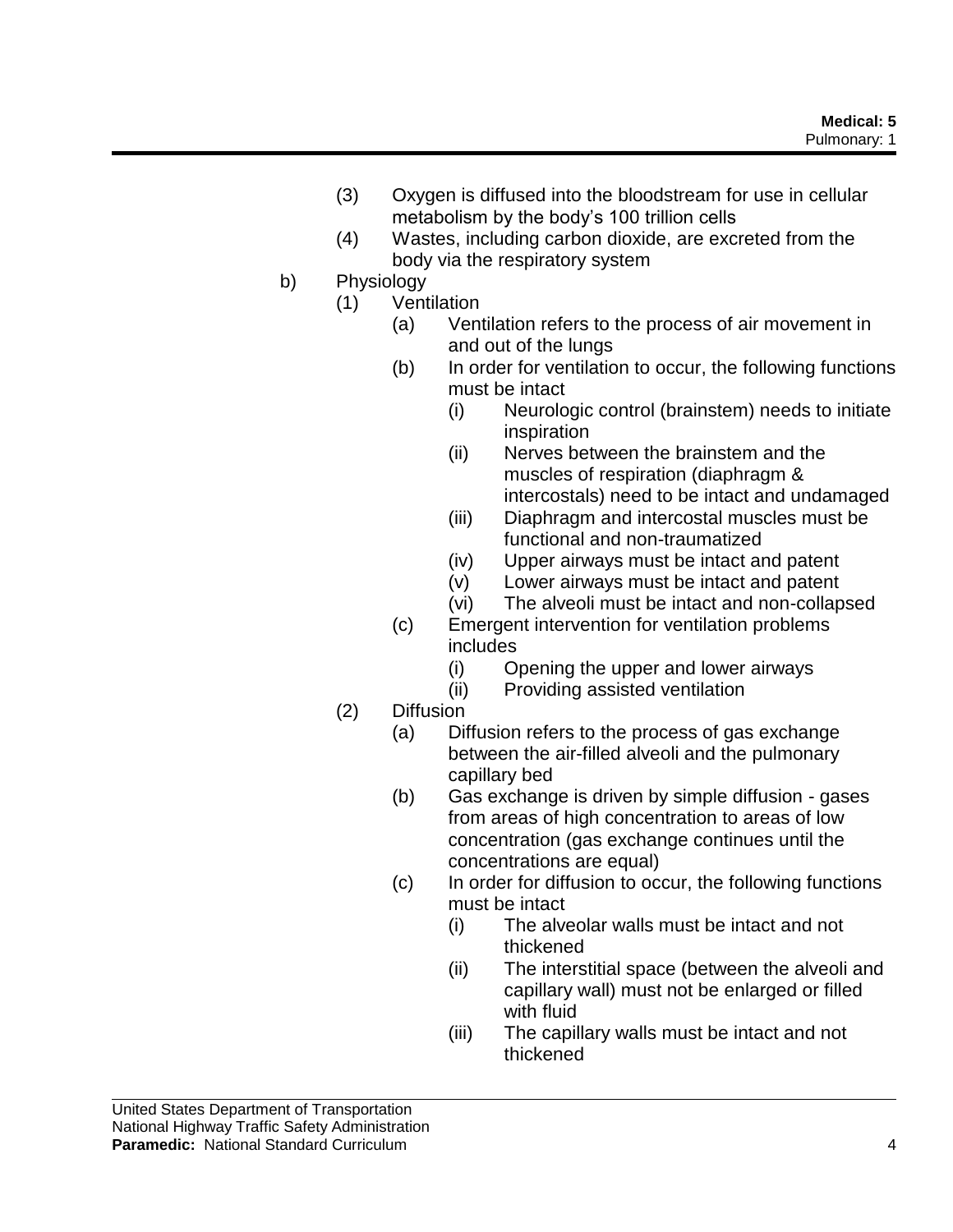- (d) Emergent intervention for diffusion problems includes
	- (i) Provision of high flow oxygen
	- (ii) Taking measures to reduce inflammation in the interstitial space
- (3) Perfusion
	- (a) Perfusion refers to the process of circulating blood through the pulmonary capillary bed
	- (b) In order for perfusion to occur, the following functions must be intact
		- (i) There must be adequate blood volume (and adequate hemoglobin within the blood)
		- (ii) The pulmonary capillaries must be intact and not occluded
		- (iii) The left heart must be functioning properly to assure a smooth flow of blood through the pulmonary capillary bed
	- (c) Emergent intervention for perfusion problems includes
		- (i) Ensuring adequate circulating volume and hemoglobin levels
		- (ii) Optimizing left heart function as necessary
- c) Rationale behind learning physiology
	- (1) There are many, many different pulmonary diseases
	- (2) Many diseases act in a variety of different ways on a number of body systems
	- (3) Learning the pathophysiology of every respiratory disease is impossible at the paramedic level, and is not a useful exercise because of the dynamic nature of newly developing or identified pulmonary pathologies
	- (4) However, all respiratory problems, old or new, can be categorized as impacting ventilation, diffusion, or perfusion
	- (5) Treatment can be initiated rapidly and effectively once the problem has been identified as ventilation, diffusion, perfusion or a combination
- 2. Anatomy of the pulmonary system
	- a) The upper airway
		- (1) Functions
			- (a) Conduit for air
			- (b) Filtration
			- (c) Warming
			- (d) Humidification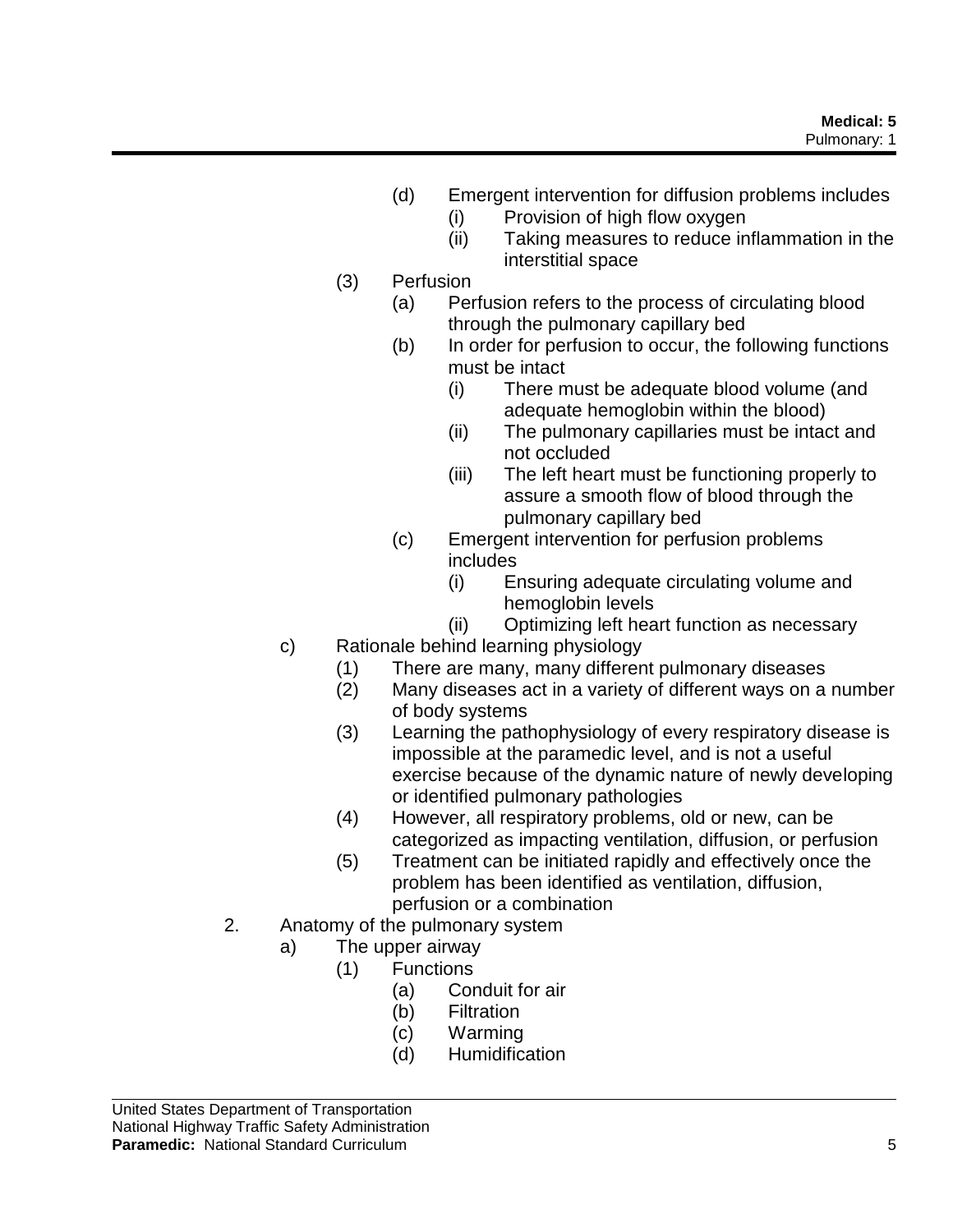- (e) Protection of lower airway
- (2) Structures
	- (a) Nose
	- (b) Pharynx
	- (c) Larynx
- b) The lower airway
	- (1) Functions
		- (a) Conduit for air
		- (b) Filtration
		- (c) Warming
		- (d) Humidification
		- (e) Removal of foreign particles
	- (2) Structures
		- (a) Trachea
		- (b) Bronchi
		- (c) Bronchioles
		- (d) Cilia
- c) The gas exchange interface
	- (1) Functions
		- (a) Facilitate gas exchange
		- (b) Transfer gases
		- (c) Mechanism and normals
		- (d) Diffusion
		- (e) Venous partial pressures of gases
		- (f) Arterial partial pressures of gases
		- (g) Oxygen saturation
		- (h) Oxyhemoglobin dissociation curve
	- (2) Structures
		- (a) Alveoli
		- (b) Interstitial space
		- (c) Pulmonary capillary bed
- d) The chest wall
	- (1) Functions
		- (a) Ventilation
		- (b) Protection of lungs and airways
		- (c) Mechanism and normals
		- (d) The process of inspiration and expiration
		- (e) Normal respiratory volumes (total lung capacity, tidal volume)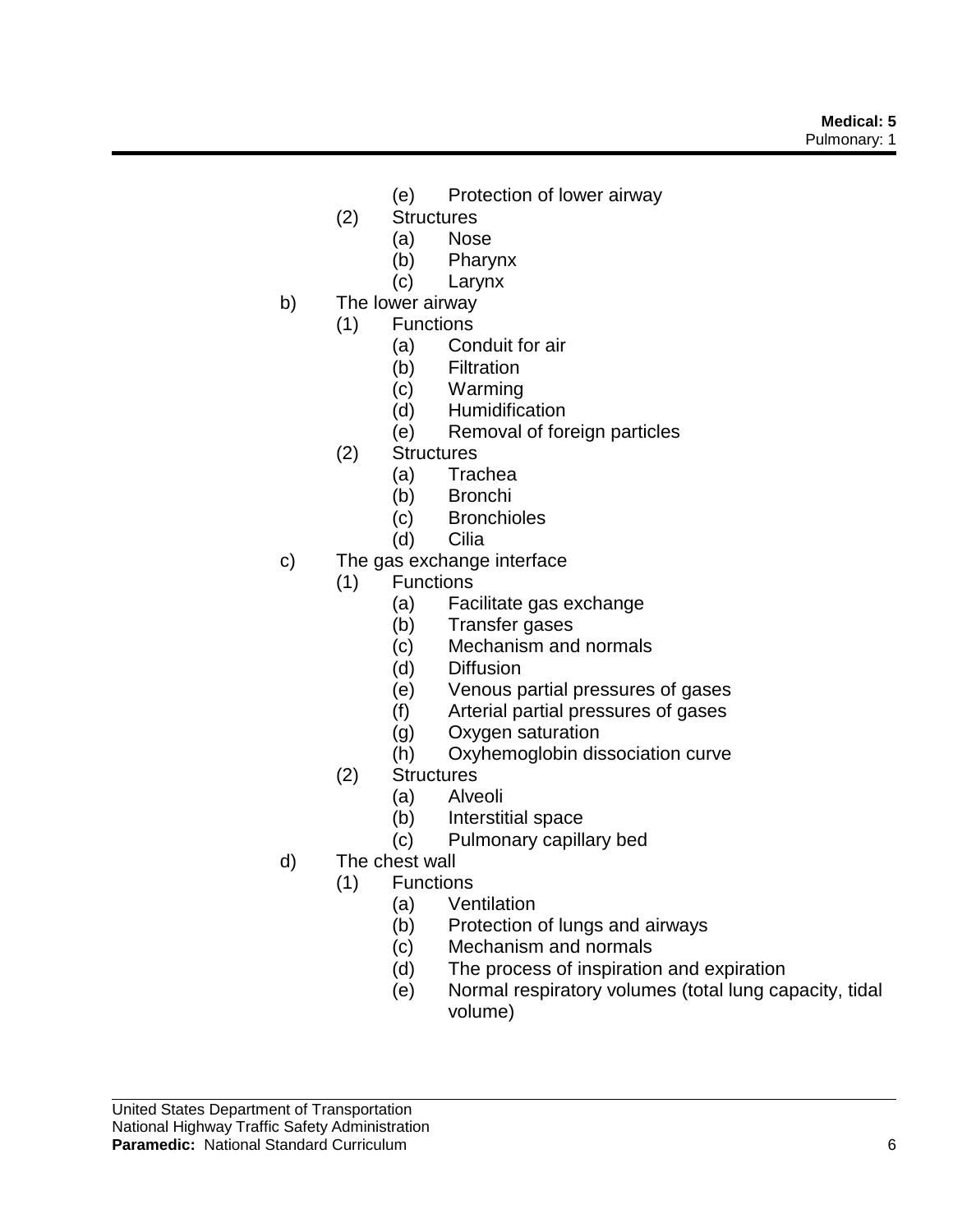- (2) Structures
	- (a) Diaphragm is the major muscle of respiration
	- (b) Intercostal muscles
	- (c) Accessory muscles
	- (d) Pleural space
- e) The neurologic control of breathing
	- (1) Functions
		- (a) To control ventilation in coordination with physiologic needs
		- (b) Mechanism and normals
		- (c) Driven primarily by the pH of the cerebrospinal fluid which is influenced by the  $PaCO<sub>2</sub>$
		- (d) Secondary drive is the partial pressure of  $CO<sub>2</sub>$  $(PaCO<sub>2</sub>)$
		- (e) Tertiary drive (typically only utilized in a small number of individuals with severe pulmonary disease) is the  $PaO<sub>2</sub>$  as measured by peripheral baroreceptors located in the aortic arch and carotid artery
	- (2) Structures
		- (a) Medulla
		- (b) Phrenic nerve innervate the diaphragm
		- (c) Spinal nerves (thoracic levels) innervate the intercostal
		- (d) Hering-Breuer reflex prevents overinflation
- II. General system pathophysiology, assessment and management
	- A. Pathophysiology
		- 1. A variety of problems can impact the pulmonary system's ability to achieve its goal of gas exchange to provide for cellular needs and excretion of wastes
		- 2. Understanding these problems globally can enable the paramedic to quickly and effectively pinpoint probable causes and necessary interventions
		- 3. Specific pathophysiologies
			- a) Ventilation
				- (1) Upper airway obstruction
					- (a) Trauma
						- (b) Epiglottis
						- (c) Foreign body obstruction
					- (d) Inflammation of the tonsils
				- (2) Lower airway obstruction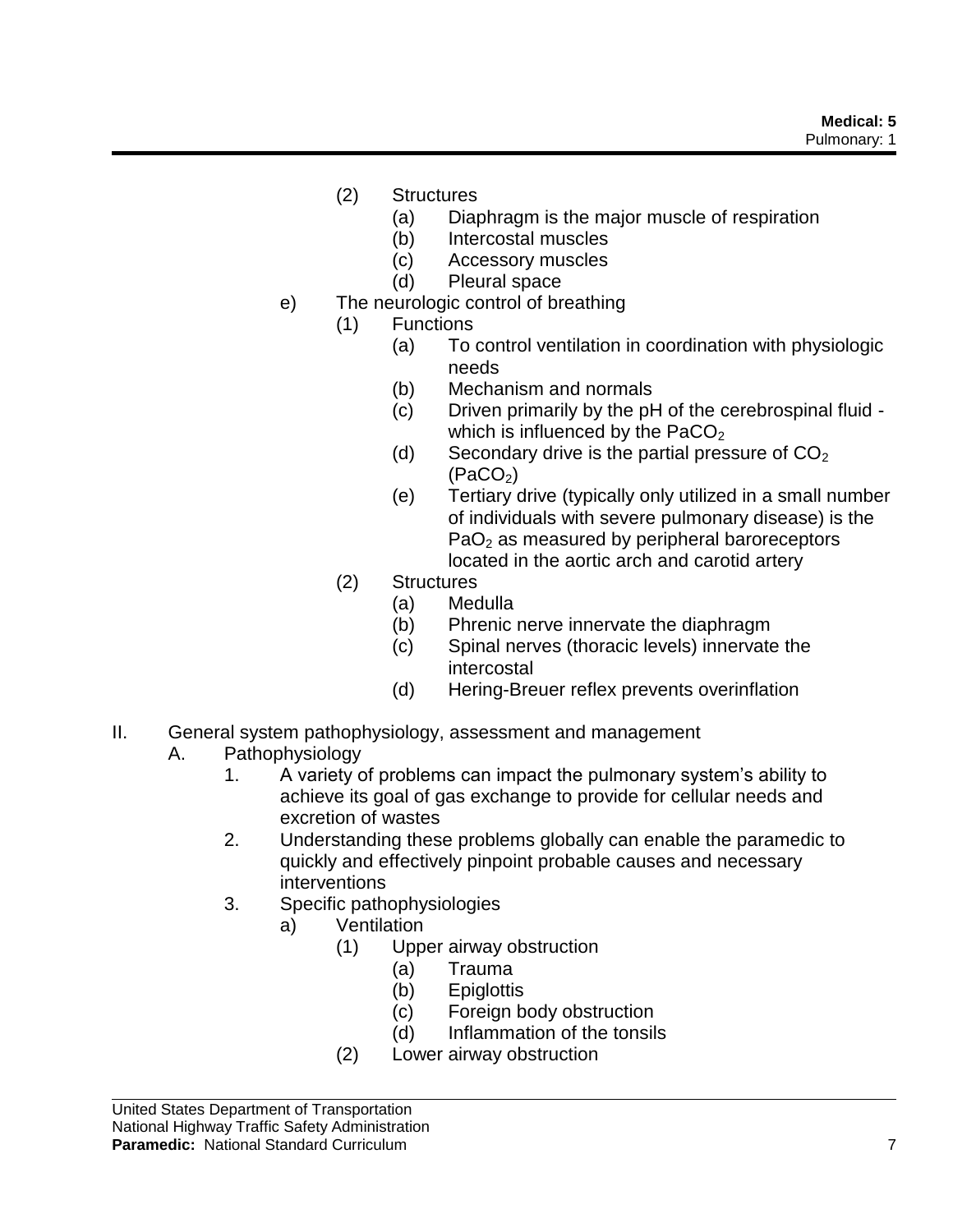- (a) Trauma
- (b) Obstructive lung disease
- (c) Mucous accumulation
- (d) Smooth muscle spasm
- (e) Airway edema
- (3) Chest wall impairment
	- (a) Trauma
	- (b) Hemothorax
	- (c) Pneumothorax
	- (d) Empyema
	- (e) Pleural inflammation
	- (f) Neuromuscular diseases (such as multiple sclerosis or muscular dystrophy)
- (4) Problems in neurologic control
	- (a) Brainstem malfunction
		- (i) CNS depressant drugs
		- (ii) CVA or other medical neurologic condition
		- (iii) Trauma
	- (b) Phrenic/ spinal nerve dysfunction
		- (i) Trauma
		- (ii) Neuromuscular diseases
- b) Diffusion
	- (1) Inadequate oxygen concentration in ambient air
	- (2) Alveolar pathology
		- (a) Asbestosis, other environmental lung diseases
		- (b) Blebs/ bullaes associated with chronic obstructive lung disease
		- (c) Inhalation injuries
	- (3) Interstitial space pathology
		- (a) Pulmonary edema
			- (i) High pressure (also known as cardiogenic)
				- (a) Left heart failure
				- (b) Idiopathic pulmonary hypertension
			- (ii) High permeability (also known as noncardiogenic)
				- (a) ARDS
				- (b) Asbestosis, environmental lung diseases
				- (c) Near-drowning
				- (d) Post-hypoxia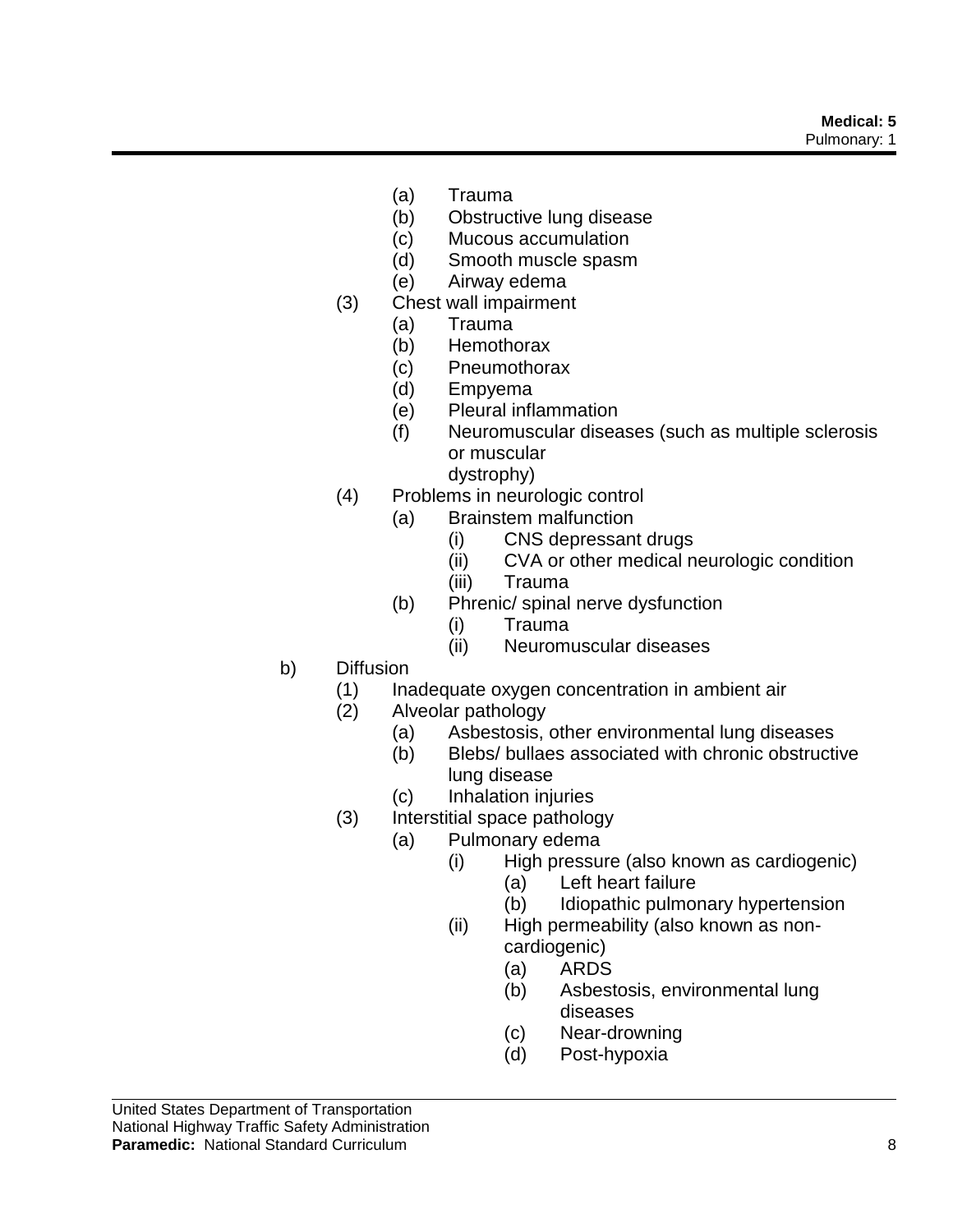- (e) Inhalation injuries
- (4) Capillary bed pathology
	- (a) Severe atherosclerosis
- c) Perfusion
	- (1) Inadequate blood volume/ hemoglobin levels
		- (a) Hypovolemia
		- (b) Anemia
	- (2) Impaired circulatory blood flow
		- (a) Pulmonary embolus
	- (3) Capillary wall pathology
		- (a) Trauma
- B. Assessment findings
	- 1. Scene size-up
		- a) Pulmonary complaints may be associated with exposure to a wide variety of toxins, including carbon monoxide, toxic products of combustion, or environments which have deficient ambient oxygen (such as silos, enclosed storage spaces etc.)
		- b0 It is critical to assure a safe environment for all EMS personnel before initiating patient contact
		- c0 If necessary, individuals with specialized training and equipment should be utilized to remove the patient from a hazardous environment
	- 2 Initial assessment
		- a0 A major focus of the initial assessment is the recognition of lifethreat; there are a variety of pulmonary conditions which may offer a very real risk for patient death
		- b0 Recognition of life threat and the initiation of resuscitation takes priority over detailed assessment
		- c0 Signs of life-threatening respiratory distress in adults, listed from most ominous to least severe
			- (1) Alterations in mental status
			- (2) Severe cyanosis
			- (3) Absent breath sounds
			- (4) Audible stridor
			- (5) 1-2 word dyspnea
			- (6) Tachycardia > 130 beats/ minute
			- (7) Pallor and diaphoresis
			- (8) The presence of retractions/ use of the accessory muscles
	- 3 Focused history and physical examination
		- a0 Chief complaint
			- (1) Dyspnea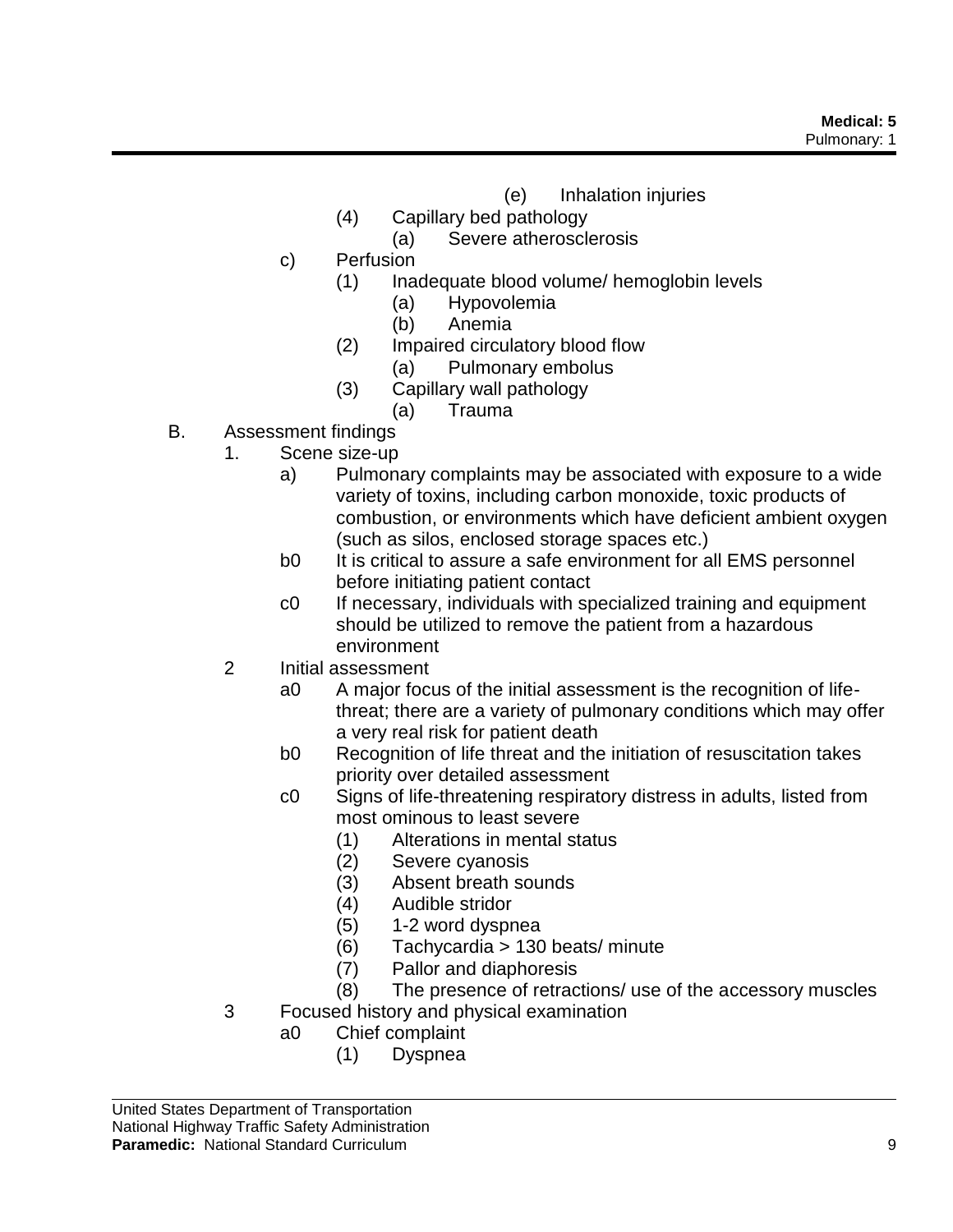- (2) Chest pain
- (3) Cough
	- (a) Productive
	- (b) Non-productive
	- (c) Hemoptysis
- (4) Wheezing
- (5) Signs of infection
	- (a) Fever/ chills
	- (b) Increased sputum production
- b0 History
	- (1) Previous experiences with similar/ identical symptoms
		- (a) The patient's subjective description of acuity is an accurate indicator of the acuity of this episode if the pathology is chronic
		- (b) Asking the patient "what happened the last time you had an attack this bad" is an extremely useful predictor of this episode's course
	- (2) Known pulmonary diagnosis
		- (a) If the diagnosis is not known to the paramedic, an effort should be made to learn whether it is primarily related to ventilation, diffusion, perfusion, or a combination
	- (3) History of previous intubation is an accurate indicator of severe pulmonary disease, and suggests that intubation may be required again
	- (4) Medication history
		- (a) Current medications
		- (b) Medication allergies
		- (c) Pulmonary medications
			- (i) Sympathomimetic
				- (a) Inhaled
				- (b) Oral
				- (c) Parenteral
			- (ii) Corticosteroid
				- (a) Inhaled
				- (b) Oral (daily versus during exacerbations only)
			- (iii) Chromolyn sodium
			- (iv) Methylxanthines (theophyllin preparations)
			- (v) Antibiotics
		- (d) Cardiac-related drugs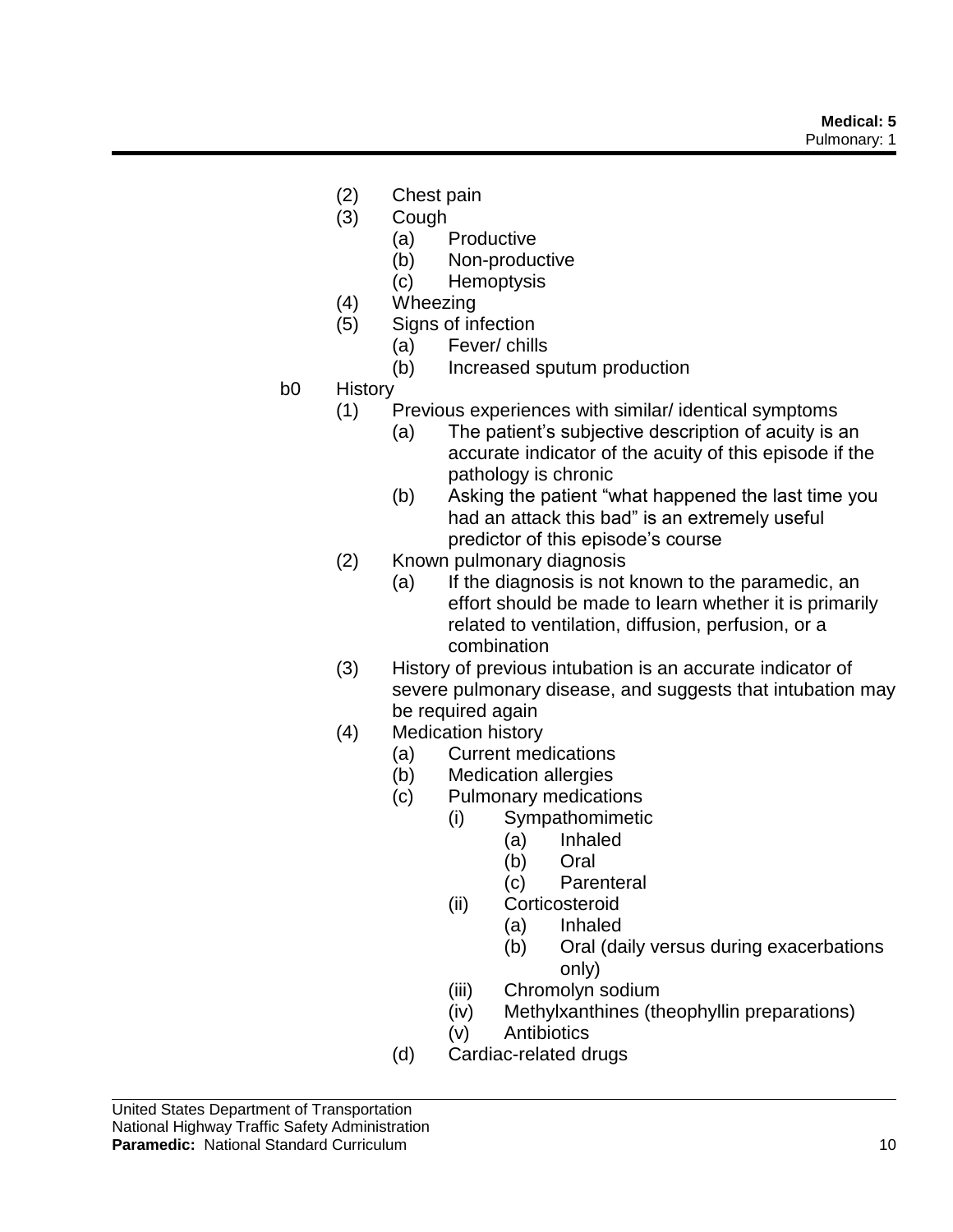- (5) History of the present episode
- (6) Exposure/ smoking history
- c0 Physical exam
	- (1) General impression
		- (a) Position
			- (i) Sitting
			- (ii) "Tripod" position
			- (iii) Feet dangling
		- (b) Mentation
			- (i) Confusion is a sign of hypoxemia or hypercarbia
			- (ii) Restlessness and irritability may be signs of fear and hypoxemia
			- (iii) Severe lethargy or coma is a sign of hypercarbia
		- (c) Ability to speak
			- (i) 1-2 word dyspnea versus ability to speak freely
			- (ii) Rapid, rambling speech as a sign of anxiety and fear
		- (d) Respiratory effort
			- (i) Hard work indicates obstruction
			- (ii) Retractions
			- (iii) Use of accessory muscles
		- (e) Color
			- (i) Pallor
			- (ii) Diaphoresis
			- (iii) Cyanosis
				- (a) Central
				- (b) Peripheral
	- (2) Vital signs
		- (a) Pulse
			- (i) Tachycardia is a sign of hypoxemia and the use of sympathomimetic medications
			- (ii) In the face of a pulmonary etiology, bradycardia is an ominous sign of severe hypoxemia and imminent cardiac arrest
			- (b) Blood pressure
				- (i) Hypertension may be associated with sympathomimetic medication use
			- (c) Respiratory rate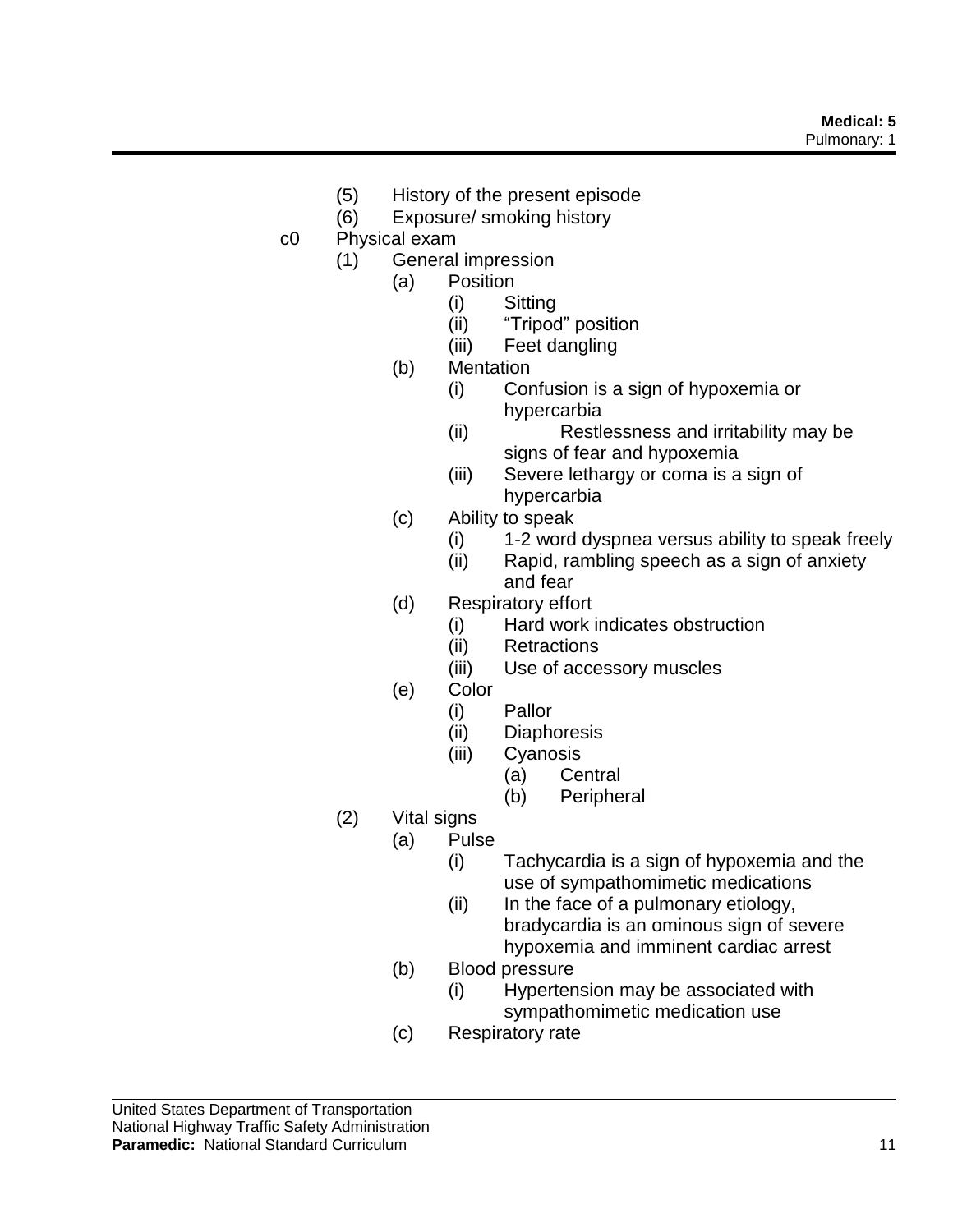- (i) The respiratory rate is not a very accurate indicator of respiratory status unless it is very slow
- (ii) Trends are essential in evaluating the chronic patient
	- (a) Slowing rate in the face of an unimproved condition suggests exhaustion and impending respiratory insufficiency
- (d) Respiratory patterns
	- (i) Eupnea
	- (ii) Tachypnea
	- (iii) Cheyne-Stokes
	- (iv) Central neurogenic hyperventilation
	- (v) Kussmaul
	- (vi) Ataxic (Biot's)
	- (vii) Apneustic
	- (viii) Apnea
- (3) Head/ neck
	- (a) Pursed lip breathing
	- (b) Use of accessory muscles
	- (c) Sputum
		- (i) Increasing amounts suggests infection
		- (ii) Thick, green or brown sputum suggests infection and/ or pneumonia
		- (iii) Yellow or pale gray sputum may be related to allergic or inflammatory etiologies
		- (iv) Frank hemoptysis often accompanies severe tuberculosis or carcinomas
		- (v) Pink, frothy sputum is associated with severe, late stages of pulmonary edema
	- (d) Jugular venous distention may accompany right sided heart failure, which may be caused by severe pulmonary obstruction
- (4) Chest
	- (a) Signs of trauma
	- (b) Barrel chest demonstrates the presence of longstanding chronic obstructive lung disease
	- (c) Retractions
	- (d) Symmetry
	- (e) Breath sounds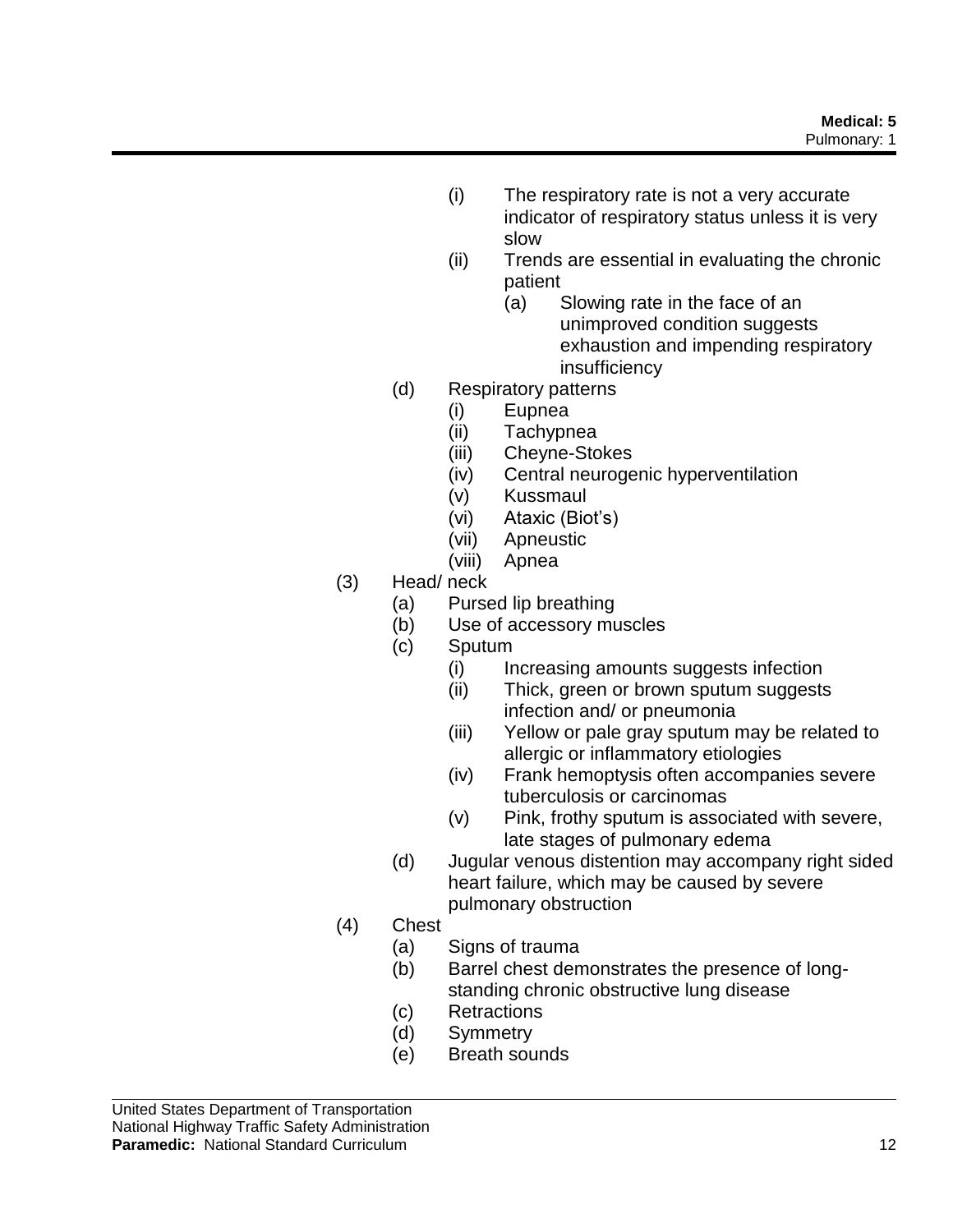- (i) Normal
	- (a) Bronchial
	- (b) Bronchovesicular
	- (c) Vesicular
- (ii) Abnormals
	- (a) Stridor
	- (b) Wheezing
	- (c) Ronchi (low wheezes)
	- (d) Rales (crackles)
	- (e) Pleural friction rub
- (5) Extremities
	- (a) Peripheral cyanosis
	- (b) Clubbing is indicative of long-standing chronic hypoxemia
	- (c) Carpopedal spasm may be associated with hypocapnia resulting from periods of rapid, deep respiration
- d0 Diagnostic testing
	- (1) Pulse oximetry
		- (a) Used to evaluate or confirm the adequacy of oxygen saturation
		- (b) May be inaccurate in the presence of conditions which abnormally bind hemoglobin, including carbon monoxide poisoning or methemoglobinemia
	- (2) Peak flow
		- (a) Provides a baseline assessment of airflow for patients with obstructive lung disease
	- (3) Capnometry
		- (a) Provides ongoing assessment of endotracheal tube position End-tidal  $CO<sub>2</sub>$  drops immediately when the tube is displaced from the trachea
		- (b) Quantitative versus qualitative
- C0 Management
	- 1 Airway and ventilation
		- a0 Head-tilt/ chin-lift
		- b0 Jaw thrust without head-tilt
		- c0 Head-tilt/ jaw thrust
		- d0 Oropharyngeal airway
		- e0 Nasopharyngeal airway
		- f0 Nasal cannula
		- g0 Simple oxygen mask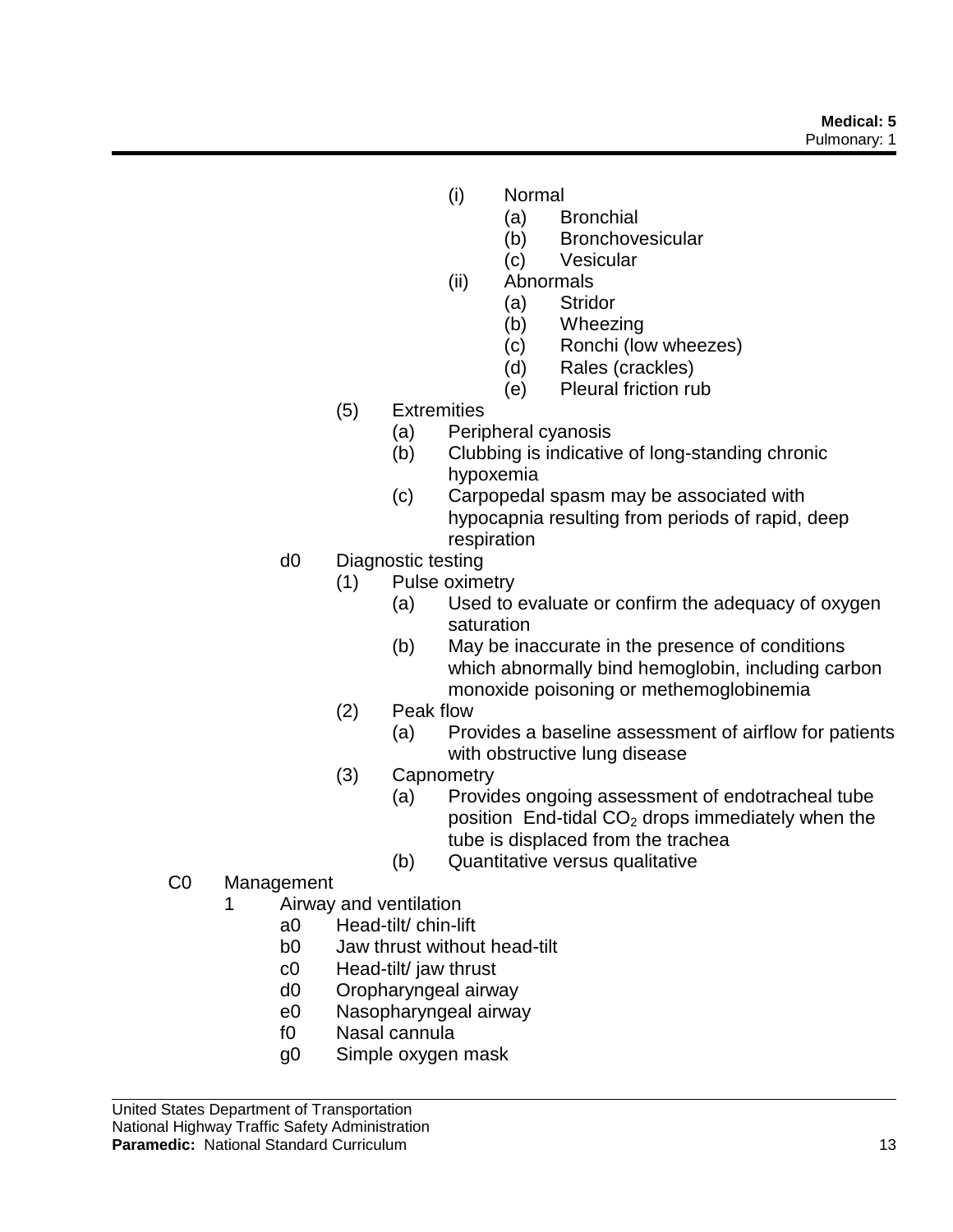- h0 Nonrebreather mask
- i0 Pharyngeal tracheal double-lumen airway
- j0 Pharyngeal tracheal lumen airway
- k0 Bag-valve-mask
- l0 Bag-valve-mask with PEEP
- m0 CPAP
- n0 Orotracheal intubation
- o0 Nasotracheal intubation
- p0 Suctioning
- q0 Endotracheal tube
- r0 Oxygen powered manually triggered ventilators
- s0 Automatic transport ventilator
- t0 Needle cricothyroidotomy
- u0 Surgical cricothyroidotomy
- 2 Circulation
- 3 Pharmacological
	- a0 Oxygen
	- b0 Sympathomimetic
	- c0 Albuterol
	- d0 Epinephrine
	- e0 Isoetharine
	- f0 Metaproterenol sulfate
	- g0 Racemic epinephrine
	- h0 Terbutaline sulfate
	- i0 Corticosteroid
	- j0 Methylxanthines
	- k0 Theophylline ethylenediamine aminophylline
	- l0 Antibiotics
	- m0 Mucokinetic drugs
	- n0 Mucolytic drugs
	- o0 Bronchomucotropic drugs
	- p0 Prophylactic asthma drugs
	- q0 Cough suppressants antitussive agents
	- r0 "Street" drugs
- 4 Non-pharmacological
	- a0 Positioning sitting up
	- b0 Back blows
- 5 Monitoring and devices used in pulmonary care
	- a0 Pulse oximetry
	- b0 Peak flow
	- c0 Capnometry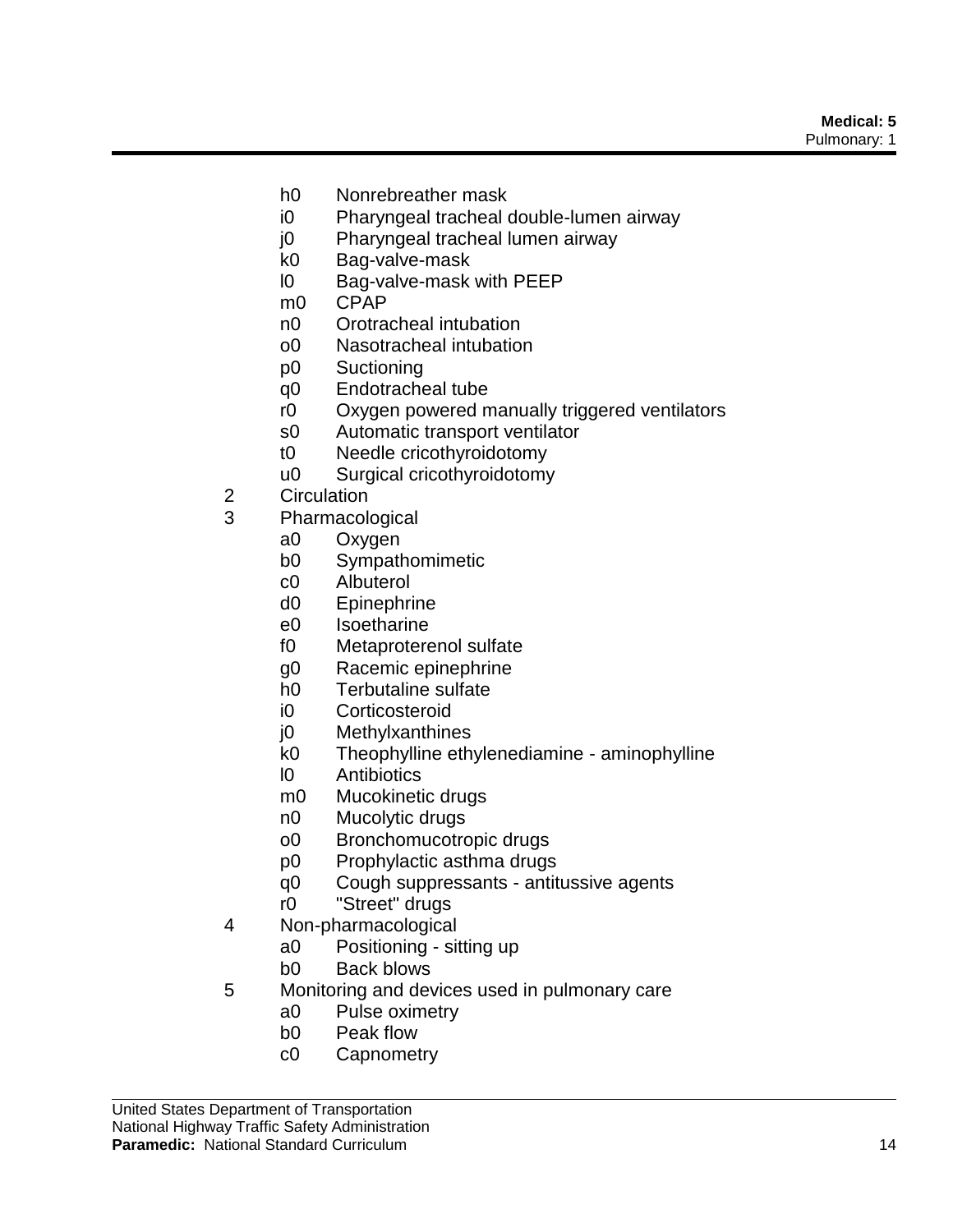- 6 Transport considerations
	- a0 Appropriate mode
	- b0 Appropriate facility
- III Specific illness
	- A0 Acute/ adult respiratory distress syndrome
		- 1 Respiratory syndrome characterized by respiratory insufficiency and hypoxia
			- a0 Triggers
				- (1) Aspiration
				- (2) Cardio-pulmonary bypass surgery
				- (3) Gram-negative sepsis
				- (4) Multiple blood transfusions
				- (5) Oxygen toxicity
				- (6) Trauma
				- (7) Pneumonia
				- (8) Respiratory Infection
		- 2 Findings
			- a0 Shortness of breath
			- b0 Rapid breathing<br>c0 Inadequate oxyo
			- Inadequate oxygenation
			- d0 Decreased lung compliance
		- 3 Interventions
			- a0 Airway management
			- b0 Oxygen administration
				- (1) Mechanical ventilation
					- (2) PEEP
			- c0 Improving underlying condition
			- d0 Removing the cause
			- e0 Suction prn
	- B0 Obstructive airway diseases
		- 1 A spectrum of diseases which affect a substantial number of individuals worldwide<br>2 Diseases include asthma and COPD (which includes emphysema and chronic bror
		- 2 Diseases include asthma and COPD (which includes emphysema and chronic bronchitis)
		- 3 Epidemiology
			- a0 Morbidity/ mortality
				- (1) Overall
				- (2) Asthma 4-5% of US population
				- (3) 20% of adult males have chronic bronchitis
				- b0 Causative factors
					- (1) Cigarette smoking
					- (2) Exposure to environmental toxins
					- (3) Genetic predisposition
				- c0 Factors which may exacerbate underlying conditions
					- (1) Intrinsic
						- (a) Stress is a significant exacerbating factor, particularly in adults
						- (b) Upper respiratory infection
						- (c) Exercise
					- (2) Extrinsic
						- (a) Tobacco smoke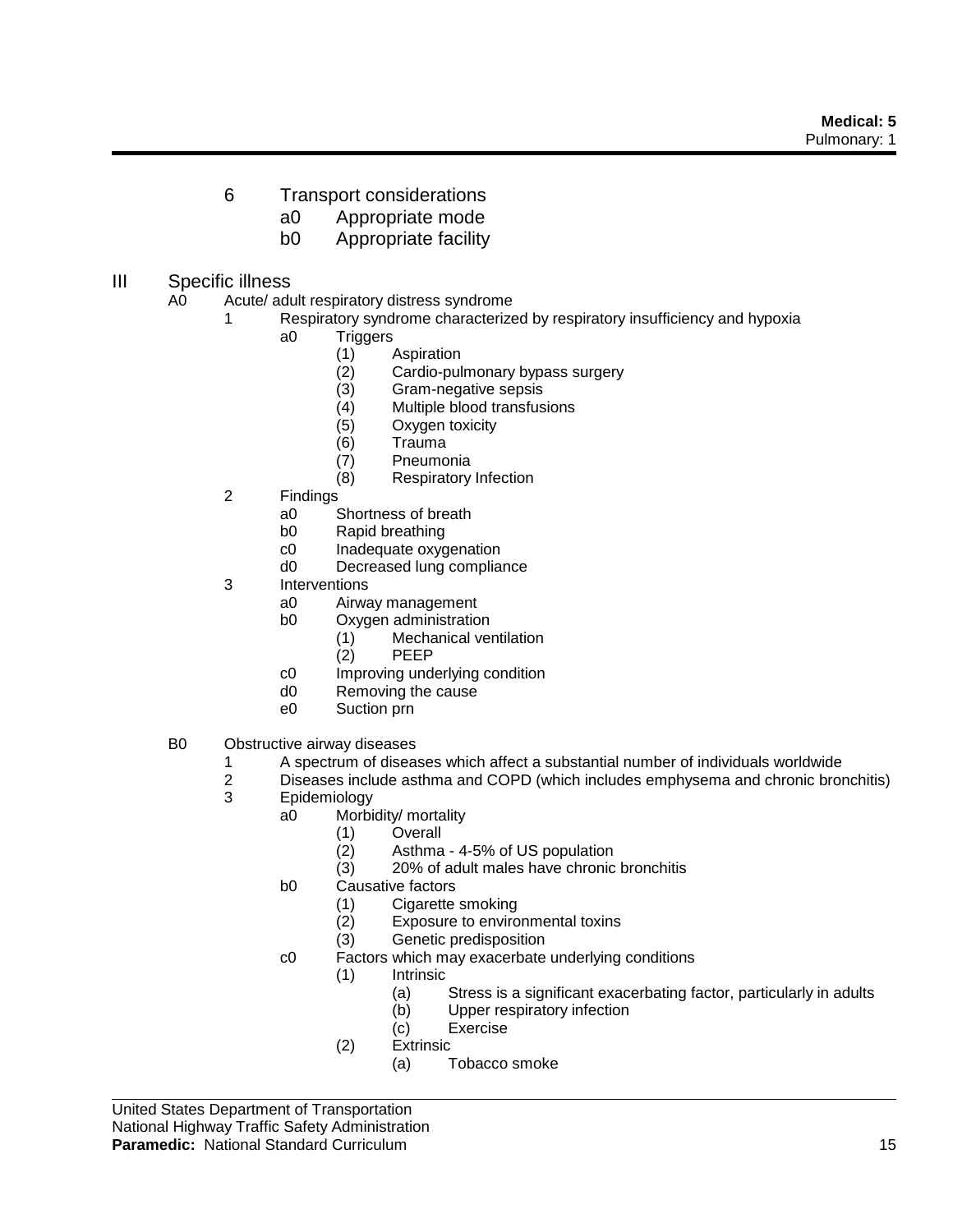- (b) Allergens (including foods, animal danders, dusts, molds,
	- pollens)
- (c) Drugs
- (d) Occupational hazards
- d0 Prevention strategies
	- (1) Smoking prevention, particularly for youth
	- (2) Stop smoking for existing smokers<br>(3) Control of air pollution
	- (3) Control of air pollution<br>(4) Provision of smoke-fre
	- Provision of smoke-free workplaces and public locations
- 4 Anatomy and physiology review
	- a0 Ventilation disorders
	- b0 Obstruction occurs in the bronchioles, and may be the result of
		- (1) Smooth muscle spasm
			- (a) Beta receptors
		- (2) Mucous
			- (a) Goblet cells
			- (b) Cilia
		- (3) Inflammation
	- c0 Obstruction may be reversible or irreversible
	- d0 Obstruction causes air trapping through the following mechanism
		- (1) Bronchioles dilate naturally on inspiration
			- (2) Dilation enables air to enter the alveoli despite the presence of obstruction
			- (3) Bronchioles naturally constrict on expiration
			- (4) Air becomes trapped distal to obstruction on exhalation
- 5 Pathophysiology varies slightly by disease
	- a0 Asthma
		- (1) Reversible obstruction
		- (2) Obstruction caused by a combination of smooth muscle spasm, mucous, and edema
		- (3) Exacerbating factors tend to be extrinsic in children, intrinsic in adults
		- (4) Status asthmaticus prolonged exacerbation which doesn't respond to therapy
	- b0 Chronic bronchitis
		- (1) Reversible and irreversible obstruction
		- (2) Characterized by hyperplasia and hypertrophy of mucous-producing glands
		- (3) Clinical definition productive cough for at least 3 months per year for 2 or more consecutive years
		- (4) Typically associated with cigarette smoking, but may also occur in nonsmokers
	- c0 Emphysema
		- (1) Irreversible airway obstruction
		- (2) Diffusion defect also exists because of the presence of blebs
		- (3) Because blebs have extremely thin walls, they are prone to collapse
		- (4) To prevent collapse, the patient often exhales through pursed lips, effectively maintaining a positive airway pressure
		- (5) Almost always associated with cigarette smoking or significant exposure to environmental toxins
- 6 Assessment findings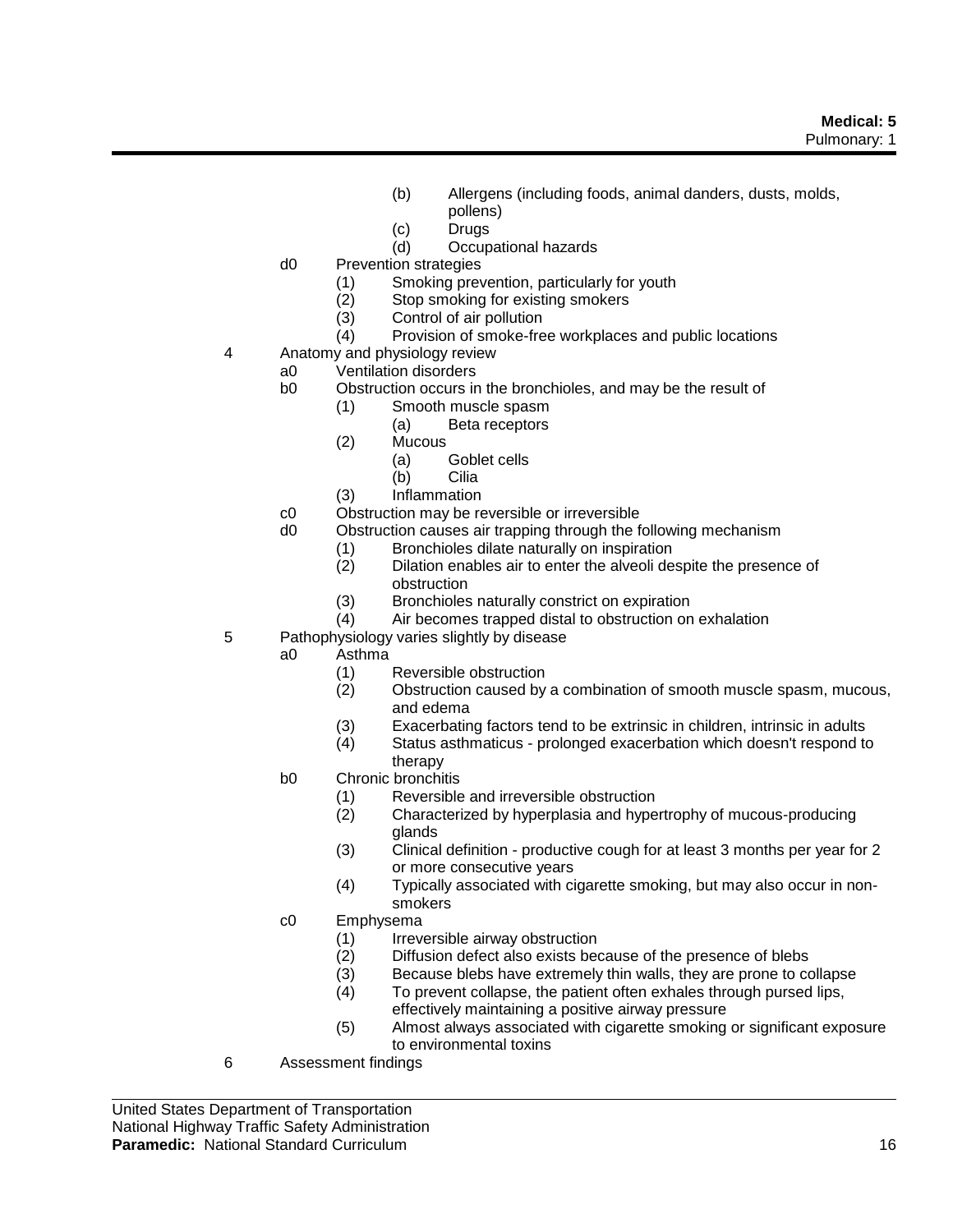- a0 Signs of severe respiratory impairment
	- (1) Altered mentation
	- 1-2 word dyspnea
	- (3) Absent breath sounds
- b0 Chief complaint
	- (1) Dyspnea
	- (2) Cough
	- Nocturnal awakening with dyspnea and wheezing
- c0 History
	- (1) Personal or family history of asthma and/ or allergies
	- (2) History of acute exposure to pulmonary irritant
	- (3) History of prior similar episodes
- d0 Physical findings
	- (1) Wheezing may be present in ALL types of obstructive lung disease
	- (2) Retractions and/ or use of accessory muscles
- e0 Diagnostic testing
	- (1) Pulse oximeter to document degree of hypoxemia and response to therapy
	- (2) Peak flow to establish baseline airflow
- 7 Management
	- a0 Airway and ventilation
		- (1) Intubation as required
		- (2) Assisted ventilation may be necessary<br>(3) High flow oxygen
		- High flow oxygen
	- b0 Circulation
		- (1) Intravenous therapy may be necessary to
			- (a) Improve hydration
				- (b) Thin and loosen mucous
		- (2) Pharmacologic
			- (a) Adrenergic stimulants
			- (b) Albuterol
			- (c) Metaproterenol
			- (d) Terbutaline
			- (e) Atropine sulfate
			- (f) Magnesium
			- (g) Methylxanthines
			- (h) Corticosteroid
	- c0 Supportive care
	- d0 Transport considerations
		- (1) Appropriate mode
			- (2) Appropriate facility
			- (3) Continue monitoring
			- (4) Contact medical direction
	- e0 Psychological support/ communication strategies
- C0 Pneumonia
	- 1 Epidemiology
		- a0 Incidence
			- (1) Fifth leading cause of death in the US
			- (2) Not a single disease, but a group of specific infections
		- b0 Risk factors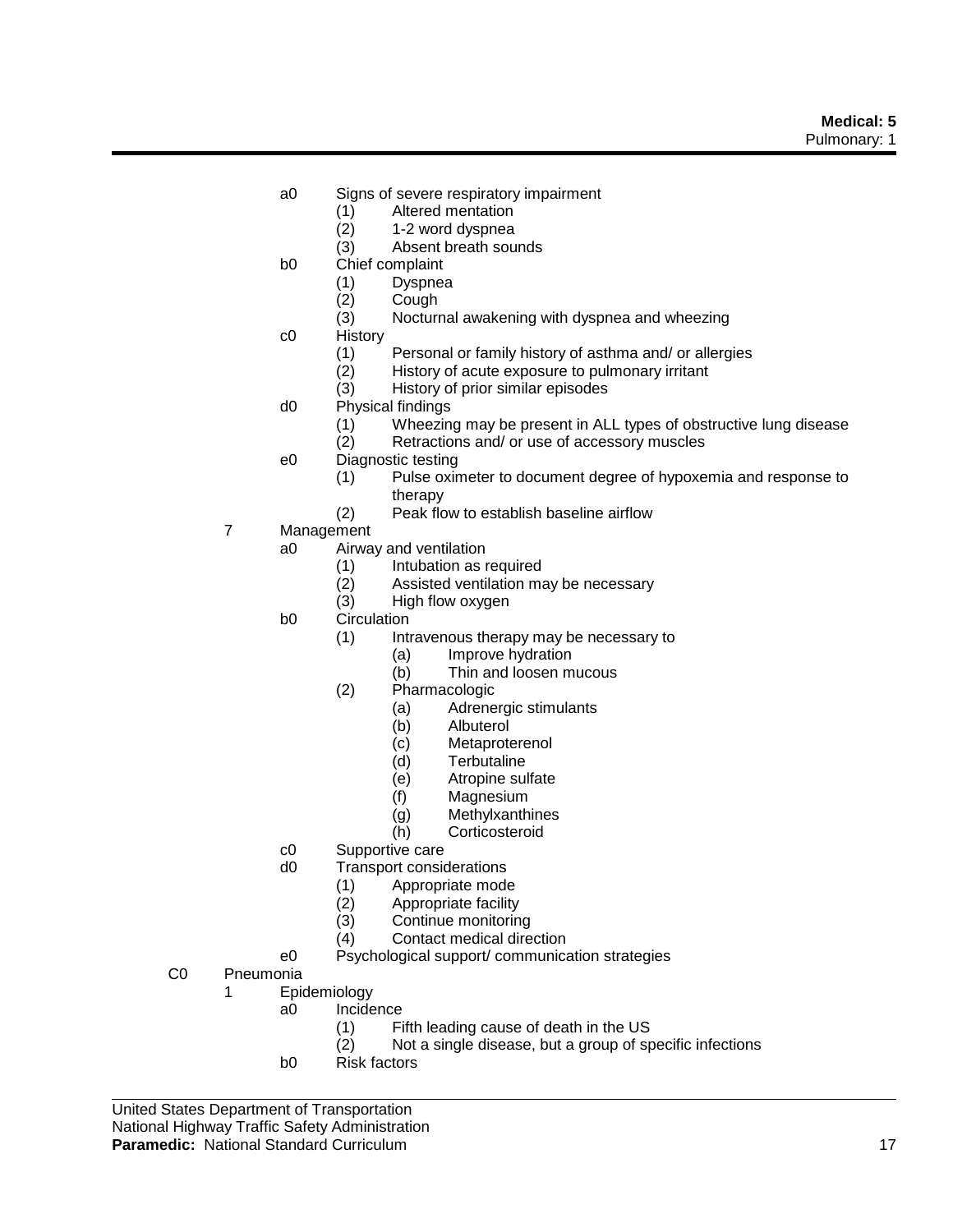- (1) Cigarette smoking
- (2) Alcoholism
- (3) Exposure to cold
- (4) Extremes of age (old or young)
- c0 Anatomy and physiology review
	- (1) Cilia
	- (2) Causes and process of mucous production
- 2 Pathophysiology
	- a0 Ventilation disorder
	- b0 Infection of lung parenchyma
		- (1) Most commonly bacterial
		- (2) May also be viral or fungal
	- c0 May cause alveolar collapse (atelectasis)
	- d0 Localized inflammation/ infection may become systemic, leading to sepsis and septic shock
	- e0 Community acquired versus hospital acquired
- 3 Assessment findings
	- a0 Typical pneumonia
		- (1) Acute onset of fever and chills
		- (2) Cough productive of purulent sputum
		- (3) Pleuritic chest pain (in some cases)
		- (4) Pulmonary consolidation on auscultation
		- (5) Location of bronchial breath sounds
		- (6) Rales
		- (7) Egophony
	- b0 Atypical pneumonia
		- (1) Non-productive cough
		- (2) Extra-pulmonary symptoms
		- (3) Headache
		- (4) Myalagias
		- (5) Fatigue
		- (6) Sore throat
		- (7 Nausea, vomiting, diarrhea
		- Fever and chills
- 4. Management
	- a) Airway and ventilation
		- (1 Intubation may be required
		- (2 Assisted ventilation as necessary
		- (3 High flow oxygen
	- b) Circulation
		- (1 Intravenous access
		- (2 Administration of IV fluids
		- (3 Improve hydration
		- (4 Thin and mobilize mucous
	- c) Pharmacological
		- (1 Bronchodilators may be required if airway obstruction is severe or if the patient has accompanying obstructive lung disease
		- (2 Antibiotic therapy by prescription<br>(3 Antipyretics
		- **Antipyretics**
	- d) Non-pharmacological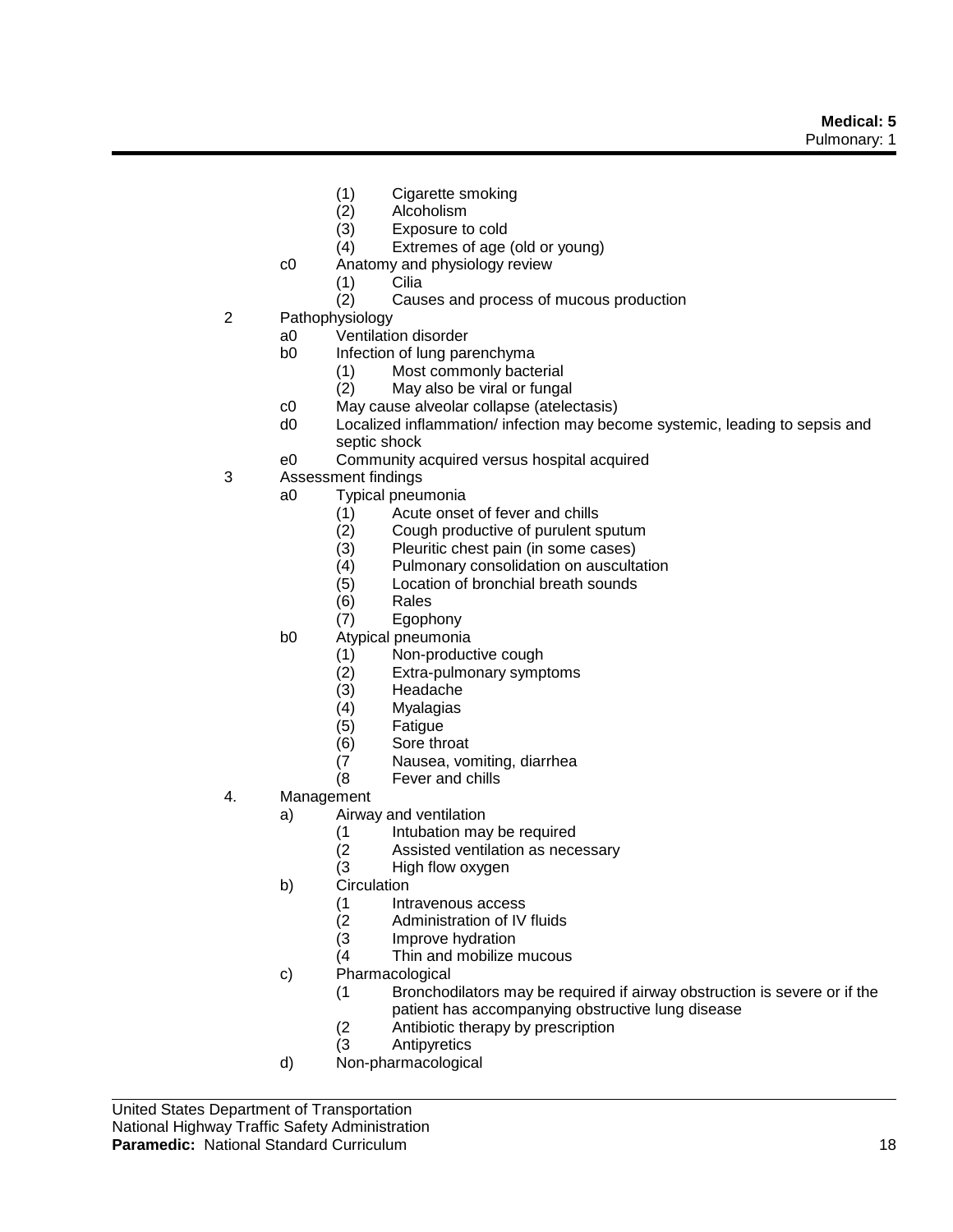- (1 Cool if high fever
- e) Transport considerations
	- (1 Elderly, over 65 years
		- (a Significant co-morbidity
		- (b Inability to take oral medications
		- (c Support complications
		- (d Appropriate facility
- f) Psychological support/ communication strategies
- D. Pulmonary edema
	- 1. Not a disease but a pathophysiological condition
		- a) High pressure (cardiogenic)
		- b) High permeability (non-cardiogenic)
	- 2. Epidemiology
		- a) Risk factors vary based on type
			- (1 High pressure (cardiogenic)
				- (a Acute myocardial infarction
				- (b Chronic hypertension
				- (c Myocarditis
			- (2 High permeability (non-cardiogenic)
				- (a Acute hypoxemia
				- (b Near-drowning
				- (c Post-cardiac arrest
				- (d Post shock
				- (e High altitude exposure
				- (f Inhalation of pulmonary irritants
				- (g Adult respiratory distress syndrome (ARDS)
	- 3. Anatomy and physiology review
		- a) Alveoli
		- b) Pulmonary capillaries
		- c) Interstitial space and fluid
		- d) Pulmonary circulation
		- e) Role of surfactant
		- f) Hydrostatic pressure
		- g) Colloid osmotic pressure
		- h) Capillary wall damage
		- i) Left sided heart failure
		- j) Lymphatic drainage
		- k) Pulmonary blood pressures
		- l) Starling's law of the heart
		- m) Hypoalbuminemic states (liver disease)
	- 4. Pathophysiology
		- a) Diffusion disorder
		- b) High pressure (cardiogenic)
			- (1 Left sided heart failure
				- (2 Increase in pulmonary venous pressure
				- (3 Increase in hydrostatic pressure
				- (4 Engorgement of pulmonary vasculature
				- (5 Failure of cough and lymphatics to drain fluids
				- (6 Excessive accumulation of fluid in the interstitial space<br>(7 Widening interstitial space impairs diffusion
				- Widening interstitial space impairs diffusion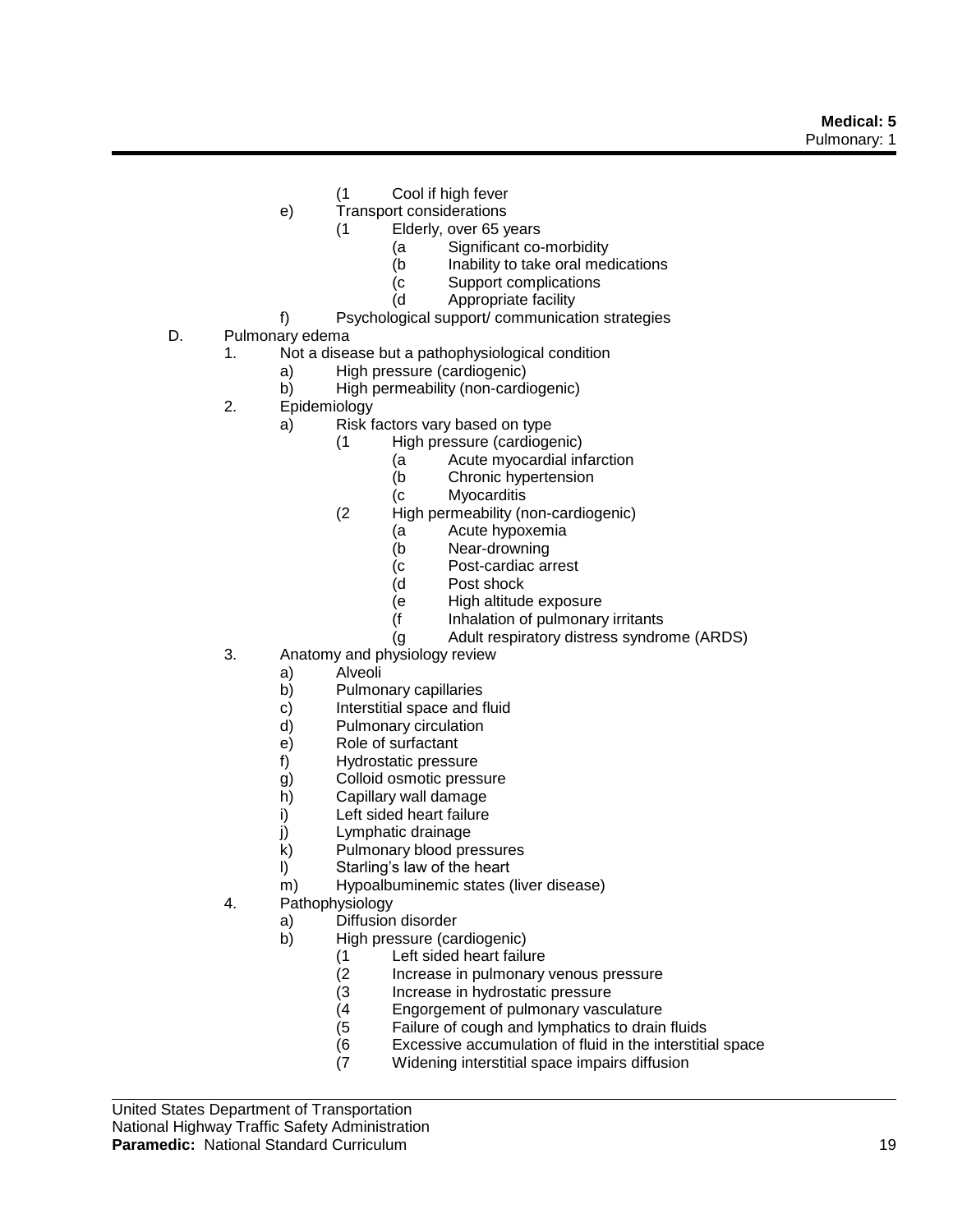(8 In severe cases, fluid may accumulate in the alveoli

- c) High permeability (non-cardiogenic)
	- (1 Disruption of the alveolar-capillary membranes caused by
		- (a Severe hypotension
		- (b Severe hypoxemia (post-drowning, post-cardiac arrest, severe seizure, prolonged hypoventilation)
		- (c High altitude
		- (d Environmental toxins
		- (e Septic shock
	- (2 Disrupted membranes leak fluid into the interstitial space
	- (3 Widened interstitial space impairs diffusion
- 5. Assessment findings
	- a) High pressure (cardiogenic)
		- (1 Refer to cardiology unit
	- b) High permeability (non-cardiogenic)
		- (1 History of associated factors
			- (a Hypoxic episode
			- (b Shock (hypovolemic, septic, or neurogenic)
			- (c Chest trauma
			- (d Recent acute inhalation of toxic gases or particles
			- (e Recent ascent to high altitude without climatizing
		- (2 Dyspnea<br>(3 Orthopne
		- (3 Orthopnea
		- (4 Fatigue
		- Reduced exercise capacity
		- (6 Pulmonary rales, particularly in severe cases
	- c) Diagnostic testing
		- (1 Pulse oximetry
- 6. Management
	- a) High pressure (cardiogenic)
		- (1 Refer to cardiology unit
	- b) High permeability (non-cardiogenic)
		-
		- (1 Airway and ventilation Intubation as necessary
			- (a Assisted ventilation may be required
			- (b High flow oxygen
	- c) Circulation
		- (1 Avoid fluid excess
		- (2 Monitor IV flow rates carefully
	- d) Pharmacological
		- (1 Diuretics may be considered in severe cases, but are not usually appropriate since the etiology is NOT high pressure in the pulmonary capillary bed
		- (2 Corticosteroid to stabilize pulmonary capillary and alveolar walls
	- e) Non-pharmacological
		- (1 Position the patient in an upright position with legs dangling
		- (2 Rapid removal from any environmental toxins
		- (3 Rapid descent in altitude if high altitude pulmonary edema (HAPE) is suspected
		- f) Transport decisions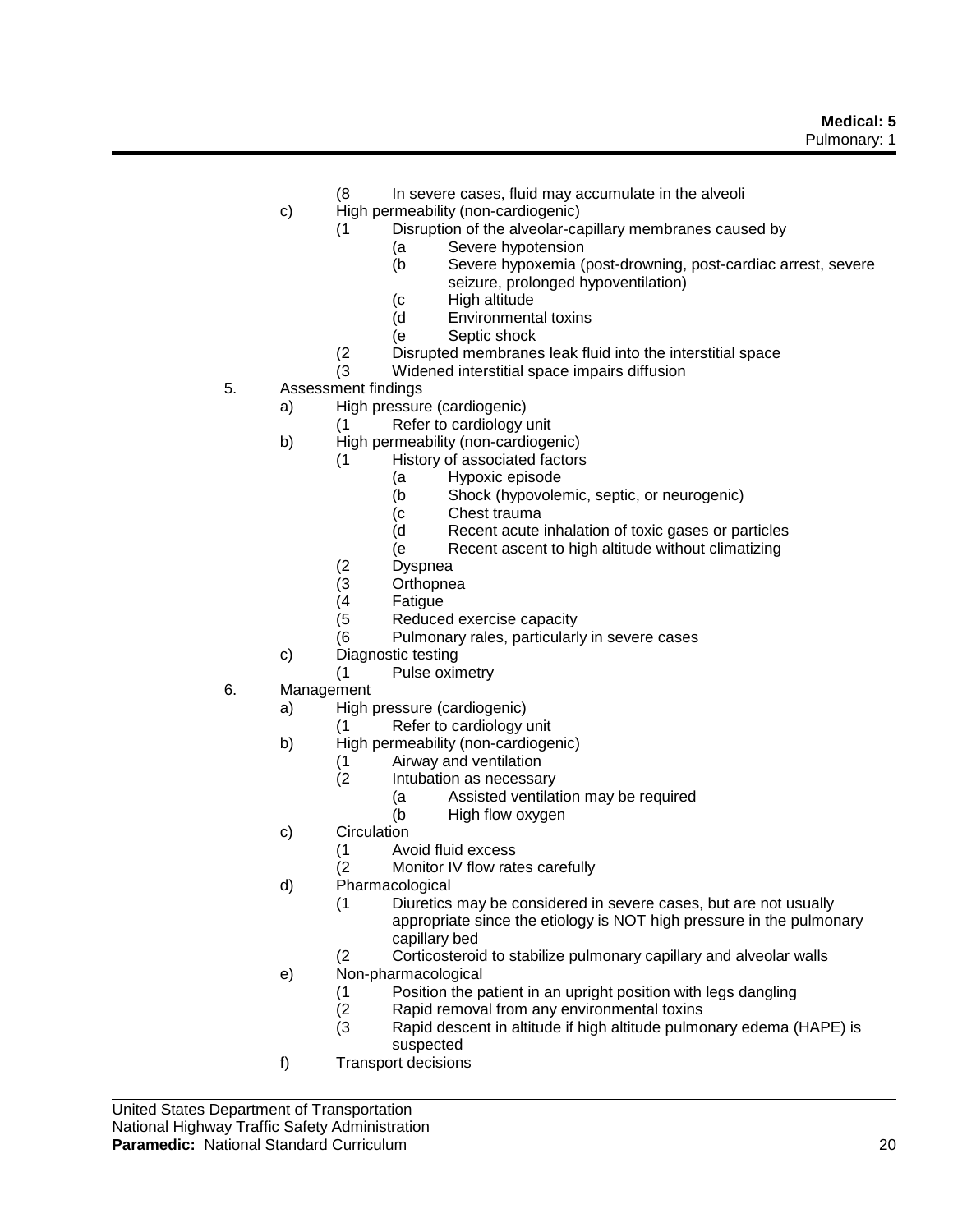- (1 Appropriate mode
- (2 Appropriate facility
- g) Psychological support/ communication strategies
- E. Pulmonary thromboembolism
	- 1. Epidemiology
		- a) Incidence
			- (1 Responsible for 50,000 death annually
			- 5% of sudden deaths
		- b) Mortality/ morbidity
			- (1 Less than 10% of pulmonary emboli result in death
		- c) Risk factors
			- (1 Recent surgery<br>(2 Pregnancy
			- Pregnancy
			- (3 Oral contraceptives
			- **Infection**
			- (5 Cancer
			- (6 Sickle cell anemia
			- (7 Long bone fractures
			- Prolonged inactivity
			- (9 Bedridden patients
		- d) Prevention strategies
	- 2. Anatomy and physiology review
		- a) Deep veins in lower legs
			- b) Venous system
			- c) Coagulation of blood
			- d) Role of venous stasis
			- e) Venous wall injury
			- f) Venous valves
			- g) Pulmonary vasculature
			- h) Ventilation-perfusion mismatch
	- 3. Pathophysiology
		- a) Perfusion disorder
		- b) Deep vein stasis
		- c) Injury to view wall
		- d) Hypercoagulability
		- e) Platelet aggregation
		- f) Embolism size
		- g) Embolism location in the legs
		- h) Embolism location in the lungs
		- i) Complete loss of perfusion in some area of lungs
		- j) Other causes of pulmonary circulation obstruction
			- (1 Air
			- Fat
			- (3 Foreign objects
			- (4 Venous catheters
			- (5 Amniotic fluid
	- 4. Assessment findings depend on size of the clot
		- a) Evidence of significant life-threatening embolus in a proximal location
			- (1 Altered mentation
			- Severe cyanosis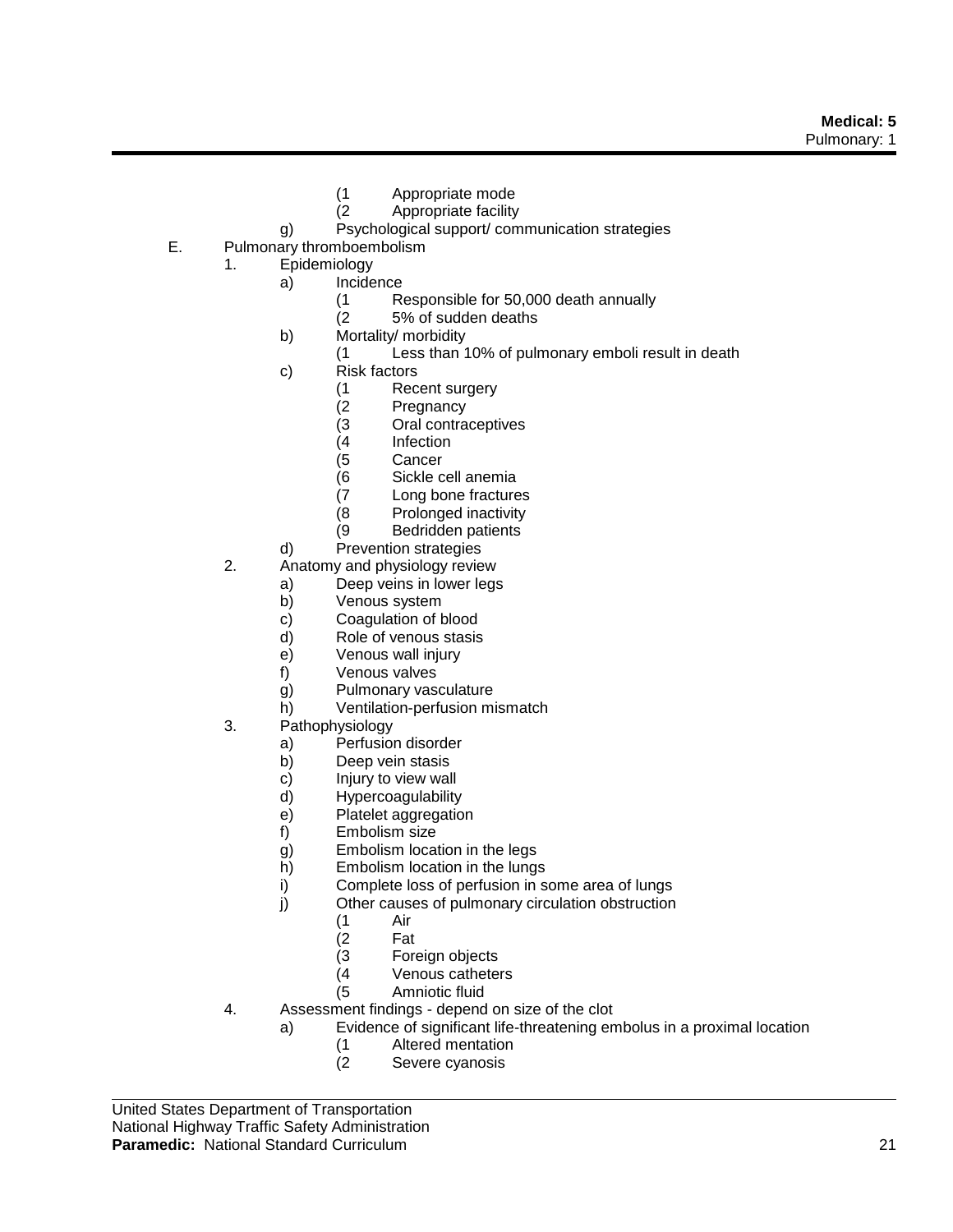- (3 Profound hypotension
- (4 Cardiac arrest
- b) Chief complaint
	- (1 Chest pain
	- (2 Dyspnea
	- (3 Cough (typically non-productive)
- c) History
	- (1 Sudden onset
	- Identification of risk factors
- d) Physical findings
	- (1 Normal breath sounds or, in severe cases, rales
	- (2 Pleural fiction rub<br>(3 Tachycardia
	- **Tachycardia**
	- (4 Clinical evidence of thrombophlebitis (found in less than 50%)
	- (5 Tachypnea
	- (6 Hemoptysis (fairly rare)
	- (7 Petechiae on upper thorax and arms
- 5. Management prevention has major role in management
	- a) Depends on the size of the embolism
	- b) Airway and ventilation
		- (1 Intubation if necessary
		- (2 Positive pressure ventilation if required
		- (3 High flow oxygen
	- c) Circulation
		- (1 CPR if required
		- (2 IV therapy; hydration based on clinical symptoms
	- d) Pharmacological
		- (1 Thrombolytic therapy may be appropriate if the diagnosis of pulmonary embolus is confirmed, however, this is rare - especially in the out-ofhospital setting
	- e) Non-pharmacological therapy
		- (1 Support body systems
		- Most severe cases will be managed as a cardiac arrest of unknown origin
	- f) Transport considerations
		- (1 Rapid transport
		- (2 Appropriate mode
		- (3 Appropriate facility
	- g) Psychological support/ communication strategies
- F. Neoplasms of the lung
	- 1. Epidemiology
		- a) Incidence
			- (1 150,000 have cancer
			- (2 Typical age between 55 to 65
			- (3 Morbidity/ mortality
				- (a Most die within one year
				- (b 20% local lung involvement
				-
				- (c 25% spread to lymph 55% distant metastatic cancer
		- b) Prevention
			- (1 Prevent starting smoking in youth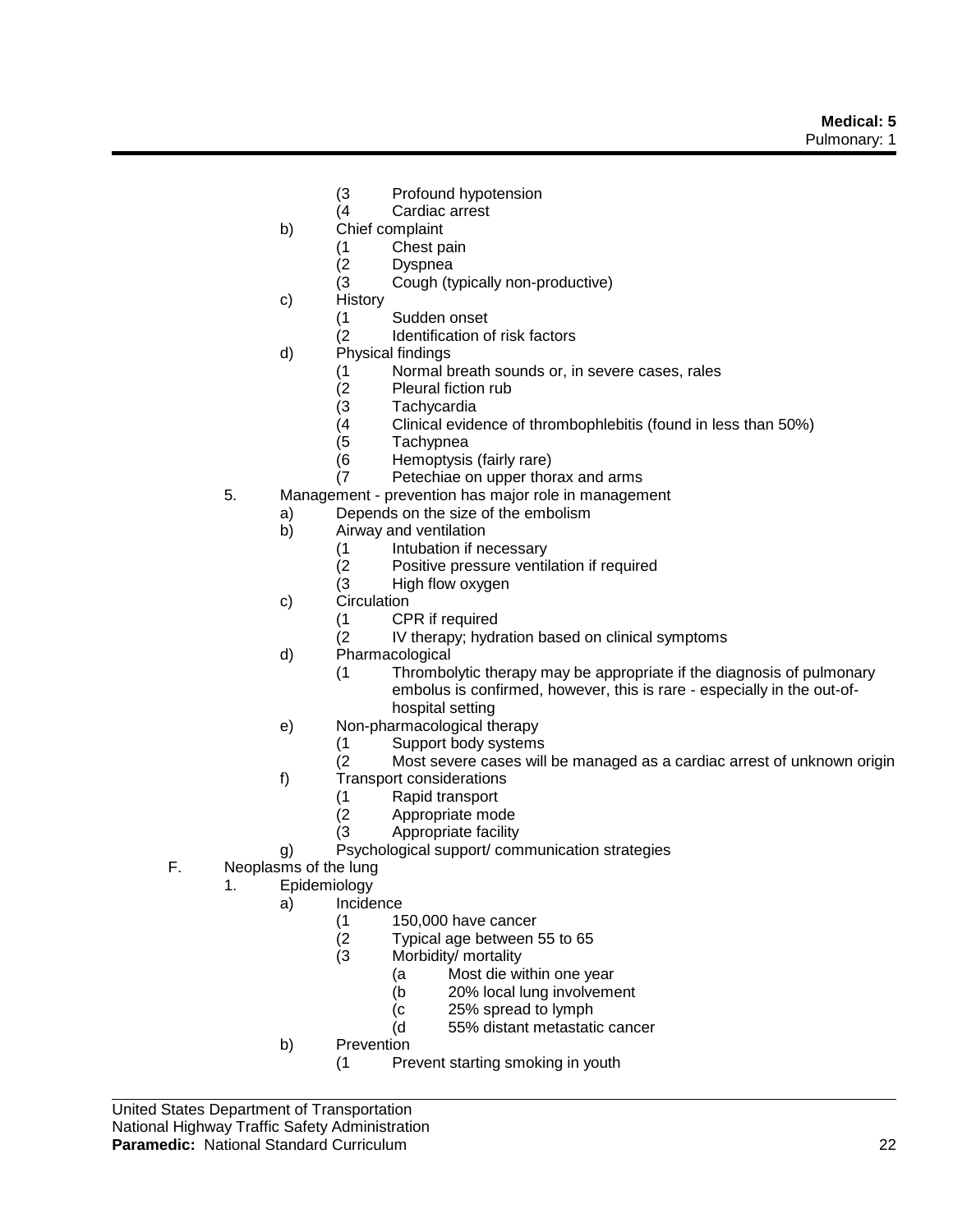- 
- (2 Smoking cessation in smokers (3 Avoidance of environmental hazards, particularly asbestos<br>(4 Cancer screening programs
- Cancer screening programs
- 2. Anatomy and physiology review
- 3. Pathophysiology
	- a) Significant variety in the cell types, and the growth rates associated with each type
- 4. Assessment findings
	- a) Signs of severe distress
		- (1 Altered mentation
		- (2 1-2 word dyspnea
		- (3 Severe or uncontrollable hemoptysis
	- b) Chief complaints
		- (1 Cough
			- **Hemoptysis**
			- (3 Dyspnea
			- (4 Hoarseness or voice change
			- (5 Dysphagia
	- c) History
		- (1 Diagnosed history of cancer
	- d) Physical findings
		- (1 Signs and symptoms vary according to location of the tumor
- 5. Management
	- a) Airway and ventilation
		- (1 Intubation if required
		- (2 Assisted ventilation if necessary
		- (3 Oxygen flow rate based on symptoms and pulse oximetry
		- (4 Supportive care
	- b) Circulation
		- (1 Many patients with diagnosed lung cancer with have an indwelling catheter in place. Local protocols vary regarding whether this catheter may be used for IV infusion in the field.
		- (2 IV infusion may be required to improve hydration or thin/ mobilize sputum
	- c) Pharmacological
		- (1 Out-of-hospital therapy for lung cancer patients is symptomatic, and may include the following
			- (a Bronchodilators
			- (b Corticosteroid
			- (c Continuation of hospital-initiated antibiotics
	- d) Transport considerations
		- (1 End stage patients may have advance directives or DNR
		- (2 Supportive care
	- e) Psychological support/ communication strategies
		- (1 If diagnosed end stage
			- (a Death and dying patient
			- (b Family support
- G. Upper respiratory infection
	- 1. Epidemiology
		- a) Incidence
			- (1 80 million cases in 1975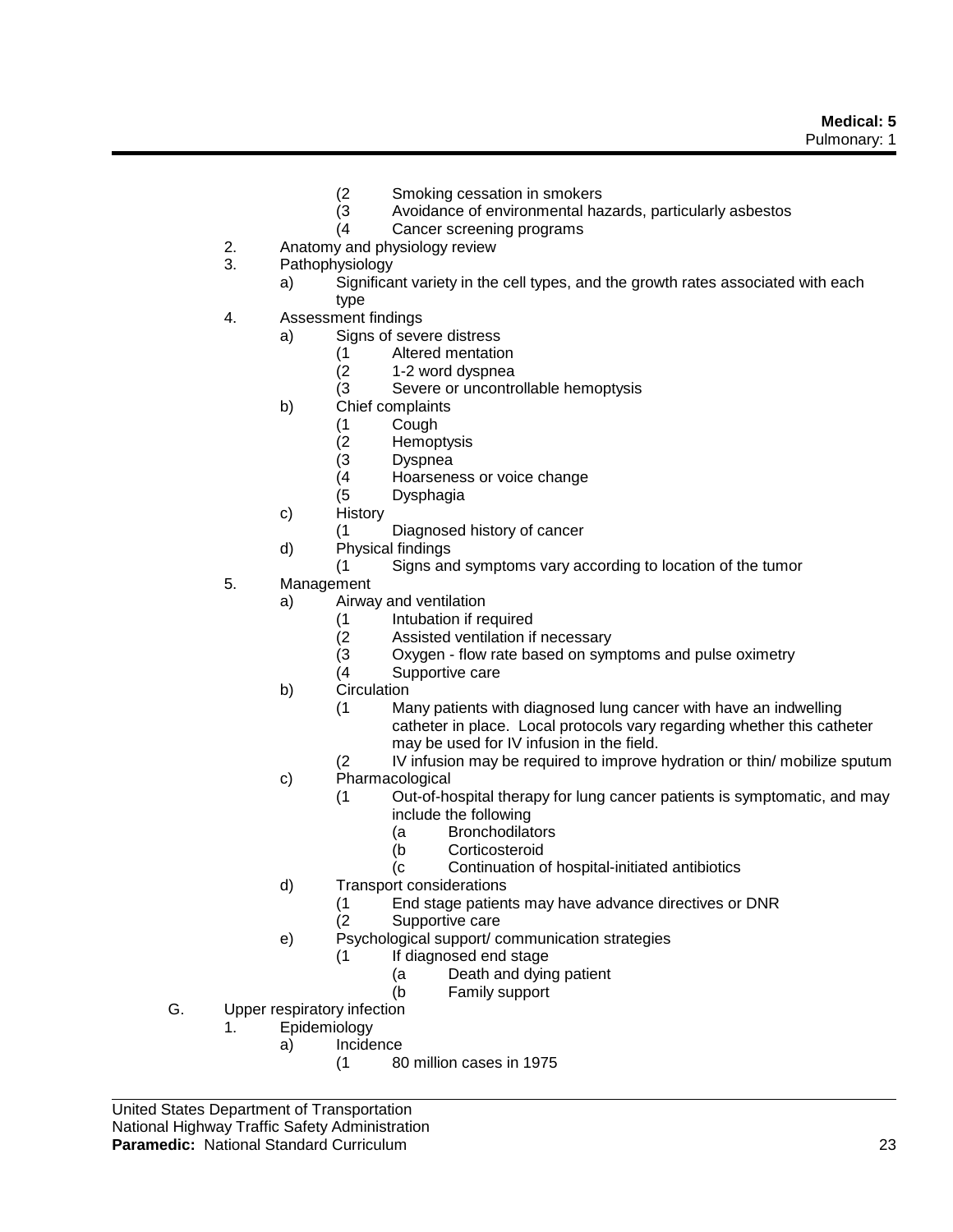- b) Morbidity/ mortality
	- (1 Rarely life threatening<br>(2 Often exacerbates und
	- Often exacerbates underlying pulmonary conditions
	- (3 Often become significant infections in patients with suppressed immune function (such as HIV)
- c) Risk factors
	- (1 Avoidance of exposure is nearly impossible because of the prevalence of causative agents
	- (2 Severity increases in patients with underlying pulmonary conditions
- d) Prevention strategies
	- (1 Handwashing and covering the mouth during sneezing and coughing are essential in preventing spread
- 2. Anatomy and physiology review
	- a) Nasopharynx
	- b) Oropharynx
	- c) Paranasal sinus
	- d) Inner ear
	- e) Middle ear
	- f) Outer ear
	- g) Eustachian tubes
	- h) Epiglottis
	- i) Respiratory epithelium
	- j) Lymphatic system
	- k) Secretory antibody IgA
- 3. Pathophysiology
	- a) A variety of bacteria and virus cause URI
	- b) 20-30% are Group A streptococci
	- c) 50% of pharyngitis have no demonstrated bacterial or viral cause
	- d) Most are self-limiting diseases
- 4. Assessment findings
	- a) Chief complaints
		- (1 Sore throat
		- (2 Fever
		- (3 Chills
		- (4 Headache
	- b) Physical findings
		- (1 Cervical adenopathy
		- (2 Erthyematous pharynx
		- (3 Positive throat culture
- 5. Management
	- a) Airway and ventilation
		- (1 Typically no intervention required
		- (2 Oxygen administration may be appropriate in patients with underlying pulmonary conditions (administer based on symptoms and pulse oximetry)
	- b) Pharmacological
		- (1 Out-of-hospital care is symptomatic, and based in part on the presence of underlying pulmonary conditions
		- (2 Interventions which may be appropriate include
			- (a Bronchodilators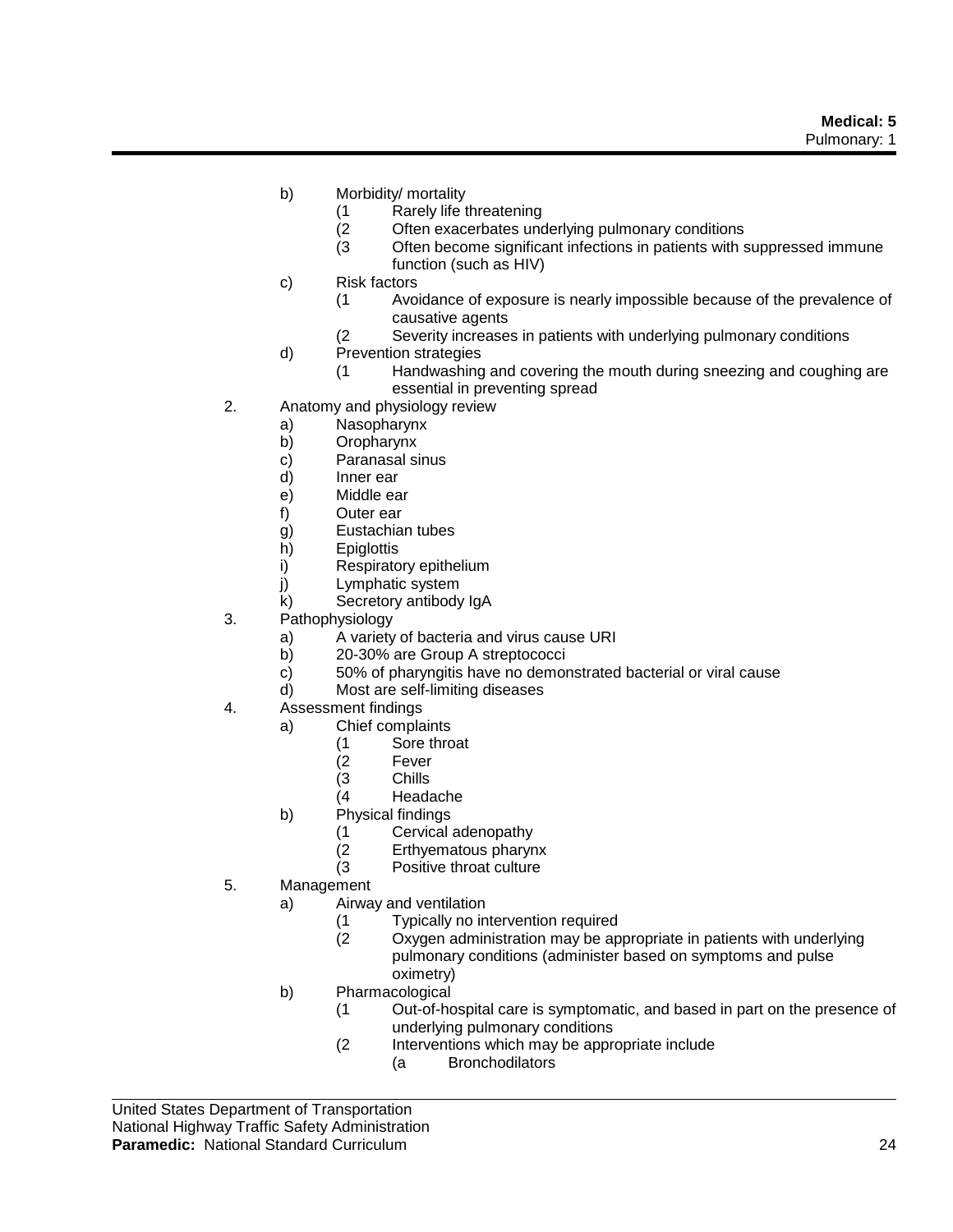- (b Continuation of prescribed antibiotics
- (c Corticosteroid
- c) Non-pharmacological
- d) Transport considerations
	- (1 Appropriate mode
	- (2 Appropriate facility
- e) Psychological support/ communication strategies
	- (1 Collected throat cultures require family notification of results and followup care
- H. Spontaneous pneumothorax
	- 1. Epidemiology
		- a) Incidence
			- (1 18 per 100,000
		- b) Morbidity/ mortality
			- (1 15-20% partial pneumothorax may be well tolerated
		- c) Risk factors
			- (1 Males
			- $(2 \t\t Volume(3 \t\t Think) 1)$  Thin body ma
			- (3 Thin body mass<br>(4 History of COPD
			- History of COPD (secondary spontaneous pneumothorax)
	- 2. Assessment findings
		- a) Chief complaint
			- (1 Shortness of breath
			- Chest pain
			- (3 Sudden onset
		- b) Physical findings
			- (1 Typically minor
				- (a Pallor
				- (b Diaphoresis
				- (c Tachypnea
			- (2 Severe
				- (a Altered mentation
				- (b Cyanosis
				- (c Tachycardia
				- (d Decreased breath sounds
				- (e Local hyperresonance to percussion
				- (f Subcutaneous emphysema
	- 3. Management
		- a) Airway and ventilation
			- (1 Intubation as required
			- (2 Assisted ventilation if necessary
			- (3 Oxygen administration levels based on symptoms and pulse oximetry
		- b) Circulation
			- (1 IV initiation if severe symptoms present
		- c) Pharmacological
			- (1 Not typically necessary; treat symptomatically
		- d) Non-pharmacological
			- (1 Position of comfort/ best ventilation
		- e) Transport considerations
			- (1 Appropriate mode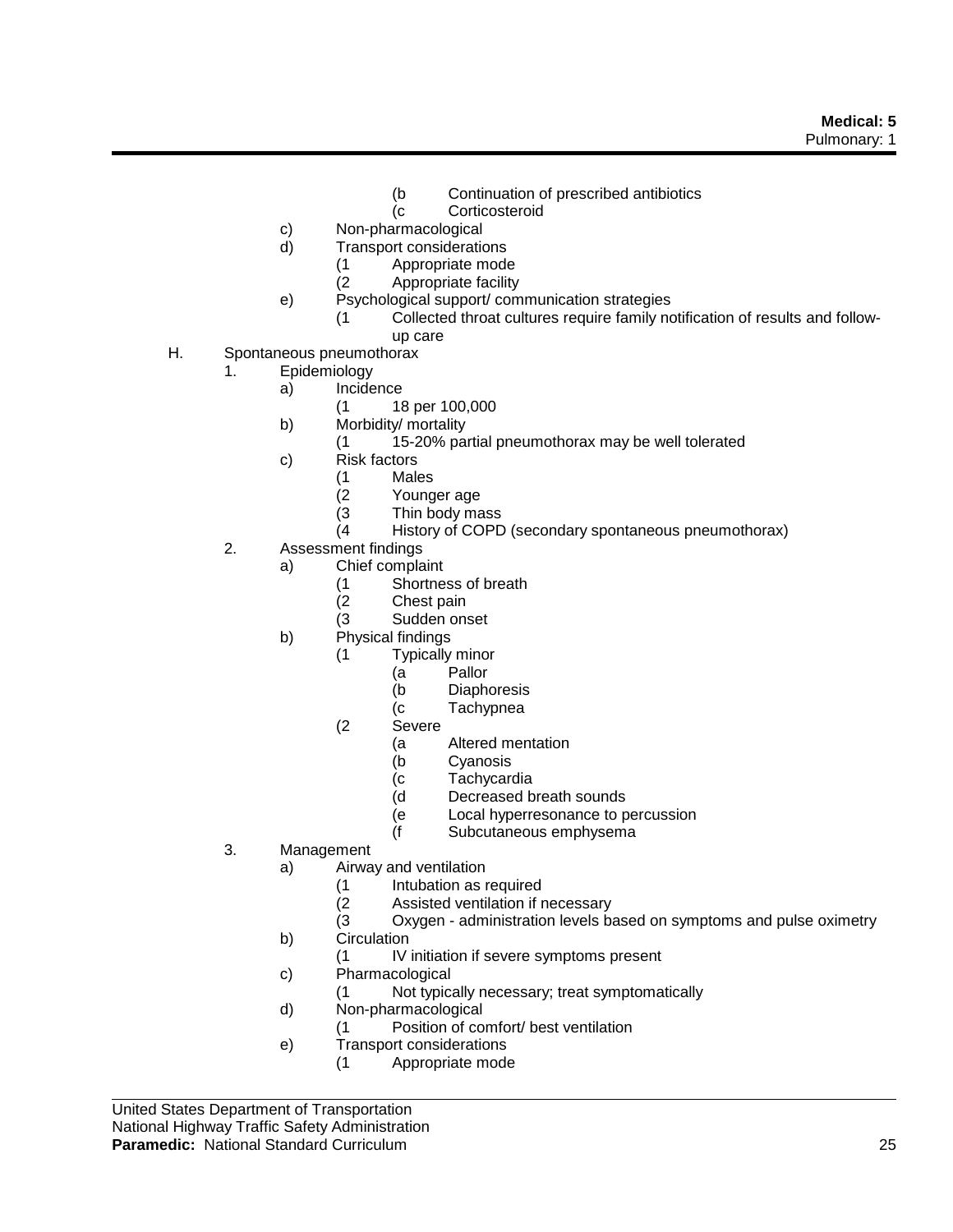- (2 Appropriate facility
- f) Psychological support/ communication strategies
- I. Hyperventilation syndrome
	- 1. Multiple causes
		- a) Hypoxia
		- b) High altitude
		- c) Pulmonary disease
		- d) Pulmonary disorders
		- e) Pneumonia
		- f) Interstitial pneumonitis, fibrosis, edema
		- g) Pulmonary emboli, vascular disease
		- h) Bronchial asthma
		- i) Cardiovascular disorders
		- j) Congestive heart failure
		- k) Hypotension
		- l) Metabolic disorders
		- m) Acidosis
		- n) Hepatic failure
		- o) Neurologic disorders
		- p) Psychogenic or anxiety hypertension
		- q) Central nervous system infection, tumors
		- r) Drug-induced
		- s) Salicylate
		- t) Methylxanthine derivatives
		- u) Beta-adrenergic agonists
		- v) Progesterone
		- w) Fever, sepsis
		- x) Pain
		- y) Pregnancy
	- 2. Assessment findings
		- a) Chief complaint
			- (1) Dyspnea<br>(2) Chest pai
				-
			- (2) Chest pain<br>(3) Other symp Other symptoms based on etiology
			- (4) Carpopedal spasm
		- b) Physical findings
			- (1) Rapid breath with high minute volume
			- (2) Varying depending on cause of syndrome
			- (3) Carpopedal spasms
	- 3. Pathophysiology
		- a) Depends on cause of syndrome
	- 4. Management
		- a) Depends on cause of syndrome, discussed elsewhere
			- (1) Airway and ventilation
				- (a) Oxygen rate of administration based on symptoms and pulse oximetry
			- (2) If anxiety hyperventilation is confirmed (especially based on patient's prior history) coached ventilation/ rebreathing techniques might be considered
		- b) Circulation
			- (1) Intervention rarely required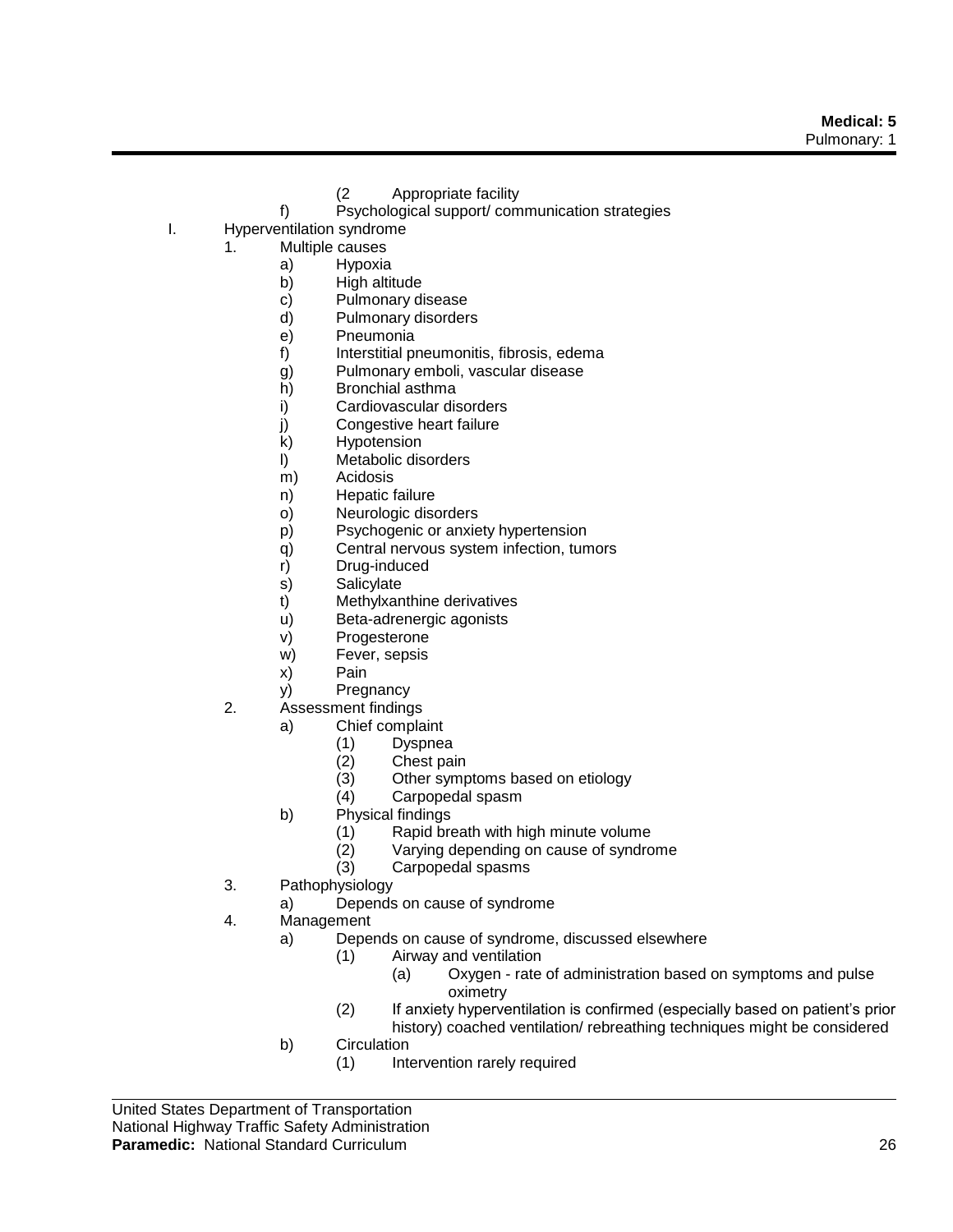- c) Pharmacological
	- (1) Intervention rarely required
- d) Non-pharmacological
	- (1) Intervention rarely required<br>(2) Patients with anxiety hyperv
		- Patients with anxiety hyperventilation will require psychological approaches to calm them
	- (3) Have them mimic your respiratory rate and volume<br>(4) Do not place bag over mouth and nose
	- Do not place bag over mouth and nose
- e) Transport considerations
	- (1) Appropriate mode
		- (2) Appropriate facility
- f) Psychological support/ communication strategies
	- (1) Depend on cause of hyperventilation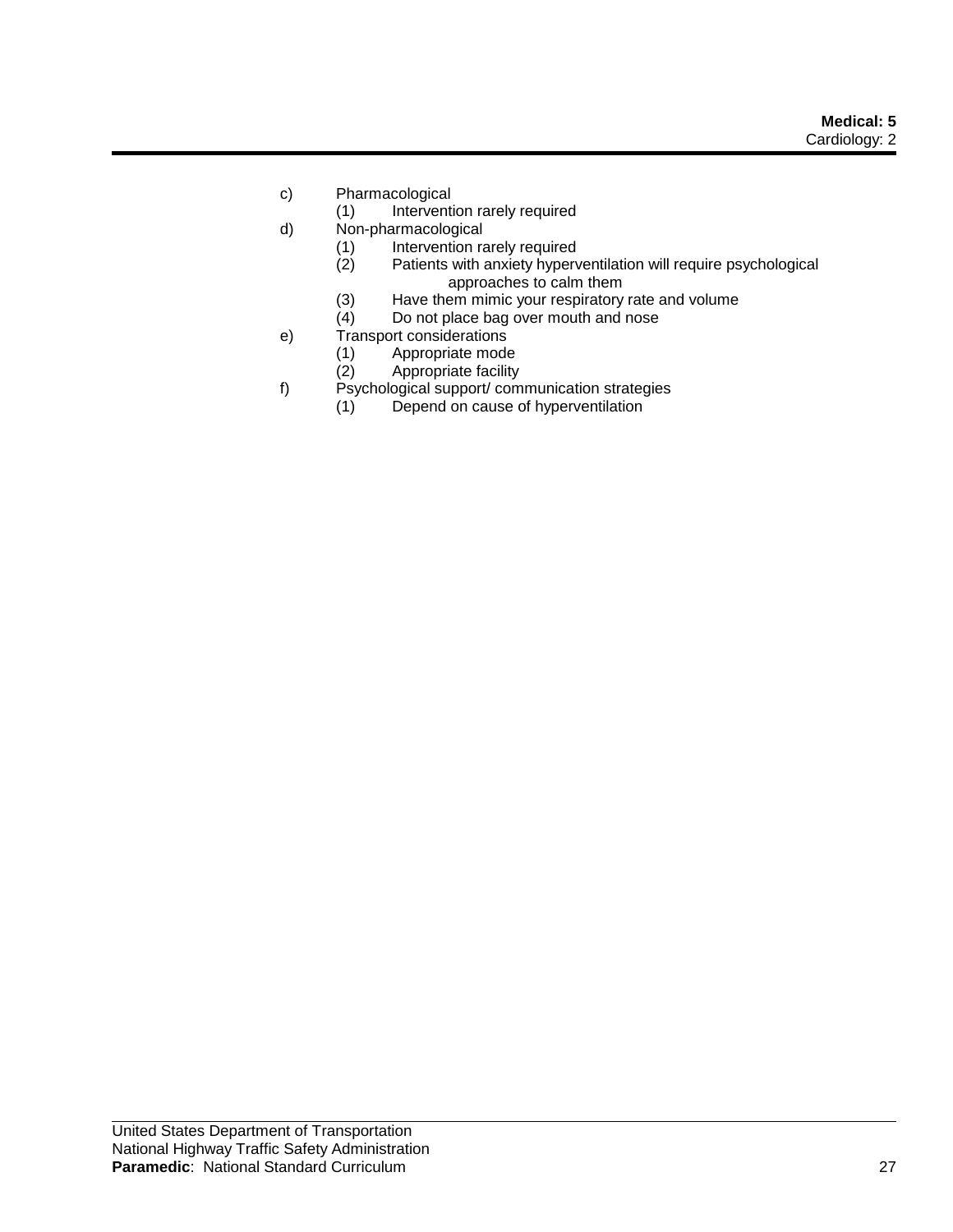#### **UNIT TERMINAL OBJECTIVE**

5-2 At the completion of this unit, the paramedic student will be able to integrate pathophysiological principles and assessment findings to formulate a field impression and implement the treatment plan for the patient with cardiovascular disease.

#### **COGNITIVE OBJECTIVES**

At the completion of this unit, the paramedic student will be able to:

- 5-2.1 Describe the incidence, morbidity and mortality of cardiovascular disease. (C-1)
- 5-2.2 Discuss prevention strategies that may reduce the morbidity and mortality of cardiovascular disease. (C-1)
- 5-2.3 Identify the risk factors most predisposing to coronary artery disease. (C-1)
- 5-2.4 Describe the anatomy of the heart, including the position in the thoracic cavity, layers of the heart, chambers of the heart, and location and function of cardiac valves. (C-1)
- 5-2.5 Identify the major structures of the vascular system. (C-1)
- 5-2.6 Identify the factors affecting venous return. (C-1)
- 5-2.7 Identify and define the components of cardiac output. (C-1)
- 5-2.8 Identify phases of the cardiac cycle. (C-1)
- 5-2.9 Identify the arterial blood supply to any given area of the myocardium. (C-1)
- 5-2.10 Compare and contrast the coronary arterial distribution to the major portions of the cardiac conduction system. (C-3)
- 5-2.11 Identify the structure and course of all divisions and subdivisions of the cardiac conduction system. (C-1)
- 5-2.12 Identify and describe how the heart's pacemaking control, rate, and rhythm are determined. (C-2)
- 5-2.13 Explain the physiological basis of conduction delay in the AV node. (C-3)
- 5-2.14 Define the functional properties of cardiac muscle. (C-1)
- 5-2.15 Define the events comprising electrical potential. (C-1)
- 5-2.16 List the most important ions involved in myocardial action potential and their primary function in this process. (C-2)
- 5-2.17 Describe the events involved in the steps from excitation to contraction of cardiac muscle fibers. (C-1)
- 5-2.18 Describe the clinical significance of Starling's law. (C-3)
- 5-2.19 Identify the structures of the autonomic nervous system (ANS). (C-1)
- 5-2.20 Identify the effect of the ANS on heart rate, rhythm and contractility. (C-1)
- 5-2.21 Define and give examples of positive and negative inotropism, chronotropism and dromotropism. (C-2)
- 5-2.22 Discuss the pathophysiology of cardiac disease and injury. (C-1)
- 5-2.23 Identify and describe the details of inspection, auscultation and palpation specific to the cardiovascular system. (C-1)
- 5-2.24 Define pulse deficit, pulsus paradoxus and pulsus alternans. (C-1)
- 5-2.25 Identify the normal characteristics of the point of maximal impulse (PMI). (C-1)
- 5-2.26 Identify and define the heart sounds. (C-1)
- 5-2.27 Relate heart sounds to hemodynamic events in the cardiac cycle. (C-2)
- 5-2.28 Describe the differences between normal and abnormal heart sounds. (C-2)
- 5-2.29 Identify and describe the components of the focused history as it relates to the patient with cardiovascular compromise. (C-1)
- 5-2.30 Explain the purpose of ECG monitoring. (C-1)
- 5-2.31 Describe how ECG wave forms are produced. (C-2)
- 5-2.32 Correlate the electrophysiological and hemodynamic events occurring throughout the entire cardiac cycle with the various ECG wave forms, segments and intervals. (C-2)
- 5-2.33 Identify how heart rates, durations, and amplitudes may be determined from ECG recordings. (C-3)
- 5-2.34 Relate the cardiac surfaces or areas represented by the ECG leads. (C-2)
- 5-2.35 Given an ECG, identify the arrhythmia. (C-3)
- 5-2.36 Identify the limitations to the ECG. (C-1)
- 5-2.37 Differentiate among the primary mechanisms responsible for producing cardiac arrhythmias. (C-1)

#### United States Department of Transportation

National Highway Traffic Safety Administration

#### **Paramedic**: National Standard Curriculum 28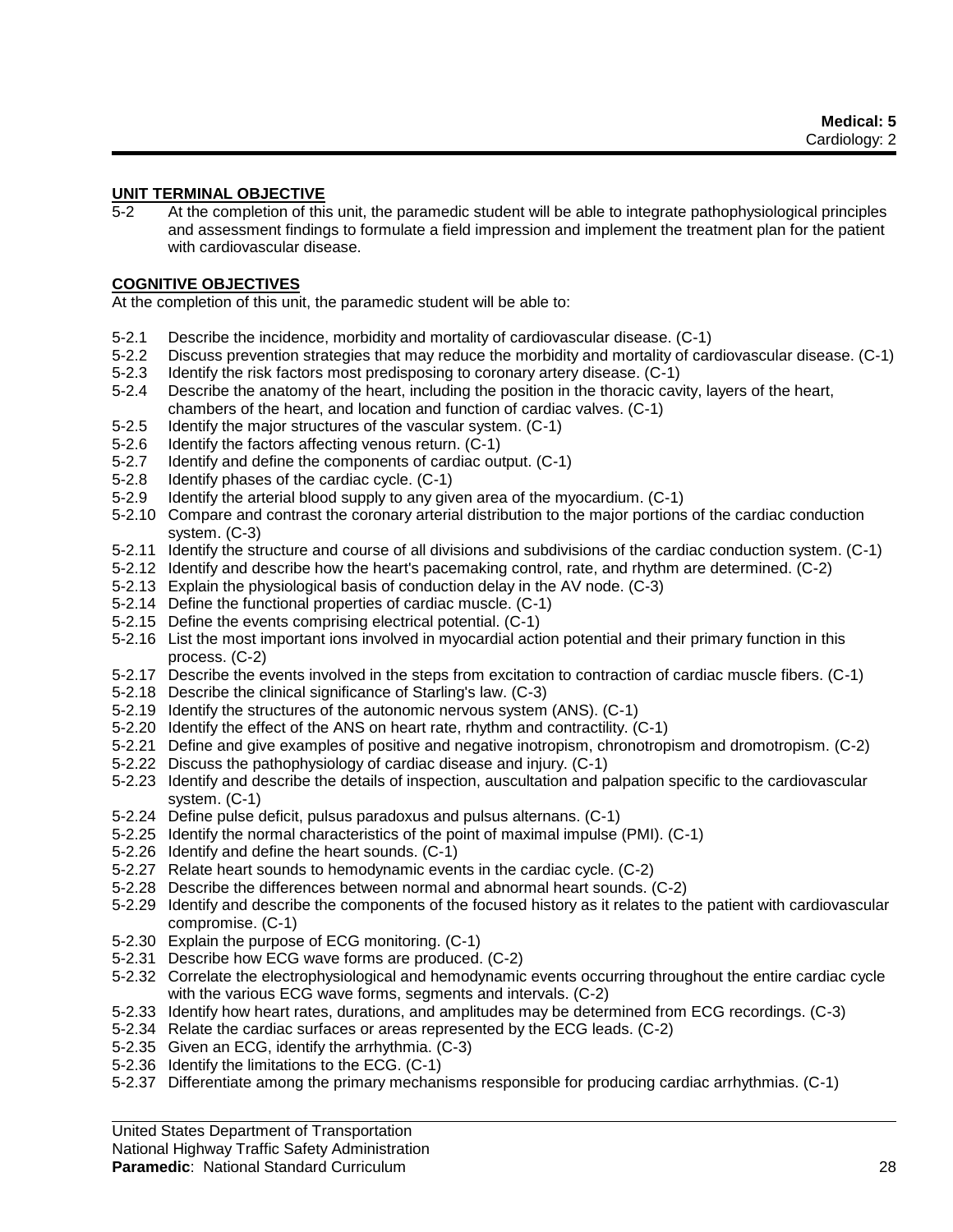5-2.38 Describe a systematic approach to the analysis and interpretation of cardiac arrhythmias. (C-2)

- 5-2.39 Describe the arrhythmias originating in the sinus node, the AV junction, the atria, and the ventricles. (C-3)
- 5-2.40 Describe the arrhythmias originating or sustained in the AV junction. (C-3)
- 5-2.41 Describe the abnormalities originating within the bundle branch system. (C-3)
- 5-2.42 Describe the process of differentiating wide QRS complex tachycardias. (C-3)
- 5-2.43 Recognize the pitfalls in the differentiation of wide QRS complex tachycardias. (C-1)
- 5-2.44 Describe the conditions of pulseless electrical activity. (C-3)
- 5-2.45 Describe the phenomena of reentry, aberration and accessory pathways. (C-1)
- 5-2.46 Identify the ECG changes characteristically produced by electrolyte imbalances and specify the clinical implications. (C-2)
- 5-2.47 Identify patient situations where ECG rhythm analysis is indicated. (C-1)
- 5-2.48 Recognize the changes on the ECG that may reflect evidence of myocardial ischemia and injury. (C-1)
- 5-2.49 Recognize the limitations of the ECG in reflecting evidence of myocardial ischemia and injury. (C-1)
- 5-2.50 Correlate abnormal ECG findings with clinical interpretation. (C-2)
- 5-2.51 Identify the major therapeutic objectives in the treatment of the patient with any arrhythmia. (C-1)
- 5-2.52 Identify the major mechanical, pharmacological and electrical therapeutic interventions. (C-3)
- 5-2.53 Based on field impressions, identify the need for rapid intervention for the patient in cardiovascular compromise. (C-3)
- 5-2.54 Describe the incidence, morbidity and mortality associated with myocardial conduction defects. (C-1)
- 5-2.55 Identify the clinical indications for transcutaneous and permanent artificial cardiac pacing. (C-1)
- 5-2.56 Describe the components and the functions of a transcutaneous pacing system. (C-1)
- 5-2.57 Explain what each setting and indicator on a transcutaneous pacing system represents and how the settings may be adjusted. (C-2)
- 5-2.58 Describe the techniques of applying a transcutaneous pacing system. (C-1)
- 5-2.59 Describe the characteristics of an implanted pacemaking system. (C-1)
- 5-2.60 Describe artifacts that may cause confusion when evaluating the ECG of a patient with a pacemaker. (C-2)
- 5-2.61 List the possible complications of pacing. (C-3)
- 5-2.62 List the causes and implications of pacemaker failure. (C-2)
- 5-2.63 Identify additional hazards that interfere with artificial pacemaker function. (C-1)
- 5-2.64 Recognize the complications of artificial pacemakers as evidenced on ECG. (C-2)
- 5-2.65 Describe the epidemiology, morbidity and mortality, and pathophysiology of angina pectoris. (C-1)
- 5-2.66 List and describe the assessment parameters to be evaluated in a patient with angina pectoris. (C-1)
- 5-2.67 Identify what is meant by the OPQRST of chest pain assessment. (C-3)
- 5-2.68 List other clinical conditions that may mimic signs and symptoms of coronary artery disease and angina pectoris. (C-1)
- 5-2.69 Identify the ECG findings in patients with angina pectoris. (C-3)
- 5-2.70 Identify the paramedic responsibilities associated with management of the patient with angina pectoris. (C-2)
- 5-2.71 Based on the pathophysiology and clinical evaluation of the patient with chest pain, list the anticipated clinical problems according to their life-threatening potential. (C-3)
- 5-2.72 Describe the epidemiology, morbidity and mortality of myocardial infarction. (C-1)
- 5-2.73 List the mechanisms by which an MI may be produced by traumatic and non-traumatic events. (C-2)
- 5-2.74 Identify the primary hemodynamic changes produced in myocardial infarction. (C-1)
- 5-2.75 List and describe the assessment parameters to be evaluated in a patient with a suspected myocardial infarction. (C-1)
- 5-2.76 Identify the anticipated clinical presentation of a patient with a suspected acute myocardial infarction. (C-3)
- 5-2.77 Differentiate the characteristics of the pain/ discomfort occurring in angina pectoris and acute myocardial infarction. (C-2)
- 5-2.78 Identify the ECG changes characteristically seen during evolution of an acute myocardial infarction. (C-2)
- 5-2.79 Identify the most common complications of an acute myocardial infarction. (C-3)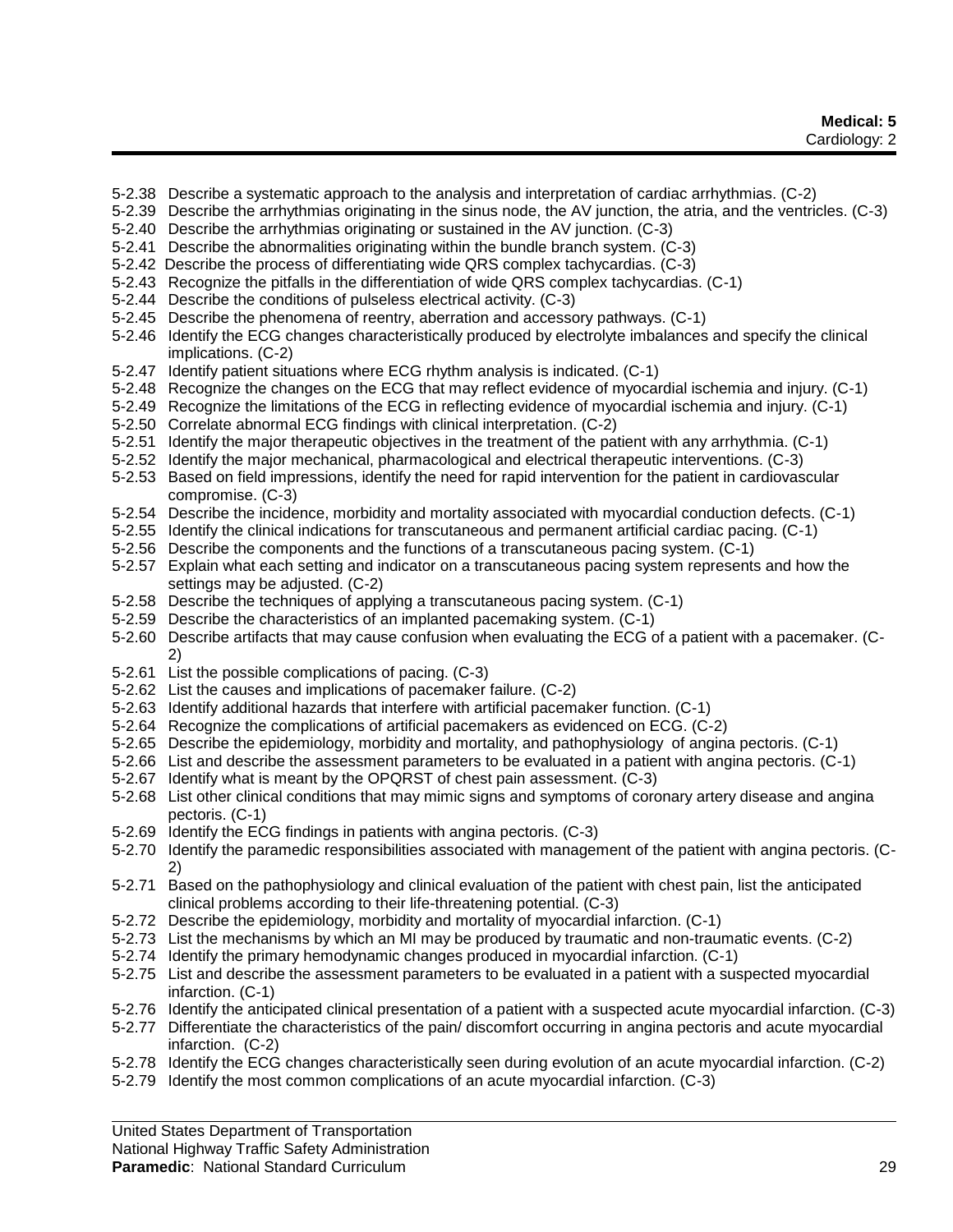5-2.80 List the characteristics of a patient eligible for thrombolytic therapy. (C-2)

- 5-2.81 Describe the "window of opportunity" as it pertains to reperfusion of a myocardial injury or infarction. (C-3)
- 5-2.82 Based on the pathophysiology and clinical evaluation of the patient with a suspected acute myocardial infarction, list the anticipated clinical problems according to their life-threatening potential. (C-3)
- 5-2.83 Specify the measures that may be taken to prevent or minimize complications in the patient suspected of myocardial infarction. (C-3)
- 5-2.84 Describe the most commonly used cardiac drugs in terms of therapeutic effect and dosages, routes of administration, side effects and toxic effects. (C-3)
- 5-2.85 Describe the epidemiology, morbidity and mortality of heart failure. (C-1)
- 5-2.86 Define the principle causes and terminology associated with heart failure. (C-1)
- 5-2.87 Identify the factors that may precipitate or aggravate heart failure. (C-3)
- 5-2.88 Describe the physiological effects of heart failure. (C-2)
- 5-2.89 Define the term "acute pulmonary edema" and describe its relationship to left ventricular failure. (C-3)
- 5-2.90 Define preload, afterload and left ventricular end-diastolic pressure and relate each to the pathophysiology of heart failure. (C-3)
- 5-2.91 Differentiate between early and late signs and symptoms of left ventricular failure and those of right ventricular failure. (C-3)
- 5-2.92 Explain the clinical significance of paroxysmal nocturnal dyspnea. (C-1)
- 5-2.93 Explain the clinical significance of edema of the extremities and sacrum. (C-1)
- 5-2.94 List the interventions prescribed for the patient in acute congestive heart failure. (C-2)
- 5-2.95 Describe the most commonly used pharmacological agents in the management of congestive heart failure in terms of therapeutic effect, dosages, routes of administration, side effects and toxic effects. (C-1)
- 5-2.96 Define the term "cardiac tamponade". (C-1)
- 5-2.97 List the mechanisms by which cardiac tamponade may be produced by traumatic and non-traumatic events. (C-2)
- 5-2.98 Identify the limiting factor of pericardial anatomy that determines intrapericardiac pressure. (C-1)
- 5-2.99 Identify the clinical criteria specific to cardiac tamponade. (C-2)
- 5-2.100 Describe how to determine if pulsus paradoxus, pulsus alternans or electrical alternans is present. (C-2)
- 5-2.101 Identify the paramedic responsibilities associated with management of a patient with cardiac tamponade. (C-2)
- 5-2.102 Describe the incidence, morbidity and mortality of hypertensive emergencies. (C-1)
- 5-2.103 Define the term "hypertensive emergency". (C-1)
- 5-2.104 Identify the characteristics of the patient population at risk for developing a hypertensive emergency. (C-1)
- 5-2.105 Explain the essential pathophysiological defect of hypertension in terms of Starling's law of the heart. (C-3)
- 5-2.106 Identify the progressive vascular changes associate with sustained hypertension. (C-1)
- 5-2.107 Describe the clinical features of the patient in a hypertensive emergency. (C-3)
- 5-2.108 Rank the clinical problems of patients in hypertensive emergencies according to their sense of urgency. (C-3)
- 5-2.109 From the priority of clinical problems identified, state the management responsibilities for the patient with a hypertensive emergency. (C-2)
- 5-2.110 Identify the drugs of choice for hypertensive emergencies, rationale for use, clinical precautions and disadvantages of selected antihypertensive agents. (C-3)
- 5-2.111 Correlate abnormal findings with clinical interpretation of the patient with a hypertensive emergency. (C-3)
- 5-2.112 Define the term "cardiogenic shock". (C-1)
- 5-2.113 Describe the major systemic effects of reduced tissue perfusion caused by cardiogenic shock. (C-3)
- 5-2.114 Explain the primary mechanisms by which the heart may compensate for a diminished cardiac output and describe their efficiency in cardiogenic shock. (C-3)
- 5-2.115 Differentiate progressive stages of cardiogenic shock. (C-3)
- 5-2.116 Identify the clinical criteria for cardiogenic shock. (C-1)
- 5-2.117 Describe the characteristics of patients most likely to develop cardiogenic shock. (C-3)

#### United States Department of Transportation

National Highway Traffic Safety Administration

#### **Paramedic**: National Standard Curriculum 30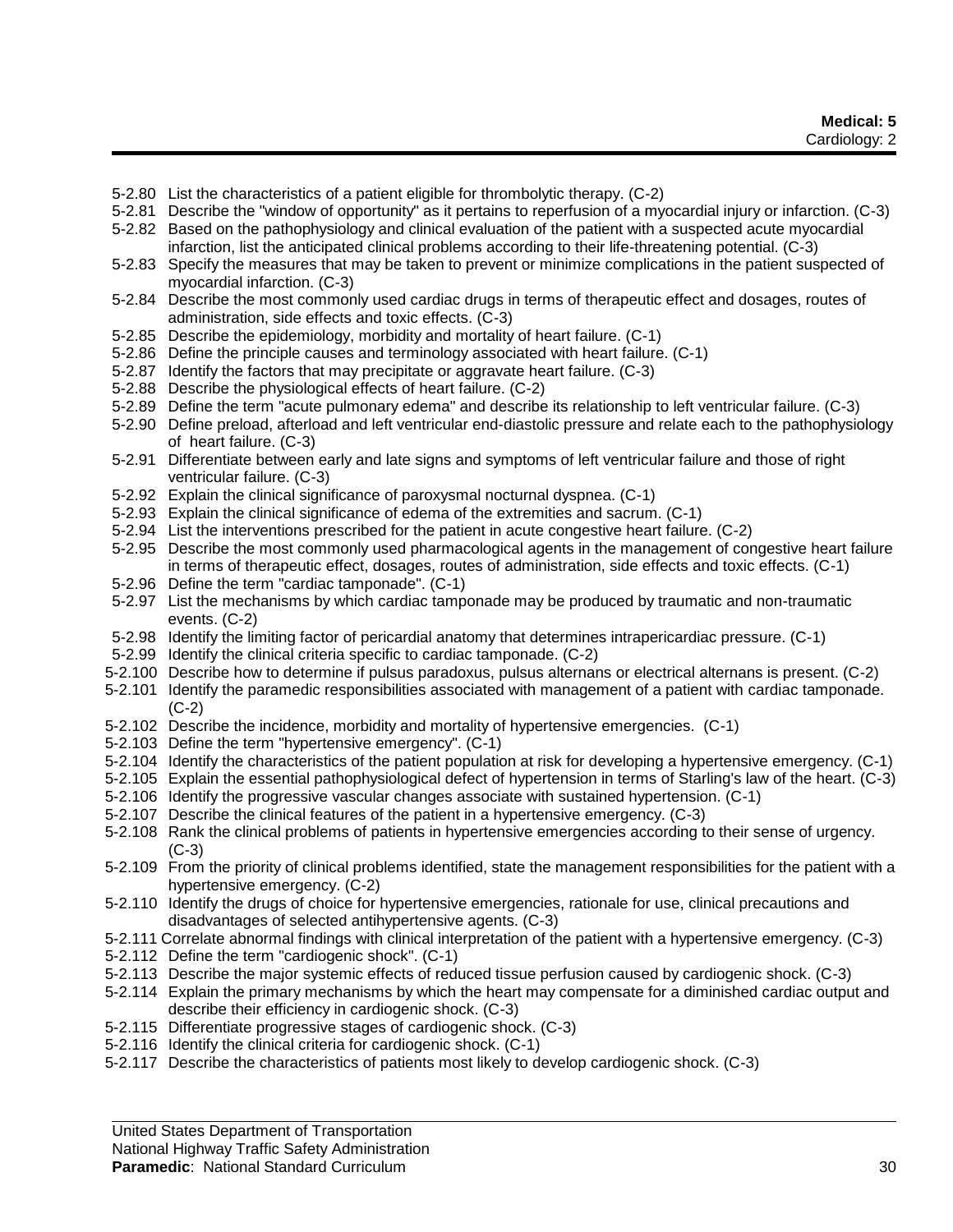5-2.118 Describe the most commonly used pharmacological agents in the management of cardiogenic shock in terms of therapeutic effects, dosages, routes of administration, side effects and toxic effects. (C-2)

- 5-2.119 Correlate abnormal findings with clinical assessment of the patient in cardiogenic shock. (C-3)
- 5-2.120 Identify the paramedic responsibilities associated with management of a patient in cardiogenic shock. (C-
- 2) 5-2.121 Define the term "cardiac arrest". (C-1)
- 5-2.122 Identify the characteristics of patient population at risk for developing cardiac arrest from cardiac causes. (C-1)
- 5-2.123 Identify non-cardiac causes of cardiac arrest. (C-1)
- 5-2.124 Describe the arrhythmias seen in cardiac arrest. (C-3)
- 5-2.125 Identify the critical actions necessary in caring for the patient with cardiac arrest. (C-3)
- 5-2.126 Explain how to confirm asystole using the 3-lead ECG. (C-1)
- 5-2.127 Define the terms defibrillation and synchronized cardioversion. (C-1)
- 5-2.128 Specify the methods of supporting the patient with a suspected ineffective implanted defibrillation device. (C-2)
- 5-2.129 Describe the most commonly used pharmacological agents in the managements of cardiac arrest in terms of therapeutic effects. (C-3)
- 5-2.130 Identify resuscitation. (C-1)
- 5-2.131 Identify circumstances and situations where resuscitation efforts would not be initiated. (C-1)
- 5-2.132 Identify and list the inclusion and exclusion criteria for termination of resuscitation efforts. (C-1)
- 5-2.133 Identify communication and documentation protocols with medical direction and law enforcement used for termination of resuscitation efforts. (C-1)
- 5-2.134 Describe the incidence, morbidity and mortality of vascular disorders. (C-1)
- 5-2.135 Describe the pathophysiology of vascular disorders. (C-1)
- 5-2.136 List the traumatic and non-traumatic causes of vascular disorders. (C-1)
- 5-2.137 Define the terms "aneurysm", "claudication" and "phlebitis". (C-1)
- 5-2.138 Identify the peripheral arteries most commonly affected by occlusive disease. (C-1)
- 5-2.139 Identify the major factors involved in the pathophysiology of aortic aneurysm. (C-1)
- 5-2.140 Recognize the usual order of signs and symptoms that develop following peripheral artery occlusion. (C-3)
- 5-2.141 Identify the clinical significance of claudication and presence of arterial bruits in a patient with peripheral vascular disorders. (C-3)
- 5-2.142 Describe the clinical significance of unequal arterial blood pressure readings in the arms. (C-3)
- 5-2.143 Recognize and describe the signs and symptoms of dissecting thoracic or abdominal aneurysm. (C-3)
- 5-2.144 Describe the significant elements of the patient history in a patient with vascular disease. (C-2)
- 5-2.145 Identify the hemodynamic effects of vascular disorders. (C-1)
- 5-2.146 Identify the complications of vascular disorders. (C-1)
- 5-2.147 Identify the Paramedic's responsibilities associated with management of patients with vascular disorders. (C-2)
- 5-2.148 Develop, execute and evaluate a treatment plan based on the field impression for the patient with vascular disorders. (C-3)
- 5-2.149 Differentiate between signs and symptoms of cardiac tamponade, hypertensive emergencies, cardiogenic shock, and cardiac arrest. (C-3)
- 5-2.150 Based on the pathophysiology and clinical evaluation of the patient with chest pain, characterize the clinical problems according to their life-threatening potential. (C-3)
- 5-2.151 Apply knowledge of the epidemiology of cardiovascular disease to develop prevention strategies. (C-3)
- 5-2.152 Integrate pathophysiological principles into the assessment of a patient with cardiovascular disease. (C-3)
- 5-2.153 Apply knowledge of the epidemiology of cardiovascular disease to develop prevention strategies. (C-3)
- 5-2.154 Integrate pathophysiological principles into the assessment of a patient with cardiovascular disease. (C-3)
- 5-2.155 Synthesize patient history, assessment findings and ECG analysis to form a field impression for the patient with cardiovascular disease. (C-3)
- 5-2.156 Integrate pathophysiological principles to the assessment of a patient in need of a pacemaker. (C-1)

#### United States Department of Transportation

National Highway Traffic Safety Administration

#### **Paramedic**: National Standard Curriculum 31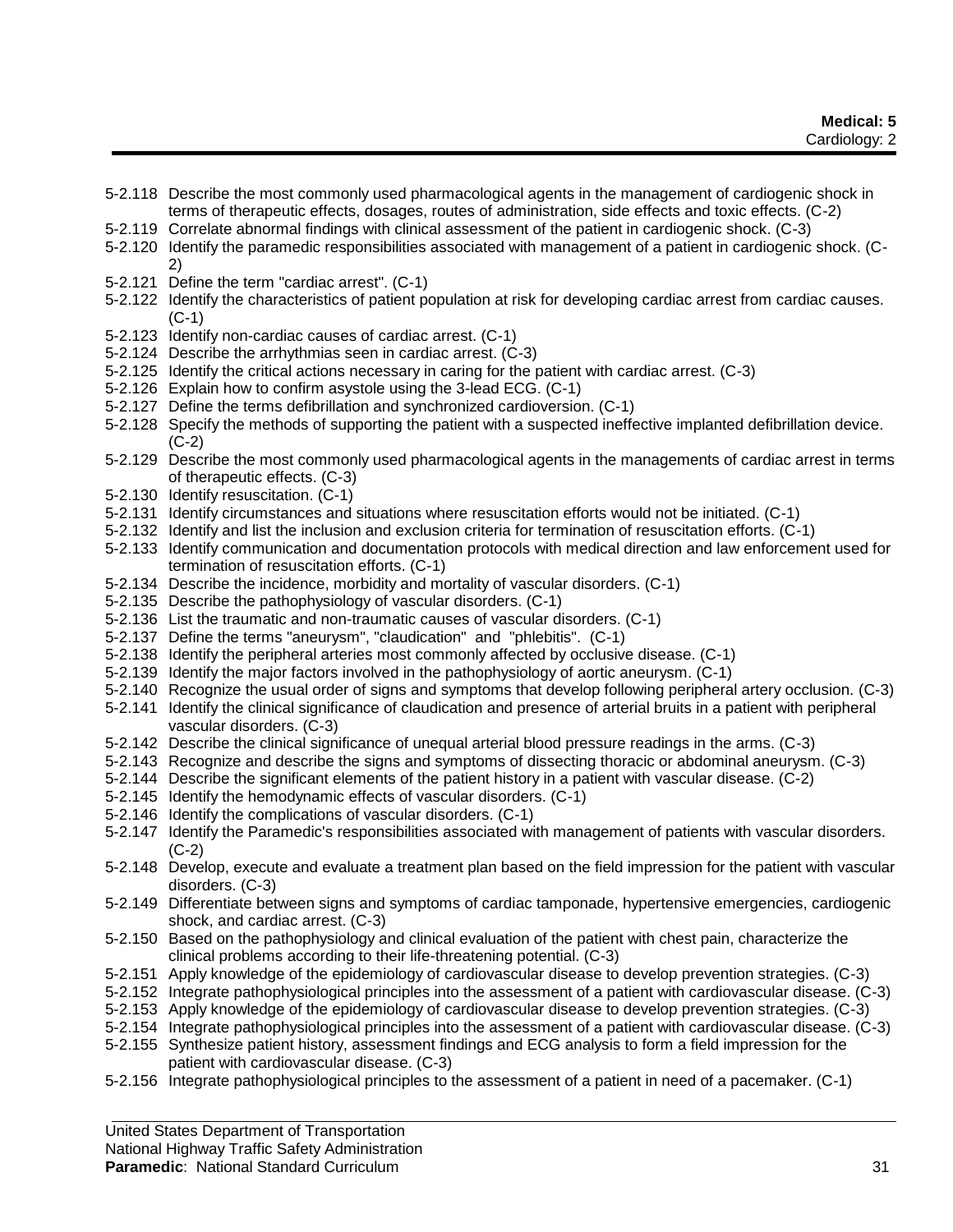- 5-2.157 Synthesize patient history, assessment findings and ECG analysis to form a field impression for the patient in need of a pacemaker. (C-3)
- 5-2.158 Develop, execute, and evaluate a treatment plan based on field impression for the patient in need of a pacemaker. (C-3)
- 5-2.159 Based on the pathophysiology and clinical evaluation of the patient with chest pain, characterize the clinical problems according to their life-threatening potential. (C-3)
- 5-2.160 Integrate pathophysiological principles to the assessment of a patient with chest pain. (C-3)
- 5-2.161 Synthesize patient history, assessment findings and ECG analysis to form a field impression for the patient with angina pectoris. (C-3)
- 5-2.162 Develop, execute and evaluate a treatment plan based on the field impression for the patient with chest pain. (C-3)
- 5-2.163 Integrate pathophysiological principles to the assessment of a patient with a suspected myocardial infarction. (C-3)
- 5-2.164 Synthesize patient history, assessment findings and ECG analysis to form a field impression for the patient with a suspected myocardial infarction. (C-3)
- 5-2.165 Develop, execute and evaluate a treatment plan based on the field impression for the suspected myocardial infarction patient. (C-3)
- 5-2.166 Integrate pathophysiological principles to the assessment of the patient with heart failure. (C-3)
- 5-2.167 Synthesize assessment findings and patient history information to form a field impression of the patient with heart failure. (C-3)
- 5-2.168 Develop, execute, and evaluate a treatment plan based on the field impression for the heart failure patient. (C-3)
- 5-2.169 Integrate pathophysiological principles to the assessment of a patient with cardiac tamponade. (C-3)
- 5-2.170 Synthesize assessment findings and patient history information to form a field impression of the patient with cardiac tamponade. (C-3)
- 5-2.171 Develop, execute and evaluate a treatment plan based on the field impression for the patient with cardiac tamponade. (C-3)
- 5-2.172 Integrate pathophysiological principles to the assessment of the patient with a hypertensive emergency. (C-3)
- 5-2.173 Synthesize assessment findings and patient history information to form a field impression of the patient with a hypertensive emergency. (C-3)
- 5-2.174 Develop, execute and evaluate a treatment plan based on the field impression for the patient with a hypertensive emergency. (C-3)
- 5-2.175 Integrate pathophysiological principles to the assessment of the patient with cardiogenic shock. (C-3)
- 5-2.176 Synthesize assessment findings and patient history information to form a field impression of the patient with cardiogenic shock. (C-3)
- 5-2.177 Develop, execute, and evaluate a treatment plan based on the field impression for the patient with cardiogenic shock. (C-3)
- 5-2.178 Integrate the pathophysiological principles to the assessment of the patient with cardiac arrest. (C-3)
- 5-2.179 Synthesize assessment findings to formulate a rapid intervention for a patient in cardiac arrest. (C-3)
- 5-2.180 Synthesize assessment findings to formulate the termination of resuscitative efforts for a patient in cardiac arrest. (C-3)
- 5-2.181 Integrate pathophysiological principles to the assessment of a patient with vascular disorders. (C-3)
- 5-2.182 Synthesize assessment findings and patient history to form a field impression for the patient with vascular disorders. (C-3)
- 5-2.183 Integrate pathophysiological principles to the assessment and field management of a patient with chest pain. (C-3)

### **AFFECTIVE OBJECTIVES**

At the completion of this unit, the paramedic student will be able to: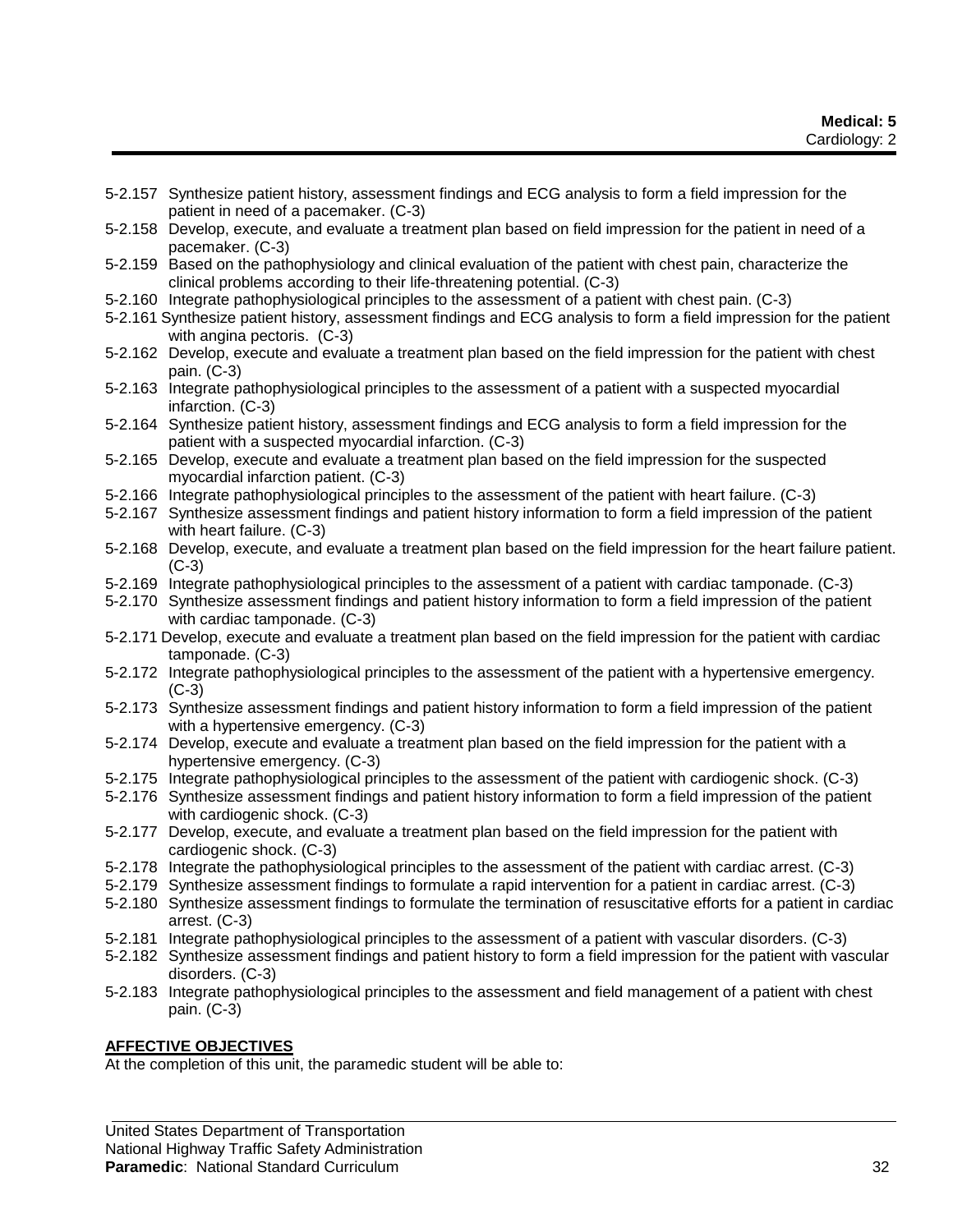- 5-2.184 Value the sense of urgency for initial assessment and intervention in the patient with cardiac compromise. (A-3)
- 5-2.185 Value and defend the sense of urgency necessary to protect the window of opportunity for reperfusion in the patient with suspected myocardial infarction. (A-3)
- 5-2.186 Defend patient situations where ECG rhythm analysis is indicated. (A-3)
- 5-2.187 Value and defend the application of transcutaneous pacing system. (A-3)
- 5-2.188 Value and defend the urgency in identifying pacemaker malfunction. (A-3)
- 5-2.189 Based on the pathophysiology and clinical evaluation of the patient with acute myocardial infarction, characterize the clinical problems according to their life-threatening potential. (A-3)
- 5-2.190 Defend the measures that may be taken to prevent or minimize complications in the patient with a suspected myocardial infarction. (A-3)
- 5-2.191 Defend the urgency based on the severity of the patient's clinical problems in a hypertensive emergency. (A-3)
- 5-2.192 From the priority of clinical problems identified, state the management responsibilities for the patient with a hypertensive emergency. (A-3)
- 5-2.193 Value and defend the urgency in rapid determination of and rapid intervention of patients in cardiac arrest. (A-3)
- 5-2.194 Value and defend the possibility of termination of resuscitative efforts in the out-of-hospital setting. (A-3)
- 5-2.195 Based on the pathophysiology and clinical evaluation of the patient with vascular disorders, characterize the clinical problems according to their life-threatening potential. (A-3)
- 5-2.196 Value and defend the sense of urgency in identifying peripheral vascular occlusion. (A-3)
- 5-2.197 Value and defend the sense of urgency in recognizing signs of aortic aneurysm. (A-3)

# **PSYCHOMOTOR OBJECTIVES**

At the completion of this unit, the paramedic student will be able to:

- 5-2.198 Demonstrate how to set and adjust the ECG monitor settings to varying patient situations. (P-3)
- 5-2.199 Demonstrate a working knowledge of various ECG lead systems. (P-3)
- 5-2.200 Demonstrate how to record an ECG. (P-2)
- 5-2.201 Perform, document and communicate a cardiovascular assessment. (P-1)
- 5-2.202 Set up and apply a transcutaneous pacing system. (P-3)
- 5-2.203 Given the model of a patient with signs and symptoms of heart failure, position the patient to afford comfort and relief. (P-2 )
- 5-2.204 Demonstrate how to determine if pulsus paradoxus, pulsus alternans or electrical alternans is present. (P-2)
- 5-2.205 Demonstrate satisfactory performance of psychomotor skills of basic and advanced life support techniques according to the current American Heart Association Standards and Guidelines, including: (P-3)
	- a. Cardiopulmonary resuscitation
	- 12. b. Defibrillation
	- 13. c. Synchronized cardioversion
	- 14. d. Transcutaneous pacing
- 5-2.206 Complete a communication patch with medical direction and law enforcement used for termination of resuscitation efforts. (P-1)
- 5-2.207 Demonstrate how to evaluate major peripheral arterial pulses. (P-1)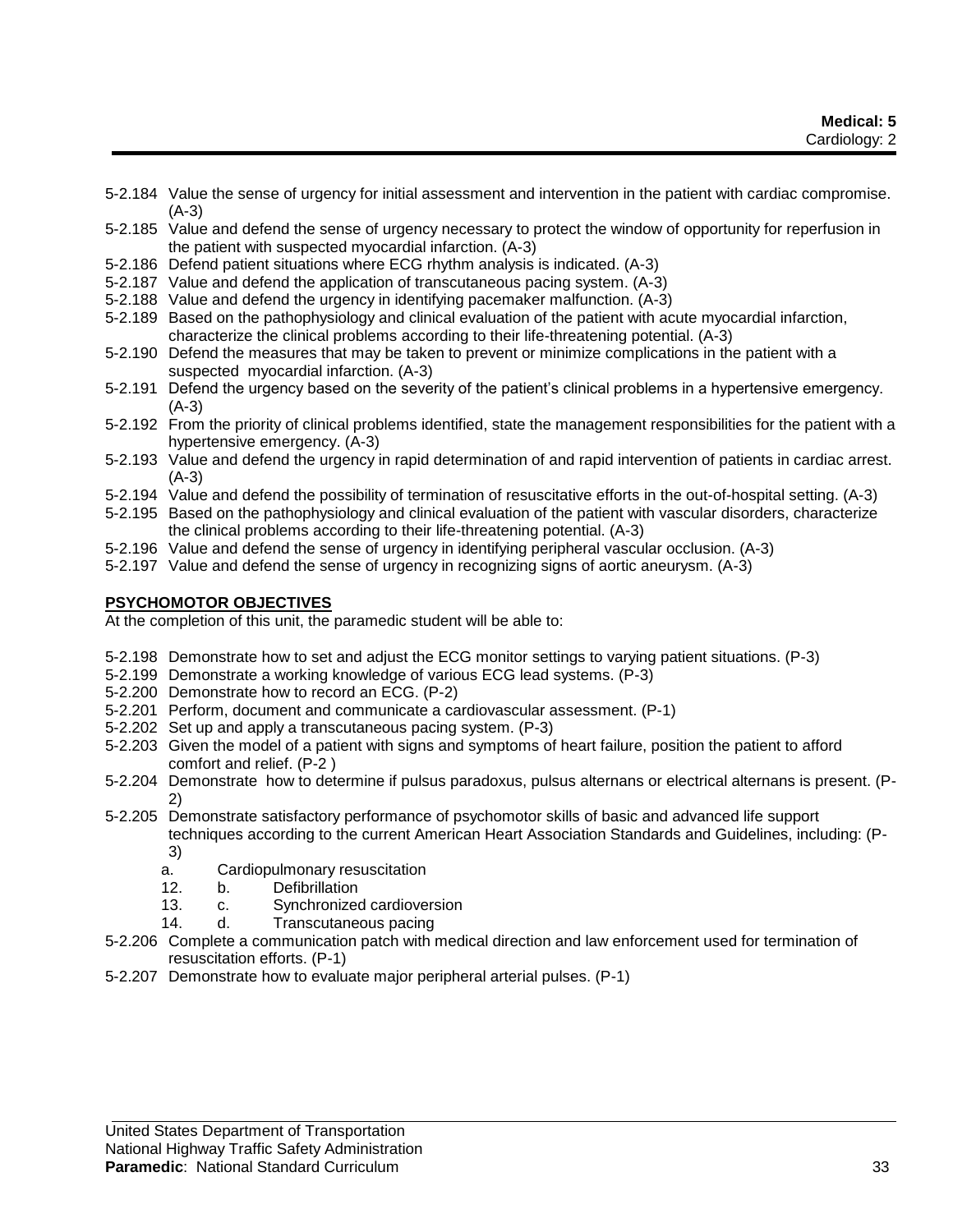#### **DECLARATIVE**

- I. Introduction
	- A. Epidemiology
		- 1. Incidence
			- a. Prevalence of cardiac death outside of a hospital (1) Supportive statistics
			- b. Prevalence of prodromal signs and symptoms (1) Supportive statistics
			- c. Increased recognition of need for early reperfusion
		- 2. Morbidity/ mortality
			- a. Reduced with early recognition
			- b. Reduced with early access to EMS system
		- 3. Risk factors
			- a. Age
			- b. Family history
			- c. Hypertension
			- d. Lipids
				- (1) Hypercholesterolemia
			- e. Male sex
			- f. Smoking
			- g. Carbohydrate intolerance
		- 4. Possible contributing risks
			- a. Diet
			- b. Female sex
			- c. Obesity
			- d. Oral contraceptives
			- e. Sedentary living
			- f. Personality type
			- g. Psychosocial tensions
		- 5. Prevention strategies
			- a. Early recognition
			- b. Education
			- c. Alteration of life style
		- B. Cardiovascular anatomy and physiology
			- 1. Anatomy of the heart<br>2. Location
				- Location
					- a. Layers
						-
						- (1) Myocardium Endocardium
						- (3) Pericardium
							- (a) Visceral (epicardium)
							- (b) Parietal
					- b. Chambers
						- - (1) Atria **Ventricles**
					- c. Valves
						- (1) Atrioventricular (AV) valves
							- (a) Tricuspid (right)
								- (b) Mitral (left)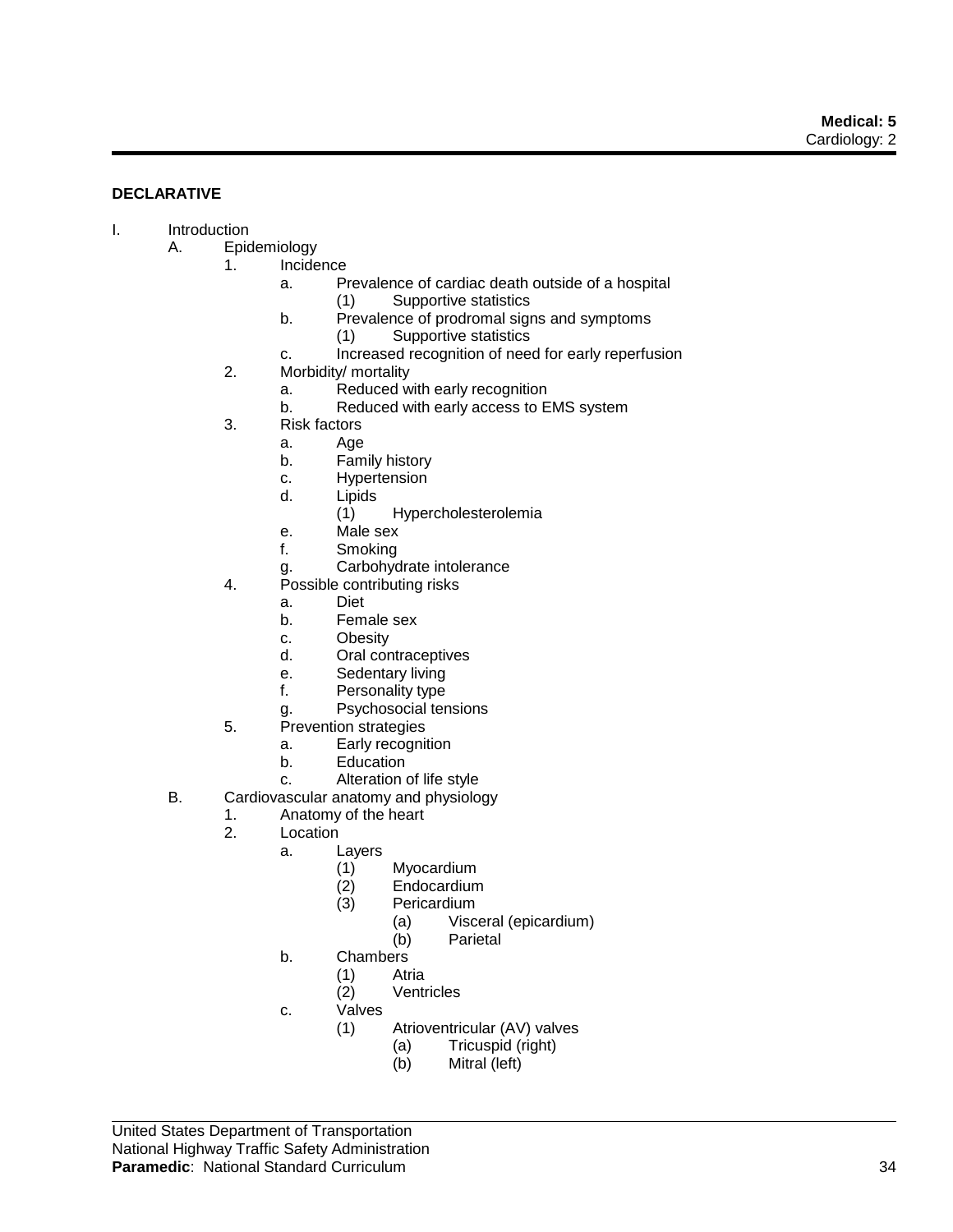- (2) Semilunar valves
	- (a) Pulmonary (right)
	- (b) Aortic (left)
- d. Papillary muscles
- e. Chordae tendineae
- 3. Cardiac cycle
	- a. Phases
		- (1) Systole
			- (a) Artrial
			- (b) Ventricular
		- (2) Diastole
			- (a) Atrial
			- (b) Ventricular
	- b. Cardiac output
		- (1) Stroke volume
			- (a) Heart rate
			- (b) Contractility
			- (c) Starling's law
- 4. Vascular system
	- a. Aorta
		- (1) Ascending<br>(2) Thoracic
		- **Thoracic**
		- (3) Abdominal
	- b. Arteries
	- c. Arterioles
	- d. Capillaries
	- e. Venule
	- f. Veins
	- g. Vena cava
		- (1) Superior
		- (2) Inferior
	- h. Venous return (preload)
		- (1) Skeletal muscle pump<br>(2) Thoracoabdominal pur
		- (2) Thoracoabdominal pump<br>(3) Respiratory cycle
		- Respiratory cycle
		- (4) Gravity
		- (5) IPPB, PEEP, CPAP, BiPAP
	- i. Resistance and capacitance (afterload)
	- j. Pulmonary veins
- 5. Coronary circulation
	- a. Arteries
		- (1) Left coronary artery
			- (a) Anterior descending branch (LAD)
				- i) Distribution to the conduction system
			- (b) Circumflex
				- i) Distribution to the conduction system
		- (2) Right coronary artery
			- (a) Distribution to the conduction system
	- b. Veins
		- (1) Coronary sinus
		- (2) Great cardiac vein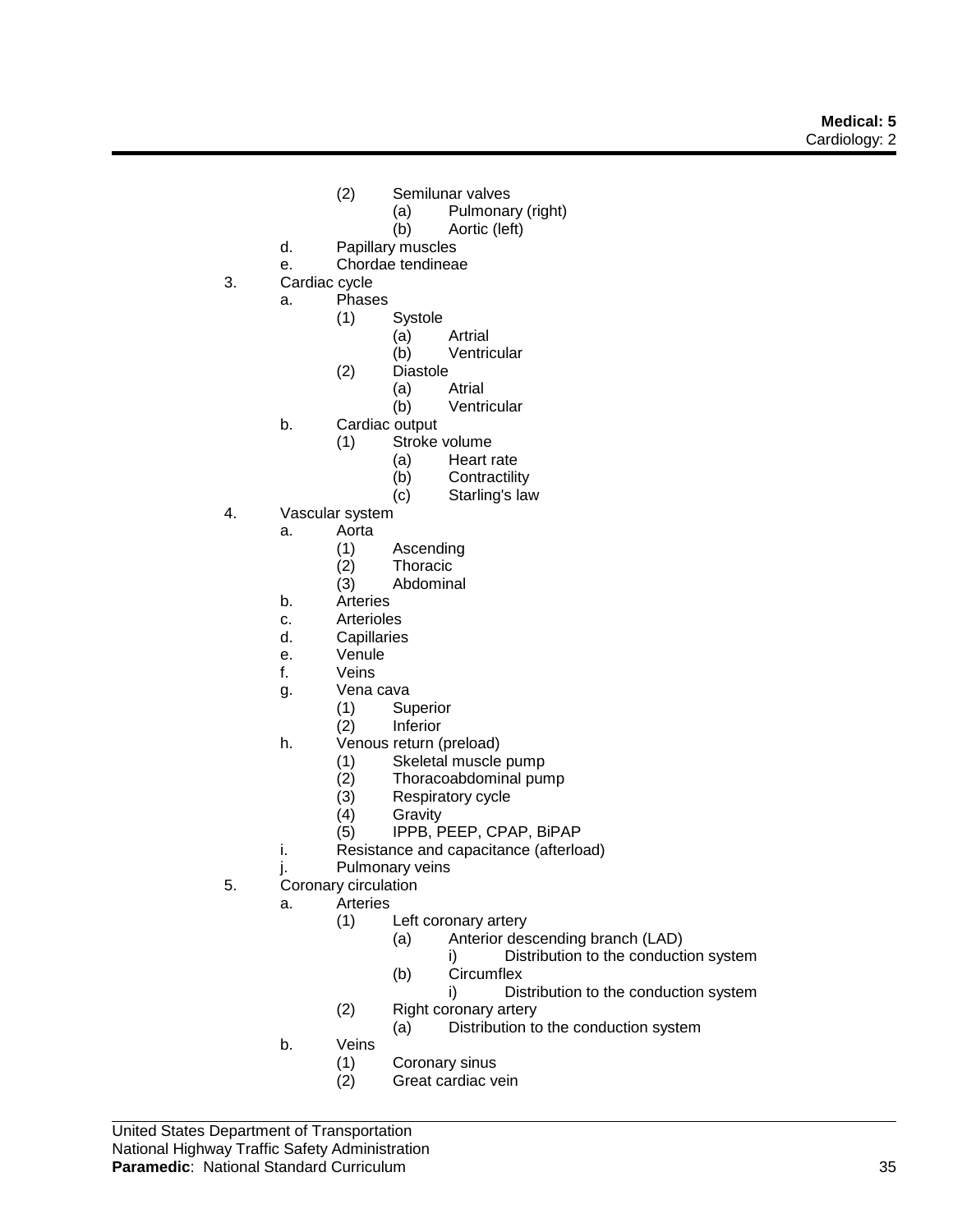# **Medical: 5**

Cardiology: 2

- 6. Electrophysiology
	- a. Conduction system overview
		- (1) Sinoatrial node or sinus node (SA node)
		- (2) Atrioventricular (AV) junction
			- (a) AV node
			- (b) Bundle of His
		- (3) His-Purkinje system
			- (a) Bundle branches
				- i) Right
				- ii) Left anterior fascicle
				- iii) Left posterior fascicle
		- (4) Characteristics of myocardial cells
			- (a) Automaticity
			- (b) Excitability
			- (c) Conductivity
			- (d) Contractility
		- b0 Electrical potential
			- (1) Action potential
				- (a) Important electrolytes
					- i Sodium
					- ii Potassium
					- iii Calcium
					- iv Chloride
					- v Magnesium
			- (2) Excitability
				- (a) Thresholds
				- (b) Depolarization
				- (c) Repolarization
					- i Relative refractory period
					- ii Absolute refractory period
			- (3) Neurotransmitters
				- (a) Acetylcholine
					- i Effects on myocardium
					- ii Effects on systemic blood vessels
					- (b) Cholinesterase
						- i Effects on myocardium
						- ii Effects on systemic blood vessels
		- c0 Autonomic nervous system relationship to cardiovascular system
			- (1) Medulla
			- Carotid sinus and baroreceptor
				- (a) Location
				- (b) Significance
			- (3) Parasympathetic system
			- (4) Sympathetic
				- (a) Alpha vasoconstrictive effect on systemic blood vessels
				- (b) Beta
					- i Inotropic effect on myocardium
					- ii Dromotropic effect on myocardium
					- iii Chronotropic effect on myocardium
			- (5) Systemic circulation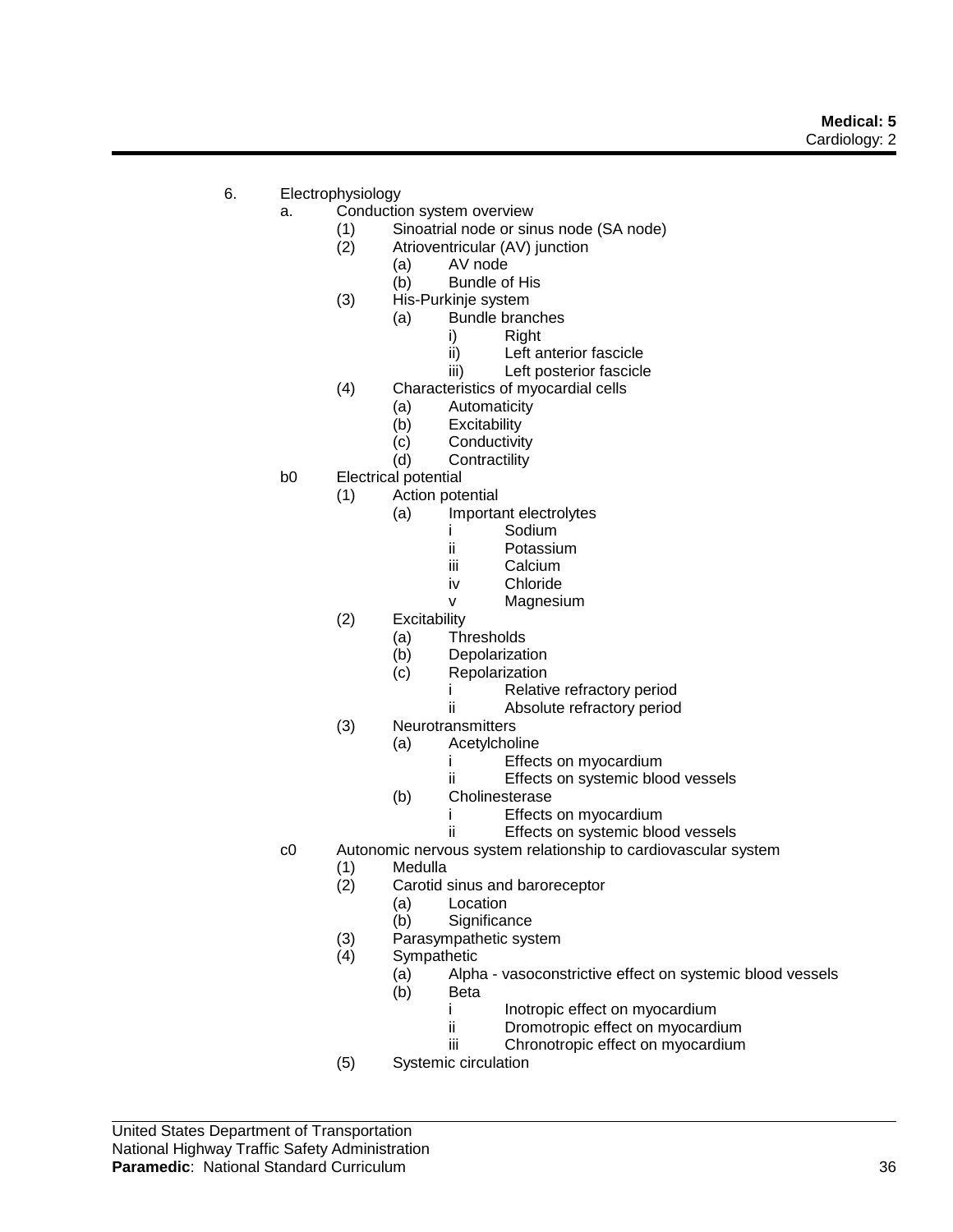- II Initial cardiovascular assessment
	- A0 Level of responsiveness
	- B0 Airway
		- 1 Patent
		- 2 Debris, blood
	- C0 Breathing
		- 1 Absent<br>2 Present
			- Present<br>a0
				- Rate and depth
					- (1) Effort
					- (2) Breath sounds
						- (a) Characteristics
						- (b) Significance
	- D<sub>0</sub> Circulation
		- 1 Pulse
			- a0 Absent
			- b0 Present
				- (1) Rate and quality
					- (a) Pulse deficit
					- (b) Pulsus paradoxus
					- (c) Pulsus alternans
		- 2 Skin
			- a0 Color<br>b0 Temp
			- **Temperature**
			- c0 Moisture
			- d0 Turgor
			- e0 Mobility
			- f0 Edema
		- 3 Blood pressure
- III Focused history
	- A0 H and physical/ SAMPLE format
		- 1 Chief complaint<br>2 Pain
			- Pain
				- a0 OPQRST
					- (1) Onset/ origin
						- (a) Pertinent past history
						- (b) Time of onset
					- (2) Provocation
						- (a) Exertional
						- (b) Non-exertional
					- (3) Quality
						- (a) Patient's narrative description
							- i For example sharp, tearing, pressure, heaviness
					- (4) Region/ radiation
						- (a) For example arms, neck, back
					- (5) Severity
						- (a) "1-10" scale
					- (6) Timing
						- (a) Duration
						- (b) Worsening or improving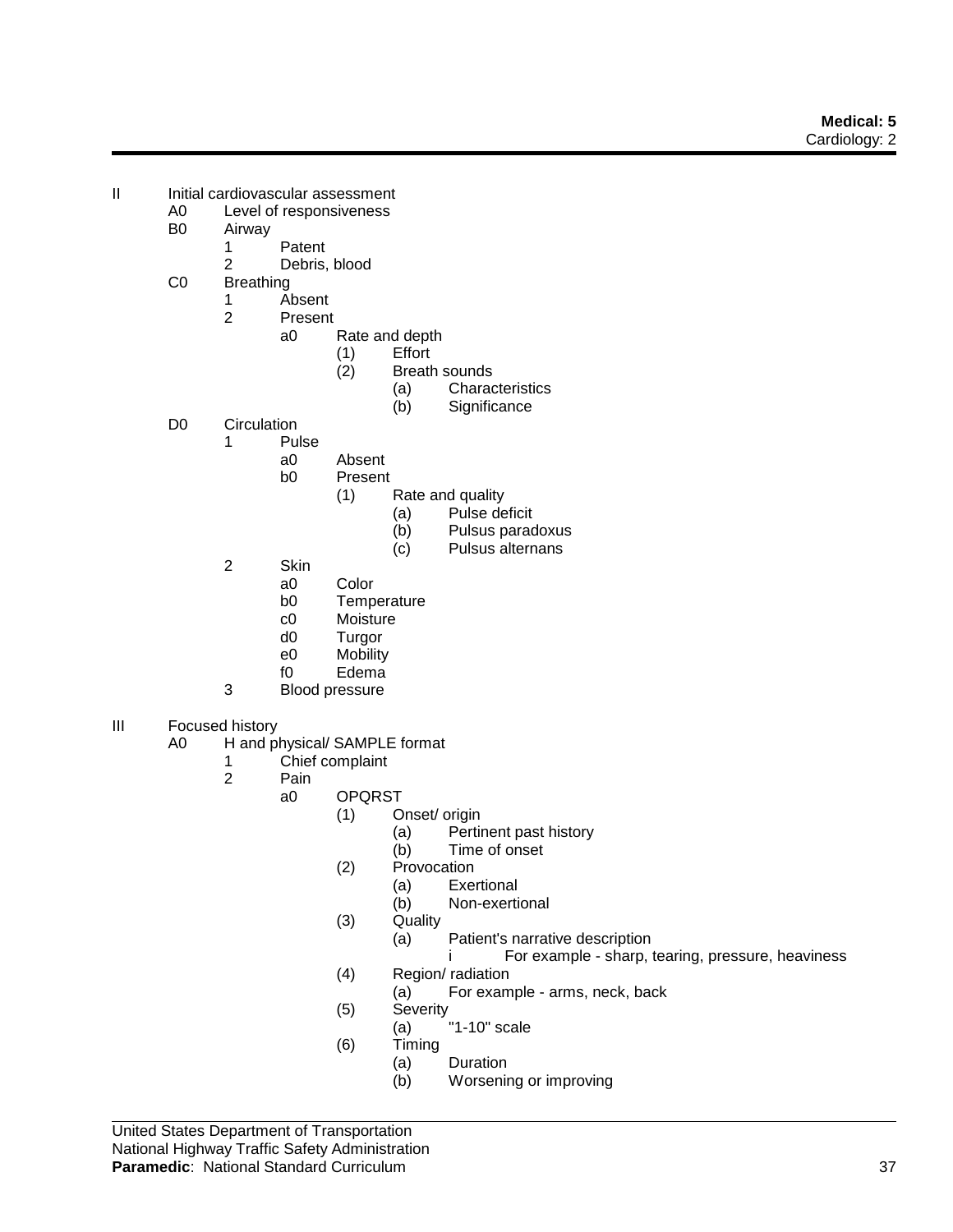- (c) Continuous or intermittent
- (d) At rest or with activity
- 3 Dyspnea
	- a0 Continuous or intermittent
	- b0 Exertional
	- c0 Non-exertional
	- d0 Orthopneic
- 4 Cough
	- a0 Dry
	- b0 Productive
- 5 Related signs and symptoms
	- a0 Level of consciousness
		- b0 Diaphoresis
		- c0 Restlessness, anxiety
		- d0 Feeling of impending doom
		- e0 Nausea/ vomiting
		- f0 Fatigue
		- g0 Palpitations
		- h0 Edema
			- (1) Extremities
			- (2) Sacral
		- i0 Headache
		- j0 Syncope<br>k0 Behaviora
		- Behavioral change
		- l0 Anguished facial expression
		- m0 Activity limitations
		- n0 Trauma
- 6 Past medical history
	- a0 Coronary artery disease (CAD)
	- b0 Atherosclerotic heart disease
		- (1) Angina
		- (2) Previous MI
		- (3) Hypertension<br>(4) Congestive he
		- Congestive heart failure (CHF)
	- c0 Valvular disease
	- d0 Aneurysm
	- e0 Pulmonary disease
	- f0 Diabetes
	- g0 Renal disease
	- h0 Vascular disease
	- i0 Inflammatory cardiac disease
	- j0 Previous cardiac surgery<br>k0 Congenital anomalies
	- Congenital anomalies
	- l0 Current/ past medications
		- (1) Prescribed
			- (a) Compliance
			- (b) Non-compliance
		- (2) Borrowed<br>(3) Over-the-
		- (3) Over-the-counter<br>(4) Recreational
		- **Recreational** 
			- (a) For example cocaine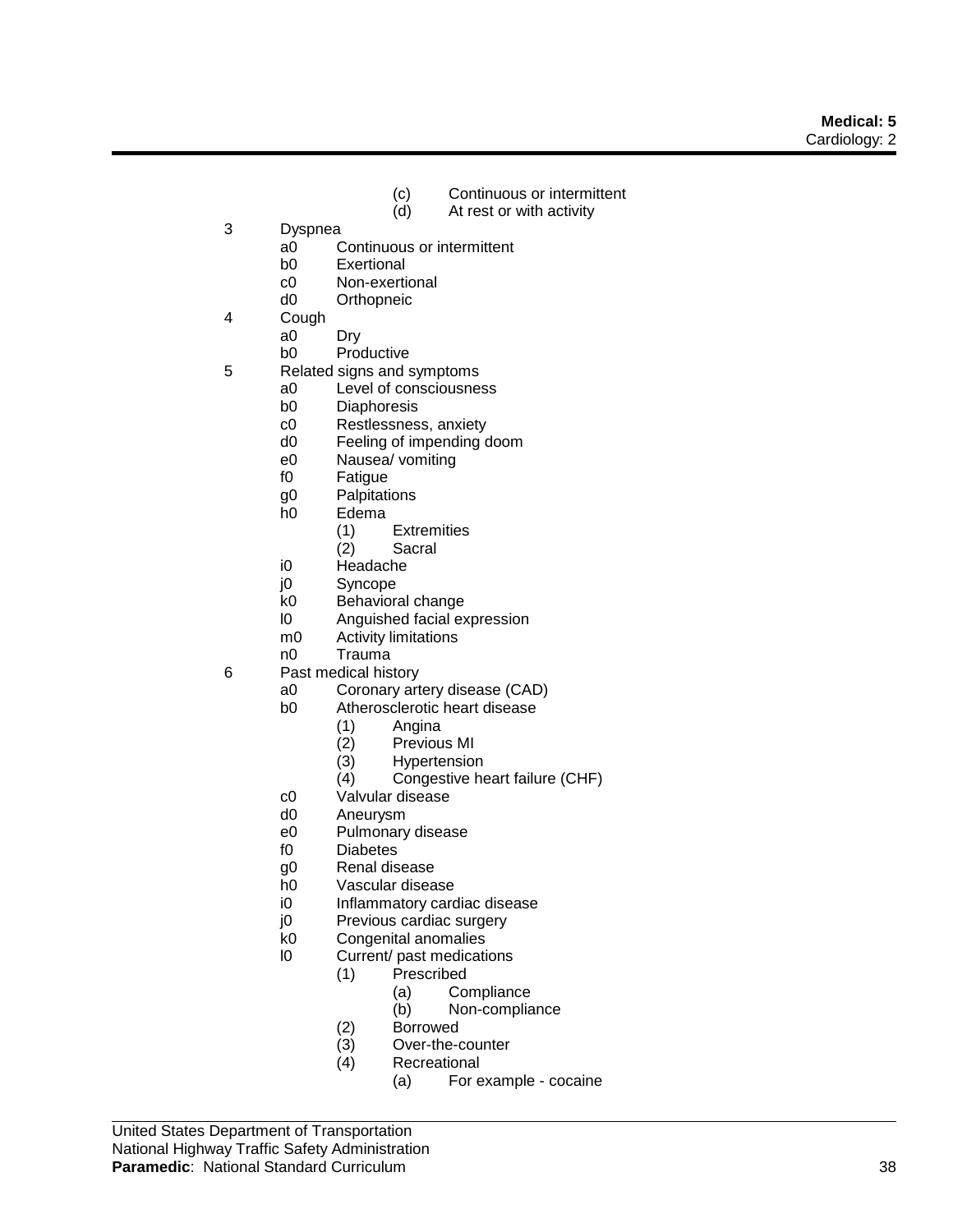- m0 Allergies
- n0 Family history
	- (1) Stroke, heart disease, diabetes, hypertension
	- (2) Age at death
- o0 Known cholesterol levels
- IV Detailed physical examination
	- A0 Inspection
		- 1 Tracheal position
			- a0 Neck veins
				- (1) Appearance
				-
				- (2) Pressure<br>(3) Clinical si Clinical significance
				- b0 Thorax
					- (1) Configuration
						- (a) A-P diameter
						- (b) Movement with respirations
					- (2) Clinical significance
				- c0 Epigastrium
					- (a) Pulsation
					- (1) Distention<br>(2) Clinical sig
					- Clinical significance
		- B0 Auscultation
			- 1 Neck
				- a0 Normal
				- b0 Abnormal
					- (1) Bruit
			- 2 Breath sounds
				- a0 Depth
				- b0 Equality
				- c0 Adventitious sounds
					- (1) Crackles
					- **Wheezes** 
						- (a) Gurgling
							- (b) Frothing (mouth and nose)
								- i Blood tinged<br>ii Foamv
									- Foamy
			- 3 Heart sounds
				- a0 Auscultatory sites
				- b0 Identify  $S_1$ ,  $S_2$
		- C0 Palpation
			- 1 Areas of crepitus or tenderness
			- 2 Thorax
			- 3 Epigastrium
				- a0 Pulsation
				- b0 Distention
- V Electrocardiographic (ECG) monitoring<br>A0 Electrophysiology and wave for
	- Electrophysiology and wave forms
		- 1 Origination
		- 2 Production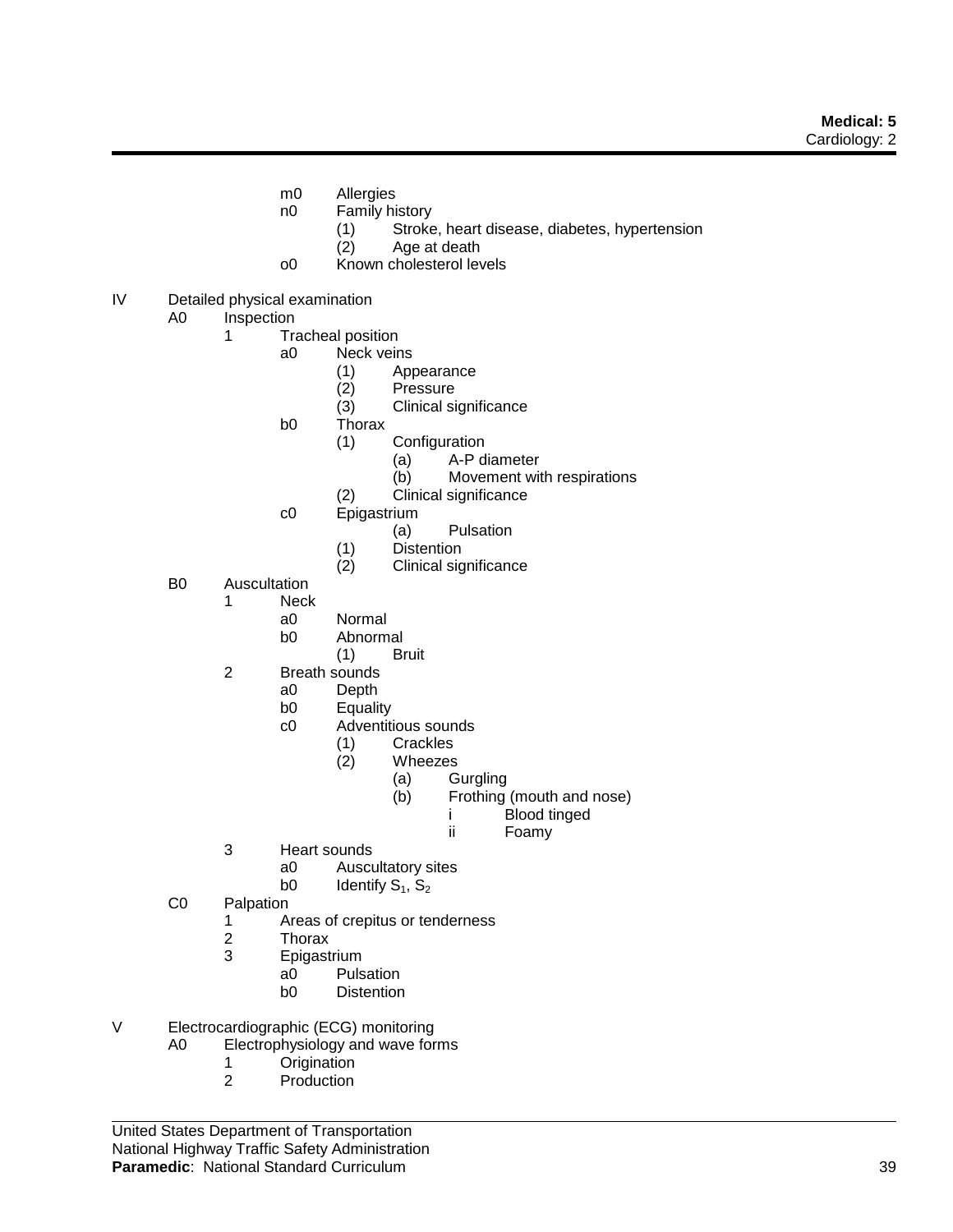- 3 Relationship of cardiac events to wave forms
- 4 Intervals
	- a0 Normal
		- b0 Clinical significance
- 5 Segments
- B0 Leads and electrodes
	- 1 Electrode
	- 2 Leads
		- a0 Anatomic positions
		- b0 Correct placement
	- 3 Surfaces of heart and lead systems
		- a0 Inferior
		- b0 Left lateral
		- c0 Anterior/ posterior
	- 4 Artifact
- C0 Standardization
	- 1 Amplitude
	- 2 Height<br>3 Rate
	- **Rate** 
		- a0 Duration
		- b0 Wave form
		- c0 Segment
		- d0 Complex
		- e0 Interval
- D0 Wave form analysis
	- 1 Isoelectric
	- 2 Positive<br>3 Negative
	- **Negative**
	- 4 Calculation of ECG heart rate
		- a0 Regular rhythm
			- (1) ECG strip method
			- (2) "300" method
		- b0 Irregular rhythm
			- (1)  $ECG$  strip method<br>(2)  $"300"$  method
			- "300" method
- E0 Lead systems and heart surfaces
	- 1 ECG rhythm analysis
		- a0 Value
		- b0 Limitations
		- 2 Heart surfaces
			- a0 Inferior
				-
				- b0 Left lateral<br>c0 Precordial Precordial
		- 3 Acute signs of ischemia, injury and necrosis
			- a0 Rationale
				- (1) Possible early identification of patients with acute myocardial infarction for intervention (thrombolysis or PTCA)
				- (2) The role of out-of-hospital twelve-lead ECG is still unresolved and may not be appropriate in many EMS settings
				- (3) EMS medical directors will make decisions regarding the application and use of the 12-lead ECG in their specific EMS setting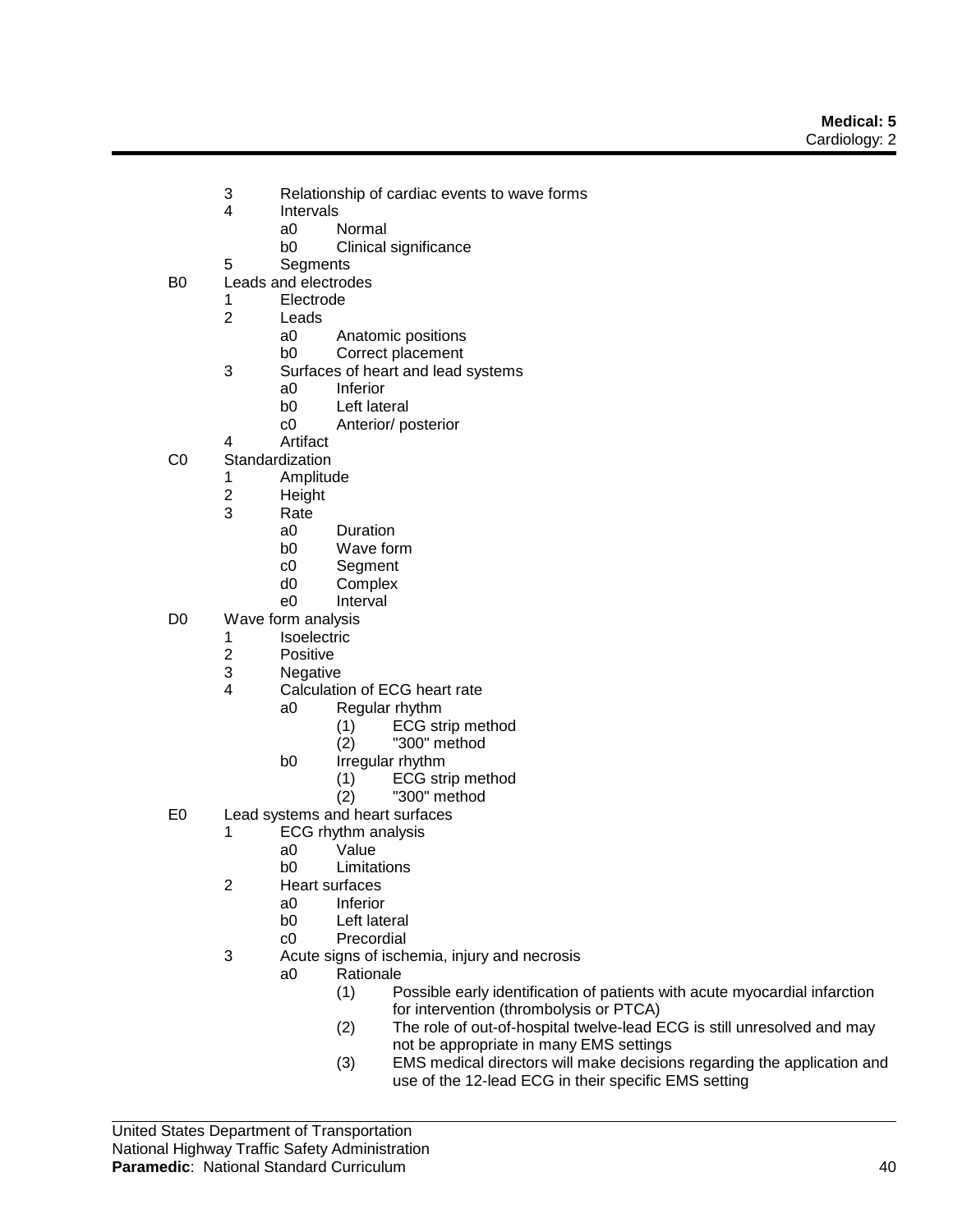- b0 Advantages/ disadvantages
- c0 ST segment elevation
	- (1) Height, depth and contour
	- (2) ST (acute changes)
		- (a) Anterior wall
			- i Significant ST elevation in  $V_1$   $V_4$  may indicate anterior involvement
			- (b) Inferior wall
				- i Significant ST elevation in II, III and aVF may indicate inferior involvement
	- (3) ST segment depression in eight or more leads
	- (4) ST segment elevation in aVR and  $V_1$
- d0 Q waves
	- (1) Depth, duration and significance
		- (a) Greater than 5 mm, greater than .04 seconds
		- (b) May indicate necrosis
		- (c) May indicate extensive transient ischemia
- F0 Cardiac arrhythmias
	- 1 Approach to analysis
		- a0 P wave
			- (1) Configuration
			- **Duration**
			- (3) Atrial rate and rhythm
		- b0 P-R (P-Q) interval
			- (1) Duration
		- c0 QRS complex
			- (1) Configuration
			- **Duration**
			- (3) Ventricular rate and rhythm
		- d0 S-T segment
			- (1) Contour
			- (2) Elevation<br>(3) Depressio
			- **Depression**
		- e0 Q-T interval
			- (1) Duration
			- (2) Implication of prolongation
		- f0 Relationship of P waves to QRS complexes
			- (1) Consistent
			- (2) Progressive prolongation
			- (3) No relationship
		- g0 T waves
		- h0 U waves
	- 2 Interpretation of the ECG
		- a0 Origin of complex
		- b0 Rate
		- c0 Rhythm
		- d0 Clinical significance
	- 3 Arrhythmia originating in the sinus node
		- a0 Sinus bradycardia<br>b0 Sinus tachycardia
			- Sinus tachycardia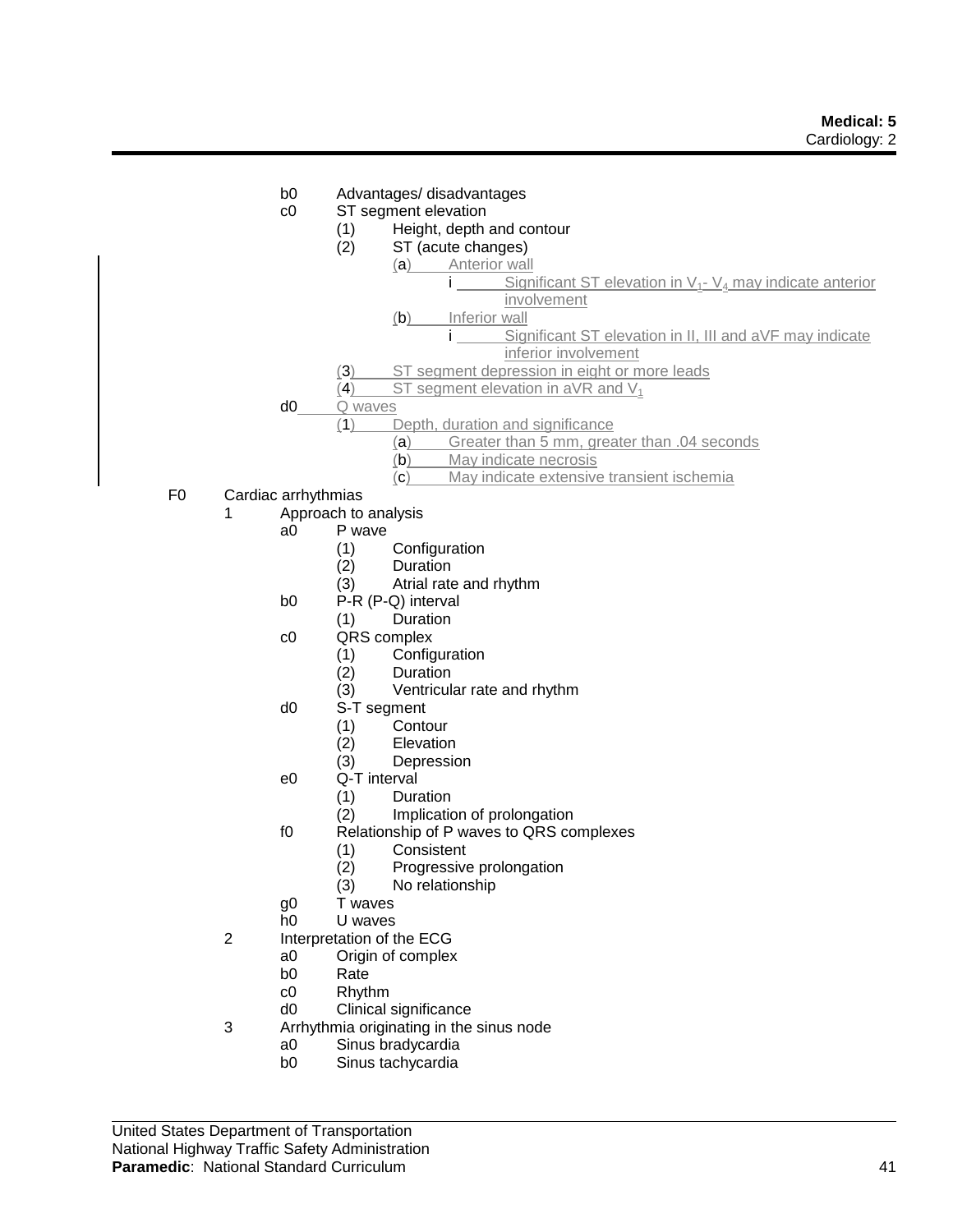- c0 Sinus arrhythmia
- d0 Sinus arrest
- 4 Arrhythmias originating in the atria
	- a0 Premature atrial complex
	- b0 Atrial (ectopic) tachycardia
	- c0 Re-entrant tachycardia
	- d0 Multifocal atrial tachycardia
	- e0 Atrial flutter
	- f0 Atrial fibrillation
	- g0 Atrial flutter or atrial fibrillation with junctional rhythm
	- h0 Atrial flutter or atrial fibrillation with pre-excitation syndromes
- 5 Arrhythmias originating within the AV junction
	- a0 First degree AV block
	- b0 Second degree AV block
		- (1) Type I
		- (2) Type II/ infranodal
	- c0 Complete AV block (third degree block)
- 6 Arrhythmias sustained or originating in the AV junction
	- a0 AV nodal re-entrant tachycardia
	- b0 AV reciprocating tachycardia
		- (1) Narrow
		- (2) Wide
	- c0 Junctional escape rhythm
	- d0 Premature junctional complex
	- e0 Accelerated junctional rhythm
	- f0 Junctional tachycardia
- 7 Arrhythmias originating in the ventricles
	- a0 Idioventricular rhythm
	- b0 Accelerated idioventricular rhythm
	- c0 Premature ventricular complex (ventricular ectopic)
		- (1) R on T phenomenon
		- (2) Paired/ couplets
		- Multiformed
		- (4) Frequent uniform
	- d0 "Rule of bigeminy" pertaining to precipitating ventricular arrhythmias
	- e0 Ventricular tachycardia
		- (1) Monomorphic
		- (2) Polymorphic (including torsades de pointes)
	- f0 Ventricular fibrillation
	- g0 Ventricular standstill
	- h0 Asystole
- 8 Abnormalities originating within the bundle branch system
	- a0 Incomplete or complete
	- b0 Right bundle branch block
	- c0 Left bundle branch block
- 9 Differentiation of wide QRS complex tachycardia
	- a0 Potential causes
		- (1) Supraventricular tachycardia with bundle branch block
		- Accessory pathways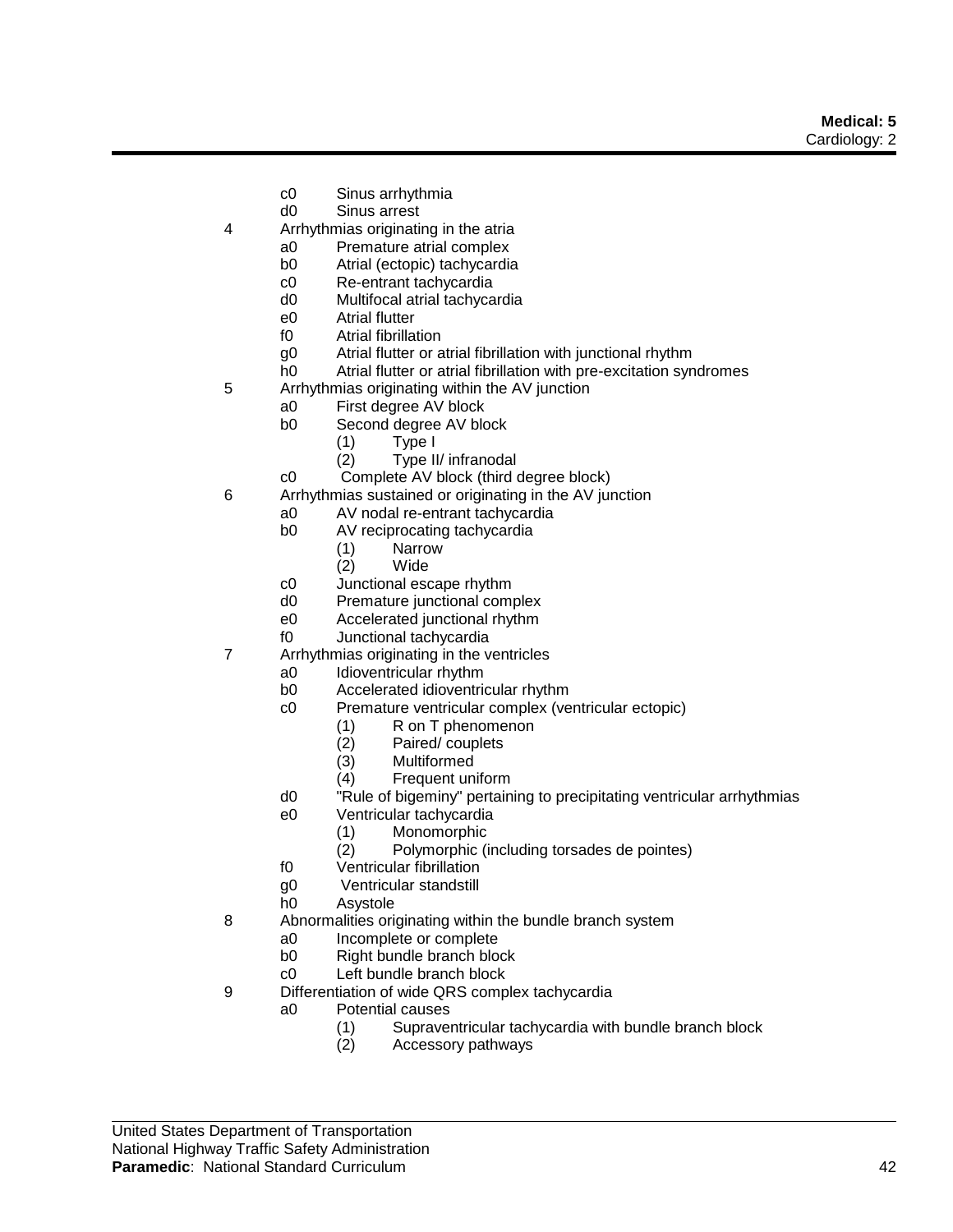# b0 Differentiation

- (1) Physical evaluation
	- (a) Cannon "A" waves
	- (b) Vary intensity of first heart tone
	- (c) Beat to beat changes in blood pressure
- (2) ECG differences
	- (a) Aberration as a result of premature atrial complex
		- i Identify PAC in previous ST segment or T wave
		- ii Sudden change in rate with bundle branch aberration
		- **iii** Concealed retrograde conduction
		- iv Right bundle branch refractoriness may be time dependent
		- v Compare with previous ECG, when available
	- (b) RBBB aberration  $V_1$  positive
		- Biphasic lead I with a broad terminal S-wave ii Triphasic QRS in  $V_4$
	- $(c)$  LBBB aberration  $V_1$  negative
		- i Monophasic notched lead I
			- ii Slurred, notched or RSr' in lead  $V_{4}$ ,  $V_{5}$ , or  $V_{6}$
	- (d) Concordant precordial pattern
		- i Totally negative precordial pattern is diagnostic of ventricular tachycarida
			- ii Totally positive precordial pattern is suggestive of ventricular tachycardia
	- (e) Preexisting BBB prior to onset of tachycardia (by history)

# (3) Other considerations

- (a) When in doubt
	- i Cardioversion when hemodynamic state is compromised or changing
	- ii Never use verapamil
	- iii If hemodynamic state is stable consider lidocaine
	- (b) Pitfalls
		- i Age is not a differential
		- ii Slower rates may present with stable hemodynamic
		- iii Preexisting BBB prior to onset of the tachycardia
	- (c) Regularity
		- i Monomorphic V-tach and SVT are usually very regular and SVT frequently is faster
		- ii Polymorphic V-tach is irregular
- 10 Pulseless electrical activity
	- a0 Electrical mechanical dissociation
	- b0 Mechanical impairments to pulsations/ cardiac output
	- c0 Other possible causes
- 11 Other ECG phenomena
	- a0 Accessory pathways
	- b0 Preexitation phenomenon
	- c0 Aberration versus ectopy
- 12 ECG changes due to electrolyte imbalances
	- a0 Hyperkalemia
		- b0 Hypokalemia
- 13 ECG changes in hypothermia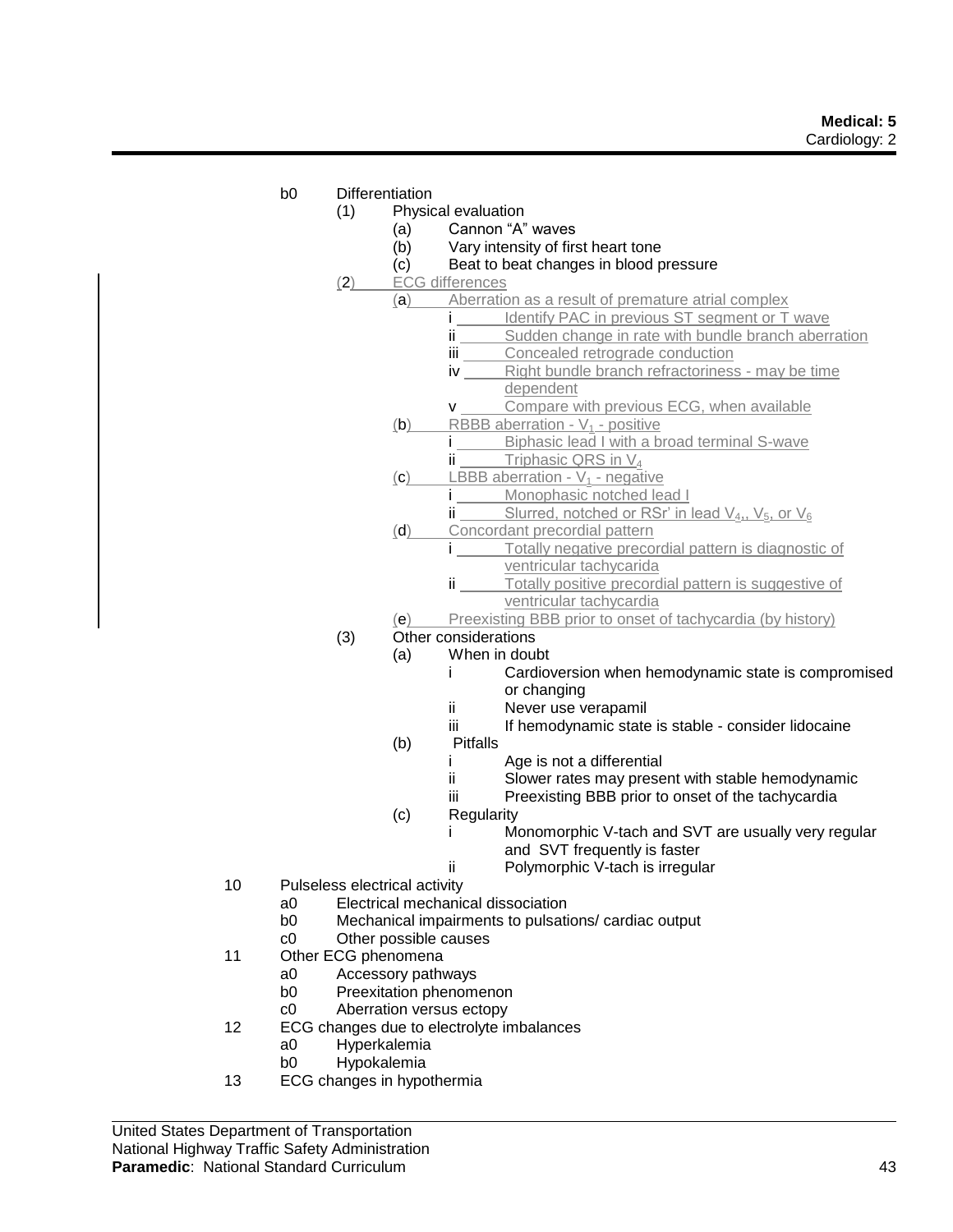- VI Management of the patient with arrhythmias
	- A0 Assessment
		- 1 Symptomatic
		- 2 Hypotensive
		- 3. Hypoperfusion
		- 4. Mechanical
		- 5. Vagal maneuvers if the heart rate is too fast
		- 6. Stimulation If heart rate is too slow<br>7. Precordial thump
		- Precordial thump
		- 8. Cough
	- B. Pharmacological
		- 1. Gases
			- a. Such as oxygen
		- 2. Sympathetic
			- a. Such as epinephrine
		- 3. Anticholinergic
			- a. Such as atropine
		- 4. Antiarrhythmic
			- a. Such as lidocaine
		- 5. Beta blocker
			- a. Selective
				- (1 Such as metoprolol
			- b. Non-selective
				- (1 Such as propranolol
		- 6. Vasopressor
		- a. Such as dopamine
		- 7. Calcium channel blocker
			- a. Such as verapamil
		- 8. Purine nucleoside
			- a. Such as adenosine
		- 9. Platelet aggregate inhibitor
			- a. Such as aspirin
		- 10. Alkalinizing agents
			- a. Such as sodium bicarbonate
		- 11. Cardiac glycoside
			- a. Such as digitalis
		- 12. Narcotic/ analgesic
			- a. Such as morphine
		- 13. Diuretic
			- a. Such as furosemide
		- 14. Nitrate
			- a. Such as nitroglycerin
		- 15. Antihypertensive
			- a. Such as sodium nitroprusside
	- C. Electrical
		- 1. Purpose
		- 2. Methods
			- a. Synchronized cardioversion
			- b. Defibrillation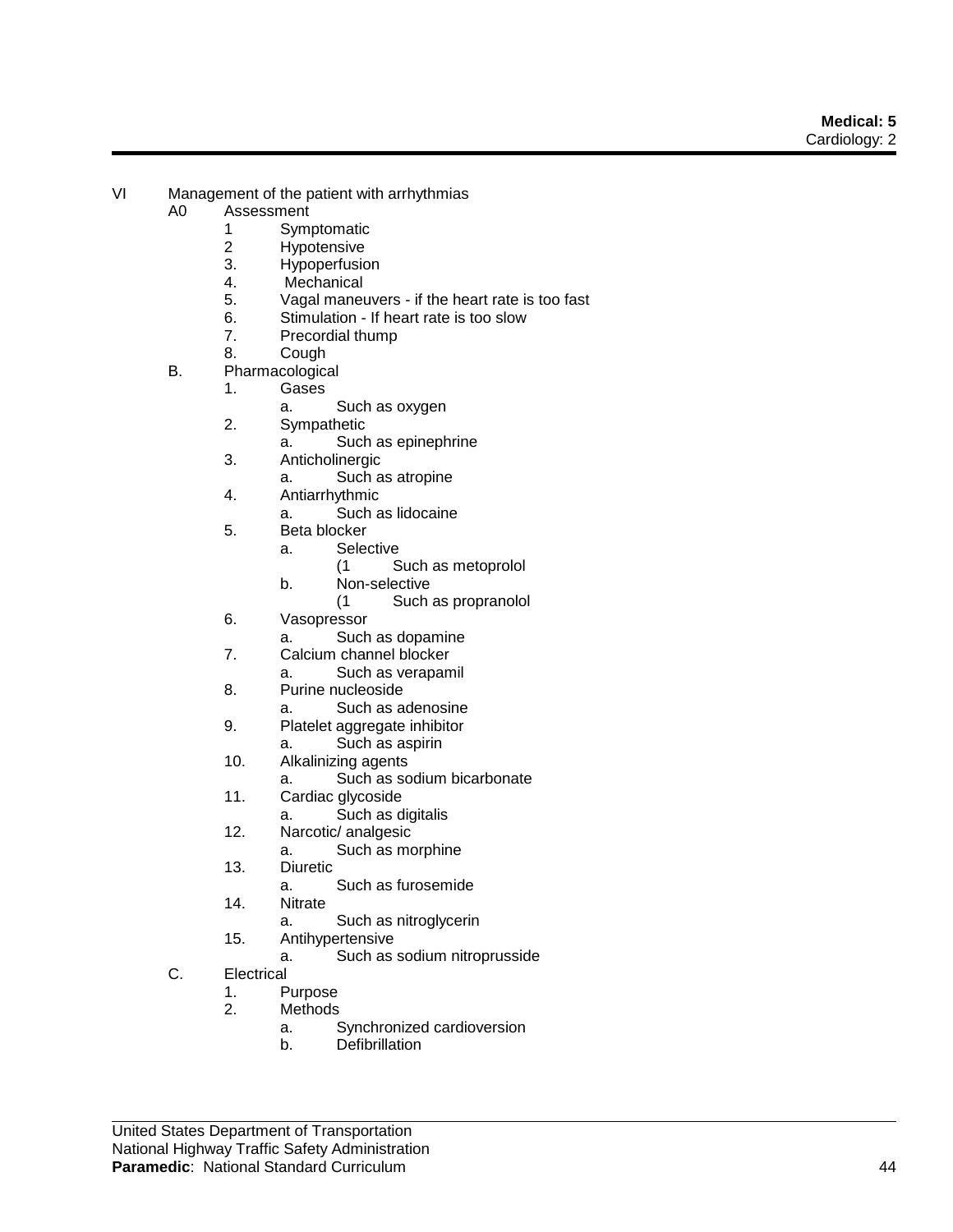- c. Cardiac pacing
	- (1 Implanted pacemaker functions
		- (a Characteristics
		- (b Pacemaker artifact
		- (c ECG tracing of capture
		- (d Failure to sense
			- i) ECG indications
				- ii) Clinical significance
		- (e Failure to capture
			- i) ECG indications
			- ii) Clinical significance
		- (f Failure to pace
			- i) ECG indications
			- ii) Clinical significance
		- (g Pacer-induced tachycardia
			- i) ECG findings
			- ii) Clinical significance
			- iii) Treatment
	- (2 Transcutaneous pacing
		- (a Criteria for use
		- (b Bradycardia
			- i) Patient is hypotensive/ hypoperfusing
			- ii) No change with pharmacologic intervention
		- (c Second degree AV block
			- i) Patient is hypotensive/ hypoperfusing
			- ii) No change with pharmacologic intervention
		- (d Complete AV block
			- i) Patient is hypotensive/ hypoperfusing
			- ii) No change with pharmacologic intervention
		- (e Asystole
		- (f Overdrive
			- i) Deter occurrence of recurrent tachycardia
- d. Set-up
	- (1 Placement of electrodes<br>(2 Rate and milliampere (m.
	- Rate and milliampere (mA) settings
	- (3 Pacer artifact<br>(4 Capture
	- (4 Capture<br>(5 Failure to
	- Failure to sense
		- (a Causes
		- (b Implications
		- (c Interventions
	- (6 Failure to capture
		- (a Causes
			- (b Implications
			- (c Interventions
	- (7 Failure to pace
		- (a Causes
		- (b Implications
		- (c Interventions
	- (8 Hazards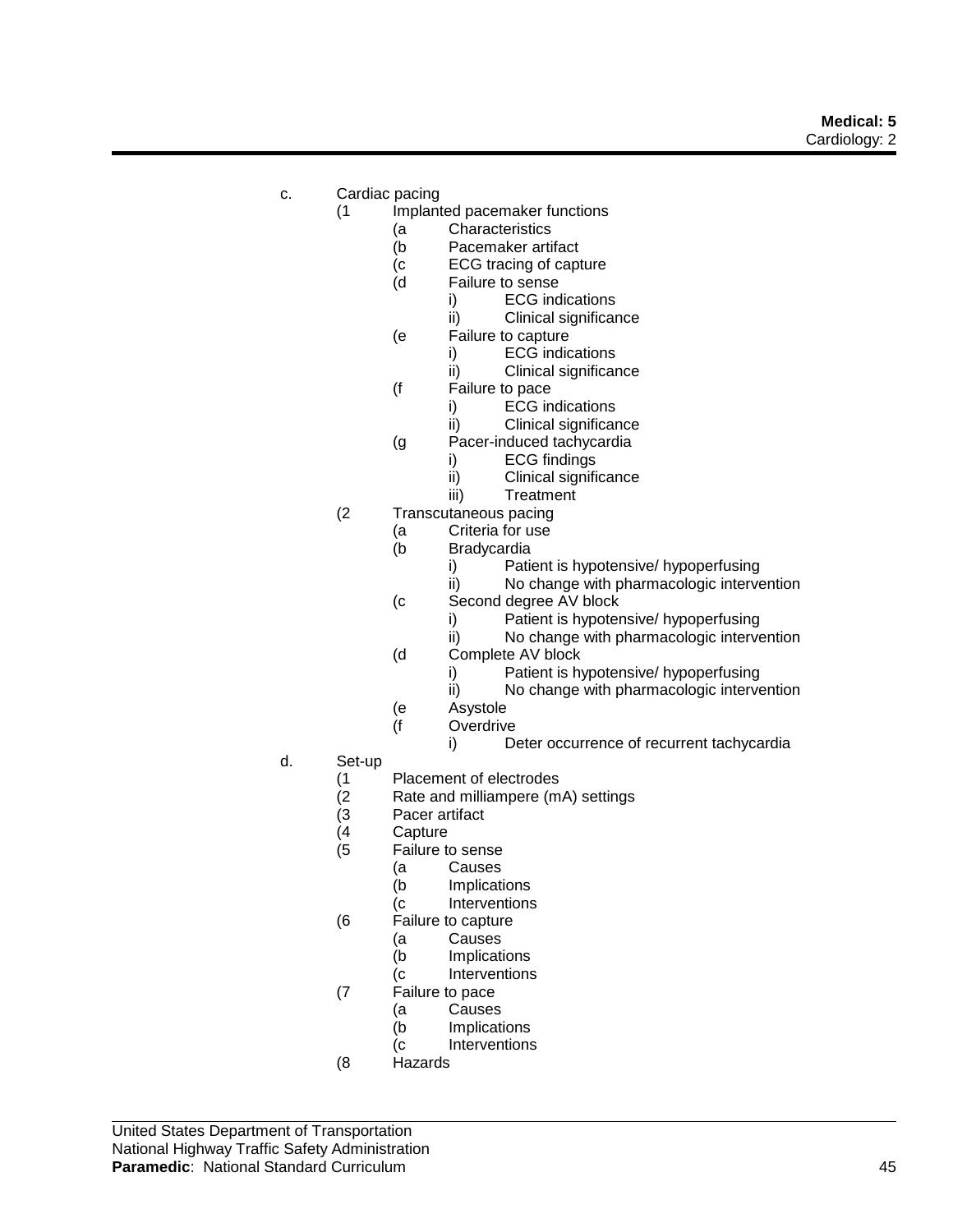- (9 Complications
	- (a Interventions
- D. Transport
	- 1. Indications for rapid transport
	- 2. Indications for no transport required
	- 3. Indications for referral
- E. Support and communications strategies
	- 1. Explanation for patient, family, significant others<br>2. Communications and transfer of data to the phys
	- 2. Communications and transfer of data to the physician
- VII. Angina pectoris

A. Epidemiology

- 1. Precipitating causes
	- a. Atherosclerosis
	- b. Vasospastic (Prinzmetal's)
- B. Morbidity/ mortality
	- 1. Not a self-limiting disease
	- 2. Chest pain may dissipate, but myocardial ischemia and injury can continue
	- 3. A single anginal episode may be a precursor to myocardial infarction
	- 4. May not be cardiac in origin
	- 5. Must be diagnosed by a physician
	- 6. Related terminology
		- a. Defined as a brief discomfort, has predictable characteristics and is relieved promptly - no change in this pattern
			- b. Stable
				- (1 Occurs at a relative fixed frequency
				- (2 Usually relieved by rest and/ or medication
			- c. Unstable
				- (1 Occurs without fixed frequency
				- (2 May or may not be relieved by rest and/ or medication
			- d. Initial first episode
			- e. Progressive accelerating in frequency and duration
			- f. Preinfarction angina
				- (1 Pain at rest
					- Sitting or lying down
	- 7. Differential diagnoses
		- a. Cholecystitis
		- b. Acute viral pericarditis or any other inflammatory cardiac disease
		- c. Aneurysm
		- d. Hiatal hernia
		- e. Esophageal disease
		- f. Gastric reflux
		- g. Pulmonary embolism
		- h. Peptic ulcer disease
		- i. Pancreatitis
		- j. Chest wall syndrome
		- k. Costochondritis
		- l. Acromioclavicular disease
		- m. Pleural irritation
		- n. Respiratory infections
		- o. Aortic dissection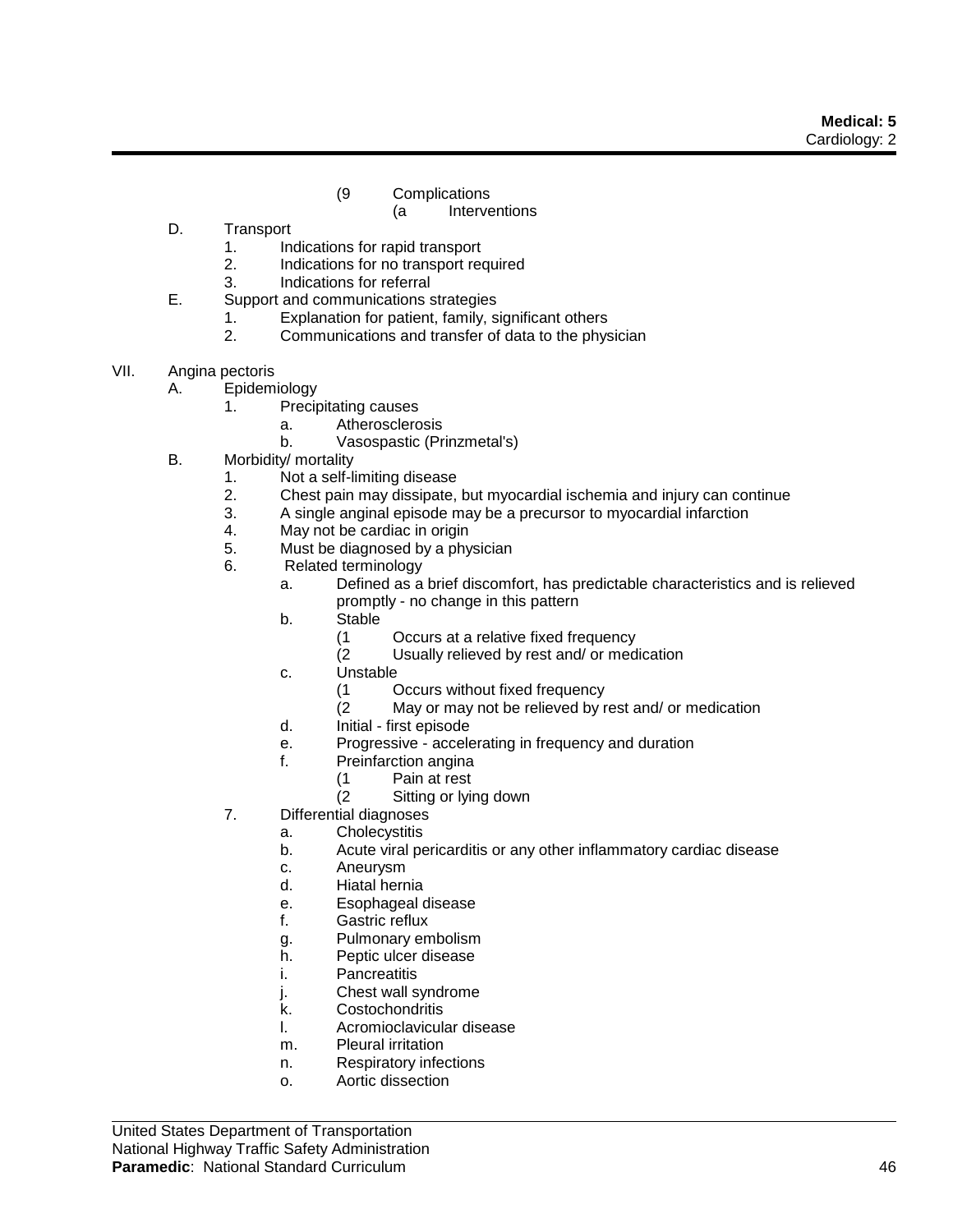- p. Pneumothorax
- q. Dyspepsia
- r. Herpes zoster
- s. Chest wall tumors
- t. Chest wall trauma
- C. Initial assessment findings
	- 1. Airway/ breathing
		- a. Labored breathing may or may not be present
		- 2. Circulation
			- a. Peripheral pulses
				- (1 Quality
				- Rhythm
				- b. Changes in skin
					- (1 Color
					- (2 Temperature
					- (3 Moisture
- D. Focused history
	- 1. Chief complaint
		- a. Typical sudden onset of discomfort, usually of brief duration, lasting three to five minutes, maybe five to 15 minutes; never 30 minutes to two hours
		- b. Typical usually relieved by rest and/ or medication
		- c. Epigastric pain or discomfort
		- d. Atypical
	- 2. Denial
	- 3. Contributing history
		- a. Initial recognized event
		- b. Recurrent event
		- c. Increasing frequency and/ or duration of event
- E. Detailed physical exam
	- 1. Airway
		- 2. Breathing
			- a. May or may not be labored
				- (1 Sounds
					- (a May be clear to auscultation
					- (b May be congested in the bases
		- 3. Circulation
			- a. Alterations in heart rate and rhythm may occur
			- b. Peripheral pulses are usually not affected
			- c. Blood pressure may be elevated during the episode and normalize afterwards
			- d. ECG Devices
				- (1 Monitor
					- (2 Transmission
					- (3 Documentation<br>(4 Computerized p
						- Computerized pattern identification
							- (a Pitfalls
							- (b Common errors
			- e. Findings
				- (1 ST segment changes are often not specific<br>(2 Arrhythmias and ectopy may not be present
				- Arrhythmias and ectopy may not be present
- F. Management
	- 1. Position of comfort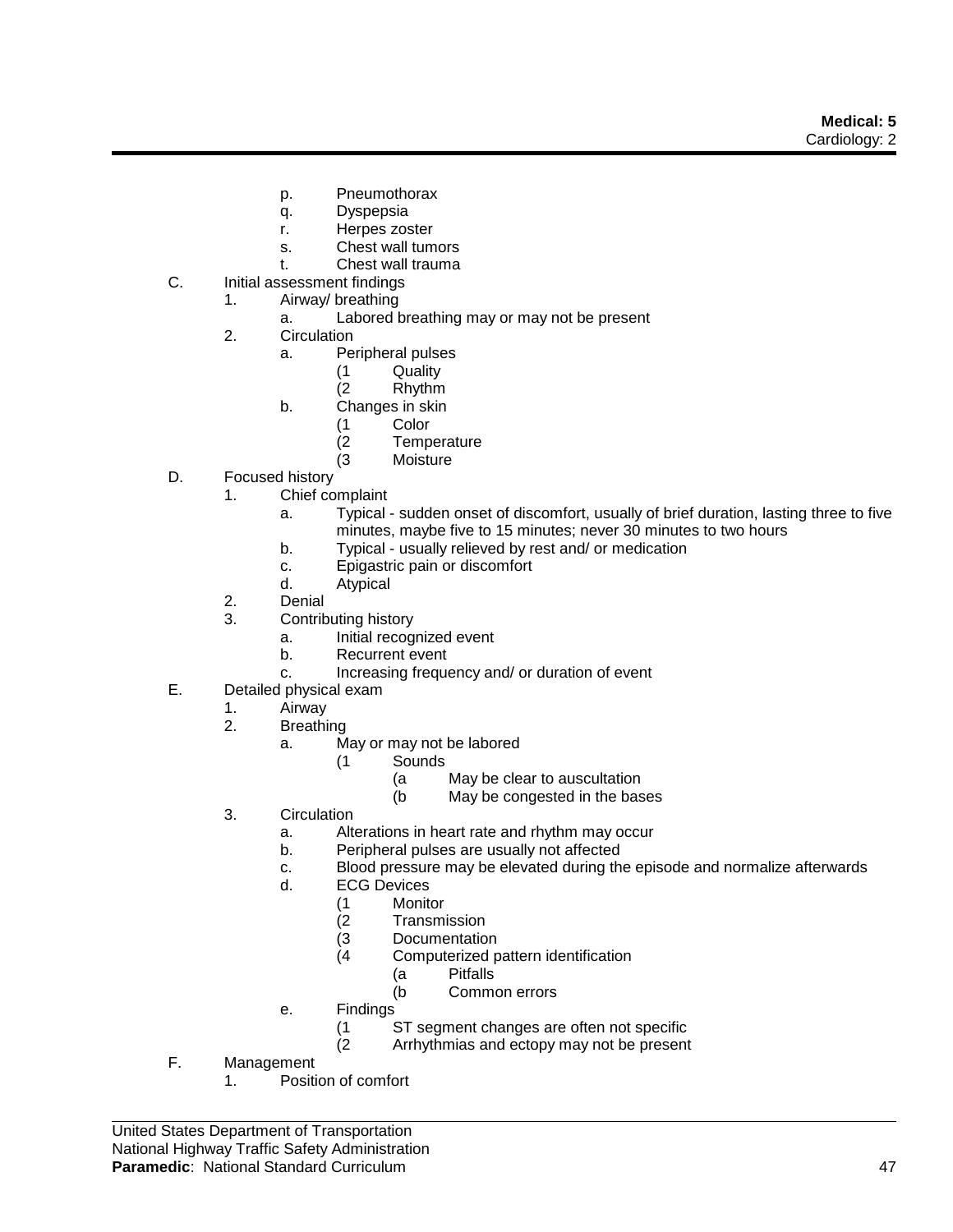- 2. Pharmacological
	- a. Gases
	- b. Nitrates
	- c. Analgesics
	- d. Possible antiarrhythmic
	- e. Possible antihypertensives
- 3. ECG
	- a. Whenever possible, and scene time is not delayed, record and transmit 3-lead and/ or 12-lead ECG during pain, since ECG may be normal during the pain-free period
	- b. Measure, record and communicate ST segment changes
- 4. Transport
	- a. Indications for rapid transport
		- (1 Sense of urgency for reperfusion<br>(2 No relief with medications
		- No relief with medications
		- (3 Hypotension/ hypoperfusion
		- (4 Significant changes in ECG
	- b. No transport
		- (1 Patient refusal
			- Referral
- G. Support and communications strategies
	- 1. Explanation for patient, family, significant others
	- 2. Communications and transfer of data to the physician
- VIII. Myocardial infarction
	- A. Epidemiology
		- 1. Precipitating causes (as with angina)
			- a. Atherosclerosis
			- b. Persistent angina
			- c. Occlusion
			- d. Non-traumatic
				- (1 Recreational drugs
			- e. Trauma
		- B. Morbidity/ mortality
			- 1. Sudden death
			- 2. Extensive myocardial damage
			- 3. May result in ventricular fibrillation
				- a. Prevention strategies
					- (1 Relieve pain<br>(2 Effect reperfu
					- **Effect reperfusion**
	- C. Initial assessment findings
		- 1. Airway/ breathing
			- a. Labored breathing may or may not be present
		- 2. Circulation
			- a. Peripheral pulses
				- (1 Quality
				- Rhythm
				- b. Changes in skin
					- (1 Color<br>(2 Temp
						- **Temperature**
						- (3 Moisture

United States Department of Transportation National Highway Traffic Safety Administration **Paramedic**: National Standard Curriculum **1896 1996 1997 1998 1999 1999 1999 1999 1999 1999 1999 1999 1999 1999 1999 1999 1999 1999 1999 1999 1999 1999 1999 1999 1999 1999**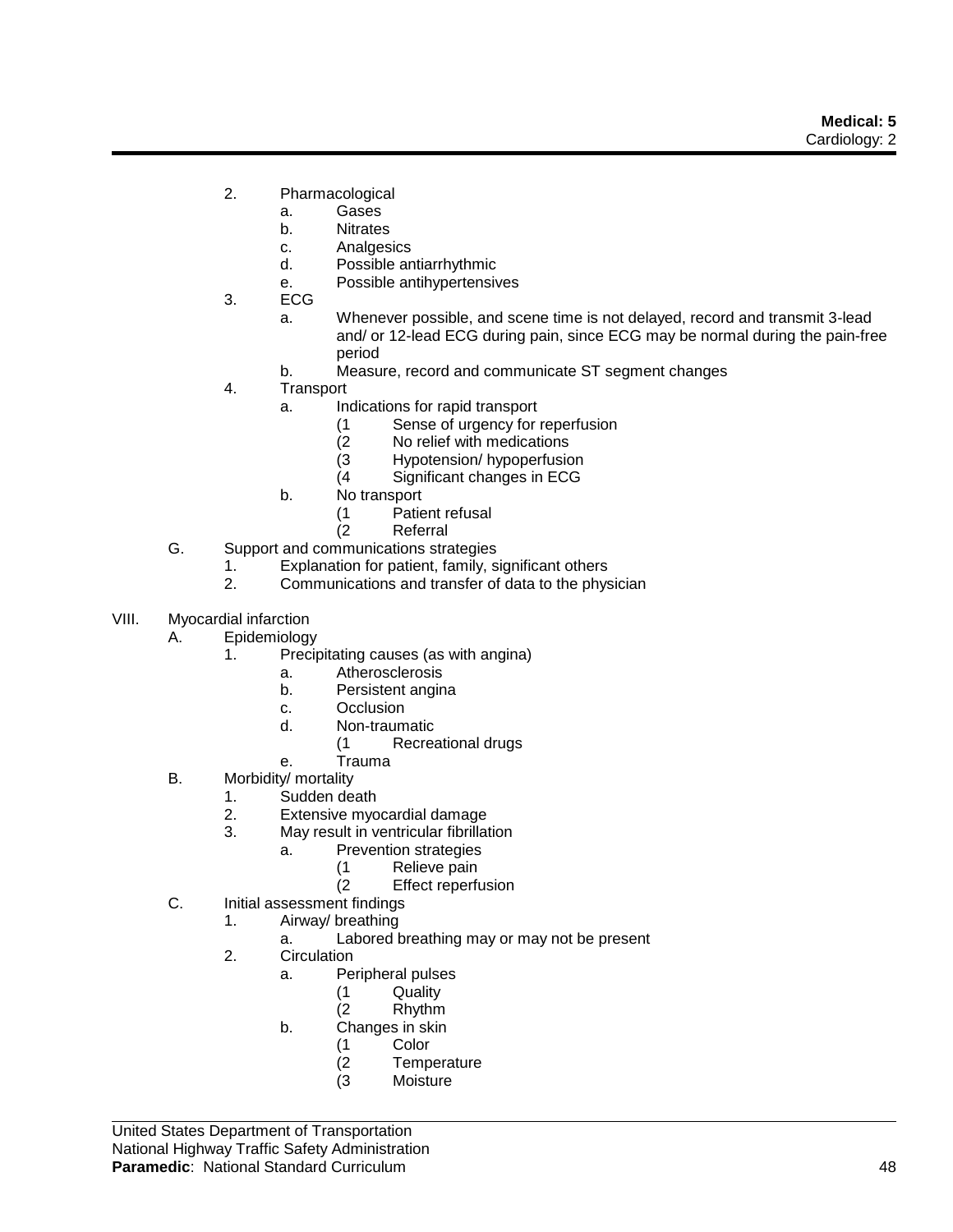- D. Focused history
	- 1. Chief complaint
		- a. Typical onset of discomfort, usually of long duration, over 30 minutes
		- b. Typically unrelieved by rest and/ or nitroglycerin preparation
		- c. Epigastric pain or discomfort
		- d. Atypical
	- 2. Contributing history
		- a. First time
		- b. Recurrent
		- c. Increasing frequency and/ or duration
	- 3. Denial
- E. Detailed physical exam
	- 1. Airway
	- 2. Breath sounds
		- a. May be clear to auscultation
		- b. Congestion in bases may be present
	- 3. Circulation
		- a. Skin
			- (1 Pallor during the episode<br>(2 Temperature may vary
				- Temperature may vary
			- (3 Diaphoresis is usually present
		- b. Alterations in heart rate and rhythm may occur
		- c. Peripheral pulses are usually not affected
		- d. Blood pressure may be elevated or lowered
		- e. ECG findings
			- (1 ST segment elevation
				- (a Height, depth and contour
				- (b ST changes
				- (c ST segment depression in reciprocal leads
			- (2 Q waves
				- (a Depth, duration and significance
					- i) Greater than 5 mm, greater than .04 seconds
					- ii) May indicate necrosis
					- iii) May indicate extensive transient ischemia
			- (3 ECG Rhythm analysis
				- (a Criteria for patient selection for rapid transport and reperfusion
				- (b Value
				- (c Signs of acute ischemia, injury, and necrosis
				- (d Criteria for patient selection for rapid transport and reperfusion
					- i) Time of onset of pain
						- ii) Location of ischemia and infarction
				- iii) ST segment elevation
			- (4 Cardiac arrhythmias
				- (a Sinus tachycardia with or without ectopy
				- (b Narrow or wide QRS complex tachycardia
				- (c Sinus bradycardia
				- (d Heart blocks
				- (e Ventricular fibrillation
				- (f Pulseless electrical activity (PEA)
				- (g Asystole (confirmed in a second lead)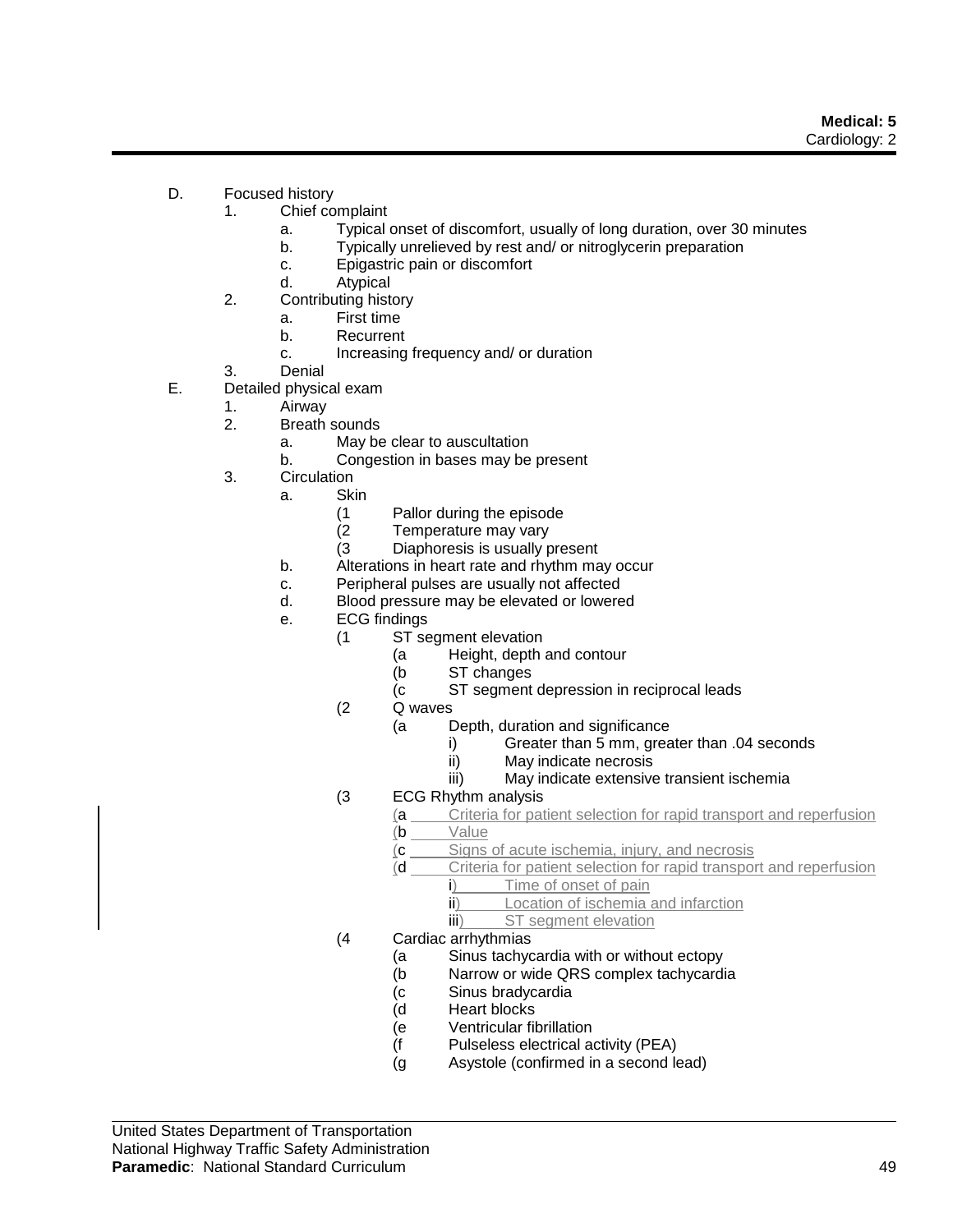- F. Management
	- 1. Position of comfort
	- 2. Pharmacological
		- a. Gases
		- b. Nitrates
		- c. Platelet aggregate inhibitor
		- d. Analgesia
		- e. Increase or decrease heart rate
		- f. Possible antiarrhythmic
		- g. Possible antihypertensives
	- 3. Electrical
		- a. Constant ECG monitoring
		- b. Defibrillation/ synchronized cardioversion
		- c. Transcutaneous pacing
	- 4. Transport
		- a. Criteria for rapid transport
			- (1 No relief with medications
				- (a Hypotension/ hypoperfusion
				- (b Significant changes in ECG
					- i) Ectopy
					- ii) Arrhythmias
		- b. ECG criteria for rapid transport and reperfusion
			- (1 Time of onset of pain<br>(2 ECG rhythm abnorma
			- ECG rhythm abnormalities
		- c. Indications for "no transport"
			- (1 Refusal
			- (2 No other indications for no-transport
	- 5. Support and communications strategies
		- (1 Explanation for patient, family, significant others
		- (2 Communications and transfer of data to the physician
- IX. Heart failure
	- A. Epidemiology
		- 1. Precipitating causes
			- a. Left sided failure
			- b. Right sided failure
			- b. Myocardial infarction
			- c. Pulmonary embolism
			- d. Hypertension
			- e. Cardiomegaly
			- f. High output failure
			- g. Low output failure
		- 2. Related terminology
			- a. Preload
			- b. Afterload
			- c. Congestive heart failure
				- (1 Loss of contractile ability which results in fluid overload
			- d. Chronic versus acute
				- - (1 First time event Multiple events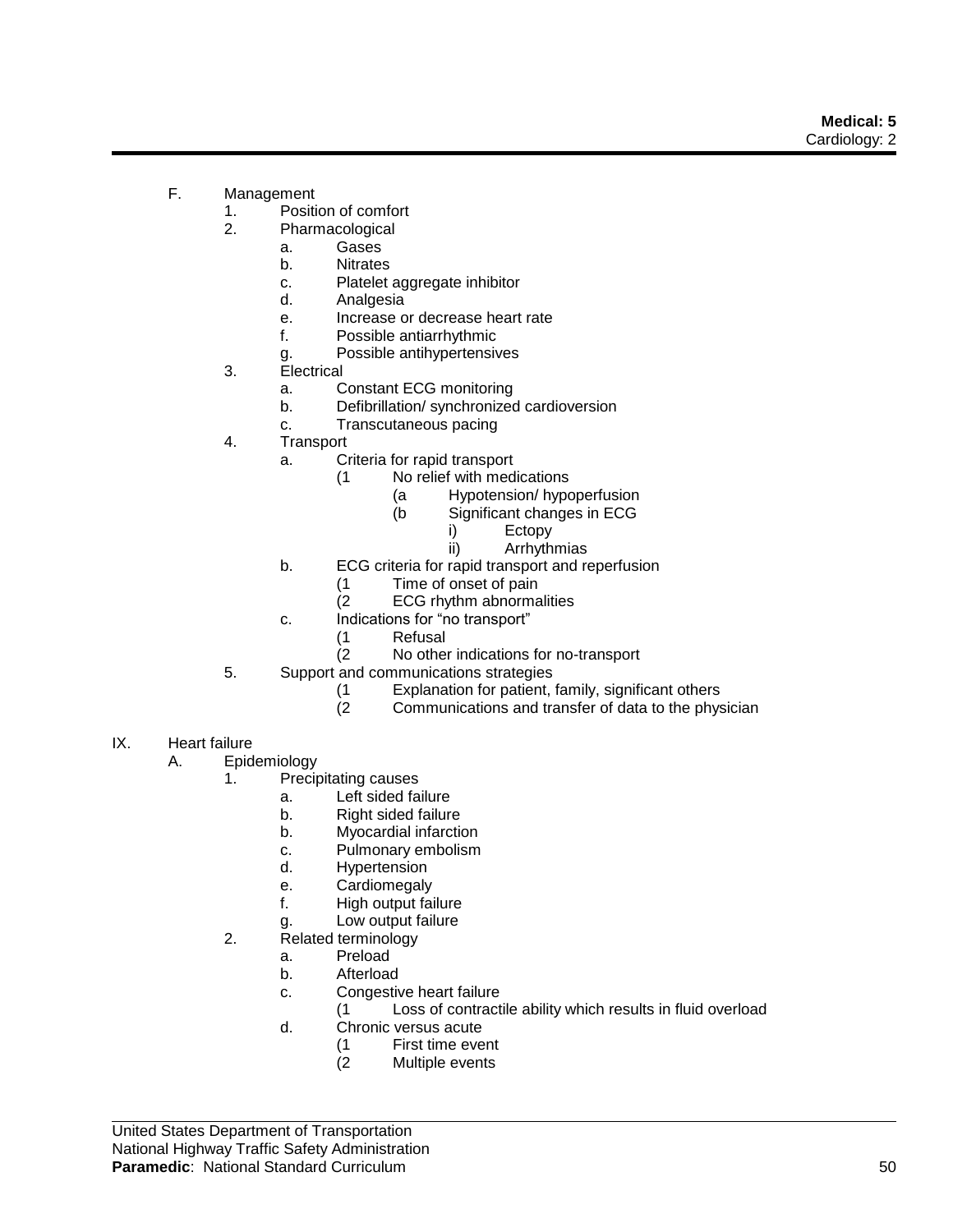- B. Morbidity/ mortality
	- 1. Pulmonary edema
	- 2. Respiratory failure
	- 3. Death
- C. Initial assessment
	- 1. Airway/ breathing
		- a. Labored breathing may or may not be present
	- 2. Circulation
		- a. Peripheral pulses
			- (1 Quality
			- (2 Rhythm
		- b. Changes in skin
			- (1 Color
			- (2 Temperature
			- (3 Moisture
- D. Focused history
	- 1. Chief complaint
		- a. Progressive or acute SOB
		- b. Progressive accumulation of edema
		- c. Weight gain over short period of time
		- d. Episodes of paroxysmal nocturnal dyspnea
		- e. Medication history
			- (1 Prescribed
				- (a Compliance
				- (b Non-compliance
				- (2 Borrowed
				- (3 Over-the-counter
		- f. Home oxygen use
- E. Detailed physical exam
	- 1. Level of consciousness
		- a. Unconscious
		- b. Altered levels of consciousness
	- 2. Airway/ breathing
		- a. Dyspnea
		- b. Productive cough
		- c. Labored breathing
			- (1 Most common, often with activity<br>(2 Paroxysmal nocturnal dyspnea (F
			- Paroxysmal nocturnal dyspnea (PND)
			- (3 Tripod position<br>(4 Adventitious so
			- Adventitious sounds
			- (5 Retraction
	- 3. Circulation
		- a. Heart rate/ rhythm
			- (1 Any tachycardia with ectopy
			- (2 Any bradycardia with ectopy
			- (3) Atrial arrhythmias
		- b. Changes in skin
			-
			- (1) Color (2) Temperature<br>(3) Moisture
			- Moisture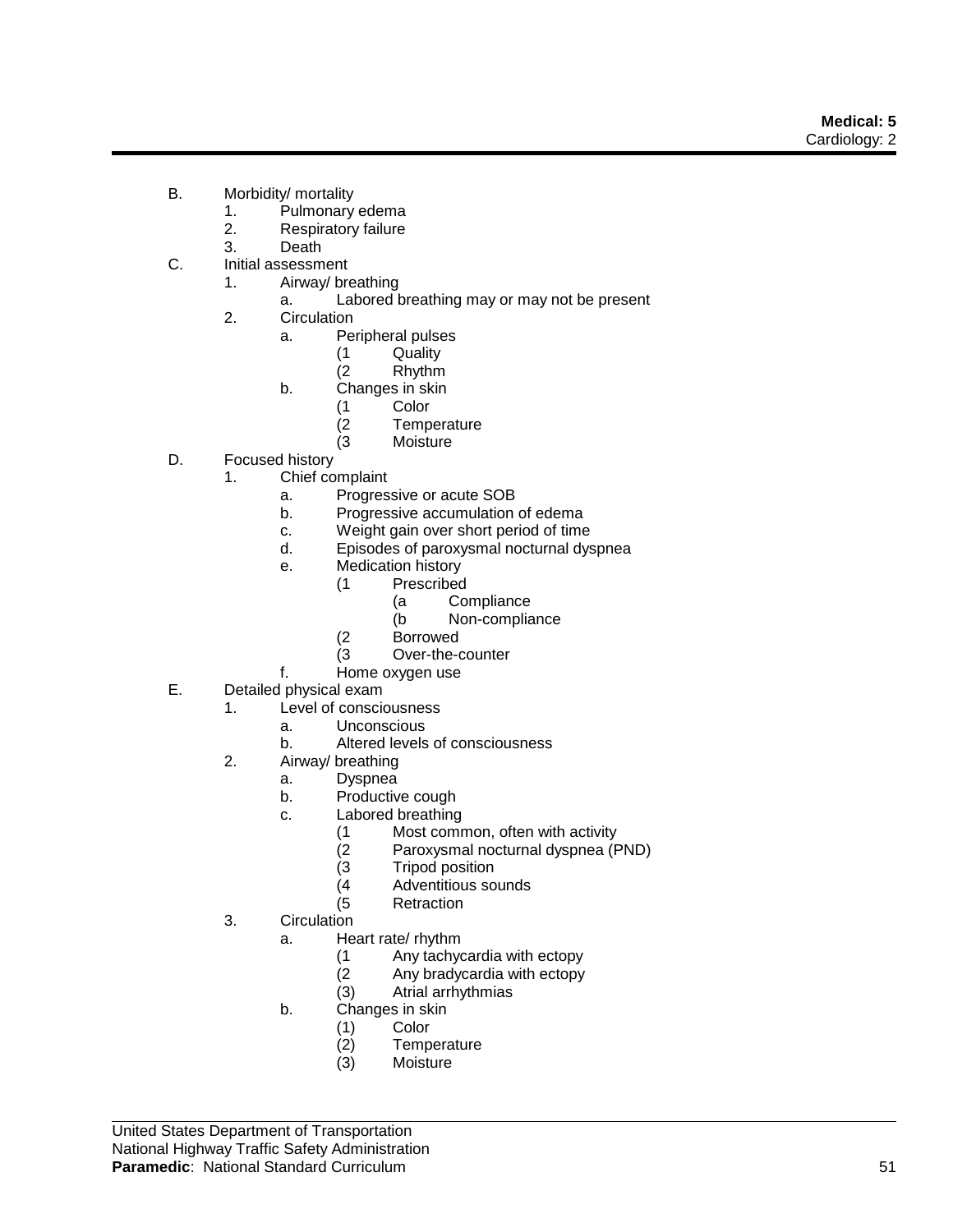- c. Peripheral pulses
	- (1) Quality
	- (2) Rhythm
- d. Edema
	- (1) Pitting versus non-pitting
	- (2) Extremities
		- (a) Localized in ankles<br>(b) To the midcalf
			- To the midcalf
			- (c) To the knees
		- (d) Obliteration of pulses
	- (3) Ascites
		- (a) Engorged mass(es) in upper abdominal quadrants
	- (4) Sacral
- F. Complications
	- 1. Pulmonary edema
		- a. Signs and symptoms
			- (1) Tachypnea
			-
			- (2) Wheezing<br>(3) Rales at bo
			- (3) Rales at both bases<br>(4) Elevated jugular ven Elevated jugular venous pressure
			- (5) Pulsus paradoxus
			- (6) Rapid "thready" pulse
			- (7) Pulsus alternans<br>(8) Abnormalities of
			- Abnormalities of apical pulse
				- (a) Due to displaced cardiac apex
				- (b) Abnormal bulges
			- (9) Cyanosis in advanced stages
			- (10) Frothy sputum
- G. Management
	- 1. Position of comfort
	- 2. Pharmacological
		- a. Gases
		- b. Afterload reduction
		- c. Analgesia
		- d. Diuresis
		- e. Other
	- 3. Transport
		- a. Refusal
		- b. No other indications for no-transport
- H. Support and communications strategies
	- 1. Explanation for patient, family, significant others
	- 2. Communications and transfer of data to the physician
- X. Cardiac tamponade
	- A. Pathophysiology
		- 1. Defined as impaired diastolic filling of the heart caused by increased intrapericardiac pressure
		- 2. Precipitating causes
			- a. Gradual onset with neoplasm or infection
			- b. Acute onset with infarction
			- c. Trauma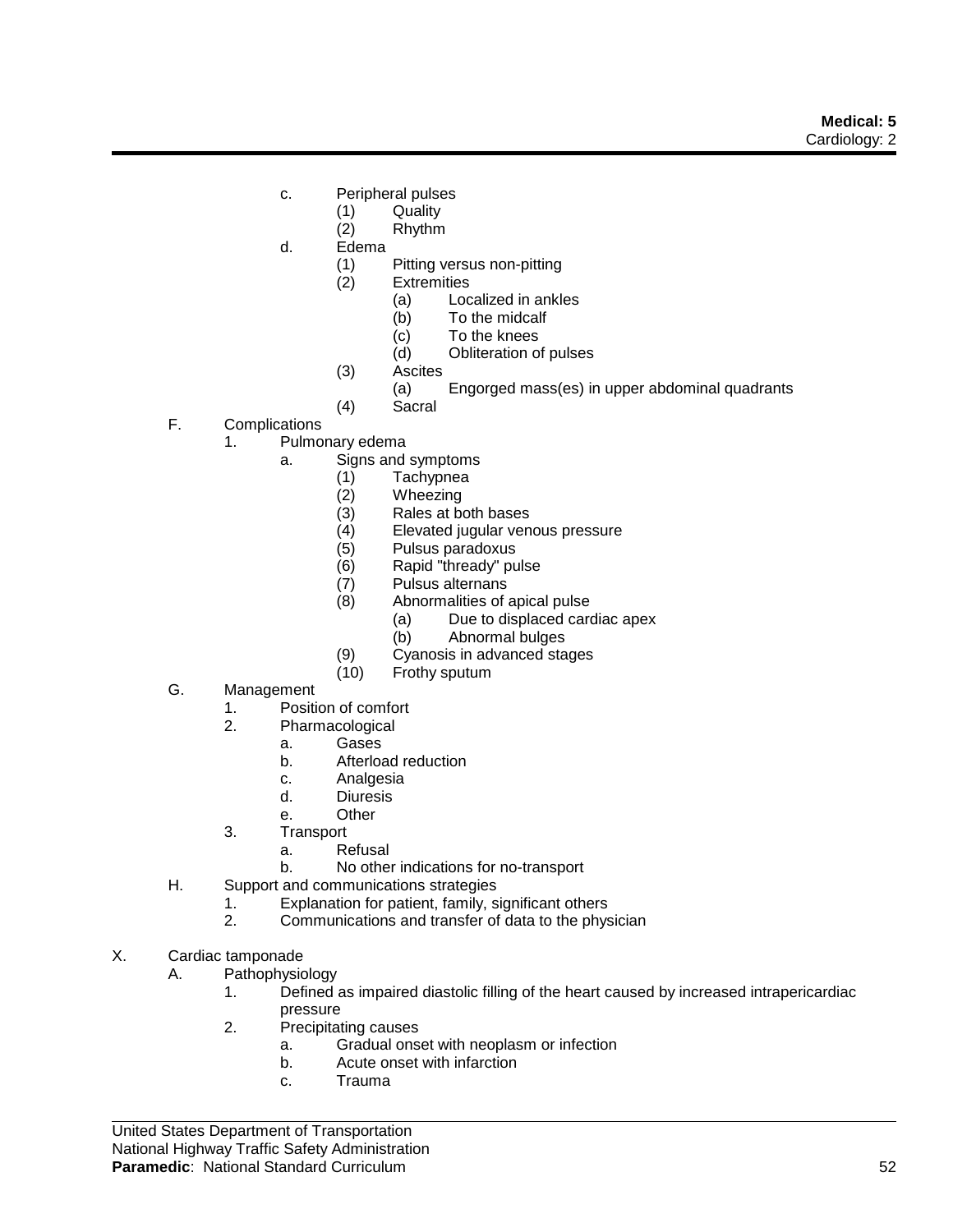- (1) Can occur with CPR
- (2) Penetrating injury
- (3) Non-penetrating injury
- d. Secondary to renal disease
- e. Hypothyroidism
- B. Morbidity/ mortality
	- 1. Death if not relieved
- C. Initial assessment
	- 1. Airway/ breathing
		- a. Labored breathing may or may not be present
	- 2. Circulation
		- a. Peripheral pulses
			- (1) Quality
			- (2) Rhythm
		- b. Changes in skin
			- (1) Color
			- (2) Temperature
			- (3) Moisture
- D. Focused history (as in precipitating causes)<br>E. Detailed physical examination
- Detailed physical examination
	- 1. Airway/ breathing
		- a. Dyspnea
		- b. Orthopnea
	- 2. Circulation
		- a. Pulse rate and rhythm
		- b. Chest pain
		- c. Tachycardia
		- d. Ectopy
		- e. Elevated venous pressures (early sign)
		- f. Decreased systolic pressure (early sign)
		- g. Narrowing pulse pressure (early sign)
		- h. Pulsus paradoxus
		- i. Heart sounds normal early on, progressively faint or muffled
		- j. ECG changes
			- (1) Low voltage QRS and T waves
			- (2) ST elevation or non-specific T wave changes
			- (3) Electrical alternans of PQRST
			- (4) Usually inconclusive should not be used as a diagnostic tool
- F. Management
	- 1. Airway management and ventilation
	- 2. Circulation
	- 3. Pharmacological
	- 4. Non-pharmacological
	- 5. Rapid transport for pericardiocentesis
- G. Support and communications strategies
	- 1. Explanation for patient, family, significant others
	- 2. Communications and transfer of data to the physician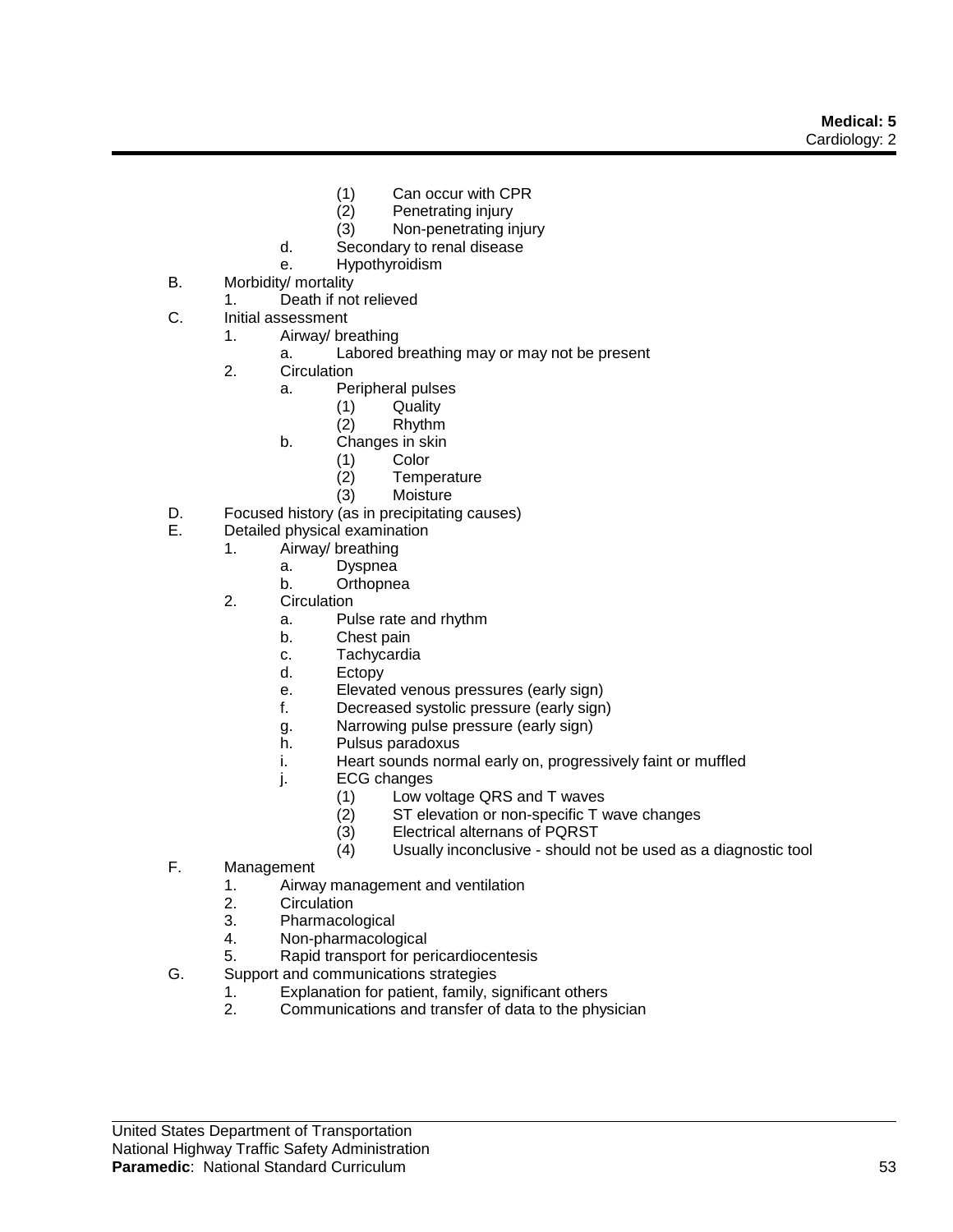- XI. Hypertensive emergencies
	- A. Epidemiology
		- 1. Precipitating causes
			- a. History of hypertension
			- b. Non-compliance with medication or any other treatment
			- c. Toxemia of pregnancy
	- B. Morbidity/ mortality
		- a. Hypertensive encephalopathy
		- b. Stroke
	- C. Initial assessment
		- 1. Airway/ breathing
			- a. Labored breathing may or may not be present
		- 2. Circulation
			- a. Peripheral pulses
				- (1) Quality
				- (2) Rhythm
			- b. Changes in skin
				- (1) Color
				- (2) Temperature
				- (3) Moisture
	- D. Focused history
		- 1. Chief complaint
			- a. As in precipitating causes above
		- 2. Medication history
			- a. Prescribed
				- (1) Compliance
				- (2) Non-compliance with medication or treatment
			- b. Borrowed
			- c. Over-the-counter
		- 3. Home oxygen use
	- E. Detailed physical examination
		- 1. Airway<br>2. Breath
		- 2. Breath sounds<br>3 Circulation
		- Circulation
			- a. Pulse
				- b. Vital signs
					- (1) Blood pressure
						- (a) Systolic greater than 160 mmHg
						- (b) Diastolic greater than 94 mmHg
		- 4. Diagnostic signs/ symptoms
			- a. General appearance
			- b. Level of consciousness
				- (1) Unconscious
				- (2) Altered level of consciousness
				- (3) Responsive
			- c. Skin color
				- (1) Can be pallor, flushed, or normal
			- d. Skin hydration
				- (1) Can be dry or moist
			- e. Skin temperature
				- (1) Can be warm or cool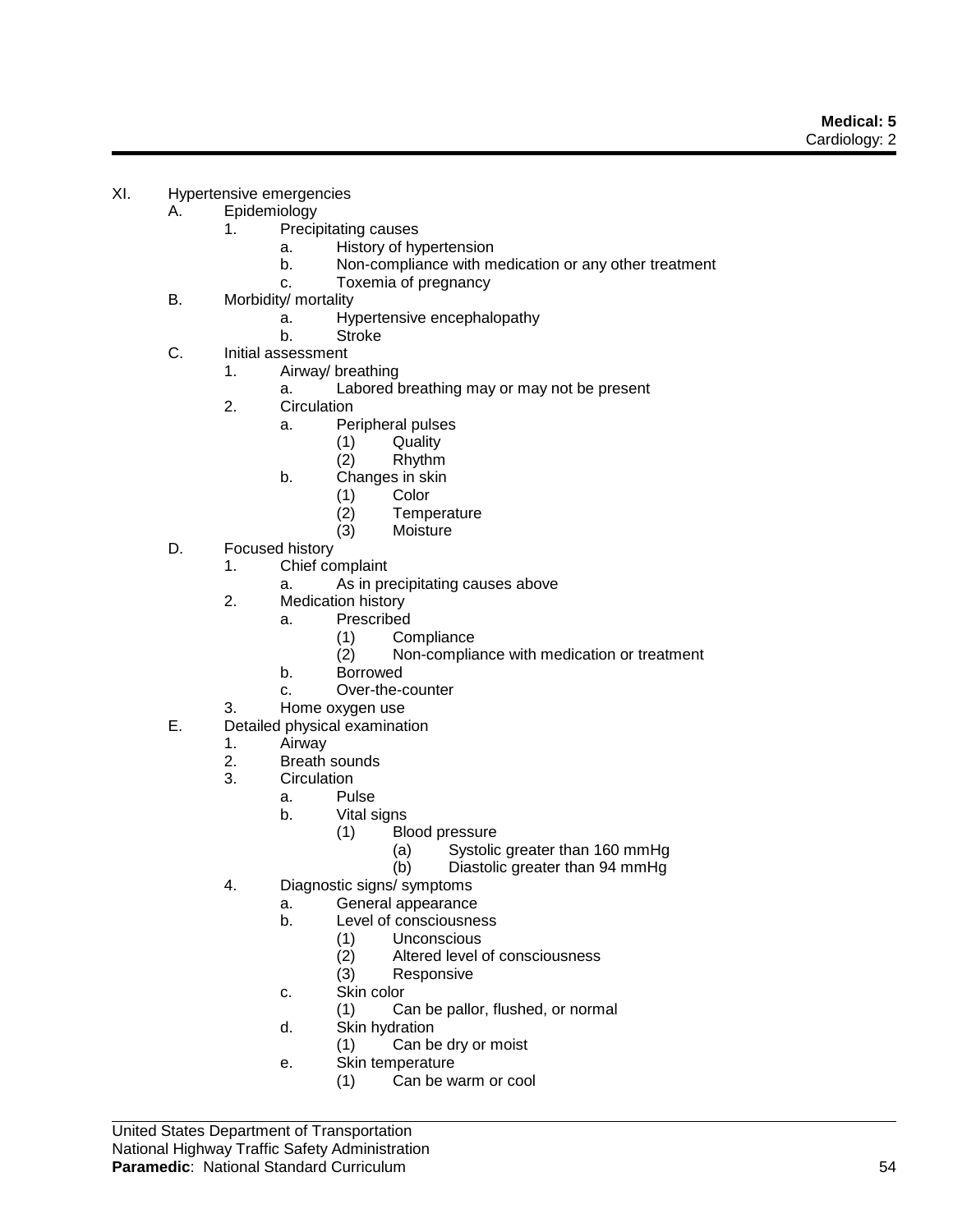- f. Peripheral pulses
	- (1) Can be strong
- g. Edema
	- (1) Pitting versus non-pitting
- h. Paroxysmal nocturnal dyspnea
- i. Labored breathing (SOB)
- j. Orthopnea
- k. Vertigo
- l. Epistaxis
- m. Tinnitus
- n. Changes in visual acuity
- o. Nausea/ vomiting
- p. Seizures
- q. Lateralizing signs
- r. ECG findings
- F. Management
	- 1. Non-pharmacologic
		- a. Position of comfort
		- b. Airway and ventilation
	- 2. Pharmacological
		- a. Gases
		- b. Other
	- 3. Rapid transport
		- a. Refusal
		- b. No other indications for no transport
- G. Support and communications strategies
	- 1. Explanation for patient, family, significant others<br>2. Communications and transfer of data to the phys
	- 2. Communications and transfer of data to the physician
- XII. Cardiogenic shock
	- A. Pathophysiology
		- 1. Precipitating causes
			- a. Myocardial infarction
				- (1) Can be acute or progressive
			- b. Age
				- (1) Progressive
			- c. Trauma
	- B. Initial assessment
		- 1. Airway/ breathing
			- a. Labored breathing may or may not be present
		- 2. Circulation
			- a. Peripheral pulses
				- (1) Quality
				- (2) Rhythm
			- b. Changes in skin
				- (1) Color
				- (2) Temperature
				- (3) Moisture
	- C. Focused history
		- 1. Chief complaint
			- a. As in precipitating causes above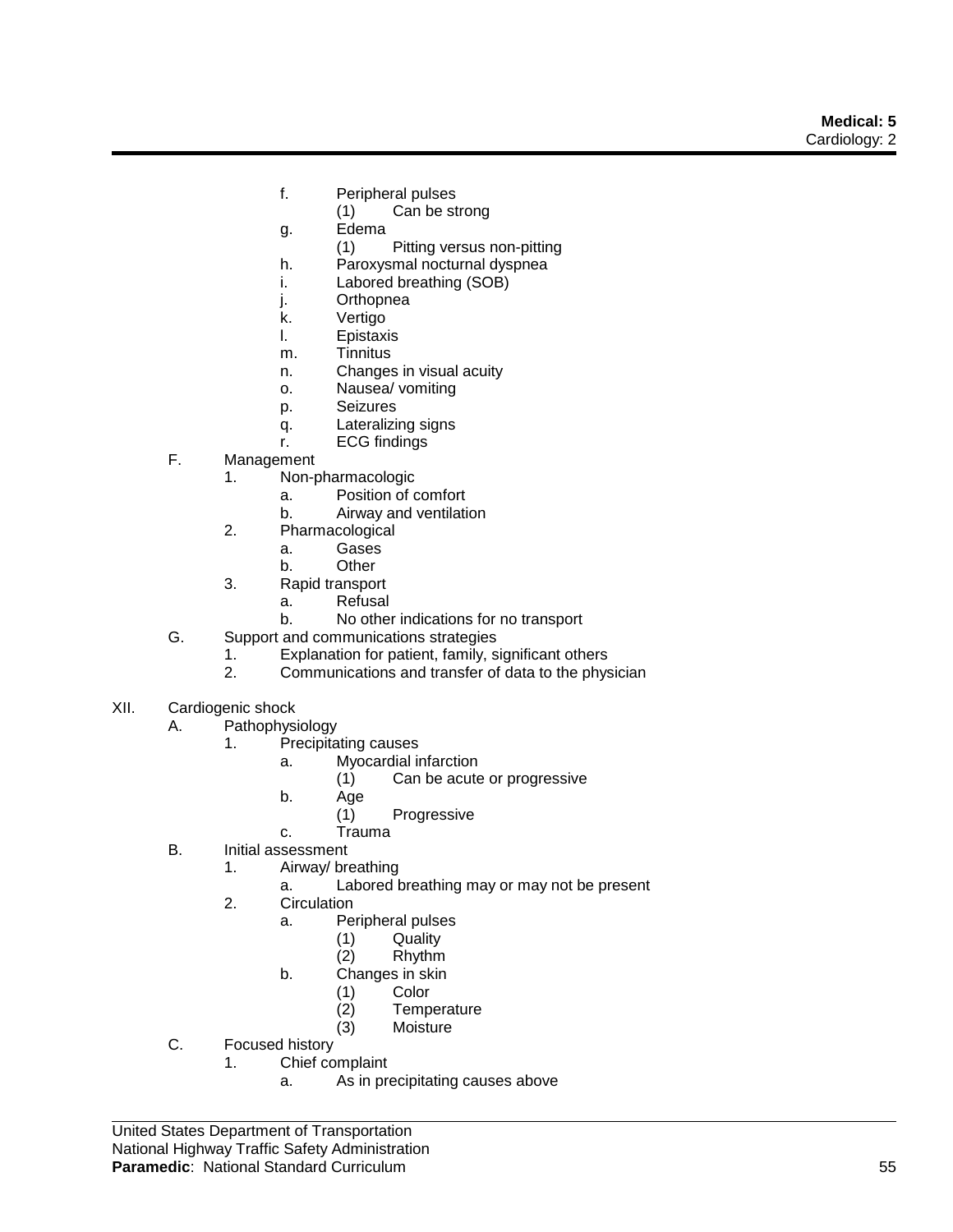- 2. Medication history
	- a. Prescribed
		- (1) Compliance
		- (2) Non-compliance
	- b. Borrowed
	- c. Over-the-counter
- D. Detailed physical exam
	- 1. Critical findings
		- a. Unconscious
		- b. Altered levels of consciousness
		- c. Airway
			- (1) Dyspnea
			- (2) Productive cough
			- (3) Labored breathing
				- (a) Paroxysmal nocturnal dyspnea (PND)
				- (b) Tripod position
				- (c) Adventitious sounds
				- (d) Retraction
		- d. ECG rhythm analysis
			- (1) Any tachycardia
			- (2) Atrial arrhythmias<br>(3) Ectopics
			- **Ectopics**
		- e. Changes in skin
			- (1) Color
			- **Temperature**
			- (3) Moisture
		- f. Peripheral pulses
			- (1) Quality
			- (2) Rhythm
		- g. Edema
			- (1) Pitting versus non-pitting
			- (2) Extremities
				- (a) Obliteration of pulses
			- (3) Sacral
- E. Management
	- 1. Position of comfort
		- a. May prefer sitting upright with legs in dependent position
		- 2. Pharmacological
			- a. Gases
			- b. Vasopressor
			- c. Analgesia
			- d. Diuretics
			- e. Glycoside
			- f. Sympathetic agonist
			- g. Alkalinizing agent
			- h. Other
- F. Transport
	- 1. Refusal
	- 2. No other indications for no transport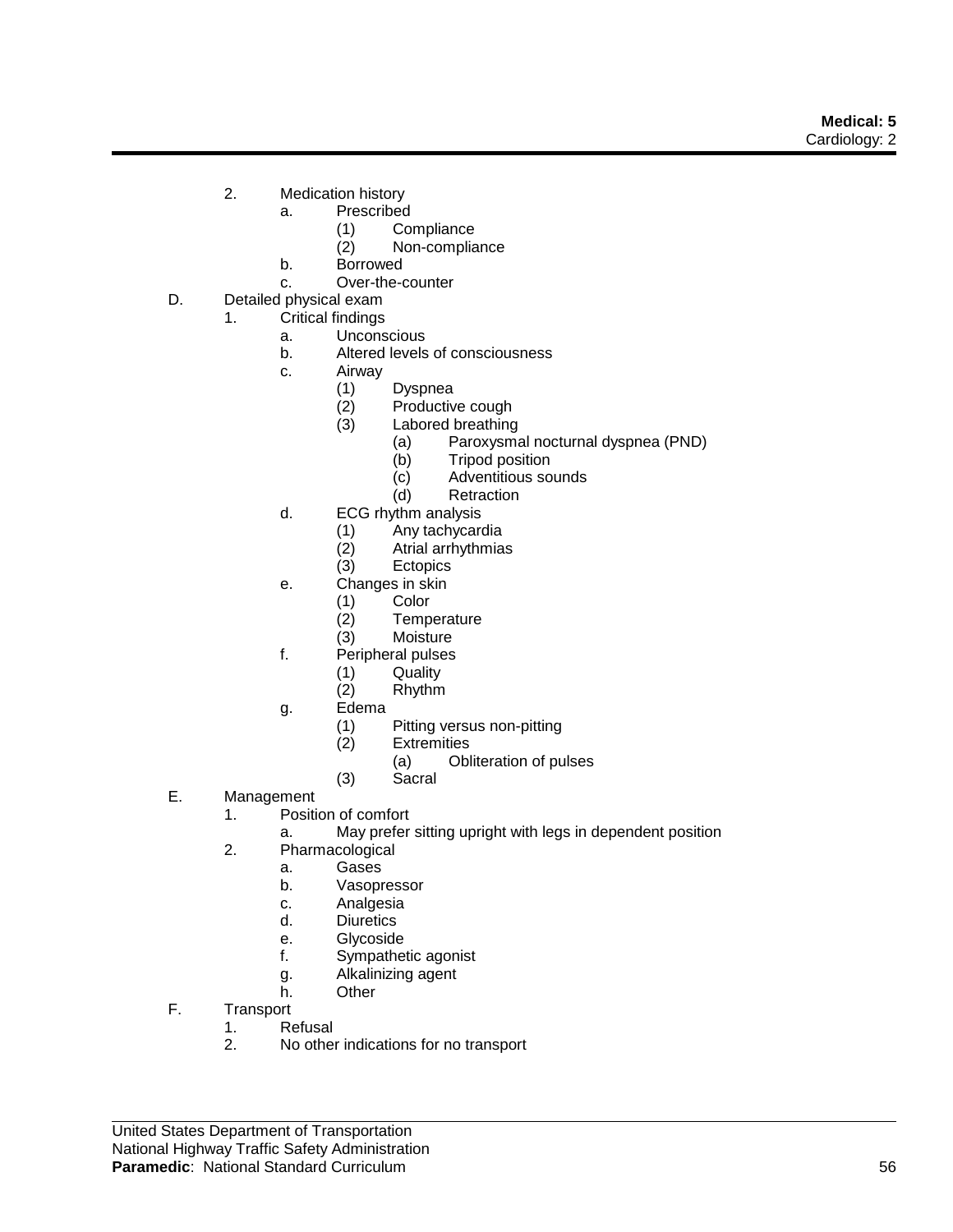- G. Support and communications strategies
	- 1. Explanation for patient, family, significant others
	- 2. Communications and transfer of data to the physician

### XIII. Cardiac arrest

- A. Pathophysiology
	- 1. Precipitating causes
		- a. Trauma
		- b. Medical conditions (for example)
			- (1) End stage renal disease
			- (2) Hyperkalemia with renal disease
- B. Initial assessment
	- 1. Critical findings
		- a. Unresponsive
		- b. Apneic
		- c. Heart rate/ rhythm
			- (1) Ventricular fibrillation
			- (2) Ventricular tachycardia
			- **Asystole**
			- (4) PEA
		- d. Peripheral pulses
			- (1) None
- C. Focused history
	- 1. Witnessed event
	- 2. Witnessed by EMS personnel
	- 3. Bystander cardiopulmonary resuscitation (CPR)
	- 4. Time from discovery to activation of CPR
	- 5. Time from discovery to activation of EMS
	- 6. Past medical history
- D. Management
	- 1. Related terminology
		- a. Resuscitation to provide efforts to return spontaneous pulse and breathing to the patient in full cardiac arrest
		- b. Survival patient is resuscitated and survives to hospital discharge
		- c. Return of spontaneous circulation (ROSC) patient is resuscitated to the point of having pulse without CPR; may or may not have return of spontaneous respirations; patient may or may not go on to survive
	- 2. Indications for NOT initiating resuscitative techniques
		- a. Signs of obvious death
			- (1) For example rigor; fixed lividity; decapitation
		- b. Local protocol
			- (1) For example out-of-hospital advance directives
	- 3. Advanced airway management and ventilation
	- 4. Circulation
		- a. CPR in conjunction with defibrillation
		- b. IV therapy
		- c. Defibrillation
		- d. Pharmacological
			- (1) Gases (oxygen)
			- **Sympathetic**
			- (3) Anticholinergic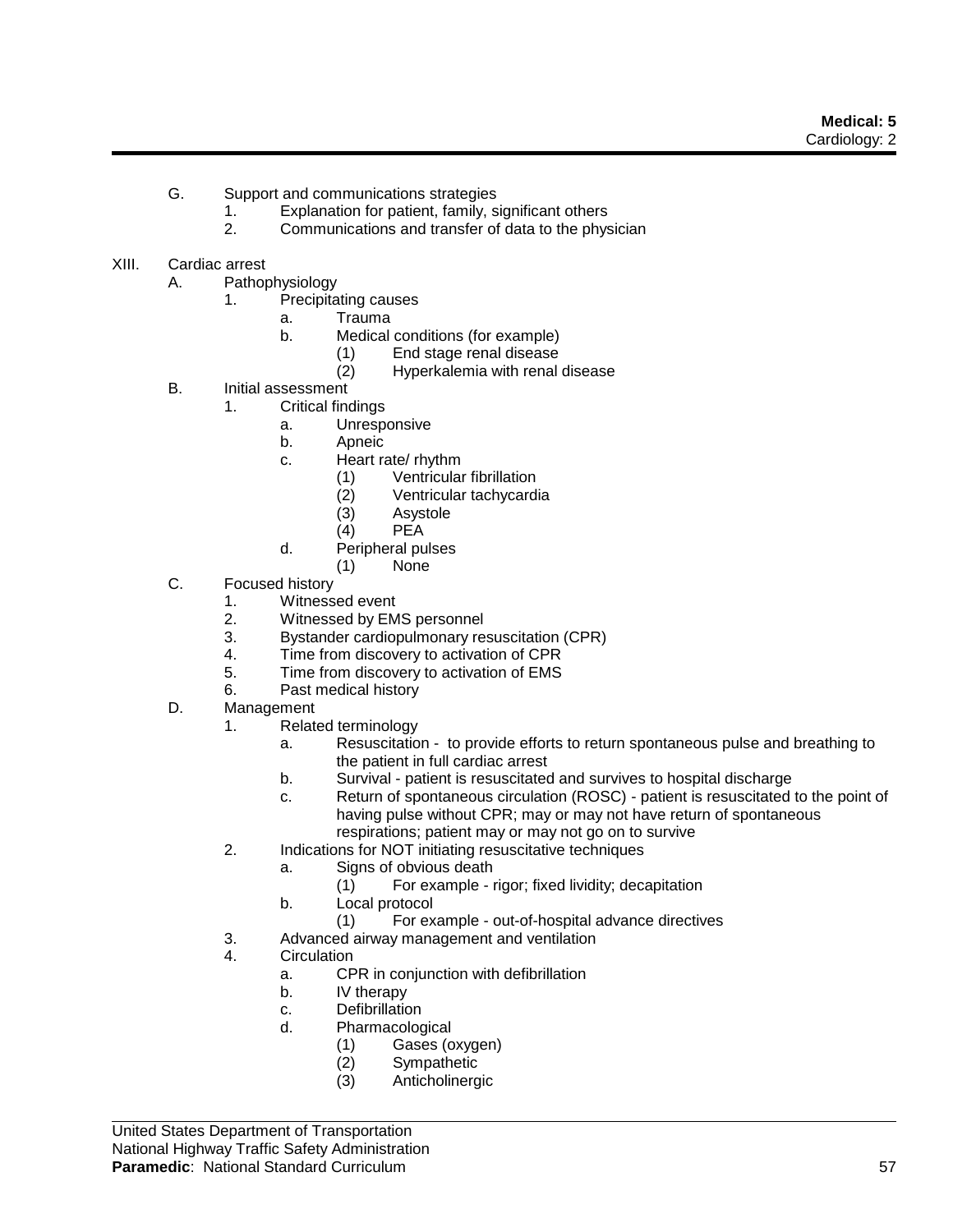- (4) Antiarrhythmic
- Vasopressor
- (6) Alkalinizing agents
- (7) Parasympatholytic
- 5. Rapid transport
- 6. Support and communications strategies
	- a. Explanation for patient, family, significant others
	- b. Communications and transfer of data to the physician
- E. Termination of resuscitation
	- 1. Inclusion criteria (for example)
		- a. 18 years old or older
		- b. Arrest is presumed cardiac in origin and not associated with a condition potentially responsive to hospital treatment (for example - hypothermia, drug overdose, toxicologic exposure, etc.)
		- c. Endotracheal intubation has been successfully accomplished and maintained
		- d. Standard advanced cardiac life support (ACLS) measures have been applied throughout the resuscitative effort
		- e. On-scene ALS resuscitation efforts have been sustained for 25 minutes or the patient remains in asystole through four rounds of appropriate ALS drugs
		- f. Patient has a cardiac rhythm of asystole or agonal rhythm at the time the decision to terminate is made and this rhythm persists until the arrest is actually terminated
		- g. Victims of blunt trauma in arrest whose presenting rhythm is asystole, or who develop asystole while on scene
	- 2. Exclusion criteria for example
		- a. Under the age of 18 years
		- b. Etiology for which specific in-hospital treatment may be beneficial
		- c. Persistent or recurrent ventricular tachycardia or fibrillation
		- d. Transient return of pulse
		- e. Signs of neurological viability
		- f. Arrest was witnessed by EMS personnel
		- g. Family or responsible party opposed to termination
	- 3. Criteria NOT to be considered as inclusionary or exclusionary
		- a. Patient age for example, geriatric
		- b. Time of collapse prior to EMS arrival
		- c. Presence of a non-official do-not-resuscitate (DNR) order
		- d. "Quality of life" valuations
	- 4. Procedures (according to local protocol)
		- a. Direct communication with on-line medical direction
			- (1) Medical condition of the patient
			- (2) Known etiologic factors
			- (3) Therapy rendered
			- (4) Family present and apprised of the situation
			- (5) Communicate any resistance or uncertainty on the part of the family
			- (6) Maintain continuous documentation to include the ECG
			- (7) Mandatory review after the event
				- (a) Grief support (according to local protocol)
					- i) EMS assigned personnel
					- ii) Community agency referral
				- (b) Law enforcement (according to local protocol)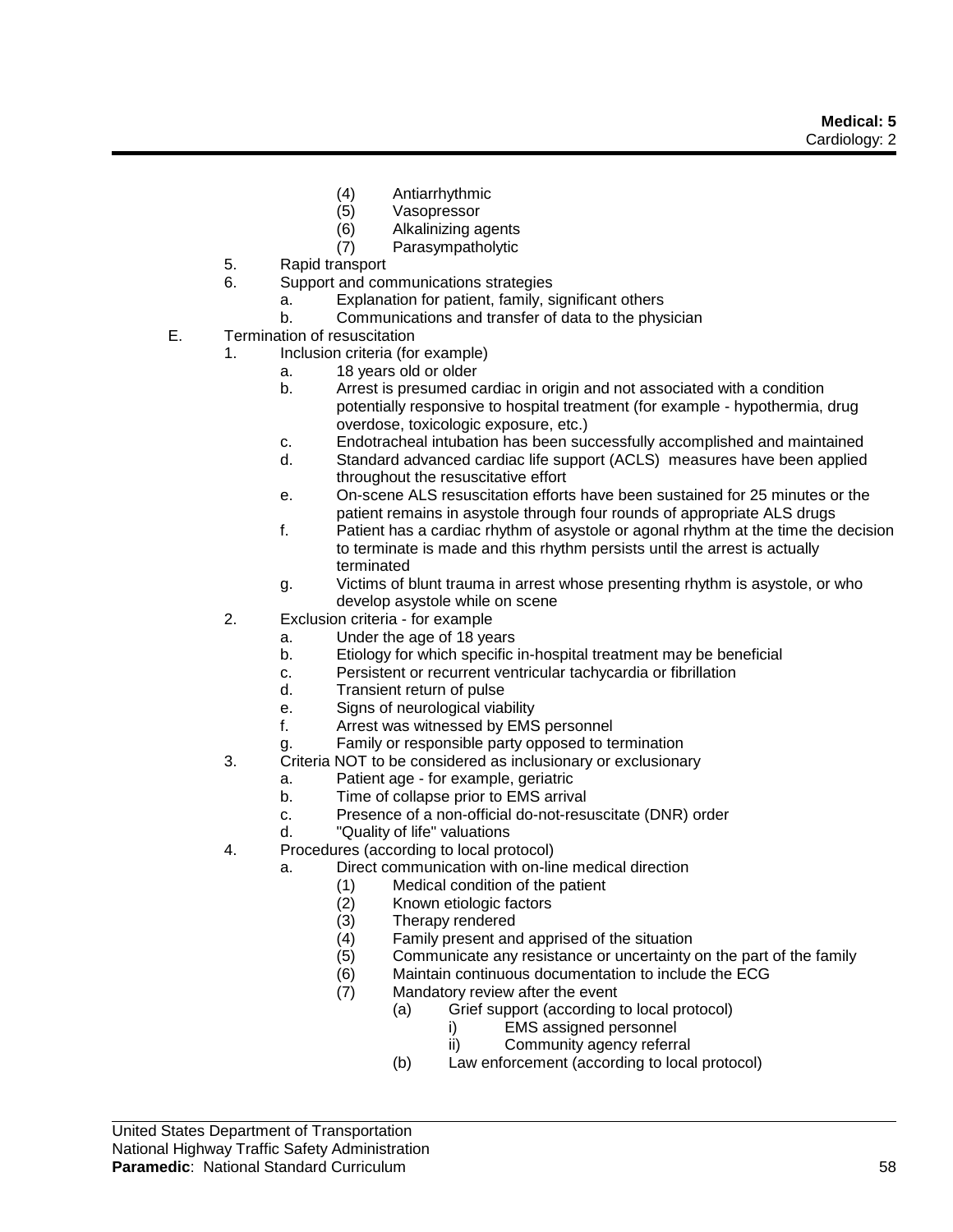- i) On-scene determination if the event/ patient requires assignment of the patient to the medical examiner
- ii) On-scene law enforcement communicates with attending physician for the death certificate
- iii) If there is any suspicion about the nature of the death, or if the physician refuses or hesitates to sign the death certificate
- iv) No attending physician is identified (the patient will be assigned to the medical examiner)

- XIV. Vascular disorders
	- A. Epidemiology
		- 1. Trauma
		- 2. Non-traumatic
			- a. Precipitating causes
				- (1) Atherosclerosis
				- (2) Aneurysm
					- (a) Atherosclerotic
					- (b) Dissecting
						- i) Cystic medial necrosis
					- (c) Infections
					- (d) Congenital
				- (3) Marfan's syndrome
				- (4) Inflammation
					- (a) Arterial
					- (b) Peripheral arterial atherosclerotic disease
				- (5) Occlusive disease
					- (a) Trauma
					- (b) Thrombosis
					- (c) Tumor
					- (d) Embolus
					- (e) Idiopathic
				- (6) Venous thrombosis
					- (a) Phlebitis
					- (b) Varicose veins
	- B. Morbidity/ mortality
		- 1. Pulmonary occlusion
		- 2. Cerebral occlusion
		- 3. Mesenteric occlusion
		- 4. Hypoperfusion state
		- 5. Death
	- C. Initial assessment findings
		- 1. Airway/ breathing
			- a. Usually not affected
		- 2. Circulation (distal to or over the affected area)
			- a. Pain
			- b. Pallor
			- c. Pulselessness
			- d. Paralysis
			- e. Paresthesia
		- 3. Skin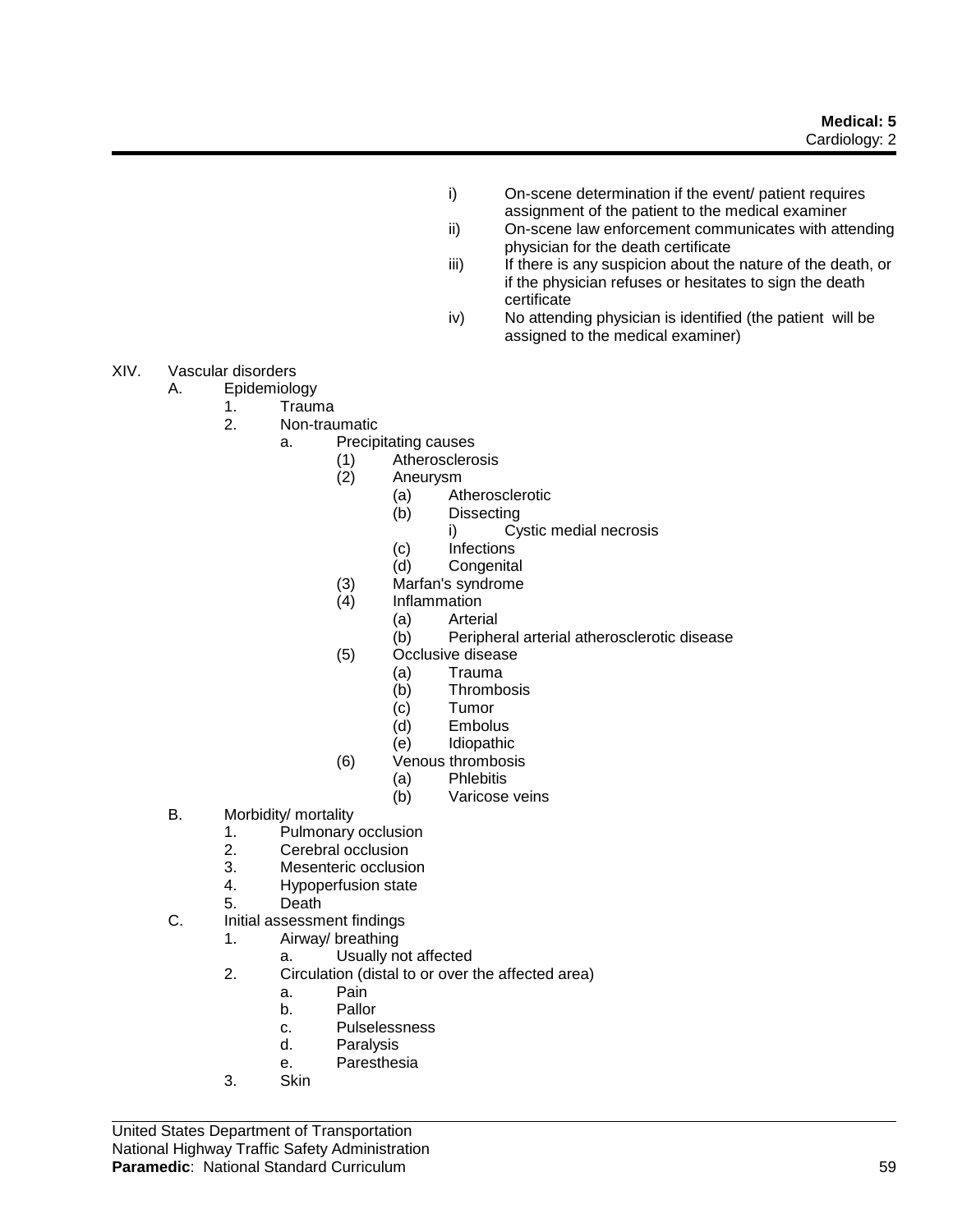- a. Pallor or mottled distal to or over the affected area
- b. Skin temperature may vary
- D. Focused history
	- 1. Chief complaint
		- a. Sudden or gradual onset of discomfort
		- b. May be localized
		- c. Pain
			- (1) Chest, abdominal or involved extremity
				- (a) Sudden or gradual
				- (b) Radiating or localized
				- (c) Claudication
			- (2) Relief with rest or not
		- 2. Contributing history
			- a. Initial recognized event
			- b. Recurrent event
			- c. Increasing frequency and/ or duration of event
- E. Detailed physical exam
	- 1. Airway<br>2. Breath
	- Breath sounds
		- a. May be clear to auscultation
	- 3. Circulation
		- a. Alterations in heart rate and rhythm may occur
		- b. Peripheral pulses absent or diminished over the affected extremity
		- c. Blood pressure
			- (1) Unequal BP readings in each arm
				- (a) May indicate high thoracic aneurysm
		- d. Bruit over affected vessel(s)
		- e. Skin
			- (1) May be cool reflecting diminished circulation to the affected area or extremity
			- (2) May be moist or dry reflecting diminished circulation to the affected area or extremity
		- f. ECG findings may be non contributory
			- (1) Arrhythmias and ectopy may not be present
	- 4. Management
		- a. Position of comfort
		- b. Pharmacological
			- (1) Gases
			- (2) Analgesics
		- c. Transport
			- (1) Indications for rapid transport
				- (a) No relief with medications
					- (b) Hypotension/ hypoperfusion
			- (2) No transport
				- (a) Refusal
				- (b) Relief and refusal
		- d. Support and communications strategies
			- (1) Explanation for patient, family, significant others
			- Communications and transfer of data to the physician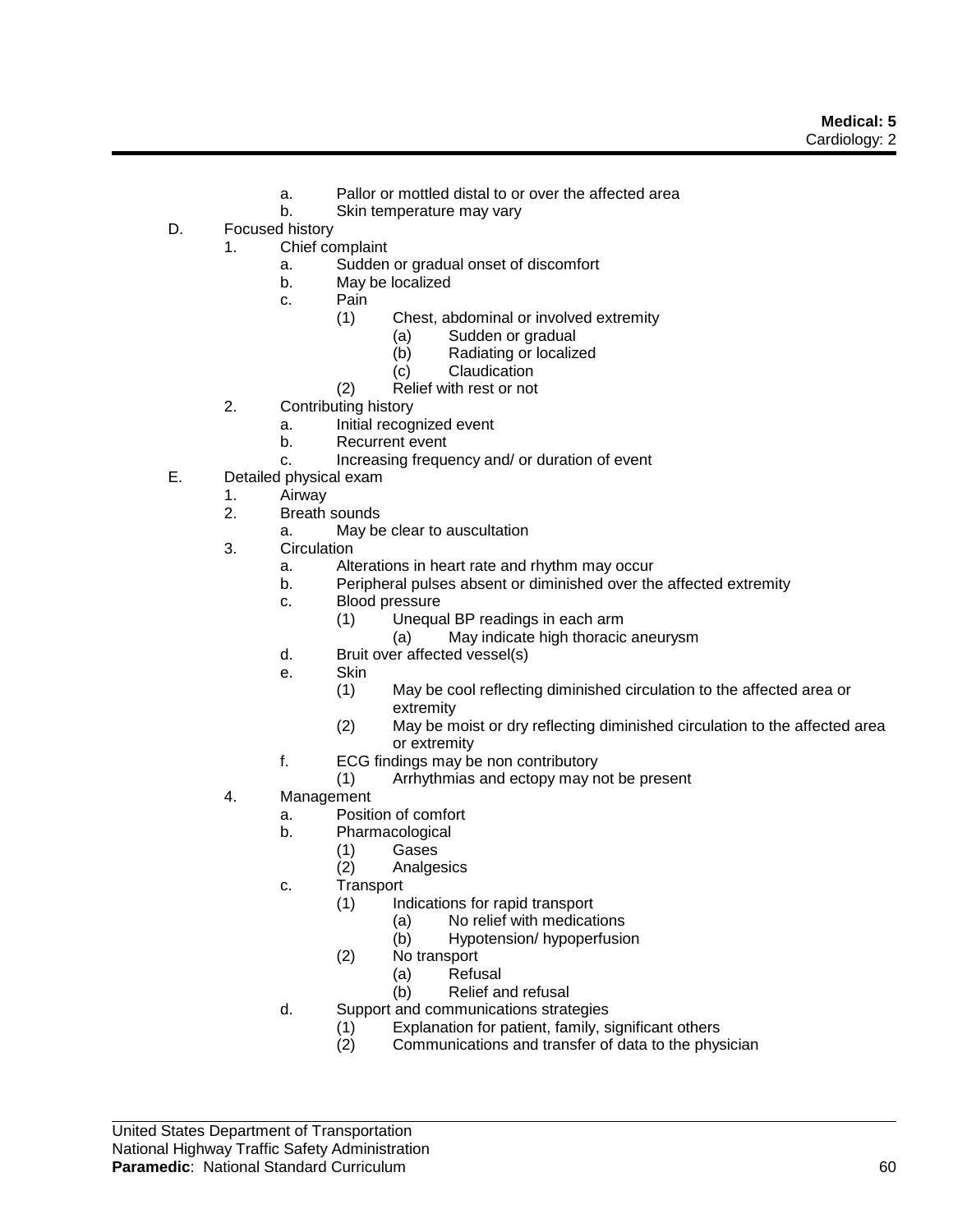# XV. Integration

- A. Apply pathophysiological principles to the assessment of a patient with cardiovascular disease
- B. Formulation of field impression; decisions based on
	- 1. Initial assessment
	- 2. Focused history
	- 3. Detailed physical examination
- C. Develop and execute a patient management plan based on field impression
	- 1. Initial management
		- a. Airway support
		- b. Ventilation support
		- c. Circulation support
		- d. Non-pharmacological
		- e. Pharmacological
		- f. Electrical
	- 2. On-going assessment
	- 3. Transport criteria
		- a. Appropriate mode
		- b. Appropriate facility
	- 4. Non-transport criteria
	- 5. Advocacy
	- 6. Communications
	- 7. Prevention
	- 8. Documentation
	- 9. Quality assurance

# **REFERENCES**

Conover, M.B., *Understanding Electrocardiography*, 7th Edition, 1996, Mosby, St. Louis

Goldschlager, N, Goldman, M.J., *Principles of Clinical Electrocardiography*, 13th Edition, 1989, Appleton and Lange, San Mateo, California

Stanley, V. R. *12-Lead ECG Interpretation for Emergency Personnel*, 1995, Salem-Gatewood Press, Fayetteville, WV.

Wellens, H.J.J., Conover, M.B., *The ECG in Emergency Decision Making, 1992,* W.B. Saunders, Philadelphia,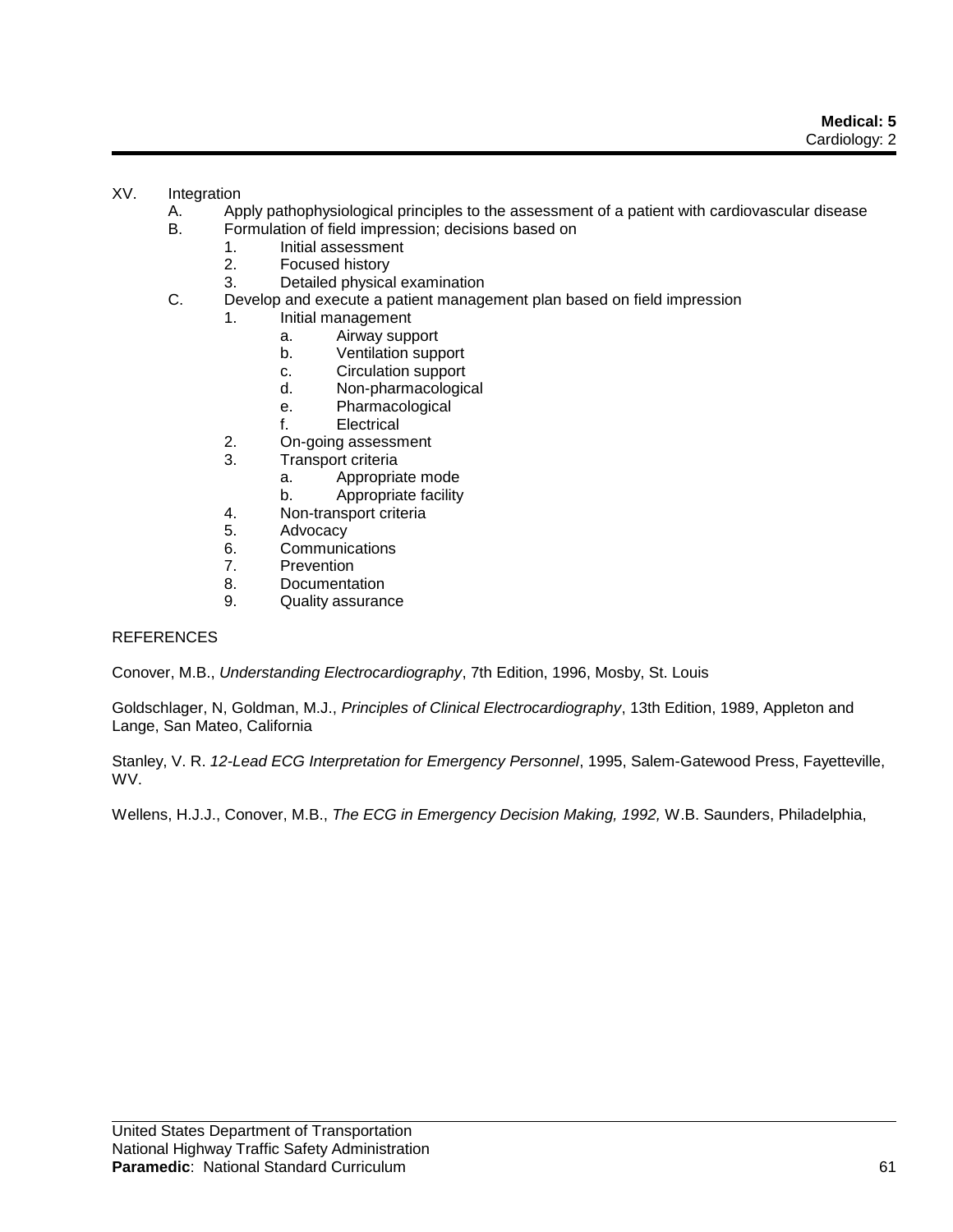### **UNIT TERMINAL OBJECTIVE**

5-3 At the completion of this unit, the paramedic student will be able to integrate pathophysiological principles and assessment findings to formulate a field impression and implement the treatment plan for the patient with a neurological problem.

# **COGNITIVE OBJECTIVES**

At the completion of this unit, the paramedic student will be able to:

- 5-3.1 Describe the incidence, morbidity and mortality of neurological emergencies. (C-1)
- 5-3.2 Identify the risk factors most predisposing to the nervous system. (C-1)
- 5-3.3 Discuss the anatomy and physiology of the organs and structures related to nervous system. (C-1)
- 5-3.4 Discuss the pathophysiology of non-traumatic neurologic emergencies. (C-1)
- 5-3.5 Discuss the assessment findings associated with non-traumatic neurologic emergencies. (C-1)
- 5-3.6 Identify the need for rapid intervention and the transport of the patient with non-traumatic emergencies. (C-1)
- 5-3.7 Discuss the management of non-traumatic neurological emergencies. (C-1)
- 5-3.8 Discuss the pathophysiology of coma and altered mental status. (C-1)
- 5-3.9 Discuss the assessment findings associated with coma and altered mental status. (C-1)
- 5-3.10 Discuss the management/ treatment plan of coma and altered mental status. (C-1)
- 5-3.11 Describe the epidemiology, including the morbidity/ mortality and prevention strategies, for seizures. (C-1)
- 5-3.12 Discuss the pathophysiology of seizures. (C-1)
- 5-3.13 Discuss the assessment findings associated with seizures. (C-1)
- 5-3.14 Define seizure. (C-1)
- 5-3.15 Describe and differentiate the major types of seizures. (C-3)
- 5-3.16 List the most common causes of seizures. (C-1)
- 5-3.17 Describe the phases of a generalized seizure. (C-1)
- 5-3.18 Discuss the pathophysiology of syncope. (C-1)
- 5-3.19 Discuss the assessment findings associated with syncope. (C-1)
- 5-3.20 Discuss the management/ treatment plan of syncope. (C-1)
- 5-3.21 Discuss the pathophysiology of headache. (C-1)
- 5-3.22 Discuss the assessment findings associated with headache. (C-1)
- 5-3.23 Discuss the management/ treatment plan of headache. (C-1)
- 5-3.24 Describe the epidemiology, including the morbidity/ mortality and prevention strategies, for neoplasms. (C-1)
- 5-3.25 Discuss the pathophysiology of neoplasms. (C-1)
- 5-3.26 Describe the types of neoplasms. (C-1)
- 5-3.27 Discuss the assessment findings associated with neoplasms. (C-1)
- 5-3.28 Discuss the management/ treatment plan of neoplasms. (C-1)
- 5-3.29 Define neoplasms. (C-1)
- 5-3.30 Recognize the signs and symptoms related to neoplasms. (C-1)
- 5-3.31 Correlate abnormal assessment findings with clinical significance in the patient with neoplasms. (C-3)
- 5-3.32 Differentiate among the various treatment and pharmacological interventions used in the management of neoplasms. (C-3)
- 5-3.33 Integrate the pathophysiological principles and the assessment findings to formulate a field impression and implement a treatment plan for the patient with neoplasms. (C-3)
- 5-3.34 Describe the epidemiology, including the morbidity/ mortality and prevention strategies, for abscess. (C-1)
- 5-3.35 Discuss the pathophysiology of abscess. (C-1)
- 5-3.36 Discuss the assessment findings associated with abscess. (C-1)
- 5-3.37 Discuss the management/ treatment plan of abscess. (C-1)
- 5-3.38 Define abscess. (C-1)
- 5-3.39 Recognize the signs and symptoms related to abscess. (C-1)
- 5-3.40 Correlate abnormal assessment findings with clinical significance in the patient with abscess. (C-3)

United States Department of Transportation

National Highway Traffic Safety Administration

**Paramedic**: National Standard Curriculum 62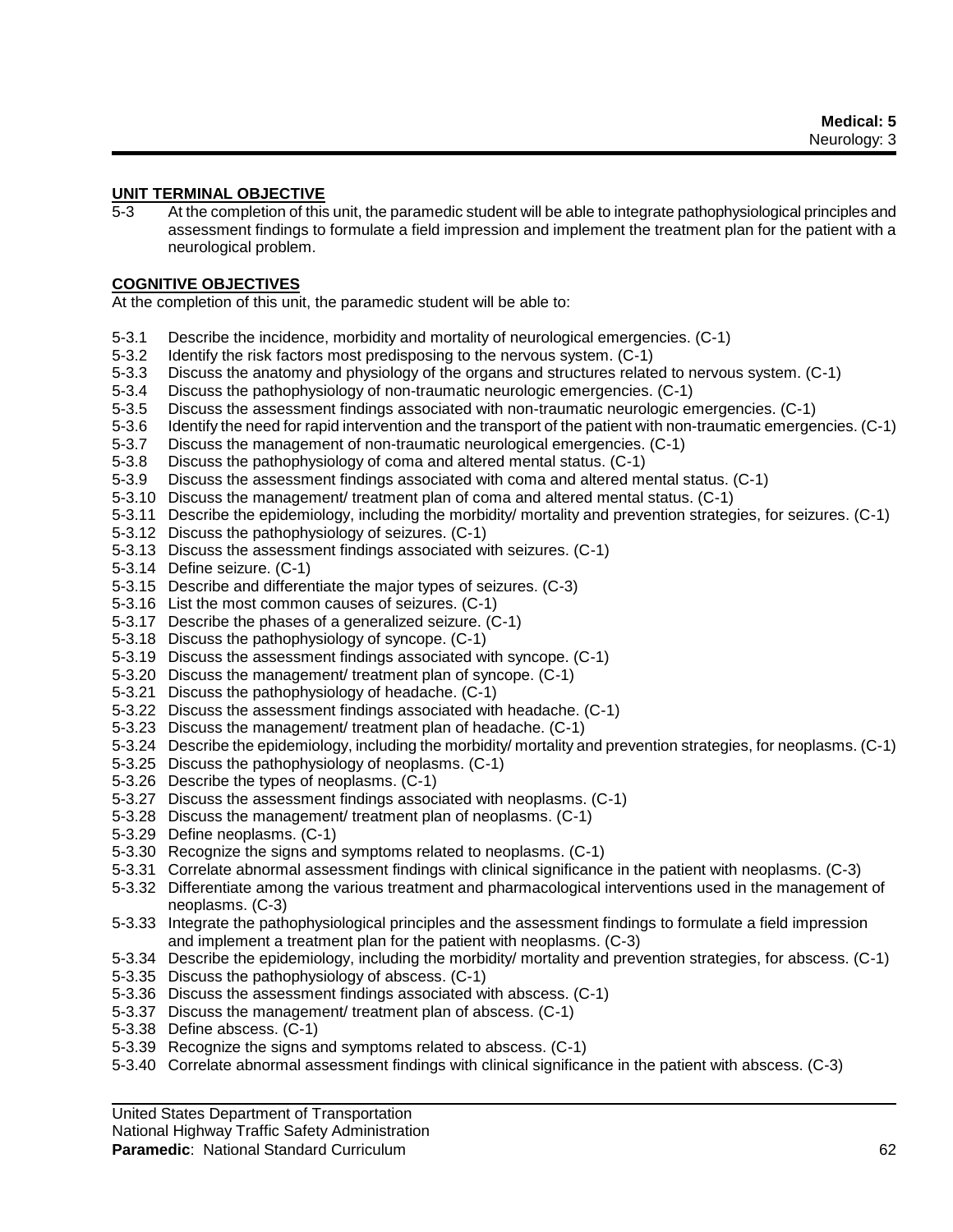- 5-3.41 Differentiate among the various treatment and pharmacological interventions used in the management of abscess. (C-3)
- 5-3.42 Integrate the pathophysiological principles and the assessment findings to formulate a field impression and implement a treatment plan for the patient with abscess. (C-3)
- 5-3.43 Describe the epidemiology, including the morbidity/ mortality and prevention strategies, for stroke and intracranial hemorrhage. (C-1)
- 5-3.44 Discuss the pathophysiology of stroke and intracranial hemorrhage. (C-1)
- 5-3.45 Describe the types of stroke and intracranial hemorrhage. (C-1)
- 5-3.46 Discuss the assessment findings associated with stroke and intracranial hemorrhage. (C-1)
- 5-3.47 Discuss the management/ treatment plan of stroke and intracranial hemorrhage. (C-1)
- 5-3.48 Define stroke and intracranial hemorrhage. (C-1)
- 5-3.49 Recognize the signs and symptoms related to stroke and intracranial hemorrhage. (C-1)
- 5-3.50 Correlate abnormal assessment findings with clinical significance in the patient with stroke and intracranial hemorrhage. (C-3)
- 5-3.51 Differentiate among the various treatment and pharmacological interventions used in the management of stroke and intracranial hemorrhage. (C-3)
- 5-3.52 Integrate the pathophysiological principles and the assessment findings to formulate a field impression and implement a treatment plan for the patient with stroke and intracranial hemorrhage. (C-3)
- 5-3.53 Describe the epidemiology, including the morbidity/ mortality and prevention strategies, for transient ischemic attack. (C-3)
- 5-3.54 Discuss the pathophysiology of transient ischemic attack. (C-1)
- 5-3.55 Discuss the assessment findings associated with transient ischemic attack. (C-1)
- 5-3.56 Discuss the management/ treatment plan of transient ischemic attack. (C-1)
- 5-3.57 Define transient ischemic attack. (C-1)
- 5-3.58 Recognize the signs and symptoms related to transient ischemic attack. (C-1)
- 5-3.59 Correlate abnormal assessment findings with clinical significance in the patient with transient ischemic attack. (C-3)
- 5-3.60 Differentiate among the various treatment and pharmacological interventions used in the management of transient ischemic attack. (C-3)
- 5-3.61 Integrate the pathophysiological principles and the assessment findings to formulate a field impression and implement a treatment plan for the patient with transient ischemic attack. (C-3)
- 5-3.62 Describe the epidemiology, including the morbidity/ mortality and prevention strategies, for degenerative neurological diseases. (C-1)
- 5-3.63 Discuss the pathophysiology of degenerative neurological diseases. (C-1)
- 5-3.64 Discuss the assessment findings associated with degenerative neurological diseases. (C-1)
- 5-3.65 Discuss the management/ treatment plan of degenerative neurological diseases. (C-1)
- 5-3.66 Define the following: (C-1)
	- a. Muscular dystrophy
	- b. Multiple sclerosis
	- c. Dystonia
	- d. Parkinson's disease
	- e. Trigeminal neuralgia
	- f. Bell's palsy
	- g. Amyotrophic lateral sclerosis
	- h. Peripheral neuropathy
	- i. Myoclonus
	- j. Spina bifida
	- k. Poliomyelitis

5-3.67 Recognize the signs and symptoms related to degenerative neurological diseases. (C-1)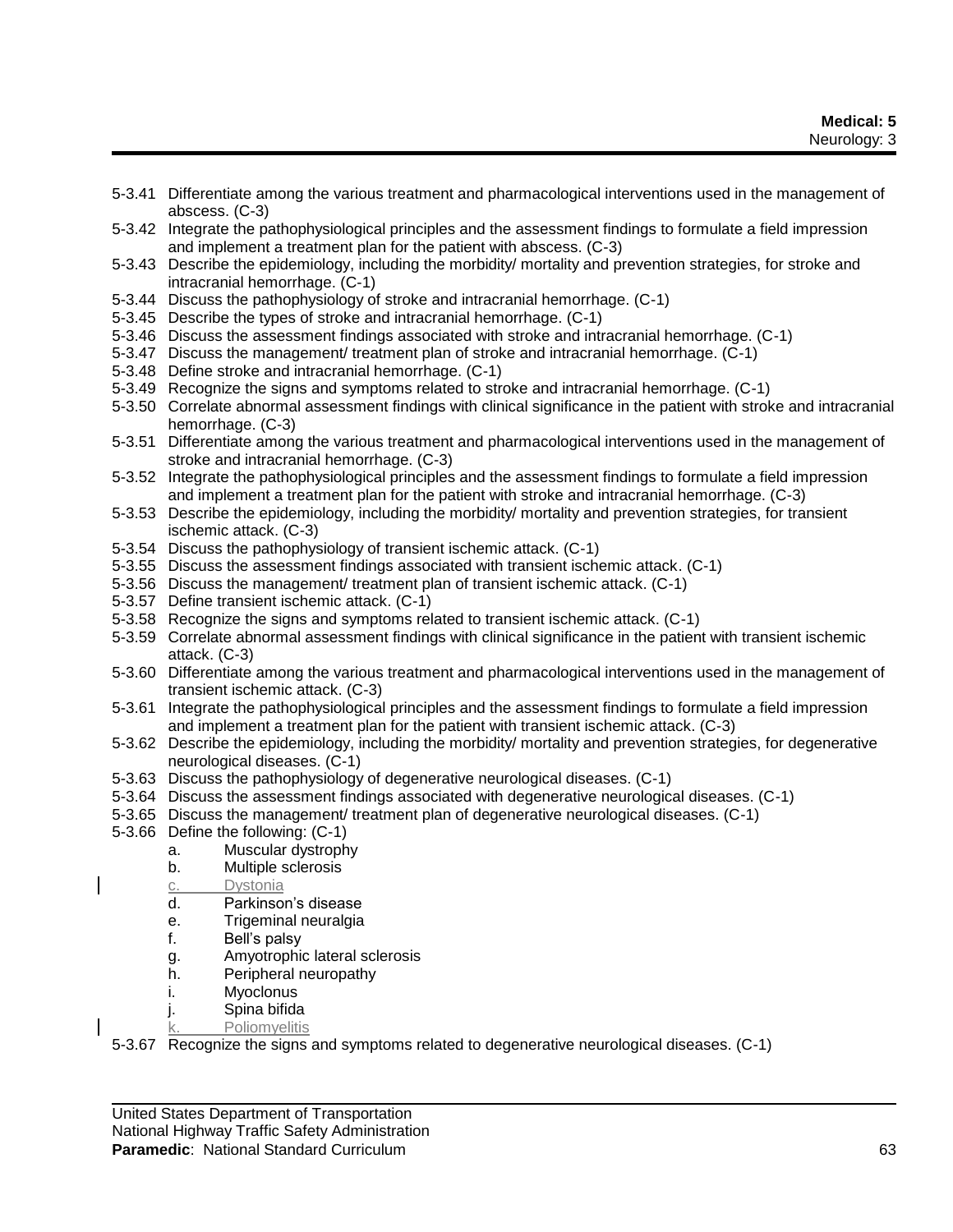- 5-3.68 Correlate abnormal assessment findings with clinical significance in the patient with degenerative neurological diseases. (C-3)
- 5-3.69 Differentiate among the various treatment and pharmacological interventions used in the management of degenerative neurological diseases. (C-3)
- 5-3.70 Integrate the pathophysiological principles and the assessment findings to formulate a field impression and implement a treatment plan for the patient with degenerative neurological diseases. (C-3)
- 5-3.71 Integrate the pathophysiological principles of the patient with a neurological emergency. (C-3)
- 5-3.72 Differentiate between neurological emergencies based on assessment findings. (C-3)
- 5-3.73 Correlate abnormal assessment findings with the clinical significance in the patient with neurological complaints. (C-3)
- 5-3.74 Develop a patient management plan based on field impression in the patient with neurological emergencies. (C-3)

# **AFFECTIVE OBJECTIVES**

At the completion of this unit, the paramedic student will be able to:

- 5-3.75 Characterize the feelings of a patient who regains consciousness among strangers. (A-2)
- 5-3.76 Formulate means of conveying empathy to patients whose ability to communicate is limited by their condition. (A-3)

### **PSYCHOMOTOR OBJECTIVES**

At the completion of this unit, the paramedic student will be able to:

- 5-3.77 Perform an appropriate assessment of a patient with coma or altered mental status. (P-3)
- 5-3.78 Perform a complete neurological examination as part of the comprehensive physical examination of a patient with coma or altered mental status. (P-3)
- 5-3.79 Appropriately manage a patient with coma or altered mental status, including the administration of oxygen, oral glucose, 50% dextrose and narcotic reversal agents. (P-3)
- 5-3.80 Perform an appropriate assessment of a patient with syncope. (P-3)
- 5-3.81 Appropriately manage a patient with syncope. (P-3)
- 5-3.82 Perform an appropriate assessment of a patient with seizures. (P-3)
- 5-3.83 Appropriately manage a patient with seizures, including the administration of diazepam or lorazepam. (P-3)
- 5-3.84 Perform an appropriate assessment of a patient with stroke and intracranial hemorrhage or TIA. (P-3)
- 5-3.85 Appropriately manage a patient with stroke and intracranial hemorrhage or TIA. (P-3)
- 5-3.86 Demonstrate an appropriate assessment of a patient with a chief complaint of weakness. (P-3)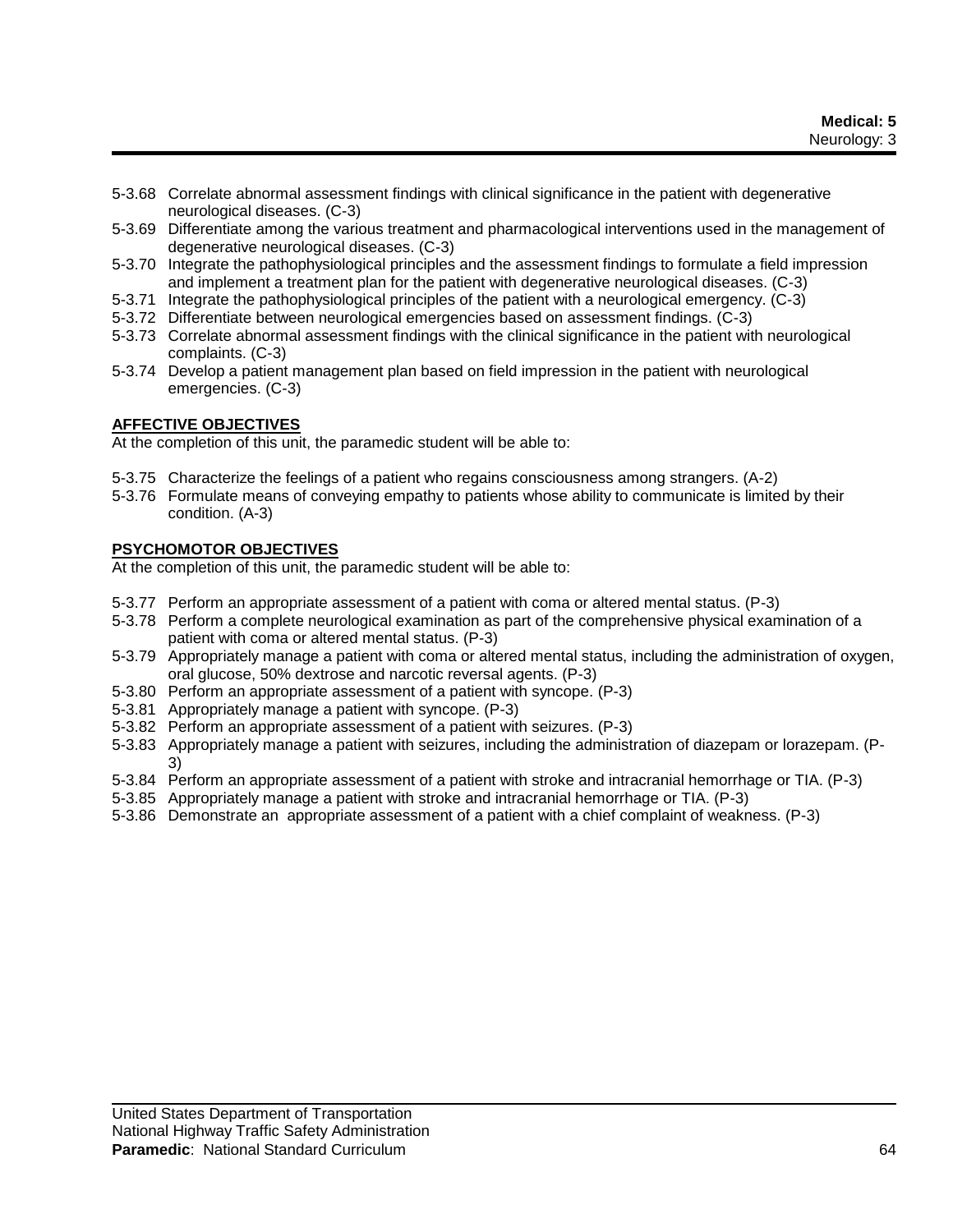### **DECLARATIVE**

- I. Introduction
	- A. Epidemiology
		- 1. Incidence
		- 2. Mortality/ morbidity
		- 3. Risk factors
		- 4. Prevention strategies
		- 5. Anatomy and physiology review
- II. General system pathophysiology, assessment and management
	- A. Physiology
		- 1. Alterations in cognitive systems
		- 2. Alterations in cerebral homeostasis
		- 3. Alterations in motor control
		- 4. Central nervous system disorders
			- a. Trauma
				- b. Cerebrovascular disorders
				- c. Tumors
				- d. Infection
				- e. Inflammation
				- f. Degenerative diseases
				- g. Hydrocephalus
		- 5. Peripheral nervous system disorders
		- 6. Neuromuscular junction disorders
	- B. Assessment findings
		- 1. History
			- a. General health
			- b. Previous medical conditions
			- c. Medications
			- d. Previous experience with complaint
			- e. Time of onset
			- f. Seizure activity
			- 2. Physical
				- a. General appearance
				- b. Assess for level of consciousness
					- (1) Mood
						-
					- (2) Thought (3) Perceptions<br>(4) Judgment
					- **Judgment**
					- (5) Memory and attention
				- c. Speech
				- d. Skin
				- e. Posture and gait
				- f. Vital signs
					- (1) Hypertension
					- (2) Hypotension<br>(3) Heart rate/fa
					- (3) Heart rate/ fast or slow<br>(4) Ventilation rate/ quality
					- Ventilation rate/ quality
					- (5) Temperature/ fever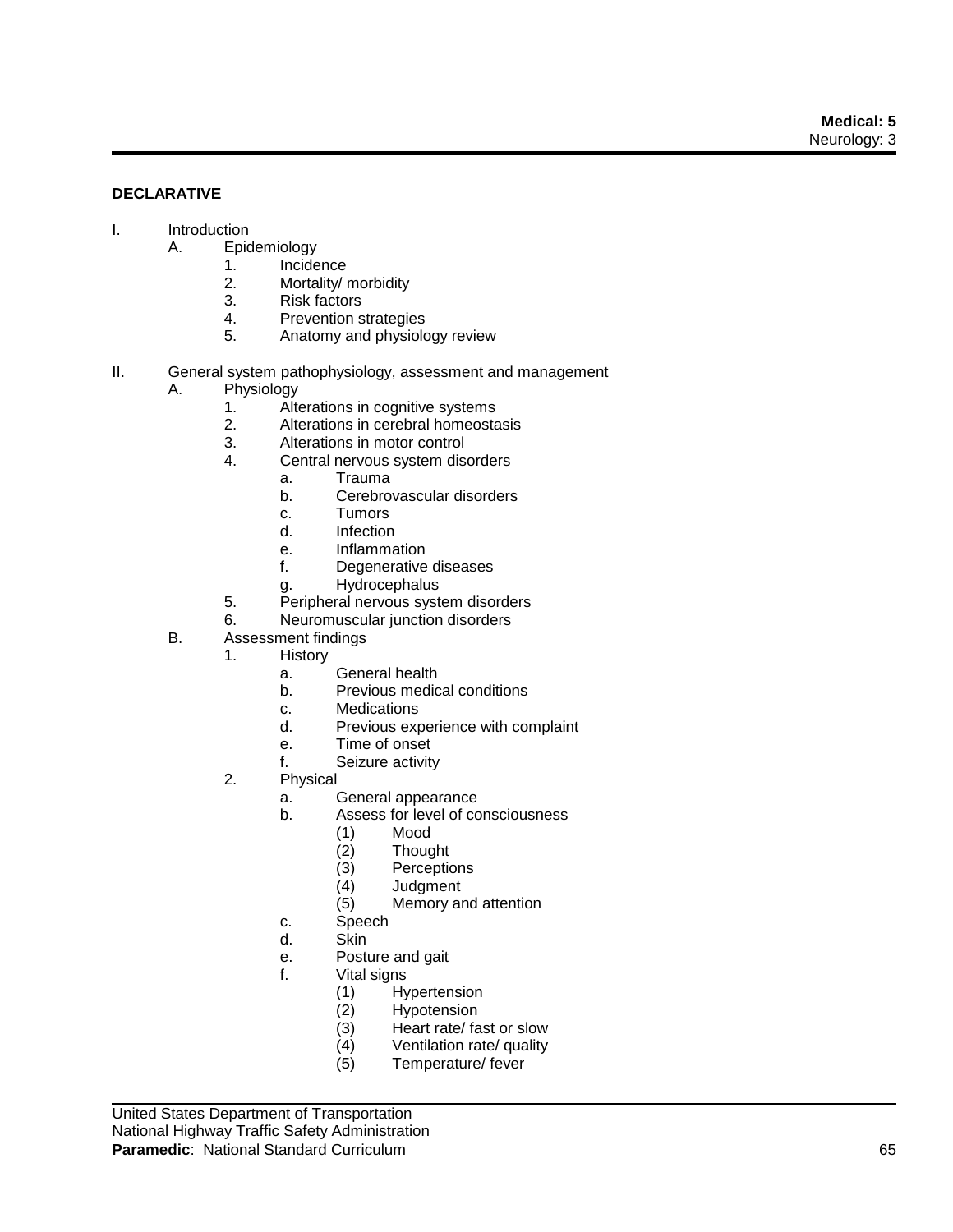- -
	- -
		-
		-
		-
		-
		-
	- -
	-
	- -
- -
	- -
		-
		-
		-
		-
		-
- 
- -
	- - -
		-
		-
		-
		-
- -
	-
	-
- 
- - -
		-
		-
		-
		-
	- -
		-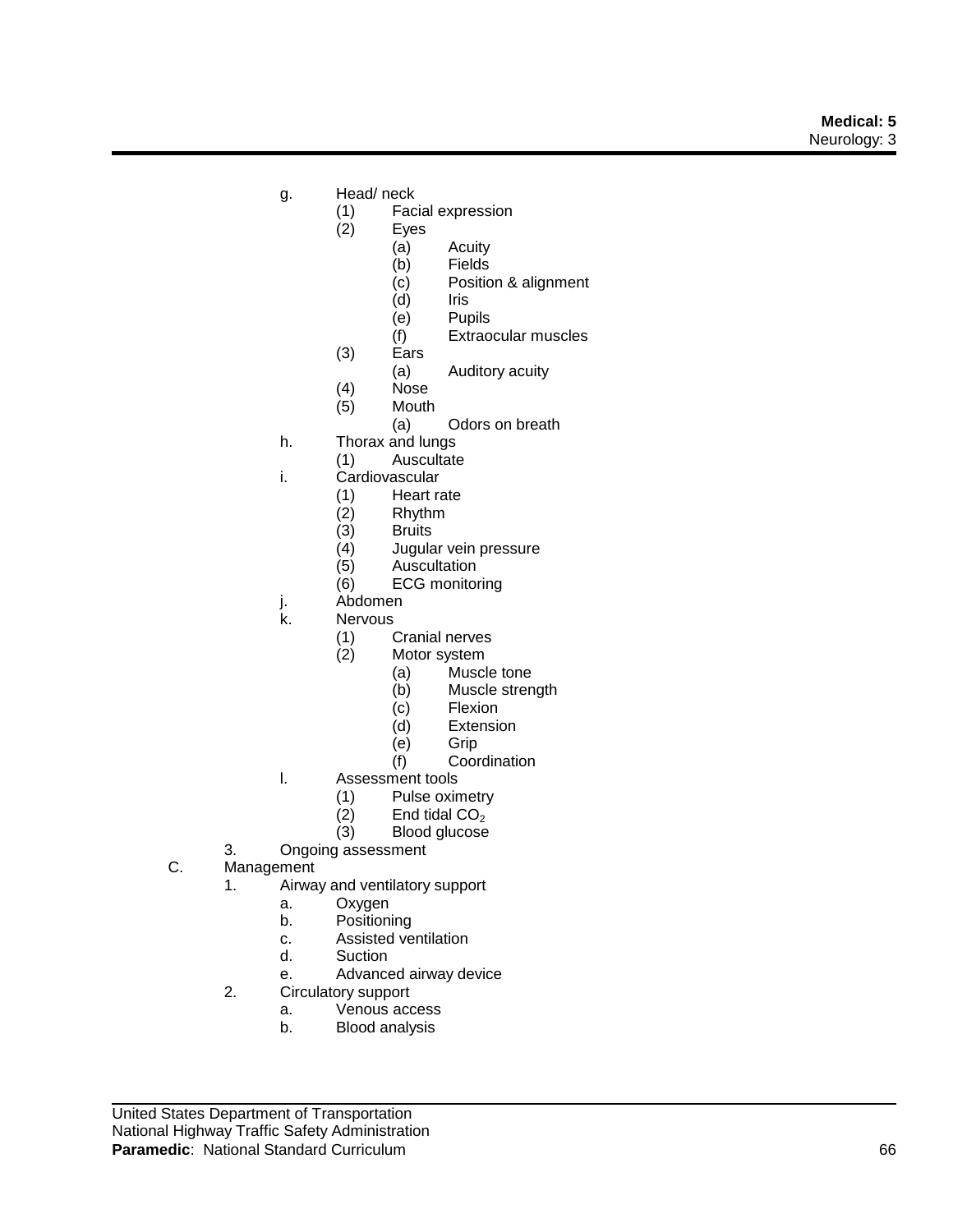- 3. Non-pharmacological interventions
	- a. Positioning
	- b. Spinal precautions
- 4. Pharmacological interventions
	- a. Antianxiety agent
	- b. Anticonvulsant
	- c. Antiinflammatories
	- d. Diuretic
	- e. Sedative-hypnotic
	- f. Skeletal muscle relaxant
	- g. Hyperglycemic
	- h. Antihypoglycemic
	- i. Vitamin
	- j. Emetic
- 5. Psychological support
- 6. Transport considerations
	- a. Appropriate mode
	- b. Appropriate facility
- III. Specific injuries/ illnesses
	- A. Stroke and intracranial hemorrhage
		- 1. Epidemiology
			- a. Incidence
			- b. Mortality/ morbidity
			- c. Risk factors
			- d. Prevention strategies
			- e. Anatomy and physiology review
		- 2. Pathophysiology of regional disruption of cerebral blood flow
			- a. Thrombus
			- b. Hemorrhage
				- (1) Subarachnoid
				- (2) Intracerebral<br>(3) Cerebellar
				- Cerebellar
			- c. Embolus
		- 3. Assessment findings
			- a. History
				- (1) General health
				- (2) Previous medical conditions
				- (3) Medications<br>(4) Previous exp
				- Previous experience with complaint
				- (5) Time of onset
				- (6) Seizure activity
				- (7) Headache
				- (8) Nose bleed
				- (9) Others
			- b. Physical
				- (1) Standard physical exam for the patient with potential neurological event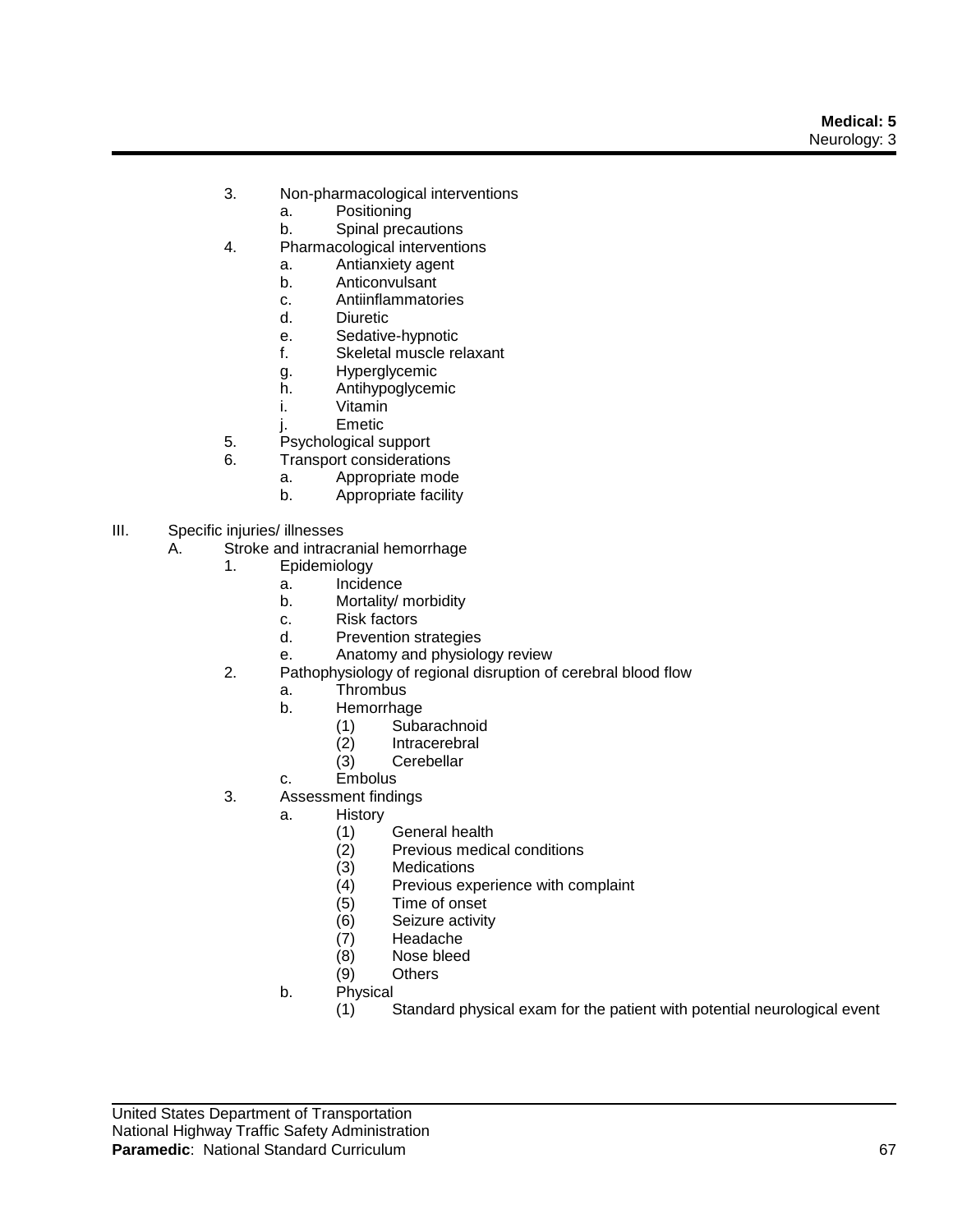- - -
		-
		-
		-
		-
	- -
		-
	- -
		-
	- -
		-
		-
		-
		-
		-
		-
		-
		-
		-
	-
	- - -
- - -
		-
		-
		-
		-
		- -
			- -
				-
				-
				-
				-
			- -
				-
		- - -
				-

United States Department of Transportation National Highway Traffic Safety Administration 4. Maximum and Maximum and Maximum and Maximum and Maximum and Maximum and Maximum and Maximum and Maximum and Maximum and Maximum and Maximum and Maximum and Maximum and Maximum and Maximum and Maximum and Maximum and Ma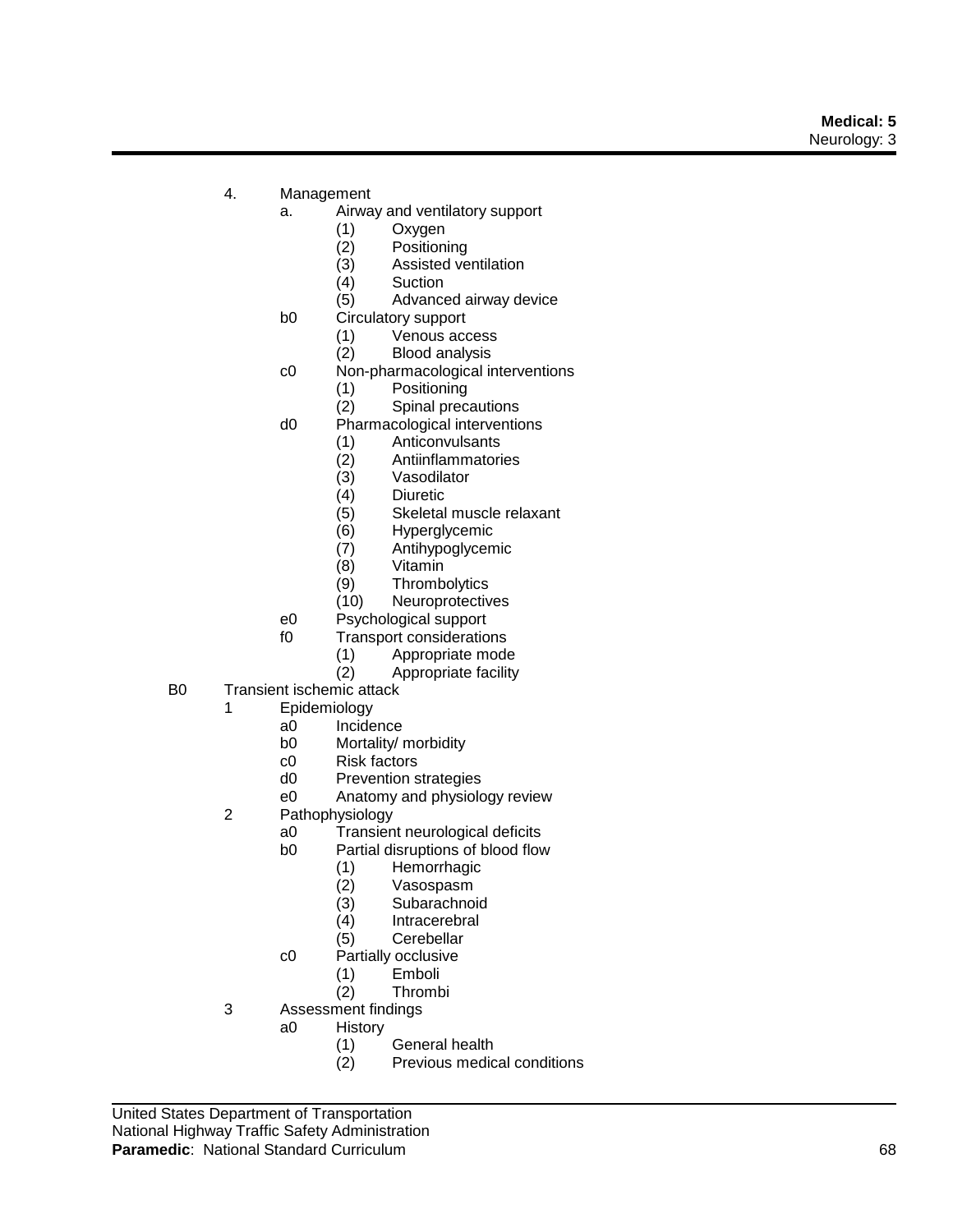- 
- (3) Medications<br>(4) Previous exp Previous experience with complaint
- (5) Time of onset
- (6) Seizures
- (7) Headache
- (8) Nosebleed
- b0 Physical
	- (1) Standard physical exam for patient with potential neurological event
- 4 Management
	- a0 Airway and ventilatory support
		- (1) Oxygen
		- Positioning
		- (3) Assisted ventilation
		- (4) Suction
		- (5) Advanced airway device
	- b0 Circulatory support
		- (1) Venous access
		- (2) Blood analysis
	- c0 Non-pharmacological interventions
		- (1) Positioning
		- (2) Spinal precautions
	- d0 Pharmacological interventions
		- (1) Anticonvulsants
		- (2) Antiinflammatories<br>(3) Diuretic
		- Diuretic
		- (4) Skeletal muscle relaxant
		- (5) Hyperglycemic
		- (6) Anti-hypoglycemic
		- (7) Vitamin
	- e0 Psychological support
	- f0 Transport considerations
		-
		- (1) Appropriate mode<br>(2) Appropriate facility Appropriate facility
- C0 Epilepsy/ Seizures
	- 1 Epidemiology
		- a0 Incidence<br>b0 Mortality/
		- Mortality/ morbidity
		- c0 Risk factors
		- d0 Prevention strategies
		- e0 Anatomy and physiology review
	- 2 Pathophysiology
		- a0 Unexpected electrical discharge of neurons in brain
		- b0 Types
			- (1) Generalized
				- (a) Grand mal (tonic-clonic)
					- i Preictal phase (aura)<br>ii Tonic phase
						- ii Tonic phase<br>iii Clonic phase
					- Clonic phase
					- iv Postictal phase
					- (b) Tonic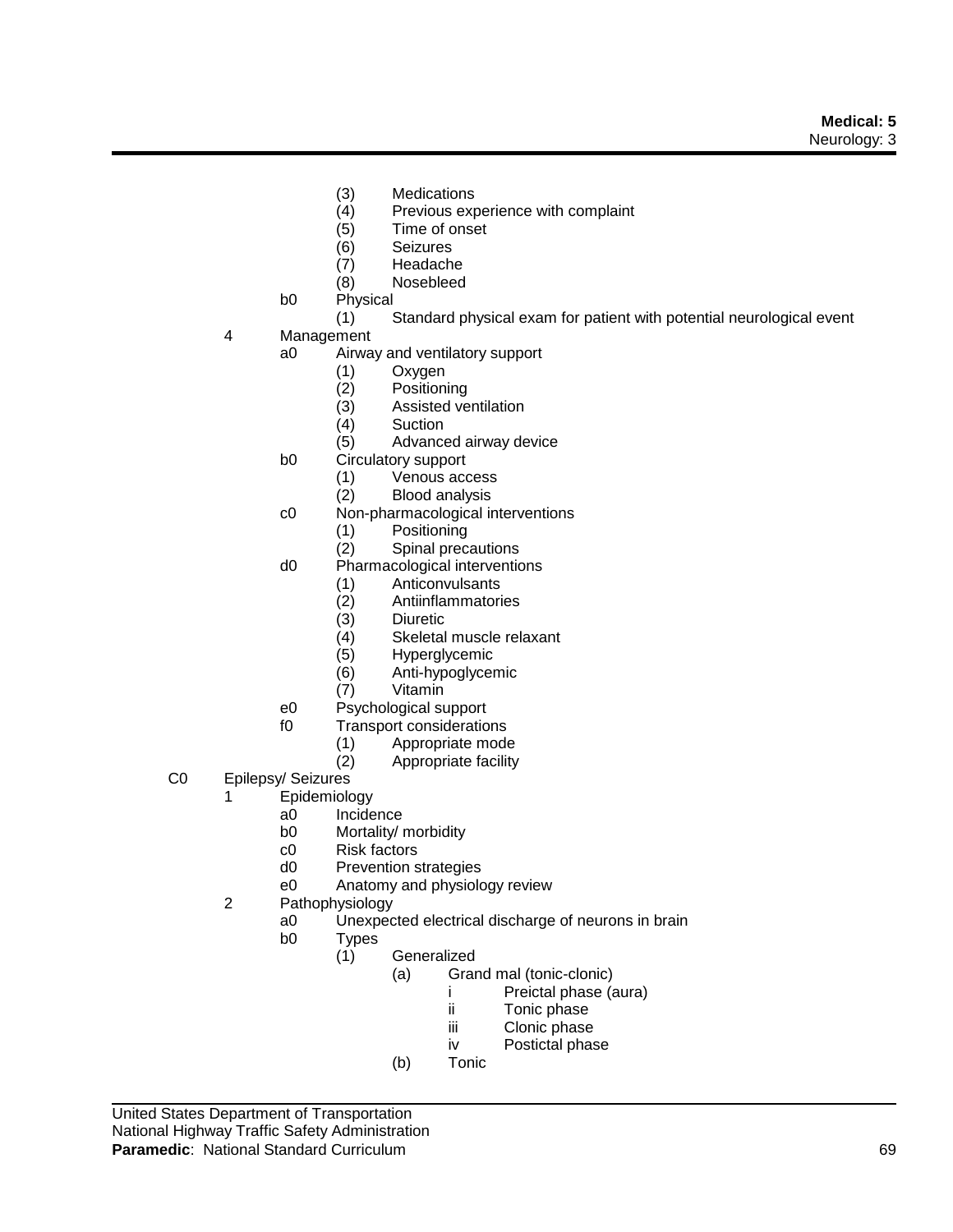- 
- (c) Clonic<br>(d) Petit m Petit mal
- (2) Partial
	- (a) Simple partial (e.g., Jacksonian)
	- (b) Complex partial (e.g., psychomotor or temporal lobe)
- (3) Status epilepticus
- c0 Causes other than epilepsy
	- (1) Idiopathic<br>(2) Fever
	- (2) Fever
	- Neoplasms
	- (4) Infection
	- (5) Metabolic
		- (a) Hypoxia
		- (b) Hypoglycemia
		- (c) Thyrotoxicosis
		- (d) Hypocalcemia
	- (6) Drug intoxication
	- (7) Drug withdrawal
	- (8) Head trauma
	- (9) Eclampsia
	- (10) Cerebral degenerative diseases
- 3 Assessment findings
	- a0 History
		- (1) General health<br>(2) Previous medic
		- Previous medical conditions
		- (3) Medications<br>(4) Previous sei.
		- Previous seizures
		- (5) Time of onset
		- (6) Seizure activity
			- (a) Duration
				- (b) Number of events
				- (c) Consciousness between
	- b0 Physical
		- (1) Standard physical exam for patient with potential neurological event (2) Pertinent findings
			- Pertinent findings
				- (a) Tongue laceration(s)<br>(b) Head
				- Head
					- i Hemorrhage
					- ii Wounds
				- (c) GI/ GU
					- i lncontinence of bladder
					- ii Incontinence of bowel
- 4 Management
	- a0 Airway and ventilatory support
		- (1) Oxygen
		- (2) Positioning
		- Assisted ventilation
		- (4) Suction
		- (5) Advanced airway device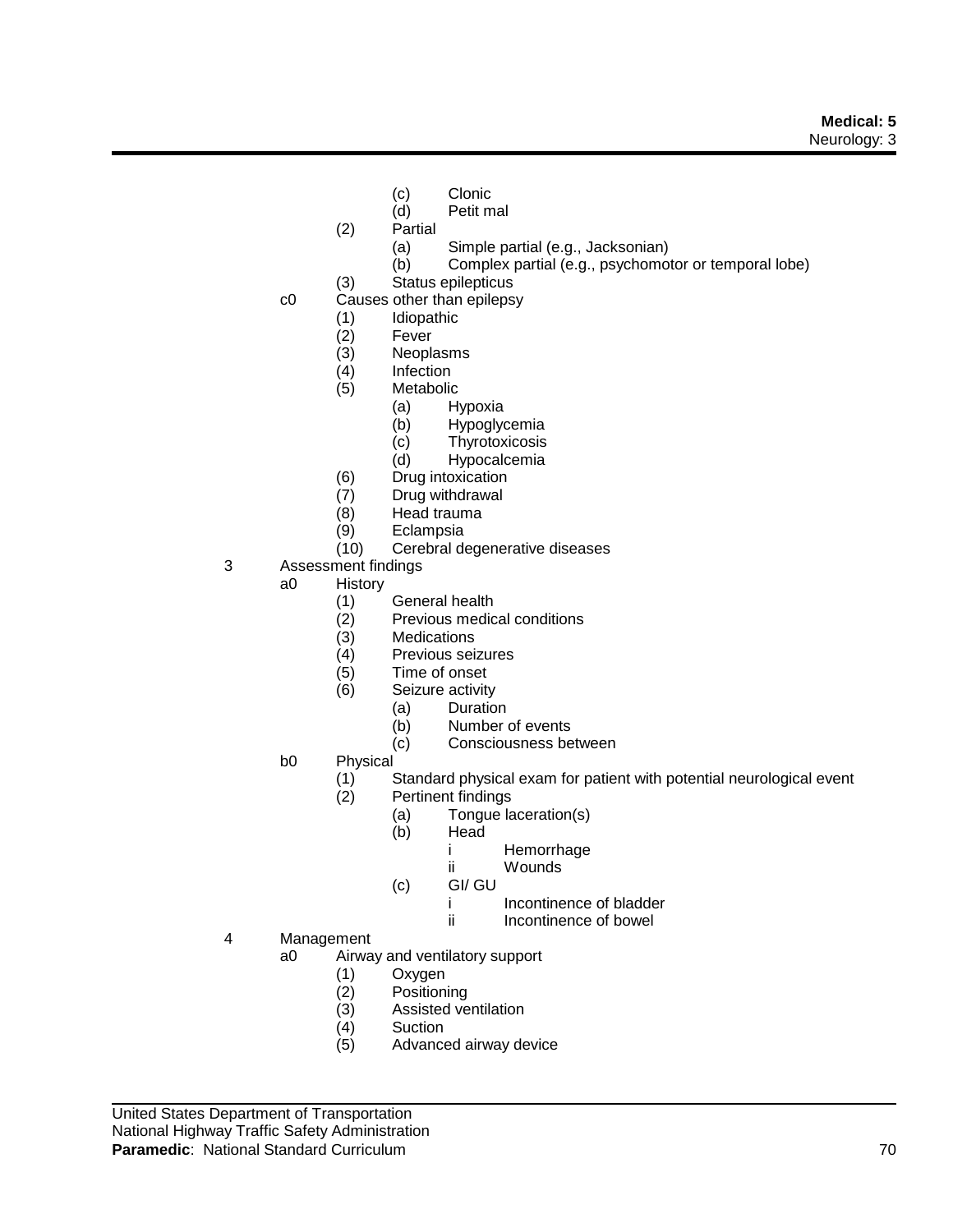- b0 Circulatory support
	- (1) Venous access
	- (2) Blood analysis
- c0 Non-pharmacological interventions
	- (1) Protection from injury
	- (2) Positioning
	- (3) Spinal precautions
- d0 Pharmacological interventions
	- (1) Anticonvulsants
	- (2) Antiinflammatories
	- (3) Skeletal muscle relaxant<br>(4) Hyperglycemic
	- Hyperglycemic
	- (5) Anti-hypoglycemic
	- (6) Vitamin
- e0 Psychological support
- f0 Transport considerations
	- (1) Appropriate mode
		- (2) Appropriate facility
- D0 Syncope
	- 1 Pathophysiology
		- a0 Brief loss of consciousness caused by transient cerebral hypoxia
		- b0 Caused by lack of oxygen, glucose or seizure activity in the brain
	- 2 Assessment findings<br>a0 Perceived as
		- Perceived as a sensation of light-headedness
	- 3 Management
		- a0 Differentiate possible causes
			- (1) Seizure
			- (2) Other
		- b0 Airway management
		- c0 Oxygen
		- d0 Reassure
		- e0 Treat underlying cause
- E0 Headache
	- 1 Epidemiology
		- a0 Incidence
		- b0 Mortality/ morbidity
		- c0 Risk factors
		- d0 Prevention strategies
		- e0 Anatomy and physiology review
	- 2 Pathophysiology
		- a0 Primary
			- (1) Continuum of tension and migraine
		- b0 Cluster
			- (1) Unknown
		- c0 General thoughts
			- (1) Central serotonergic transmission abnormalities
			- (2) Vascular structure inflammation
			- (3) Neurogenic inflammation<br>(4) Platelet aggregation with
			- Platelet aggregation with release of vasoactive substances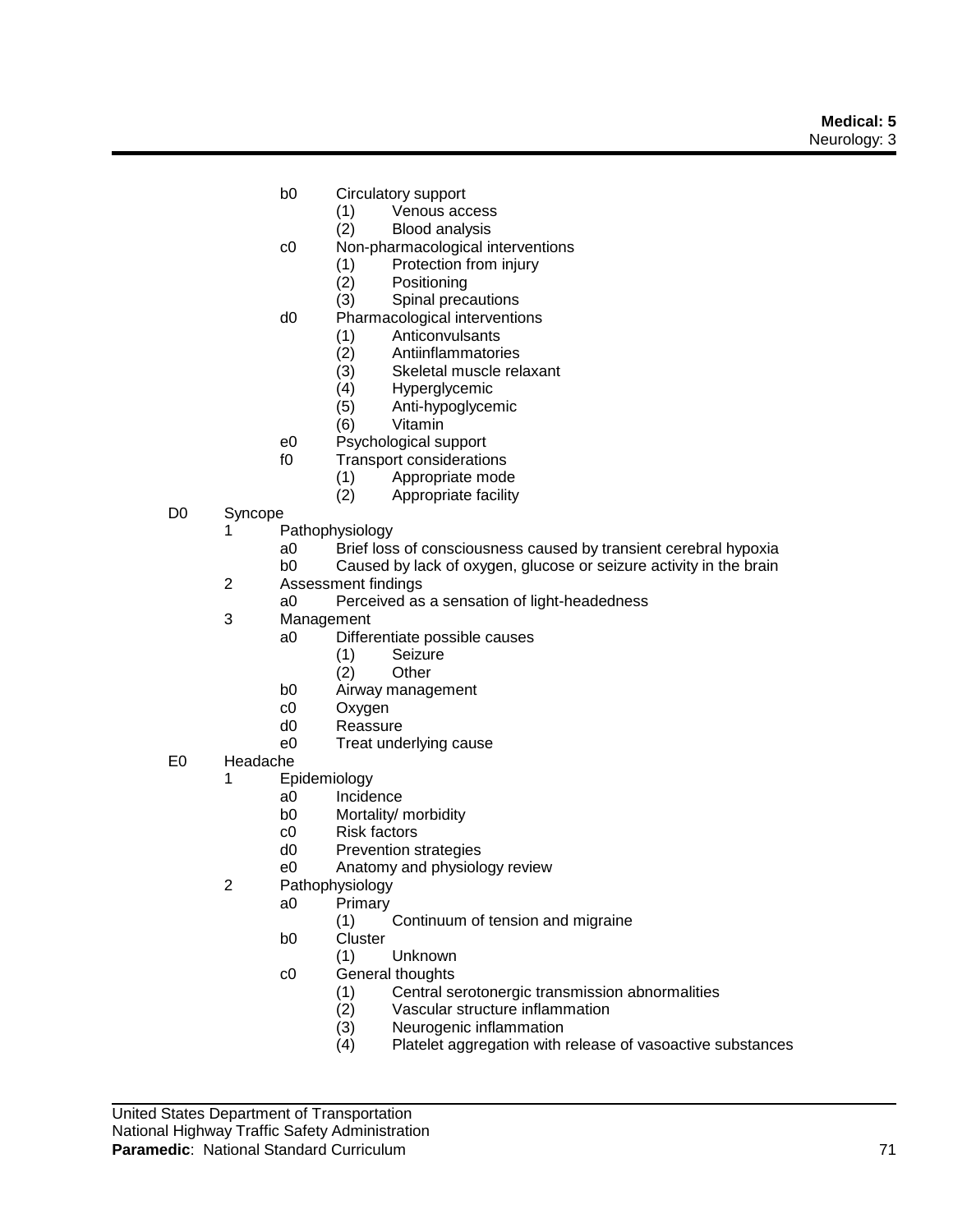- 3 Assessment findings
	- a0 History
		- (1) General health
		- (2) Previous medical conditions
		- (3) Medications
		- (4) Previous experience with complaint
		- (5) Time of onset
		- b0 Physical
			- (1) Standard exam for patient with potential neurological event
- 4 Management
	- a0 Airway and ventilatory support
		- (1) Oxygen
		- (2) Positioning
		- (3) Suction<br>(4) Assisted
		- Assisted ventilation
		- (5) Suction
		- (6) Advanced airway device
	- b0 Circulatory support
		- (1) Venous access
		- (2) Blood analysis
	- c0 Non-pharmacological interventions
		- (1) General comfort measures
	- d0 Pharmacological interventions
		- (1) Antiemetics<br>(2) Rehydration
		- **Rehydration**
		- (3) Pain control
	- e0 Psychological support
	- f0 Transport considerations
		- (1) Appropriate mode
		- (2) Appropriate facility
- F0 Neoplasms
	- 1 Epidemiology
		-
		- a0 Incidence<br>b0 Mortality/ Mortality/ morbidity
		- c0 Risk factors
			- - (1) Genetics<br>(2) Exposure Exposure to radiation
				- (3) Tobacco
				- (4) Occupational
				- (5) Pollution
				- (6) Medications
				- (7) Diet
				- (8) Viruses
		- d0 Prevention strategies
		- e0 Anatomy and physiology review
	- 2 Pathophysiology
		- a0 Tumors
		- b0 Metabolic disorders<br>c0 Hematologic disorde
		- c0 Hematologic disorders<br>d0 Immunosuppression
		- **Immunosuppression**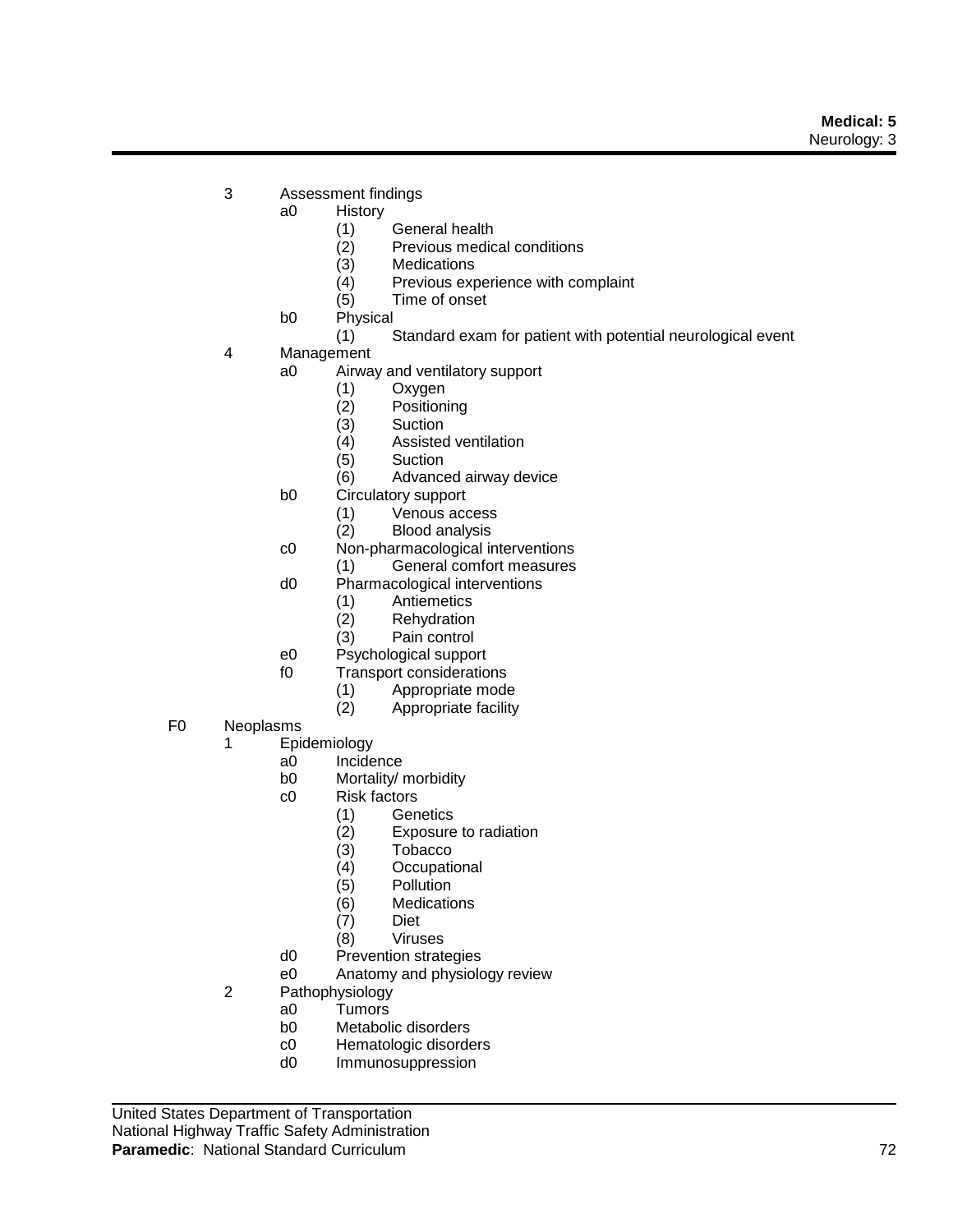#### **Medical: 5** Neurology: 3

- e0 Psychosocial effects
- f0 Staging
- g0 Types
- 3 Assessment findings
	- a0 History
		- (1) General health
		- (2) Previous medical conditions
		- (3) Medications<br>(4) Previous exp
		- Previous experience with complaint
		- (5) Time of onset
		- (6) Seizure activity
		- (7) Headache
		- (8) Nosebleed
		- (9) Type and timing of prior treatment
			- (a) Chemotherapy
			- (b) Radiation therapy
			- (c) Holistic and other nontraditional approaches
			- (d) Experimental treatment
		- b0 Physical
			- (1) Standard physical exam for patient with potential neurological event
- 4 Management
	- a0 Airway and ventilatory support
		- (1) Oxygen<br>(2) Position
		- (2) Positioning
		- Assisted ventilation
		- (4) Suction
		- (5) Advanced airway device
	- b0 Circulatory support
		- (1) Venous access
		- (2) Blood analysis
	- c0 Non-pharmacological interventions
		- (1) Positioning
		- Spinal precautions
	- d0 Pharmacological interventions
		- (1) Anticonvulsants
		- (2) Antiinflammatories
		- (3) Diuretic
		- Skeletal muscle relaxant
		- (5) Hyperglycemic
		- (6) Antihypoglycemic
		- (7) Vitamin
	- e0 Psychological support
	- f0 Transport considerations
		- (1) Appropriate mode
		- (2) Appropriate facility
- G0 Abscess
	- 1 Epidemiology
		- a0 Incidence<br>b0 Mortality/
		- Mortality/ morbidity
		- c0 Risk factors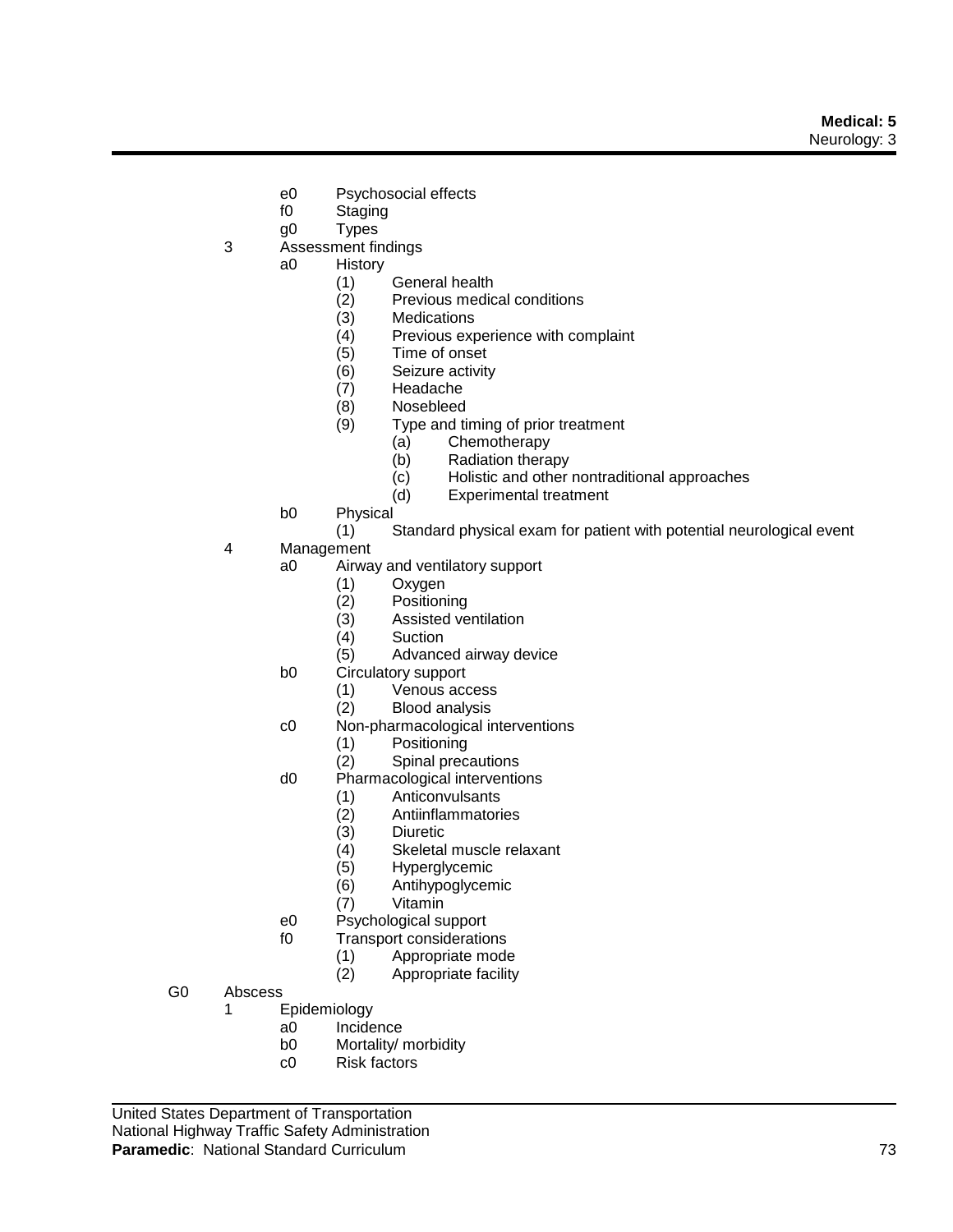- d0 Prevention strategies<br>e0 Anatomy and physiology
- Anatomy and physiology review
- 2 Pathophysiology
- 3 Assessment findings
	- a0 History
		- (1) General health
		- (2) Previous medical conditions
		- (3) Medications<br>(4) Previous exp
		- Previous experience with complaint
		- (5) Time of onset
		- (6) Seizure activity
		- (7) Headache
		- b0 Physical
			- (1) Standard physical exam for patient with potential neurological event
- 4 Management
	- a0 Airway and ventilatory support
		- (1) Oxygen
		- (2) Positioning
		- (3) Assisted ventilation<br>(4) Suction
		- **Suction**
		- (5) Advanced airway device
	- b0 Circulatory support
		- (1) Venous access
		- Blood analysis
	- c0 Non-pharmacological interventions
		- (1) Positioning
	- d0 Pharmacological interventions
	- e0 Psychological support
	- f0 Transport considerations
		- (1) Appropriate mode
		- (2) Appropriate facility
- H0 Degenerative neurological diseases
	- 1 Epidemiology
		- a0 Incidents
		- b0 Mortality/ morbidity<br>c0 Risk factors
		-
		- c0 Risk factors<br>d0 Prevention s Prevention strategies
		- e0 Anatomy and physiology review
		- 2 Pathophysiology
			- a0 Muscular dystrophy
				- (1) Genetic disease
					- (a) DNA
				- (2) Degeneration of muscle fibers
				- (3) Biochemical defect
				- (4) Types
					- (a) Duchenne
					- (b) Fascioscapulohumeral
					- (c) Limb girdle<br>(d) Myotonic
					- **Myotonic**
				- (5) Effects on CNS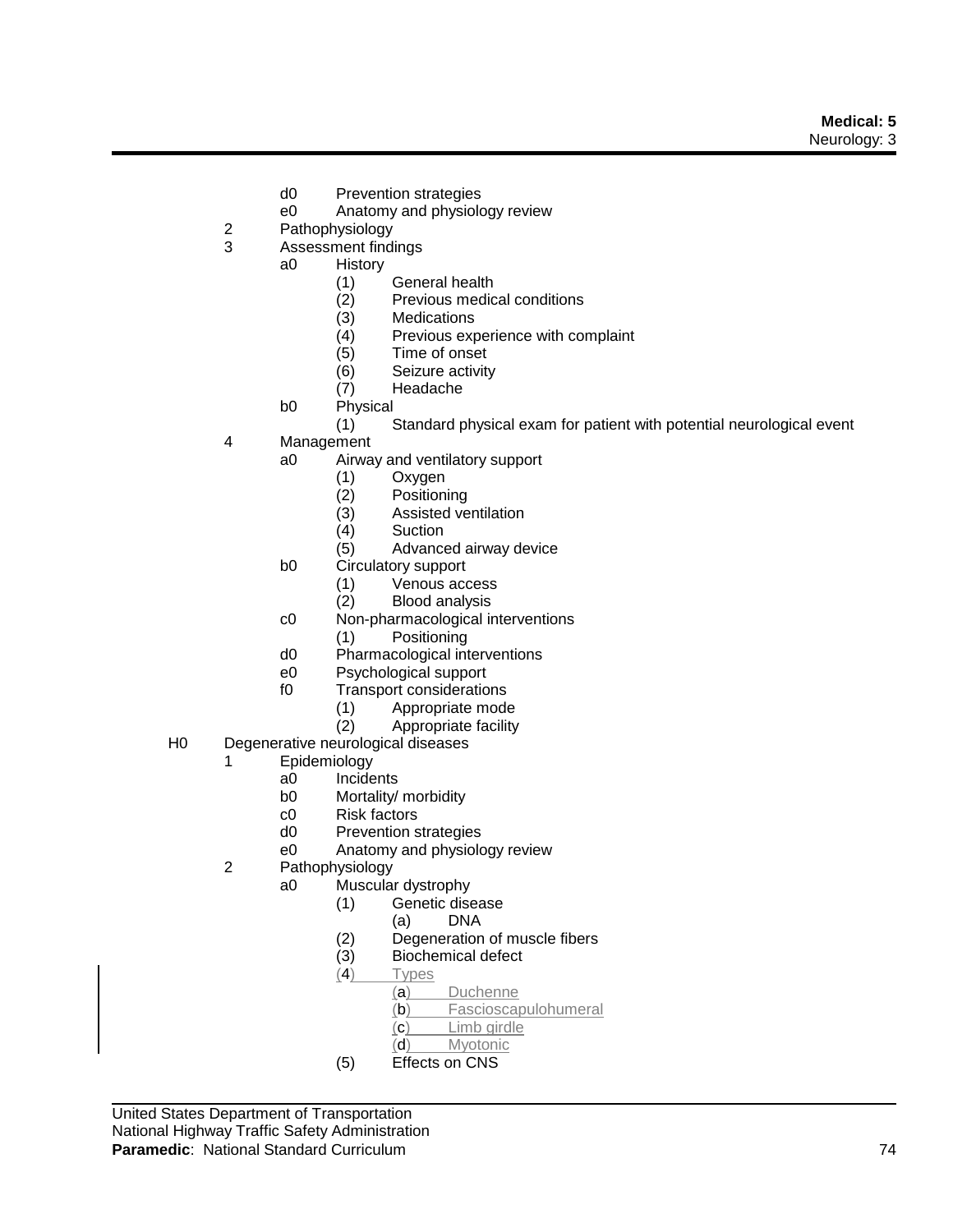#### **Medical: 5** Neurology: 3

- (6) Incidence
- (7) Characteristics
- b0 Multiple sclerosis
	- (1) Inflammatory disease
	- (2) Immune disorder/ CNS myelin
	- (3) Demyelination of nerve sheaths<br>(4) Progressively deteriorate
	- (4) Progressively deteriorate<br>(5) Effects on CNS
	- (5) Effects on CNS
	- **Incidence**
	- (7) Characteristics
- c0 Dystonia
	- (1) Alterations in muscle tone
	- (2) Inhibition of muscle
	- (3) Types
		- (a) Focal
		- (b) Secondary
		- (c) Torsion
		- (d) Spasm
		- (e) Tic
	- (4) Incidence
	- (5) Characteristics
	- (6) Iatrogenic
- d0 Parkinson's disease
	- (1) Degenerative disease basal ganglia<br>(2) Dopaminergic nigrostriatal pathway
	- Dopaminergic nigrostriatal pathway
	- (3) Primary and secondary disorders<br>(4) Incidence
	- **Incidence** 
		- (a) Occurs after 40 years
		- (b) Leading cause of neurologic disability >60 years
		- (c) 130 in 100,000 persons
		- (d) Estimated 500,000 in United States
	- (5) Characteristics
- e0 Central pain syndrome
	- (1) Trigeminal nerve infection or disease<br>(2) Tic douloureux
	- Tic douloureux
	- (3) Causes
		- (a) Tumor
		- (b) Lesions<br>(c) Medicat
		- Medications (phenothiazine)
	- (4) Incidents
	- (5) Characteristics
- f0 Bell's palsy
	- (1) Facial paralysis
	- (2 Causes
		- (a Post-trauma
		- (b Herpes simplex
		- (c Lyme disease
		- (d Idiopathic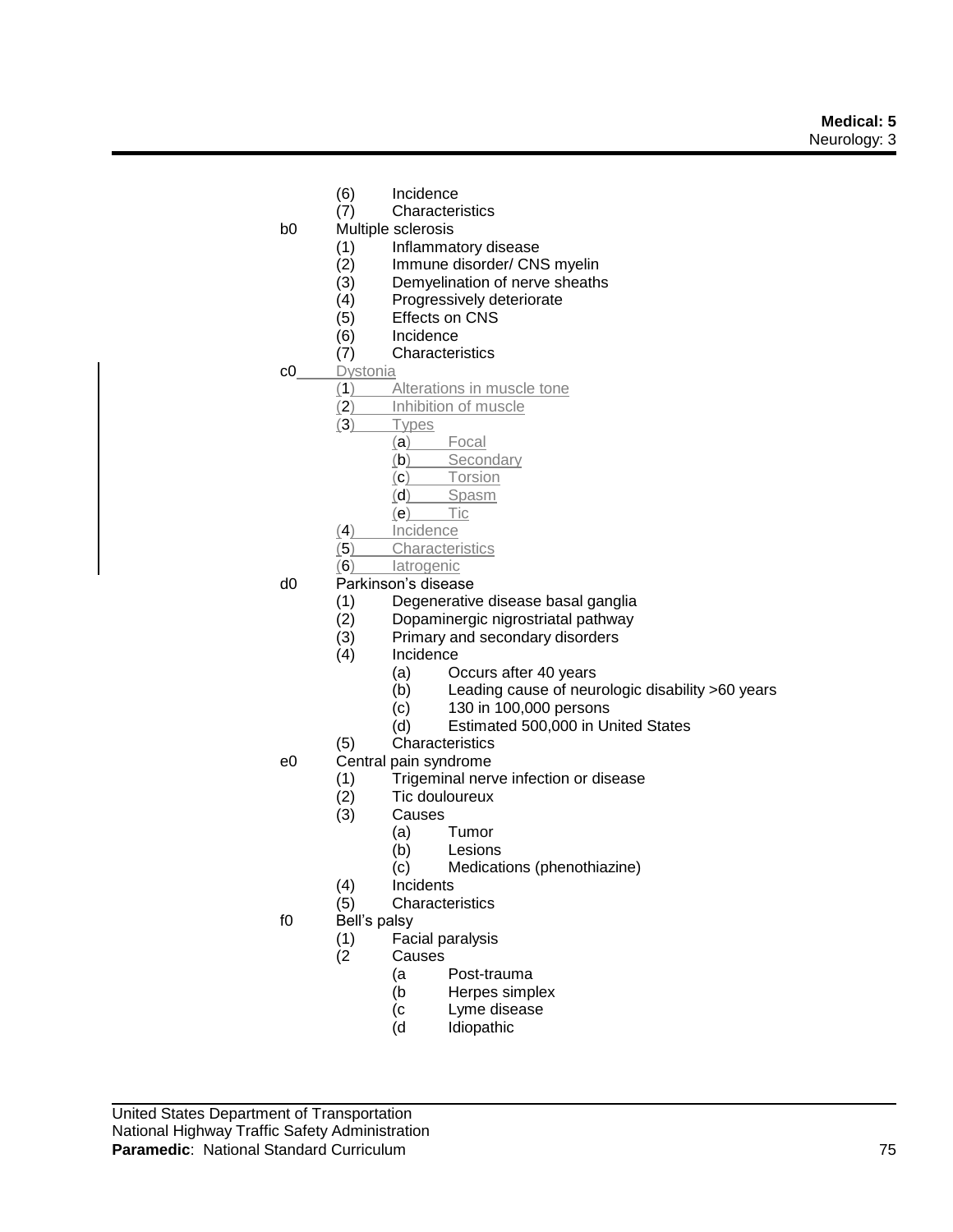**Medical: 5** Neurology: 3

- (3 Incidence
	- (a Most common form of facial paralysis
	- (b 23 in 100,000 or 1 in 60 to 70 persons in a lifetime
- (4 Characteristics
- g. Amyotrophic lateral sclerosis
	- (1 Progressive motor neuron disease
	- **Types** 
		- (a Spinal muscular atrophy<br>(b Bulbar palsy
		- Bulbar palsy
		- (c Primary lateral sclerosis
		- (d Pseudobulbar palsy
	- (3 Incidence
	- (4 Characteristics
- h. Peripheral neuropathy
	- (1 Axons/ spinal cord neurons injured
	- (2 Autonomic nerve fibers
	- (3 Incidence
	- (4 Characteristics
- Myoclonus
	- (1 Involuntary random muscular contractions
	- (2 Fasciculation
	- (3 Metabolic and neurologic disorders
	- (4 Incidence
	- (5 Characteristics
- j. Spina bifida
	- (1 Defects of neural tube closure
		- (a Meningocele
		- (b Myelomeningocele
	- (2 Vertebral defect
	- (3 Incidence

# (4 Characteristics

- k. Polio (poliomyelitis)
	- (1 Acute infectious inflammation of gray matter of spinal cord
		- **Enteroviruses**
		- (3 Pathways
			- (a Blood-CNS barrier
			- (b Motor neuron
		- (4 Histopathologic findings
		- (5 Progressive
		- (6 Incidence
		- (7 Characteristics
- 3. Assessment findings
	- a. History
		- (1 Acute or chronic
		- General health
		- (3 Previous medical conditions
		- (4 Medications
		- (5 Experience with complaint
		-
		- (6 Time of onset<br>(7 Seizure activity Seizure activity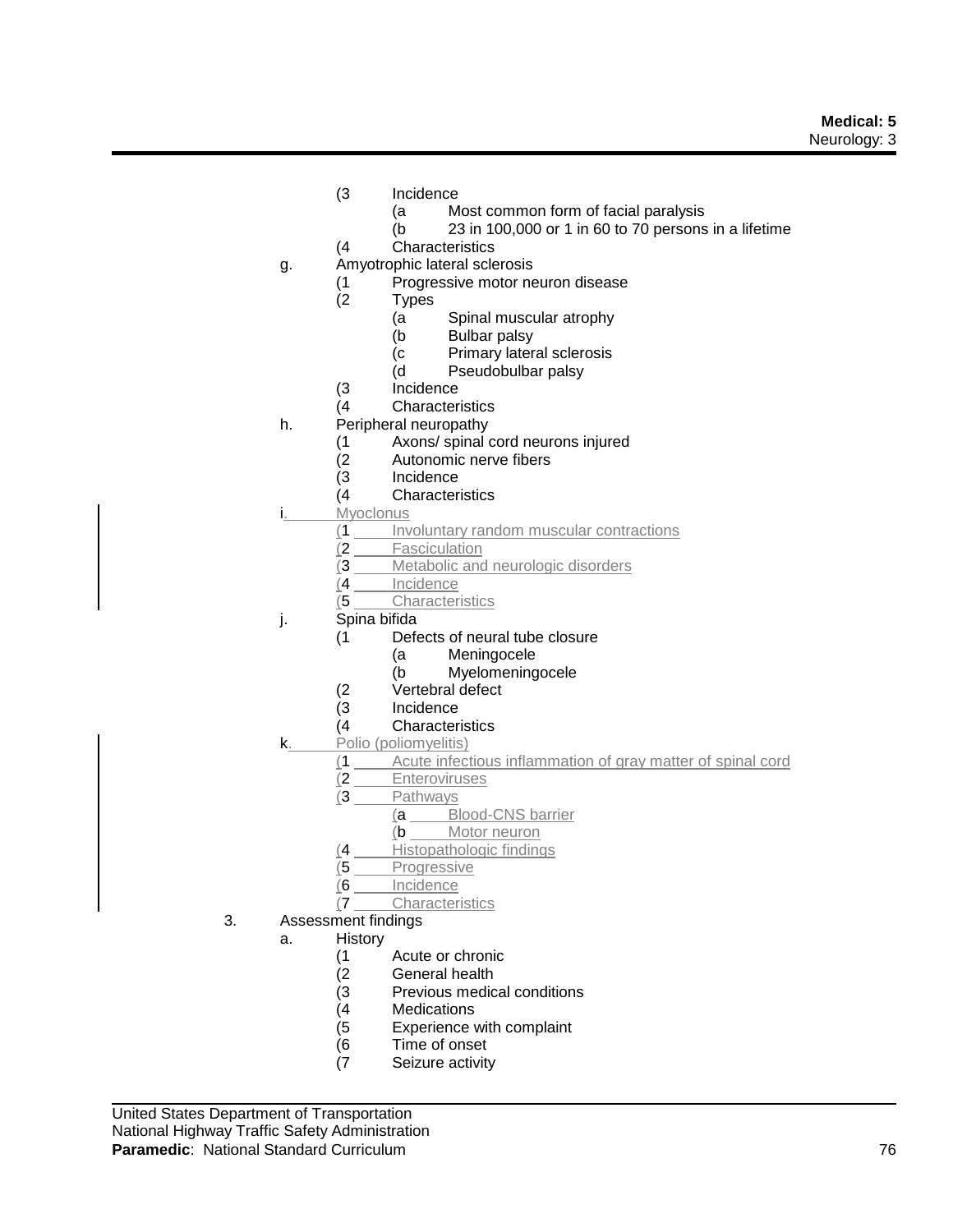- b. Physical
	- (1 Standard physical exam for patient with potential neurological event
- 4. Management
	- a. Airway and ventilatory support
		- (1 Oxygen
		- (2 Positioning
	- b. Circulatory support
		- (1 Venous access
		- **Blood analysis**
	- c. Non-pharmacological interventions
		- (1 Positioning
	- d. Pharmacological interventions
		- (1 Hyperglycemic<br>(2 Antihypoglycem
		- (2 Antihypoglycemic
		- Antihistamine (for medication-caused dystonic reactions)
		- (4 Analgesics
		- (5 Steroids
		- (6 Dopaminergics
	- e. Psychological support
	- f. Transport considerations
		- (1 Appropriate mode
		- (2 Appropriate facility

## IV. Integration

- A. Develop management strategies, based on the pathophysiological principles, for the following patient presentations
	- 1. Coma/ decreased level of consciousness
	- **Headache**
	- 3. Weakness
	- 4. Vertigo
	- 5. Seizure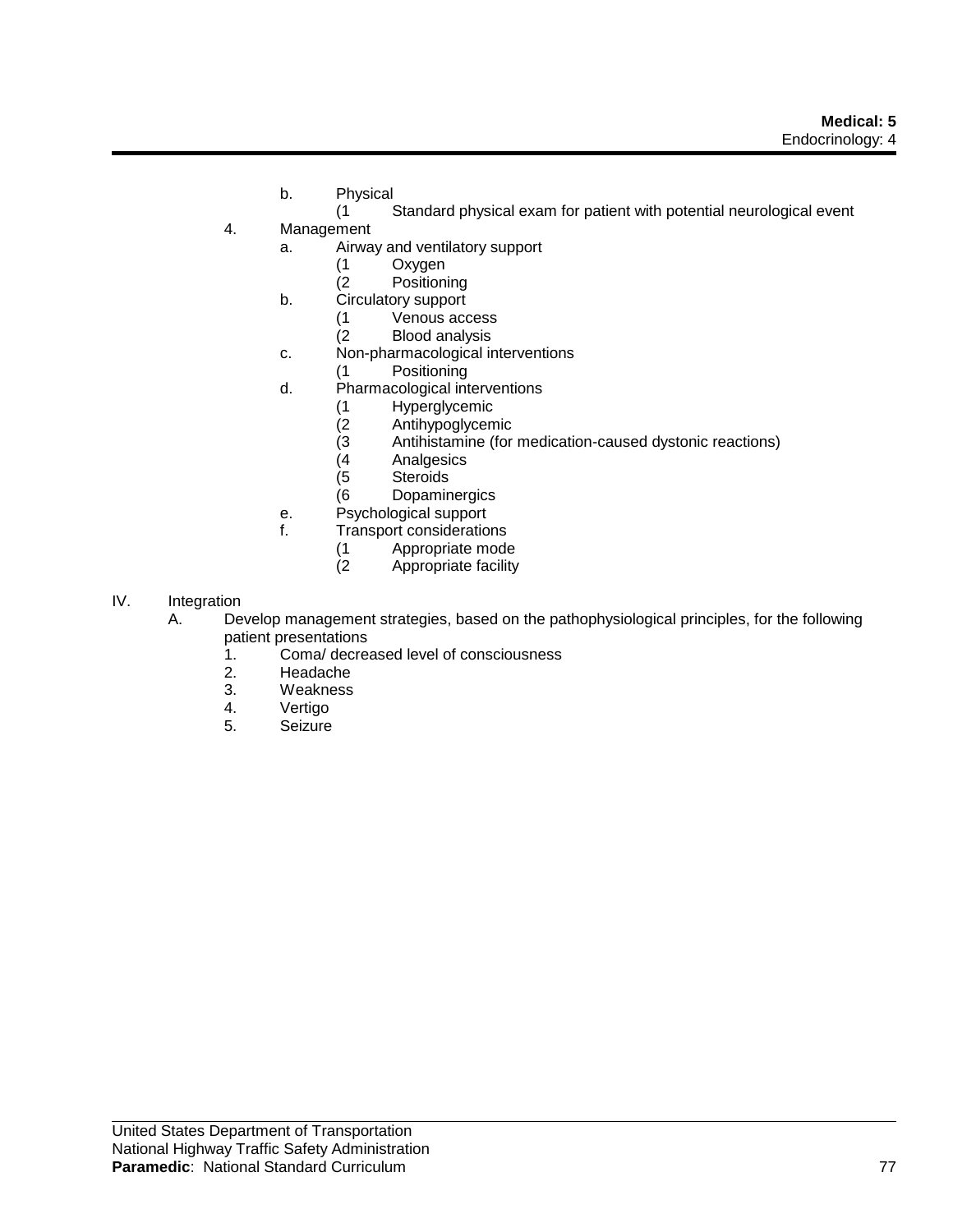## **UNIT TERMINAL OBJECTIVE**

5-4 At the completion of this unit, the paramedic student will be able to integrate pathophysiological principles and assessment findings to formulate a field impression and implement a treatment plan for the patient with an endocrine problem.

## **COGNITIVE OBJECTIVE**

At the completion of this unit, the paramedic student will be able to:

- 5-4.1 Describe the incidence, morbidity and mortality of endocrinologic emergencies. (C-1)
- 5-4.2 Identify the risk factors most predisposing to endocrinologic disease. (C-1)
- 5-4.3 Discuss the anatomy and physiology of organs and structures related to endocrinologic diseases. (C-1)
- 5-4.4 Review the pathophysiology of endocrinologic emergencies. (C-1)
- 5-4.5 Discuss the general assessment findings associated with endocrinologic emergencies. (C-1)
- 5-4.6 Identify the need for rapid intervention of the patient with endocrinologic emergencies. (C-1)
- 5-4.7 Discuss the management of endocrinologic emergencies. (C-1)
- 5-4.8 Describe osmotic diuresis and its relationship to diabetes. (C-1)
- 5-4.9 Describe the pathophysiology of adult onset diabetes mellitus. (C-1)
- 5-4.10 Describe the pathophysiology of juvenile onset diabetes mellitus. (C-1)
- 5-4.11 Describe the effects of decreased levels of insulin on the body. (C-1)
- 5-4.12 Correlate abnormal findings in assessment with clinical significance in the patient with a diabetic emergency. (C-3)
- 5-4.13 Discuss the management of diabetic emergencies. (C-1)
- 5-4.14 Integrate the pathophysiological principles and the assessment findings to formulate a field impression and implement a treatment plan for the patient with a diabetic emergency. (C-3)
- 5-4.15 Differentiate between the pathophysiology of normal glucose metabolism and diabetic glucose metabolism. (C-3)
- 5-4.16 Describe the mechanism of ketone body formation and its relationship to ketoacidosis. (C-1)
- 5-4.17 Discuss the physiology of the excretion of potassium and ketone bodies by the kidneys. (C-1)
- 5-4.18 Describe the relationship of insulin to serum glucose levels. (C-1)
- 5-4.19 Describe the effects of decreased levels of insulin on the body. (C-1)
- 5-4.20 Describe the effects of increased serum glucose levels on the body. (C-1)
- 5-4.21 Discuss the pathophysiology of hypoglycemia. (C-1)
- 5-4.22 Discuss the utilization of glycogen by the human body as it relates to the pathophysiology of hypoglycemia.  $(C-3)$
- 5-4.23 Describe the actions of epinephrine as it relates to the pathophysiology of hypoglycemia. (C-3)
- 5-4.24 Recognize the signs and symptoms of the patient with hypoglycemia. (C-1)
- 5-4.25 Describe the compensatory mechanisms utilized by the body to promote homeostasis relative to hypoglycemia. (C-1)
- 5-4.26 Describe the management of a responsive hypoglycemic patient. (C-1)
- 5-4.27 Correlate abnormal findings in assessment with clinical significance in the patient with hypoglycemia. (C-1)
- 5-4.28 Discuss the management of the hypoglycemic patient. (C-1)
- 5-4.29 Integrate the pathophysiological principles and the assessment findings to formulate a field impression and implement a treatment plan for the patient with hypoglycemia. (C-3)
- 5-4.30 Discuss the pathophysiology of hyperglycemia. (C-1)
- 5-4.31 Recognize the signs and symptoms of the patient with hyperglycemia. (C-1)
- 5-4.32 Describe the management of hyperglycemia. (C-1)
- 5-4.33 Correlate abnormal findings in assessment with clinical significance in the patient with hyperglycemia. (C-3)
- 5-4.34 Discuss the management of the patient with hyperglycemia. (C-1)
- 5-4.35 Integrate the pathophysiological principles and the assessment findings to formulate a field impression and implement a treatment plan for the patient with hyperglycemia. (C-3)

United States Department of Transportation

National Highway Traffic Safety Administration

#### **Paramedic**: National Standard Curriculum 78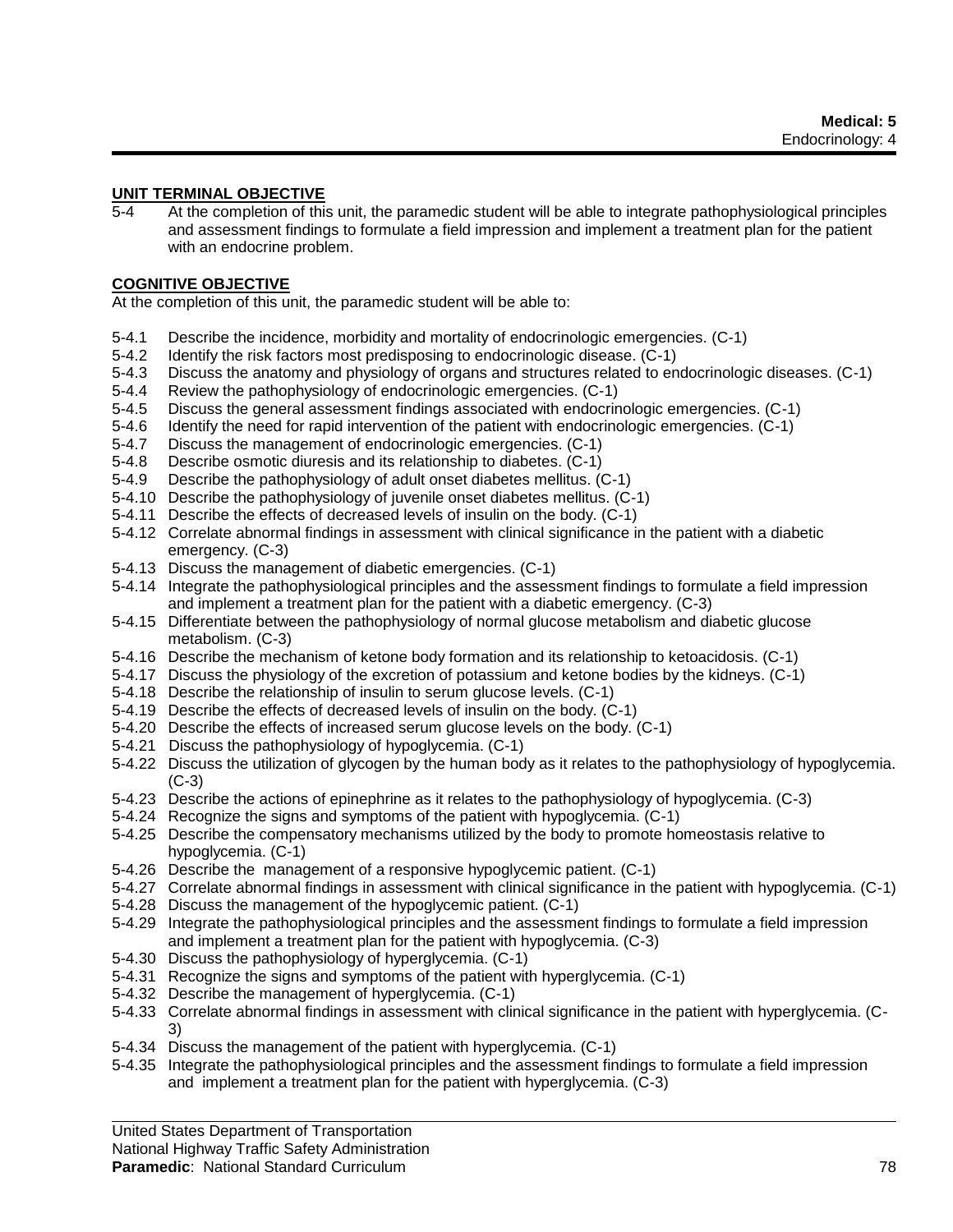5-4.36 Discuss the pathophysiology of nonketotic hyperosmolar coma. (C-1)

- 5-4.37 Recognize the signs and symptoms of the patient with nonketotic hyperosmolar coma. (C-1)
- 5-4.38 Describe the management of nonketotic hyperosmolar coma. (C-1)
- 5-4.39 Correlate abnormal findings in assessment with clinical significance in the patient with nonketotic hyperosmolar coma. (C-3)
- 5-4.40 Integrate the pathophysiological principles and the assessment findings to formulate a field impression and implement a treatment plan for the patient with nonketotic hyperosmolar coma. (C-3)
- 5-4.41 Discuss the management of the patient with hyperglycemia. (C-1)
- 5-4.42 Integrate the pathophysiological principles and the assessment findings to formulate a field impression and implement a treatment plan for the patient with hyperglycemia. (C-3)
- 5-4.43 Discuss the pathophysiology of diabetic ketoacidosis. (C-1)
- 5-4.44 Recognize the signs and symptoms of the patient with diabetic ketoacidosis. (C-1)
- 5-4.45 Describe the management of diabetic ketoacidosis. (C-1)
- 5-4.46 Correlate abnormal findings in assessment with clinical significance in the patient with diabetic ketoacidosis. (C-3)
- 5-4.47 Discuss the management of the patient with diabetic ketoacidosis. (C-1)
- 5-4.48 Integrate the pathophysiological principles and the assessment findings to formulate a field impression and implement a treatment plan for the patient with diabetic ketoacidosis. (C-3)
- 5-4.49 Discuss the pathophysiology of thyrotoxicosis. (C-1)
- 5-4.50 Recognize signs and symptoms of the patient with thyrotoxicosis. (C-1)
- 5-4.51 Describe the management of thyrotoxicosis. (C-1)
- 5-4.52 Correlate abnormal findings in assessment with clinical significance in the patient with thyrotoxicosis. (C-3)
- 5-4.53 Discuss the management of the patient with thyrotoxicosis. (C-1)
- 5-4.54 Integrate the pathophysiological principles and the assessment findings to formulate a field impression and implement a treatment plan for the patient with thyrotoxicosis. (C-3)
- 5-4.55 Discuss the pathophysiology of myxedema. (C-1)
- 5-4.56 Recognize signs and symptoms of the patient with myxedema. (C-1)
- 5-4.57 Describe the management of myxedema. (C-1)
- 5-4.58 Correlate abnormal findings in assessment with clinical significance in the patient with myxedema. (C-3)
- 5-4.59 Discuss the management of the patient with myxedema. (C-1)
- 5-4.60 Integrate the pathophysiological principles and the assessment findings to formulate a field impression and implement a treatment plan for the patient with myxedema. (C-3)
- 5-4.61 Discuss the pathophysiology of Cushing's syndrome. (C-1)
- 5-4.62 Recognize signs and symptoms of the patient with Cushing's syndrome. (C-1)
- 5-4.63 Describe the management of Cushing's syndrome. (C-1)
- 5-4.64 Correlate abnormal findings in assessment with clinical significance in the patient with Cushing's syndrome. (C-3)
- 5-4.65 Discuss the management of the patient with Cushing's syndrome. (C-1)
- 5-4.66 Integrate the pathophysiological principles and the assessment findings to formulate a field impression and implement a treatment plan for the patient with Cushing's syndrome. (C-3)
- 5-4.67 Discuss the pathophysiology of adrenal Insufficiency. (C-1)
- 5-4.68 Recognize signs and symptoms of the patient with adrenal insufficiency. (C-1)
- 5-4.69 Describe the management of adrenal insufficiency. (C-1)
- 5-4.70 Correlate abnormal findings in assessment with clinical significance in the patient with adrenal insufficiency. (C-3)
- 5-4.71 Discuss the management of the patient with adrenal insufficiency. (C-1)
- 5-4.72 Integrate the pathophysiological principles and the assessment findings to formulate a field impression and implement a treatment plan for the patient with adrenal insufficiency. (C-3)
- 5-4.73 Integrate the pathophysiological principles to the assessment of a patient with a endocrinological emergency. (C-3)
- 5-4.74 Differentiate between endocrine emergencies based on assessment and history. (C-3)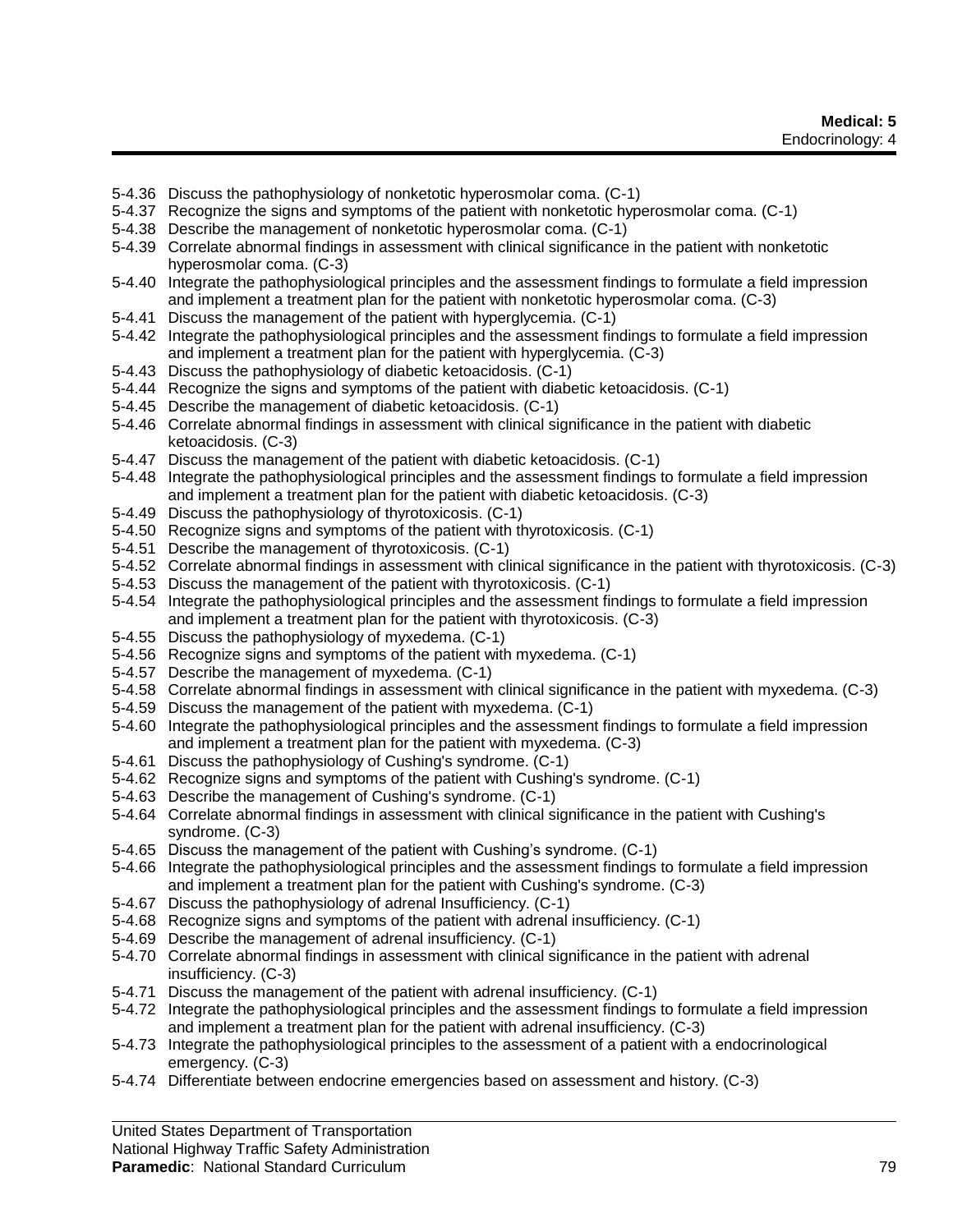- 5-4.75 Correlate abnormal findings in the assessment with clinical significance in the patient with endocrinologic emergencies. (C-3)
- 5-4.76 Develop a patient management plan based on field impression in the patient with an endocrinologic emergency. (C-3)

# **AFFECTIVE OBJECTIVES**

None identified for this unit.

## **PSYCHOMOTOR OBJECTIVES**

None identified for this unit.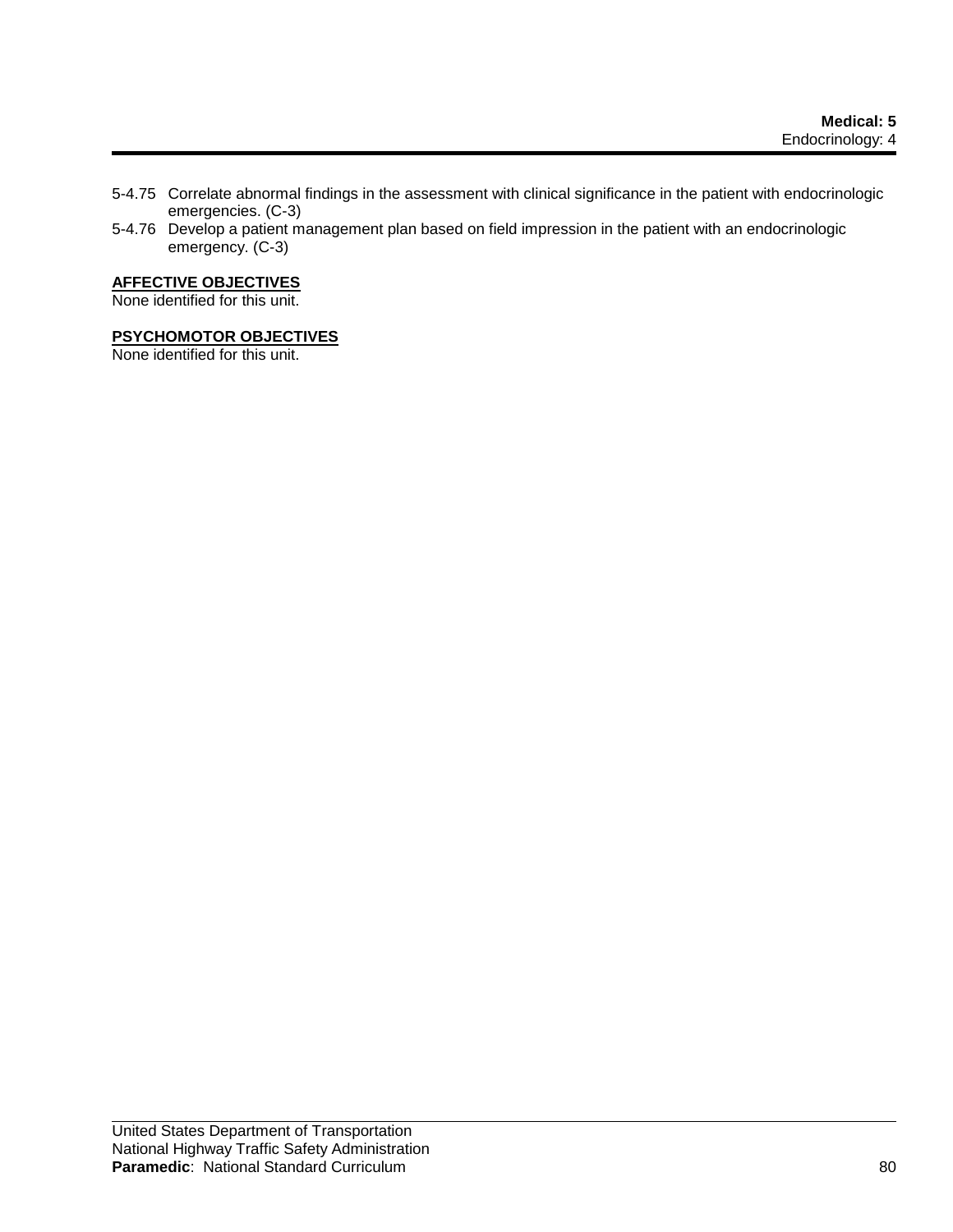## **DECLARATIVE**

- I. Introduction
	- A. Epidemiology
		- 1. Incidence
		- 2. Mortality/ morbidity
		- 3. Risk factors
		- 4. Prevention strategies
	- B. Anatomy and physiology
- II. General pathophysiology, assessment and management
	- A. Pathophysiology
		- 1. Endocrine system
			- a. Integrated chemical and coordination system enabling
				- (1) Reproduction
				- (2) Growth and development
				- (3) Regulation of energy
			- b. Works with the nervous system to help
				- (1) Maintain an internal homeostasis of the body
				- (2) Coordinate responses to environmental changes and stress
			- c. Composed of glands or glandular tissue that synthesize, store and secrete chemical messengers (hormones) that affect specific target organs and body tissues
			- d. Specificity of this system is determined by the affinity of receptors on target organs and body tissues to a particular hormone
		- 2. Endocrine glands
			- a. Ductless glands
				- (1) Highly vascular
				- (2) Synthesize and secrete hormones
				- (3) Specific glands
					- (a) Hypothalamus
						- (b) Pituitary
						- (c) Thyroid
						- (d) Parathyroid
						- (e) Adrenal
						- (f) Kidneys
						- (g) Pancreatic islets
						- (h) Ovaries
						- (i) Testes
						- (j) Hormones
				- (4) Common characteristics
					- (a) Circulation through the blood
					- (b) Secretion of minute but effective amounts at predictable but variable intervals bind to specific cellular receptors to change intercellular metabolism
				- (5) Structure
	- B. Assessment findings
		- 1. Scene size-up
			- a. Scene safety
			- b. Personal protective equipment (PPE)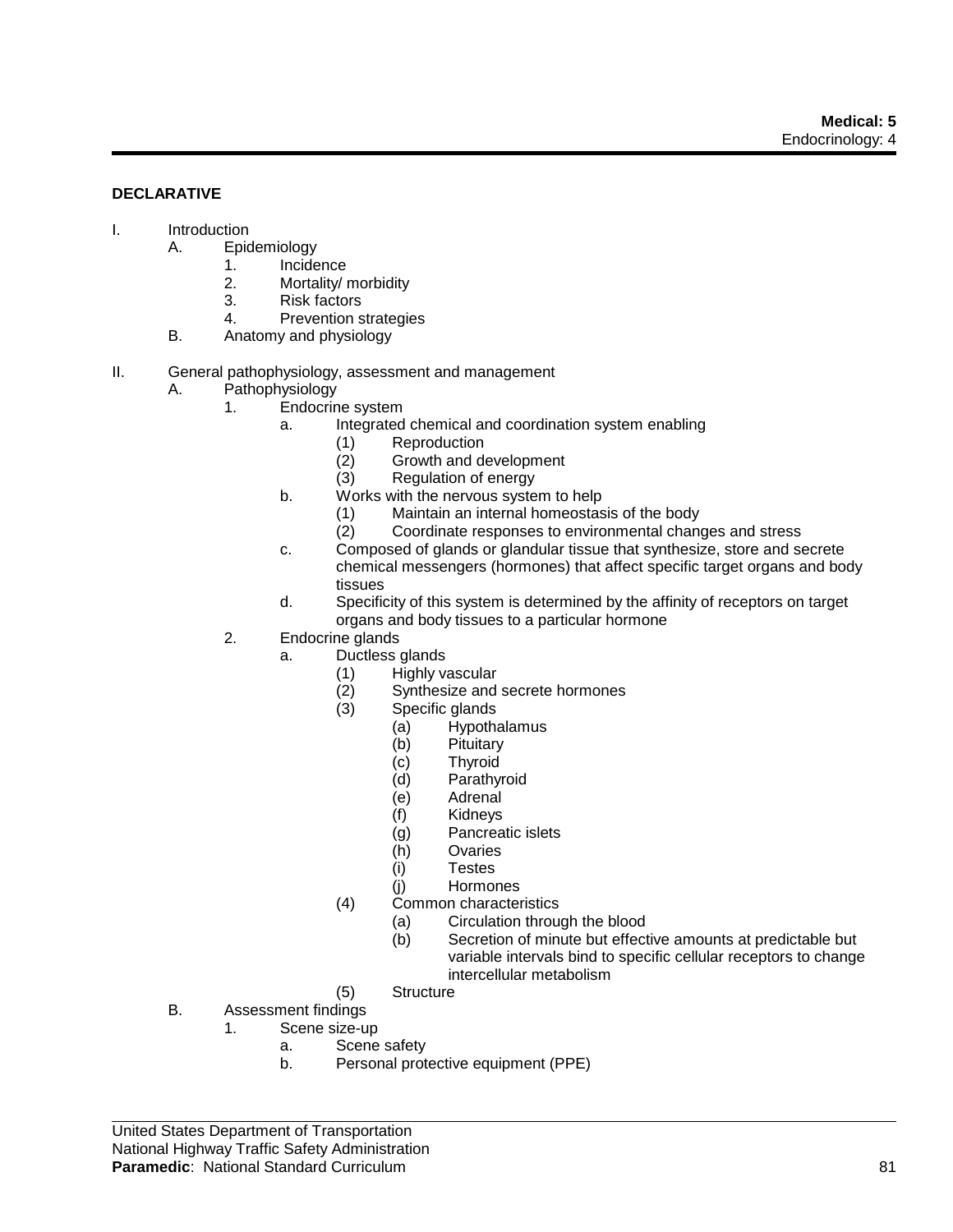- (1) General impression
- **Trauma** 
	- (a) Responsive
	- (b) Unresponsive
- (3) Medical
	- (a) Responsive
	- (b) Unresponsive
- c. Nature of illness
- 2. Initial assessment
	- a. Airway
	- b. Breathing
	- c. Circulation
	- d. Disability
	- e. Chief complaint
- 3. Focused history
	- a. Onset
	- b. Provoking factors
	- c. Time
	- d. Nausea/ vomiting
	- e. Weight loss
	- f. Last meal
	- g. Non-specific
	- h. Changes in
		- (1) Energy level<br>(2) Alertness
		- Alertness
		- (3) Sleep patterns
		- (4) Mood
		- **Affect**
		- (6) Weight
		- (7) Skin
		- (8) Hair
		- (9) Personal appearance
		- (10) Sexual function
	- i. Specific history of
		- (1) Hypopituitarism
		- (2) Hypothyroidism<br>(3) Polydipsia
		- (3) Polydipsia
		- **Polvuria**
		- (5) Polyphagia
		- (6) Diabetes
		- (7) Exophthalmus in hyperthyroidism
- 4. Focused physical examination
	- a. Appearance
		- b. Level of consciousness
		- c. Apparent state of health
		- d. Skin color
		- e. Vital signs
- C. Management/ treatment plan
	- 1. Airway and ventilatory support
		- a. Maintain an open airway
		- b. High flow oxygen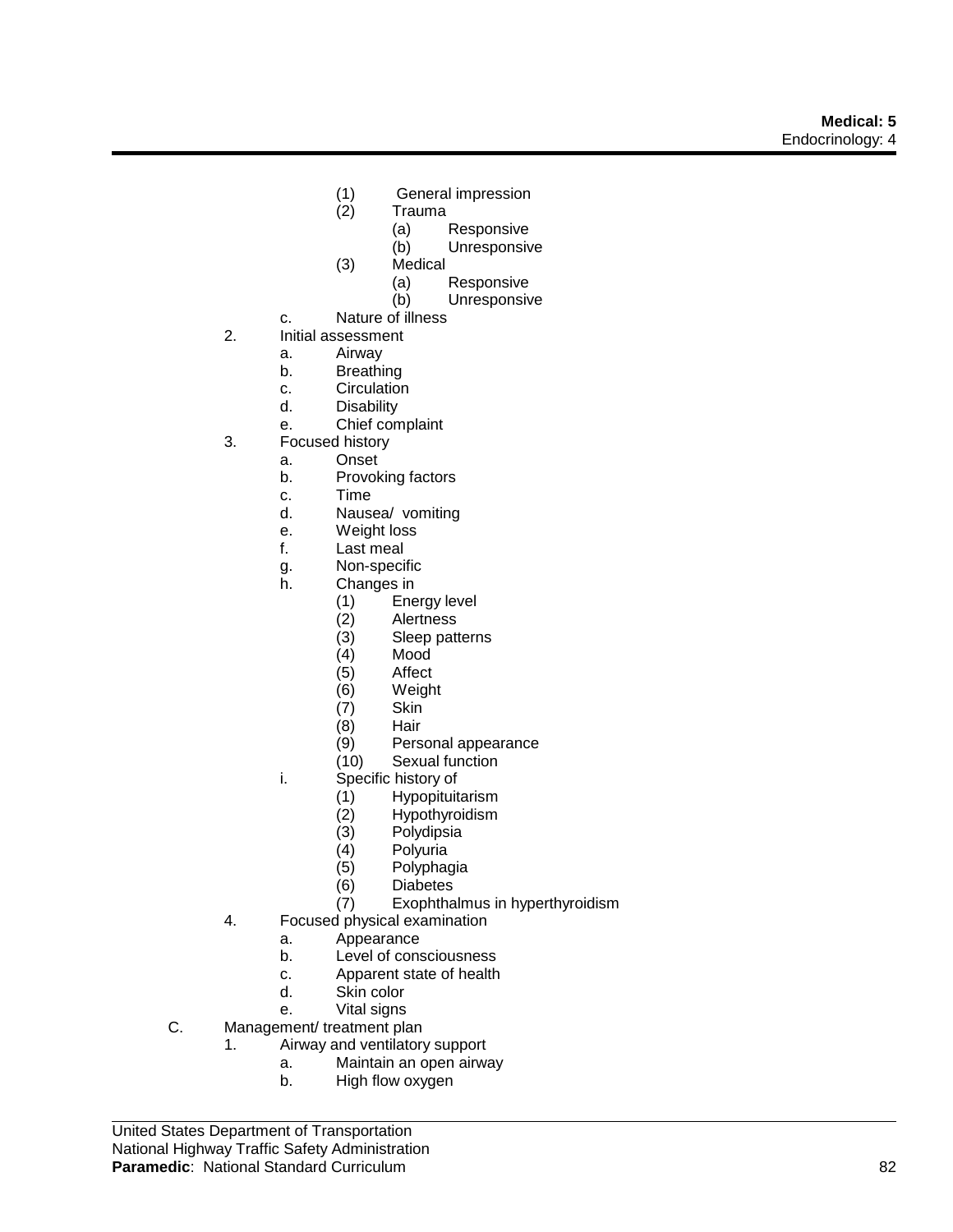- 2. Circulatory support
	- a. Monitor blood pressure
- 3. Pharmacological interventions
	- a. Consider initiating intravenous line
	- b. Avoid interventions which mask signs and symptoms
- 4. Non-pharmacological interventions
	- a. Monitor LOC
	- b. Monitor vital signs
- 5. Transport consideration
	- a. Appropriate mode
	- b. Appropriate facility
- 6. Psychological support
	- a. All actions reflect a calm, caring, competent attitude
	- b. Keep patient and significant others informed of your actions
- III. Specific illnesses
	- A. Diabetes mellitus
		- 1. Epidemiology
			- a. Incidence
			- b. Morbidity/ mortality
			- c. Long term complications
			- d. Risk factors
			- e. Prevention strategies
		- 2. Anatomy and physiology review
		- 3. Pathophysiology
			- a. Types
				- (1) Type I-insulin dependent
				- (2) Type II-non insulin dependent
			- b. A chronic system syndrome characterized by hyperglycemia caused by a decrease in the secretion or activity of insulin
			- c. Normal insulin metabolism
				- (1) Produced by beta cells in the islets of Langerhans<br>(2) Continuously released into the bloodstream
					- Continuously released into the bloodstream
						- (a) Insulin is released from the beta cells as proinsulin<br>(b) Routed through the liver where 50-70 percent is ext
						- Routed through the liver where 50-70 percent is extracted from the blood
						- (c) The level of plasma insulin rises after a meal
							- i) Stimulates storage of glucose as glycogen, liver and muscle tissue
							- ii) Enhances fat deposition in adipose tissue
							- iii) Inhibits protein degradation
							- iv) Accelerates protein synthesis
						- (d) The fall of plasma insulin levels during normal overnight fasting facilitates the release of
							- i) Stored glucose from the liver
							- ii) Protein from muscle tissue
							- iii) Fat from adipose tissue
						- (e) Average daily secretion is 0.6 units per kilogram of body weight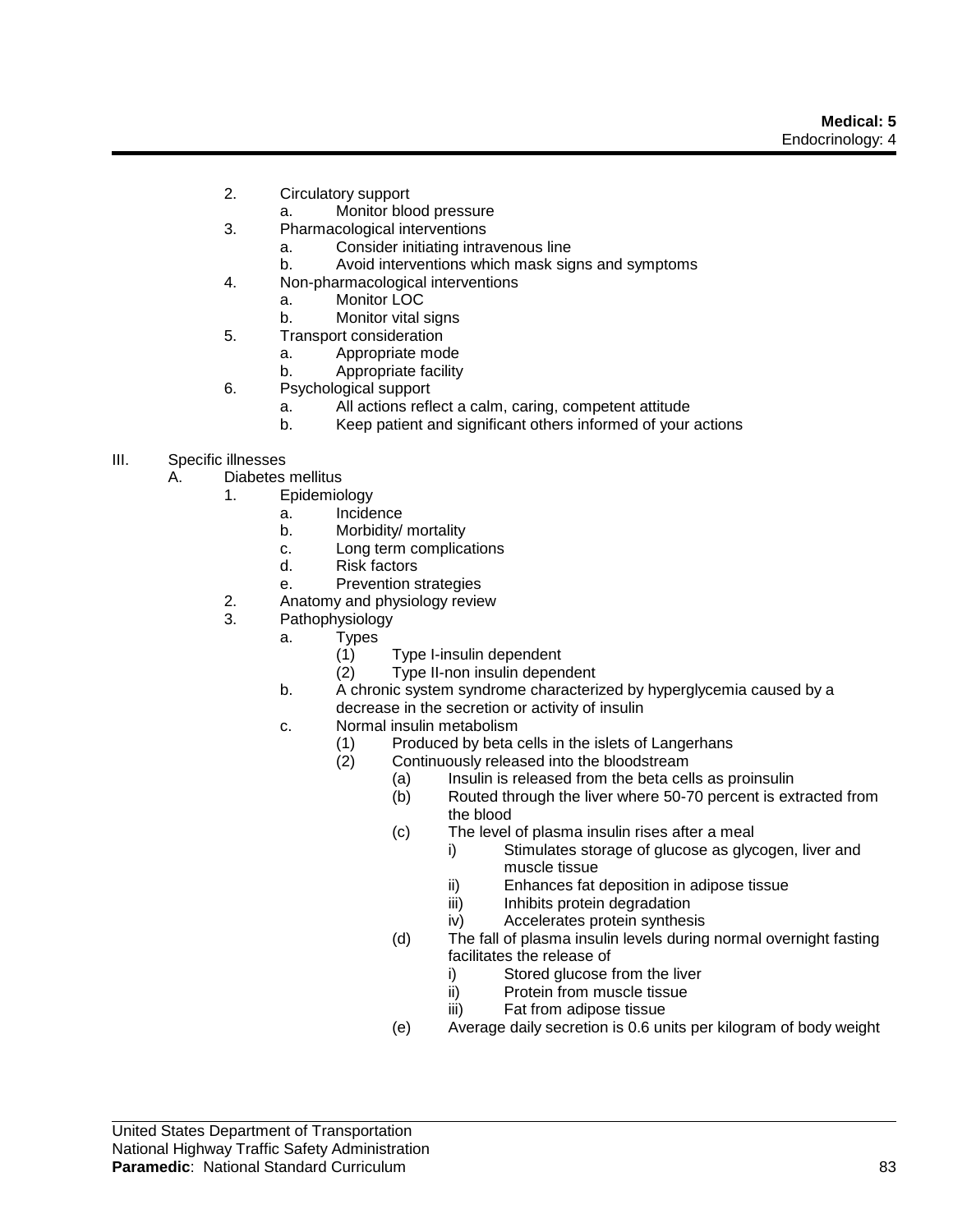- (3) Activity of released insulin
	- (a) Lowers blood glucose levels
	- (b) Facilitates a stable, normal glucose range of approximately 70 to 120 mg/ dl
- d. Ketone formation
	- (1) When insulin supply is insufficient, glucose cannot be used for cellular energy
	- (2) Response to cellular starvation<br>(3) Body releases and breaks down
	- Body releases and breaks down stored fats and protein to provide energy
	- (4) Free fatty acids from stored triglycerides are released and metabolized in the liver in such large quantities that ketones are formed
	- (5) Excess ketones upset the pH balance and acidosis develops
	- (6) Gluconeogenesis from protein is the last source used by the body as a compensatory response to provide cellular energy
		- (a) Results in an increase in glucose and nitrogen
		- (b) Due to prevailing insulin insufficiency, the glucose can not be used resulting in
			- i) Increased osmotic diuresis
			- ii) Dehydration and loss of electrolytes, particularly potassium
- 4. Assessment findings
	- a. History
		- (1) Has insulin dosage changed recently?<br>(2) Has the patient had a recent infection?
		- Has the patient had a recent infection?
		- (3) Has the patient suffered any psychologic stress?
	- b. Signs and symptoms
		- (1) Altered mental status
			- (2) Abnormal respiratory pattern (Kussmaul's breathing)
			- (3) Tachycardia
			- (4) Hypotension
			- (5) Breath has a distinct fruity odor
			- (6) Polydipsia
			- (7) Polyphagia
			- Warm dry skin
			- (9) Weight loss
			- (10) Weakness
			- (11) Dehydration
- 5. Management
	- a. Airway and ventilation
	- b. Circulation
	- c. Pharmacological interventions
	- d. Non-pharmacological interventions
	- e. Transport consideration
		- (1) Appropriate mode
		- (2) Appropriate facility
	- f. Psychological support/ communication strategies
- B. Hypoglycemia
	- 1. Epidemiology
		- a. Incidence
			- b. Morbidity/ mortality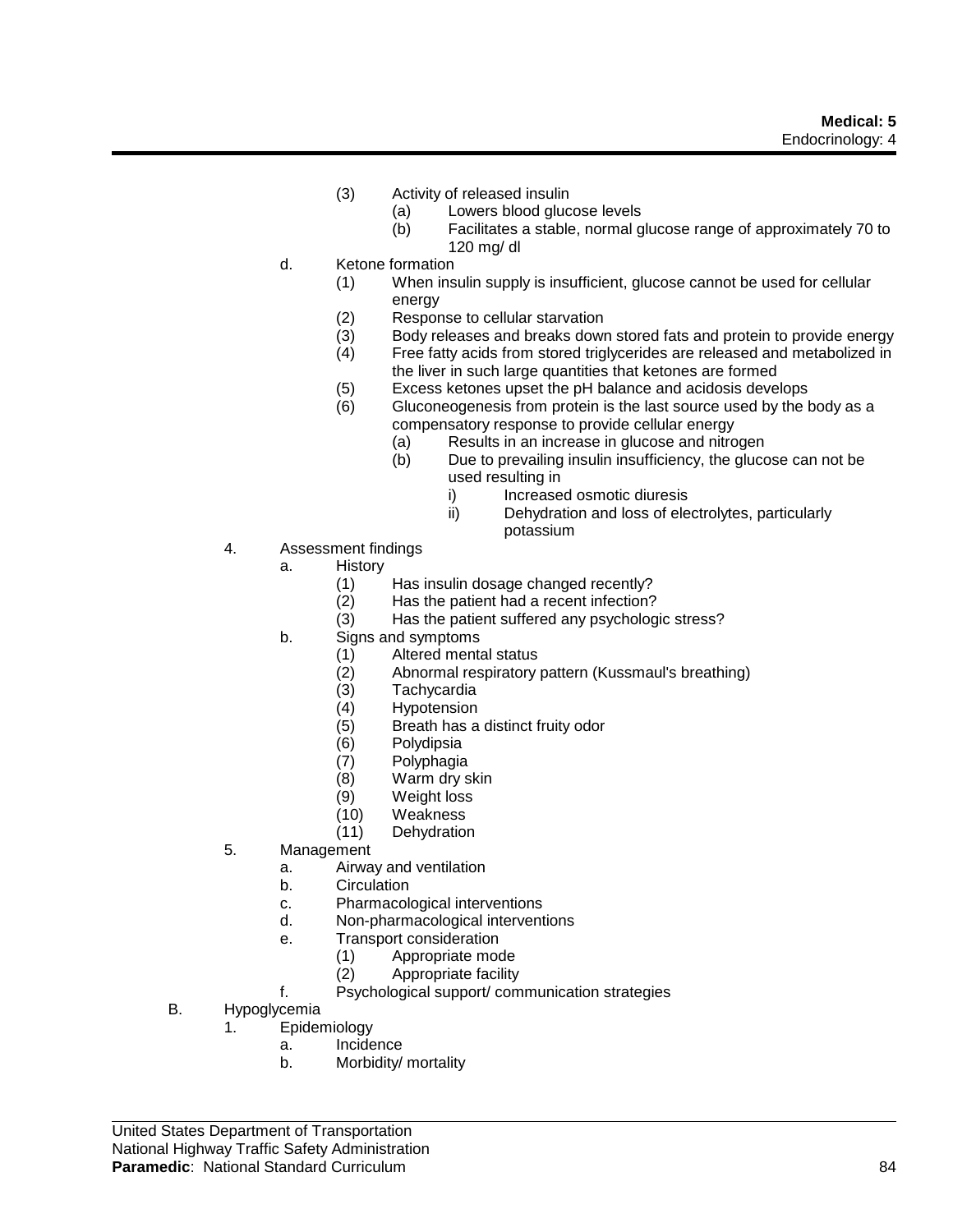- c. Risk factors
- d. Prevention strategies
- 2. Pathophysiology
	- a. Blood glucose levels fall below that required for normal body functioning
	- b0 Combined effects of a decreased energy supply to the central nervous system and a hyperadrenergic state results from a compensatory increase in catecholamine secretion
		-
		- (1) Tremors
		- (2) Diaphoresis<br>(3) Palpitations **Palpitations**
		- (4) Tachycardia
		- (5) Pale, cool skin
		- (6) Low levels of blood glucose reaching the brain results in an altered mental status
		- (7) Irritability
		- (8) Confusion
		- (9) Stupor
		- (10) Coma
- 3 Assessment
	- a0 Known history of
		- (1) Diabetes
			- Prolonged fasting
		- (3) Alcoholism
	- b0 Signs and symptoms
		- (1) Weakness
		- (2) Irritability
		-
		- (3) Hunger<br>(4) Confusi **Confusion**
		- (5) Anxiety
		- (6) Bizarre behavior
		- (7) Tachycardia
		- (8) Normal respiratory pattern<br>(9) Cool, pale skin
		- (9) Cool, pale skin<br>(10) Diaphoresis
		- Diaphoresis
- 4 Management
	- a0 Airway and ventilation
	- b0 Circulation
	- c0 Pharmacological interventions
	- d0 Non-pharmacological interventions
	- e0 Transport consideration
		- (1) Appropriate mode
		- (2) Appropriate facility
		- (3) Psychological support/ communication strategies
- C0 Hyperglycemia (hyperglycemic hyperosmolar nonketosis)
	- 1 Epidemiology
		- a0 Incidence
		- b0 Mortality/ morbidity
		- c0 Risk factors
		- d0 Prevention strategies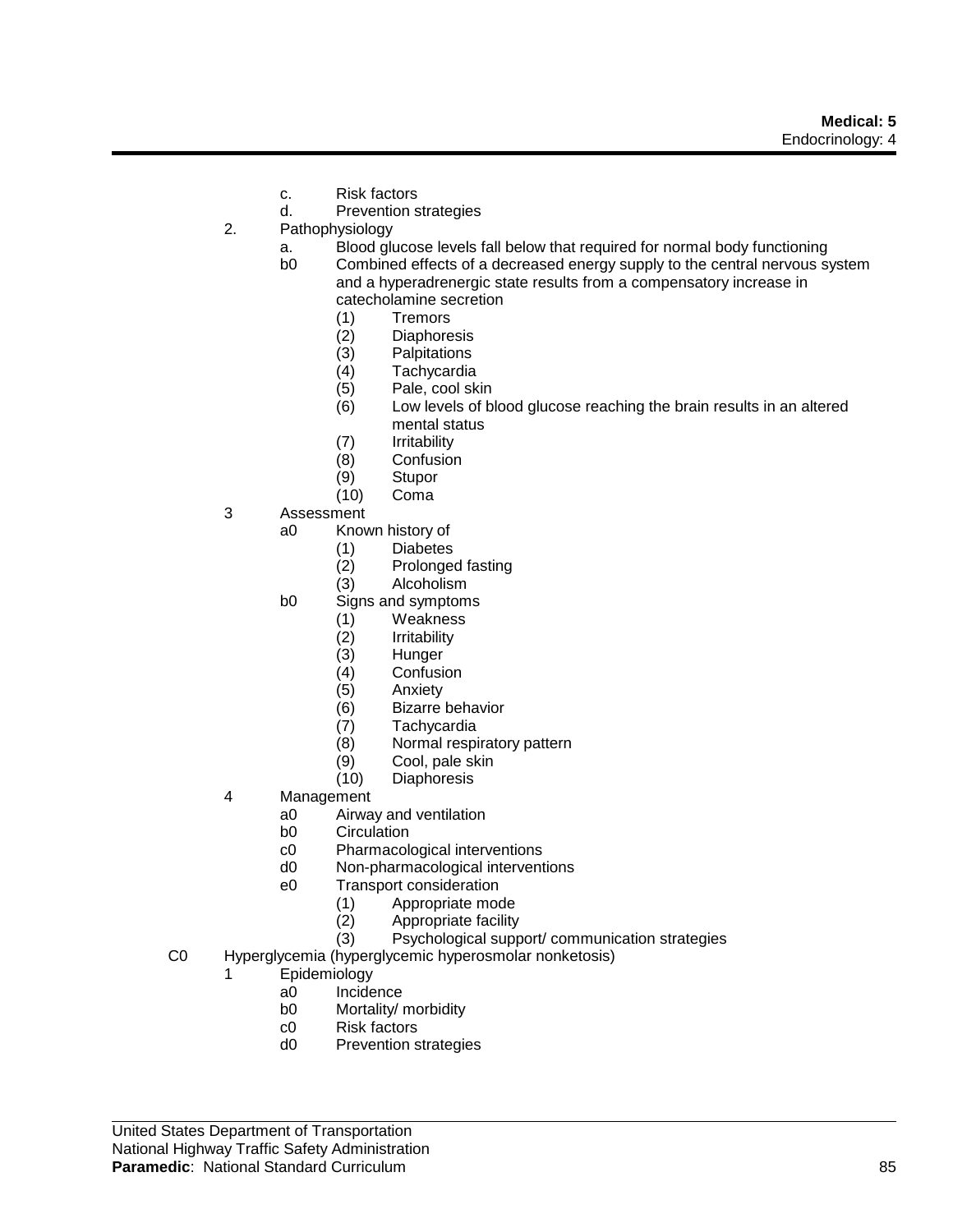- 2 Pathophysiology
	- a0 Occurs in patients with diabetes who are able to produce enough insulin to prevent DKA but not enough to prevent severe hyperglycemia, osmotic diuresis and extracellular fluid depletion
	- b0 Increasing blood glucose levels causes a fluid shift from intracellular to extracellular spaces
- 3 Assessment
	- a0 Known history of
		- (1) Diabetes
		- (2) Inadequate fluid intake
	- b0 Signs and symptoms
		- (1) Neurologic abnormalities
			- (a) Somnolence
			- (b) Coma
			- (c) Seizures
			- (d) Hemiparesis
			- (e) Aphasia
			- (f) Increasing mental depression
			- (g) Dehydration
			- (h) Polydipsia
			- (i) Polyuria
			- (j) Polyphagia
- 4 Management
	- a0 Airway and ventilatory support
	- b0 Circulation
	- c0 Pharmacological interventions
	- d0 Non-pharmacological interventions
	- e0 Transport consideration
		- (1) Appropriate mode
		- (2) Appropriate facility
	- f0 Psychological support/ communication strategies
- D0 Diabetic ketoacidosis
	- 1 Epidemiology
		- a0 Incidence
		- b0 Mortality/ morbidity
		- c0 Risk factors
		- d0 Prevention strategies
		- e0 Anatomy and physiology review
	- 2 Pathophysiology
		- a0 Hyperglycemia
		- b0 Ketonemia
		- c0 Relative insulin insufficiency<br>d0 Counterregulatory hormone
		- Counterregulatory hormone excess
	- 3 Assessment findings
		- a0 History
			- (1) General health
			- Previous medical conditions
			- (3) Medications
			- (4) Previous experience with complaint
			- (5) Time of onset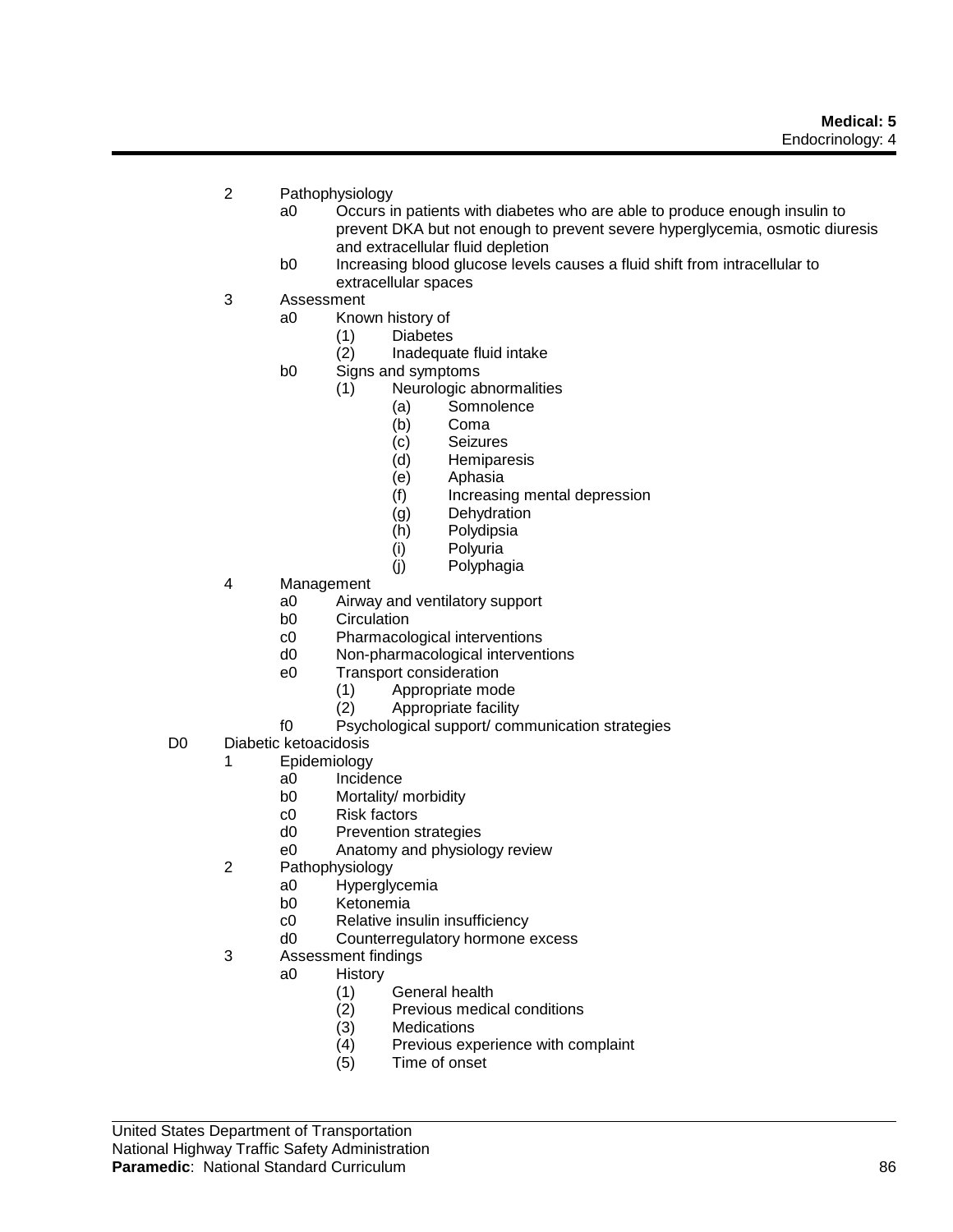- b0 Physical
	- (1) Dehydration
	- (2) Hypotension
	- (3) Reflex tachycardia
	- (4) Acetone (fruity) odor on breath
	- (5) Nausea
	- (6) Vomiting<br>(7) Abdomina
	- (7) Abdominal pain<br>(8) Hyperventilation
	- **Hyperventilation**
	- (9) Kussmall's respiration
- 4 Management
	- a0 Airway and ventilatory support
		- (1) Oxygen
		- (2) Positioning
		- **Suction**
		- (4) Assisted ventilation
		- (5) Suction
		- (6) Advanced airway devices
	- b0 Circulatory support
		- (1) Venous access
		- (2) Blood analysis
	- c0 Non-pharmacological interventions
		- (1) General comfort measures
	- d0 Pharmacological interventions
		- (1) Rehydration
		- (2) Bicarbonate
		- (3) Potassium
		- **Insulin**
	- e0 Psychological support
	- f0 Transport considerations
		- (1) Appropriate mode
		- (2) Appropriate facility
- E0 Thyrotoxicosis (thyroid storm)
	- 1 Epidemiology
		- a0 Incidence
		- b0 Mortality/ morbidity
		- c0 Risk factors
		- d0 Prevention strategies
	- 2 Pathophysiology
		- a0 Acute manifestation of all hyperthyroid symptoms
		- b0 Excessive circulating level of thyroxine and triiodothyronine
			- (1) Regulate metabolism<br>(2) Regulate growth and of
			- Regulate growth and development
	- 3 Assessment
		- a0 History
			- b0 Signs and symptoms
				- (1) Severe tachycardia
				-
				- (2) Heart failure (3) Cardiac dysrhythmias
				- **Shock**
				- (5) Hyperthermia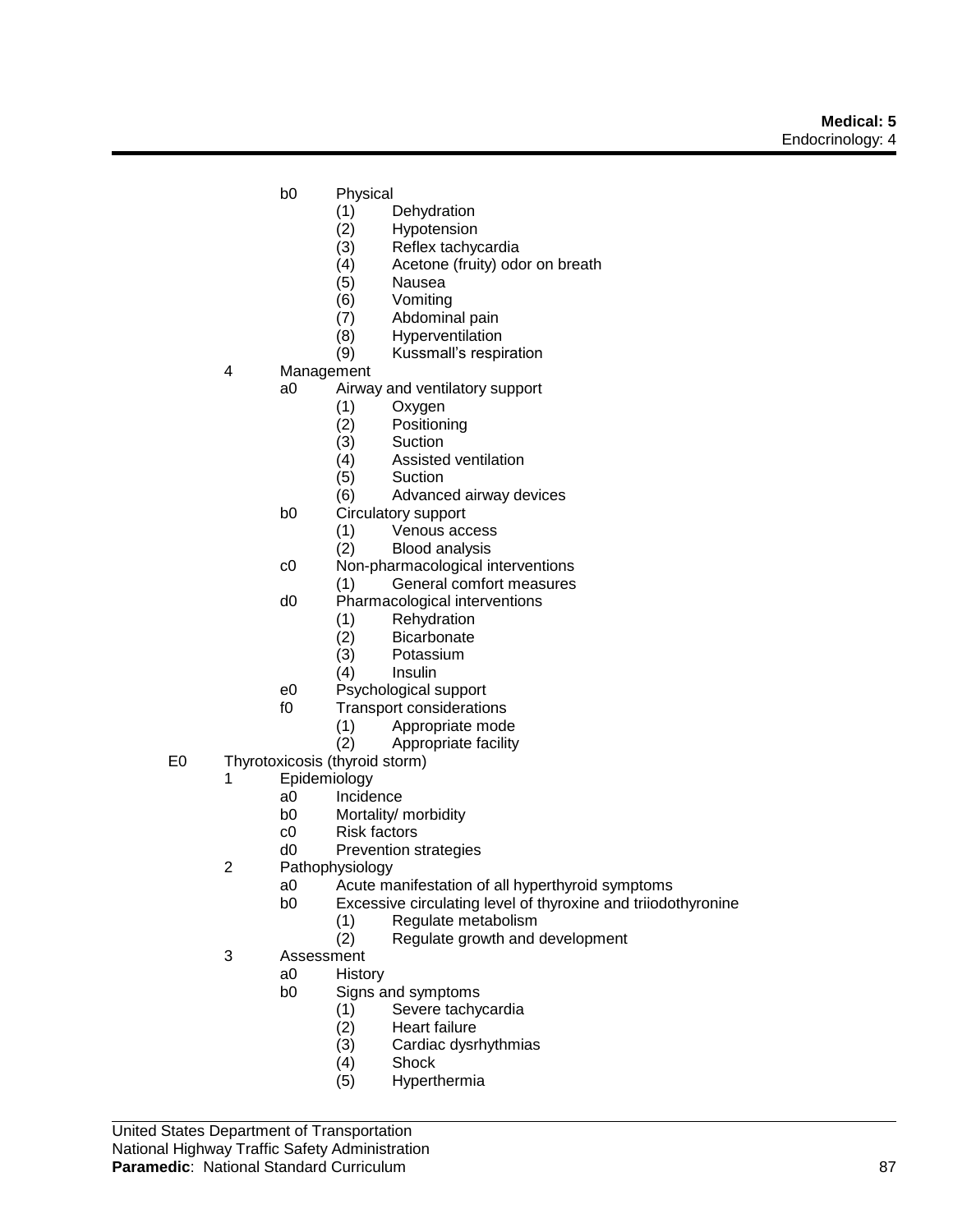- (6) Restlessness
- (7) Agitation
- (8) Abdominal pain
- (9) Delirium
- (10) Coma
- 4 Management
	- a0 Airway and ventilation
	- b0 Circulation
	- c0 Pharmacological interventions
		- (1) Anti-thyroid drugs in hospital management
		- (2) Beta adrenergic receptor blockers
	- d0 Non-pharmacological interventions
	- e0 Transport consideration
		- (1) Appropriate mode
		- (2) Appropriate facility
	- f0 Psychological support/ communication strategies
- F0 Myxedema (adult hypothyroidism)
	- 1 Epidemiology
		- a0 Incidence
		- b0 Mortality/ morbidity<br>c0 Risk factors
		- **Risk factors**
		- d0 Prevention strategies
	- 2 Pathophysiology
		- a0 A disease caused by hyposecretion of the thyroid gland during the adult years
	- 3 Assessment
		- a0 History
		- b0 Signs and symptoms
			- (1) Edematous face
			- (2) Periorbital edema
			- (3) Mask-like effect
			- (4) Impaired memory
			- (5) Slowed speech<br>(6) Decreased initial
			- Decreased initiative
			- (7) Somnolence
			- (8) Cold intolerance
			- (9) Dry, coarse skin
			- (10) Muscle weakness and swelling
			- (11) Constipation
			- (12) Weight gain
			- (13) Hair loss
			- (14) Hoarseness
	- 4 Management
		- a0 Airway and ventilation
		- b0 Circulation
		- c0 Pharmacological interventions
		- d0 Non-pharmacological interventions
		- e0 Transport consideration
			- (1) Appropriate mode
			- (2) Appropriate facility
		- f0 Psychological support/ communication strategies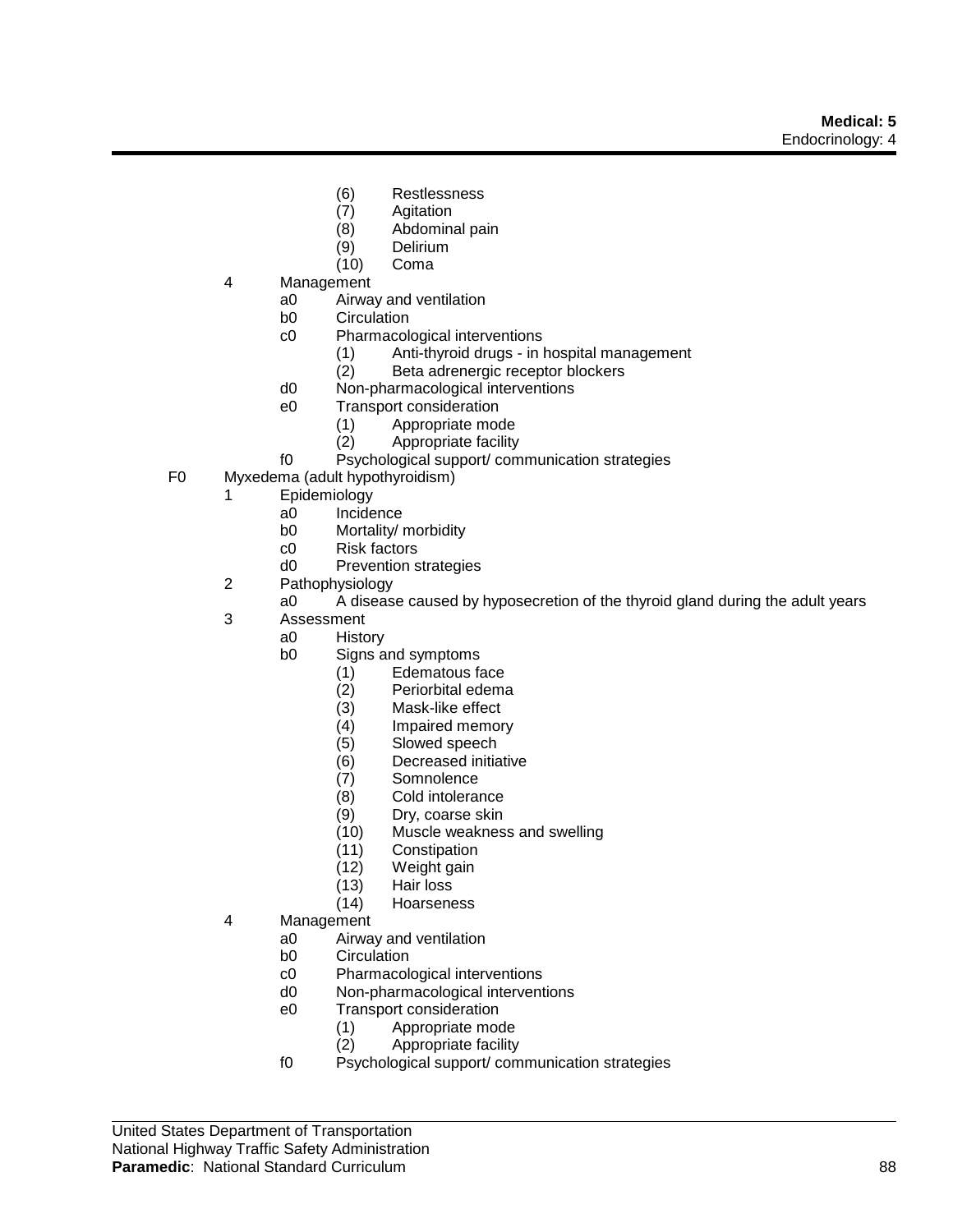- IV Corticosteroid excess Cushing's syndrome
	- A0 Epidemiology
		- 1 Incidence
		- 2 Mortality/ morbidity
		- 3 Risk factors
		- 4 Prevention strategies
	- B0 Pathophysiology
		- 1 A spectrum of clinical abnormalities caused by an excess of corticosteroids, especially glucocorticoids
		- 2 Causes
			- a0 Corticotropin secreting pituitary tumor
			- b0 Cortical secreting neoplasm within the adrenal cortex
			- c0 Excess secretion of corticotropin by a malignant growth outside the adrenal
			- d0 Prolongs administration of high dose corticosteroids
	- C0 Assessment
		- 1 History
		- 2 Signs and symptoms
			- a0 Thinning hair
				- b0 Acnes
				- c0 Hump on back of neck (buffalo hump)
				- d0 Supraclavicular fat pad
				- e0 Thin extremities
				- f0 Ecchymosis
				- g0 Slow healing
				- h0 Pendulous abdomen
				- i0 Weight gain
				- j0 Increased body and facial hair
	- D0 Management
		- 1 Airway and ventilation
		- 2 Circulation
		- 3 Pharmacological interventions
		- 4 Non-pharmacological interventions
		- 5 Transport consideration
			- a0 Appropriate mode
			- b0 Appropriate facility
		- 6 Psychological support/ communication strategies
- V Adrenal insufficiency Addison's disease
	- A0 Epidemiology
		- 1 Incidence
		- 2 Mortality/ morbidity
		- 3 Risk factors
		- 4 Prevention strategies
	- B0 Pathophysiology
		- 1 Adrenal insufficiency
			- a0 Adrenal steroids are reduced
				- (1) Glucocorticoids
				- (2) Mineralocorticoids
				- (3) Androgens
			- 2 Most common cause is idiopathic atrophy of adrenal tissue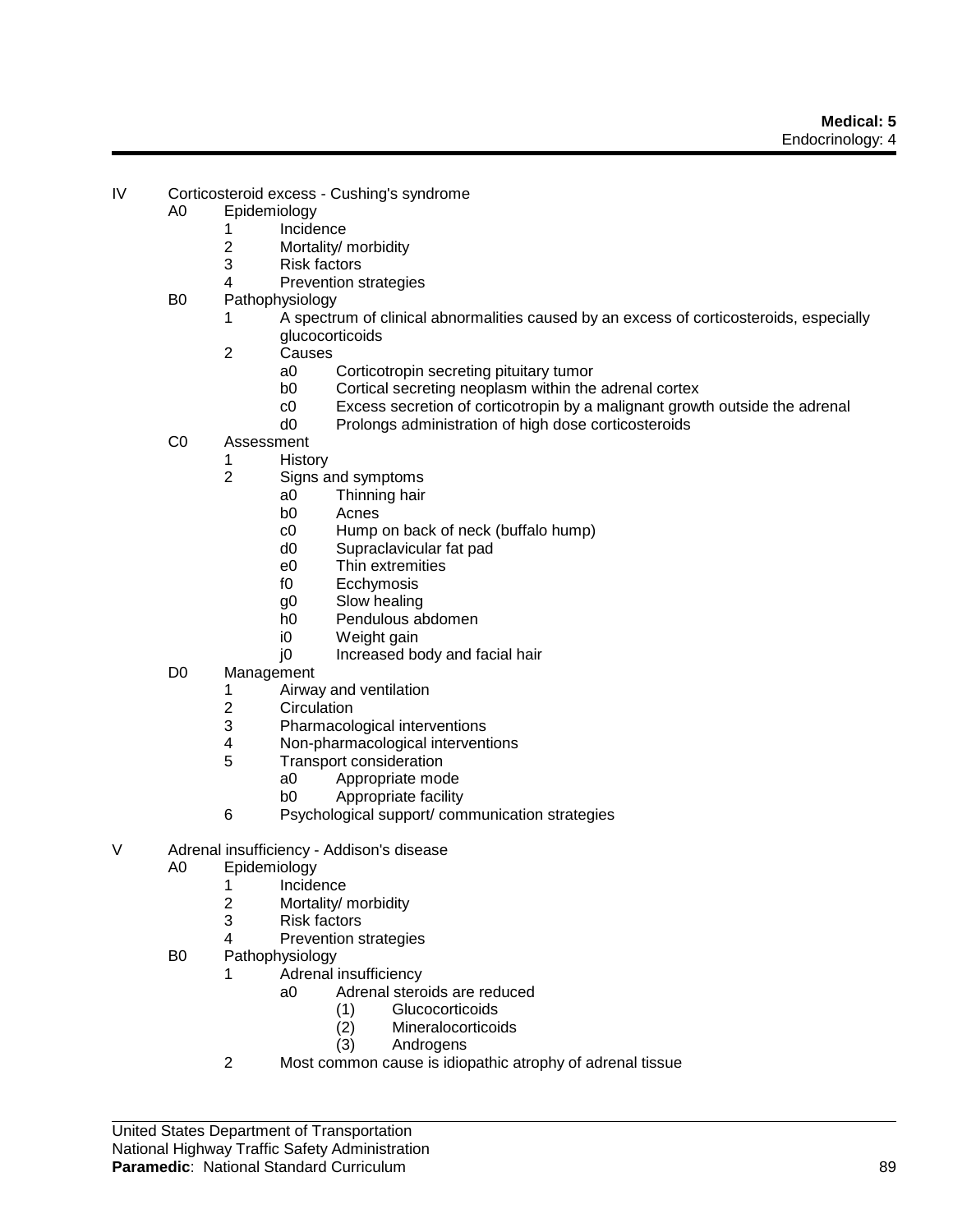- 3 Less common caused include hemorrhage, infarctions, fungal infections and acquired immune deficiency disease
- C0 Assessment
	- 1 History
		- 2 Signs and symptoms
			- a0 Progressive weakness<br>b0 Progressive weight loss
			- b0 Progressive weight loss<br>c0 Progressive anorexia
			- c0 Progressive anorexia<br>d0 Skin hyperpigmentation
			- Skin hyperpigmentation
				- (1) Areas exposed to the sun
				- (2) Areas exposed to pressure points<br>(3) Joints and creases
				- (3) Joints and creases
			- e0 Hypotension
			- f0 Hyponatremia
			- g0 Hyperkalemia
			- h0 Nausea
			- i0 Vomiting
			- j0 Diarrhea
- D0 Management
	- 1 Airway and ventilation
	- 2 Circulation<br>3 Pharmacol
	- Pharmacological interventions
	- 4 Non-pharmacological interventions<br>5 Transport consideration
	- Transport consideration<br>a0 Appropriate mod
		- Appropriate mode
		- b0 Appropriate facility
	- 6 Psychological support/ communication strategies
- VI Integration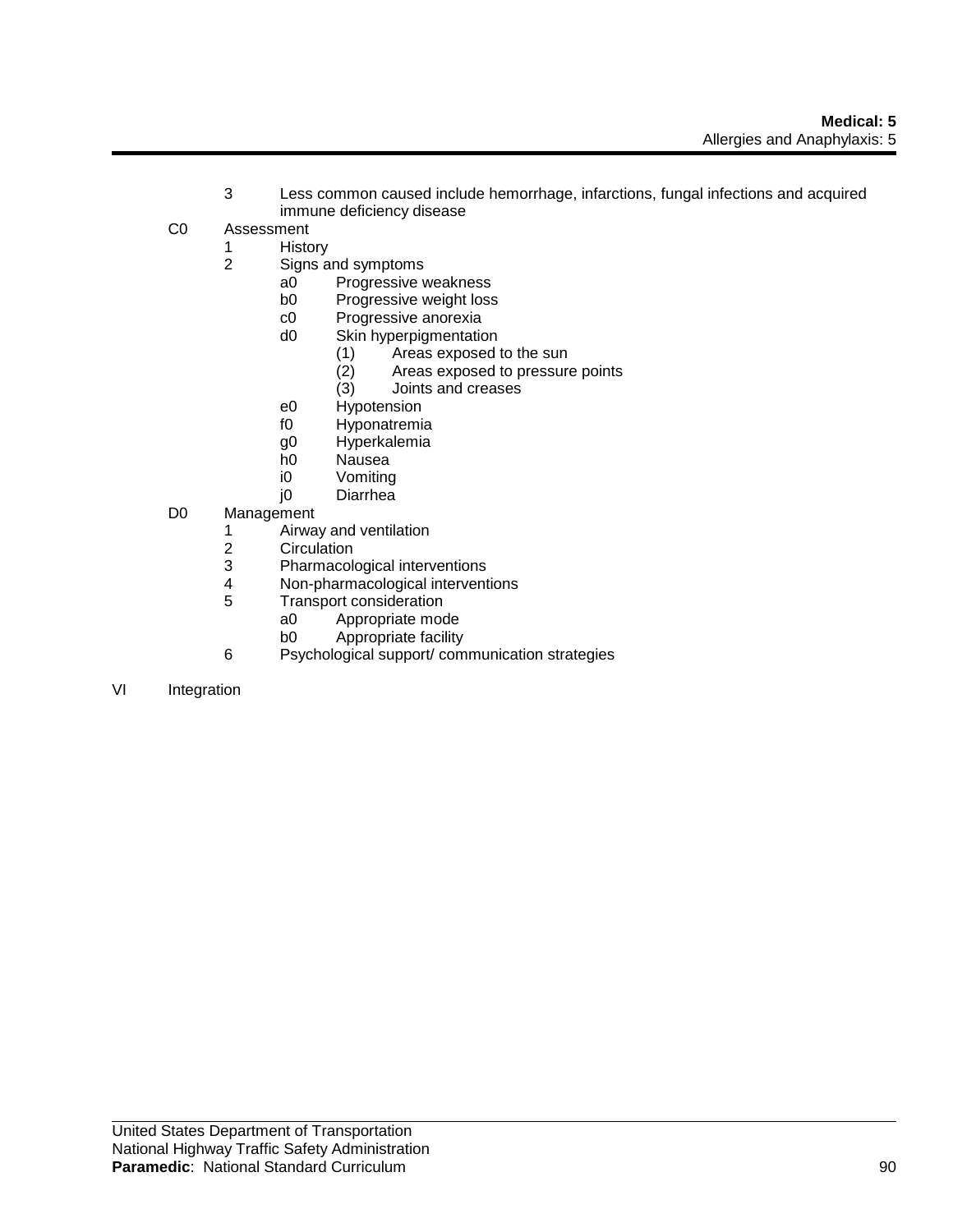## **UNIT TERMINAL OBJECTIVE**

5-5 At the completion of this unit, the paramedic student will be able to integrate pathophysiological principles and assessment findings to formulate a field impression and implement a treatment plan for the patient with an allergic or anaphylactic reaction.

## **COGNITIVE OBJECTIVES**

At the completion of this unit, the paramedic student will be able to:

- 5-5.1 Define allergic reaction. (C-1)
- 5-5.2 Define anaphylaxis. (C-1)
- 5-5.3 Describe the incidence, morbidity and mortality of anaphylaxis. (C-1)
- 5-5.4 Identify the risk factors most predisposing to anaphylaxis. (C-1)
- 5-5.5 Discuss the anatomy and physiology of the organs and structures related to anaphylaxis. (C-1)
- 5-5.6 Describe the prevention of anaphylaxis and appropriate patient education. (C-1)
- 5-5.7 Discuss the pathophysiology of allergy and anaphylaxis. (C-1)
- 5-5.8 Describe the common methods of entry of substances into the body. (C-1)
- 5-5.9 Define natural and acquired immunity. (C-1)
- 5-5.10 Define antigens and antibodies. (C-1)
- 5-5.11 List common antigens most frequently associated with anaphylaxis. (C-1)
- 5-5.12 Discuss the formation of antibodies in the body. (C-1)
- 5-5.13 Describe physical manifestations in anaphylaxis. (C-1)
- 5-5.14 Differentiate manifestations of an allergic reaction from anaphylaxis. (C-3)
- 5-5.15 Recognize the signs and symptoms related to anaphylaxis. (C-1)
- 5-5.16 Differentiate among the various treatment and pharmacological interventions used in the management of anaphylaxis. (C-3)
- 5-5.17 Integrate the pathophysiological principles of the patient with anaphylaxis. (C-3)
- 5-5.18 Correlate abnormal findings in assessment with the clinical significance in the patient with anaphylaxis. (C-3)
- 5-5.19 Develop a treatment plan based on field impression in the patient with allergic reaction and anaphylaxis.  $(C-3)$

## **AFFECTIVE OBJECTIVES**

None identified for this unit.

## **PSYCHOMOTOR OBJECTIVES**

None identified for this unit.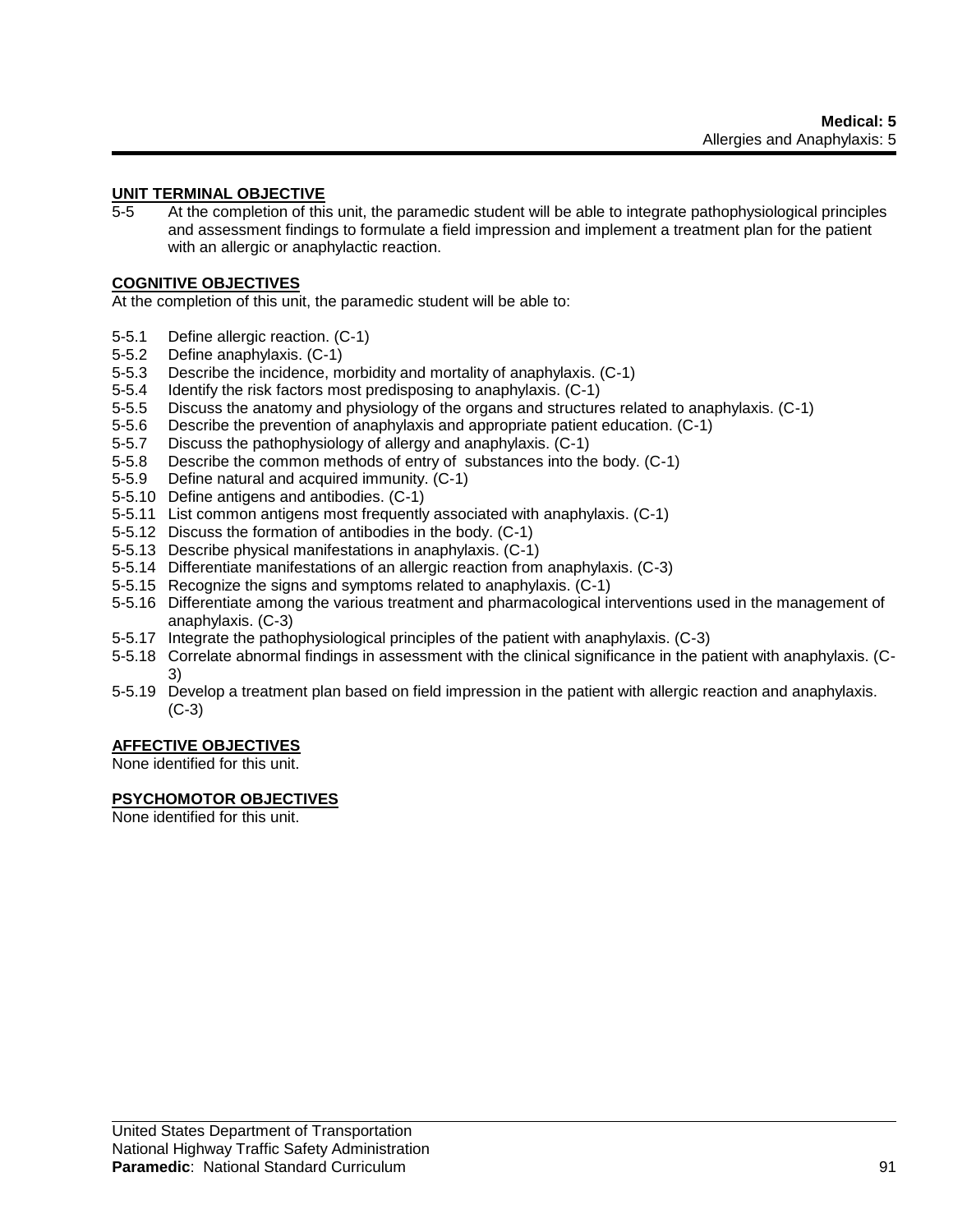# **DECLARATIVE**

- I. Introduction
	- A. Epidemiology
		- 1. Incidence<br>2. Morbidity/
		- Morbidity/ mortality
		- 3. Risk factors
		- 4. Prevention
	- B. Anatomy
		- 1. Review of cardiovascular system
		- 2. Review of respiratory system
		- 3. Review of nervous system
		- 4. Review of gastrointestinal system
	- C. Physiology
		- 1. Antigens
		- 2. Antibodies
			- a. IgE
	- D. Terminology
		- 1. Allergic reaction<br>2. Anaphylaxis
		- 2. Anaphylaxis
- II. Pathophysiology
	- A. Allergen<br>B. Routes c
		- Routes of entry
			- 1. Oral ingestion
			- 2. Injected/ envenomation
			- 3. Inhaled
			- 4. Topical
		- C. Common allergens
			- 1. Drugs
			- 2. Insects
			- 3. Foods
			- 4. Animals
			- 5. Other
		- D. Allergic response
			- 1. Histamine or histamine-like substance release<br>2. Biphasic response
				- Biphasic response
					- a. Acute reaction
					- b. Delayed reaction
			- 3. Immunity
			- 4. Sensitivity
			- 5. Hypersensitivity
		- E. Urticaria
			- 1. Redness of skin
		- F. Angioneurotic
			- 1. Swelling/ edema of the skin
		- G. Anaphylactic shock
			- 1. Cardiovascular system<br>2. Respiratory system
			- Respiratory system
			- 3. Gastrointestinal system
			- 4. Nervous system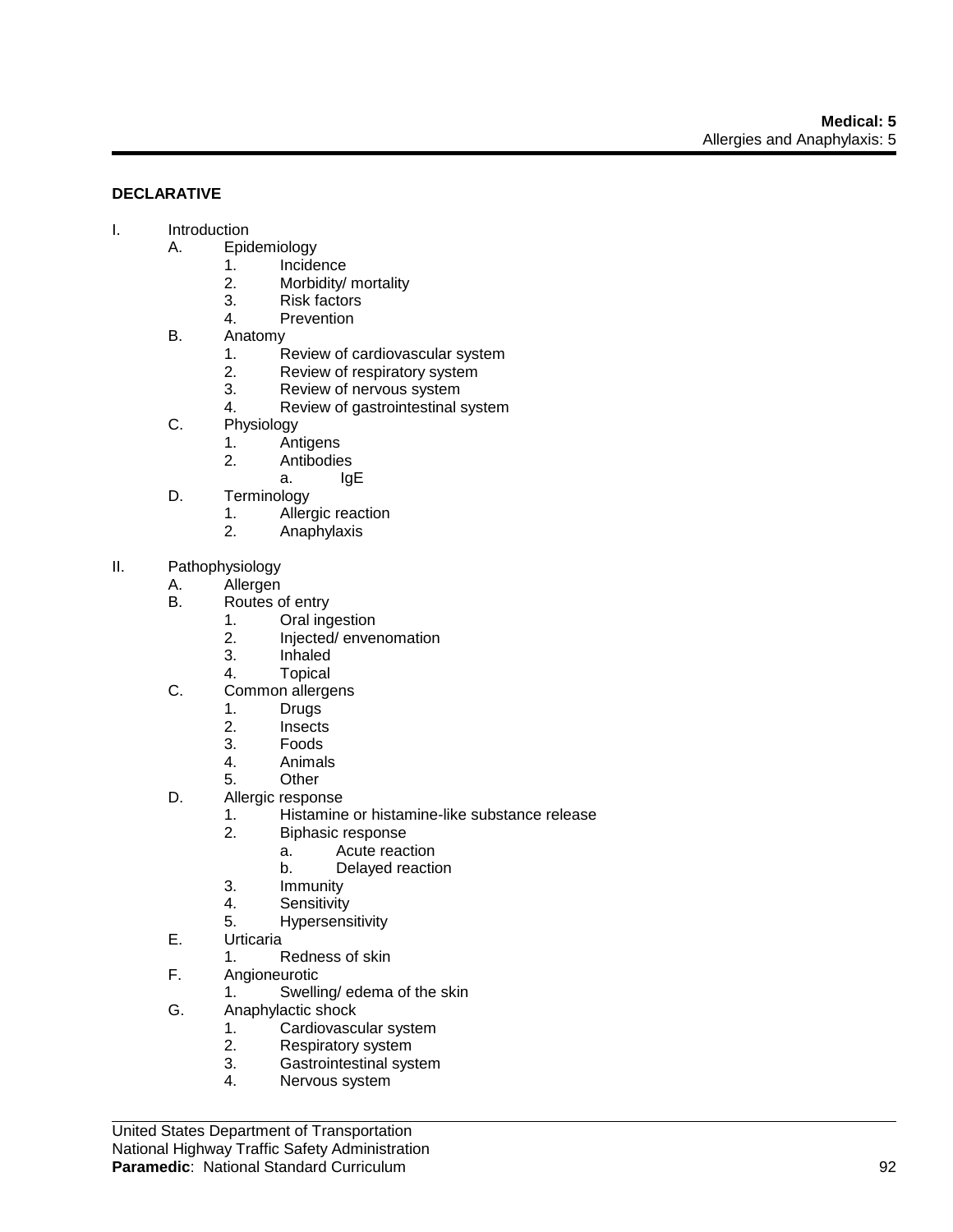- III. Assessment findings
	- A. Not all signs and symptoms are present in every case
	- B. History
		- 1. Previous exposure
		- 2. Previous experience to exposure
		- 3. Onset of symptoms
		- 4. Dyspnea
	- C. Level of consciousness
		- 1. Unable to speak
		- 2. Restless
		- 3. Decreased level of consciousness
		- 4. Unresponsive
	- D. Upper airway
		- 1. Hoarseness
			- 2. Stridor
		- 3. Pharyngeal edema/ spasm
	- E. Lower airway
		- 1. Tachypnea<br>2. Hypoventila
		- Hypoventilation
		- 3. Labored accessory muscle use
		- 4. Abnormal retractions<br>5. Prolonged expirations
		- 5. Prolonged expirations
		- 6. Wheezes
		- 7. Diminished lung sounds
	- F. Skin
		- 1. Redness
		- 2. Rashes
		- 3. Edema
		- 4. Moisture
		- 5. Itching
		- 6. Urticaria
		- 7. Pallor<br>8. Cvano
		- Cyanotic
	- G. Vital signs
		- 1. Tachycardia
		- 2. Hypotension
	- H. Gastrointestinal
		- 1. Abnormal crampings
		- 2. Nausea/ vomiting
		- 3. Diarrhea
	- I. Assessment tools
		- 1. Cardiac monitor
		- 2. Pulse oximetry low
		- 3. End tidal  $CO<sub>2</sub>$  high
- IV. Management of anaphylaxis
	- A. Remove offending agent (i.e. remove stinger)<br>B. Airway and ventilation
	- Airway and ventilation<br>1. Positioning
		- 1. Positioning<br>2. Oxygen
			- Oxygen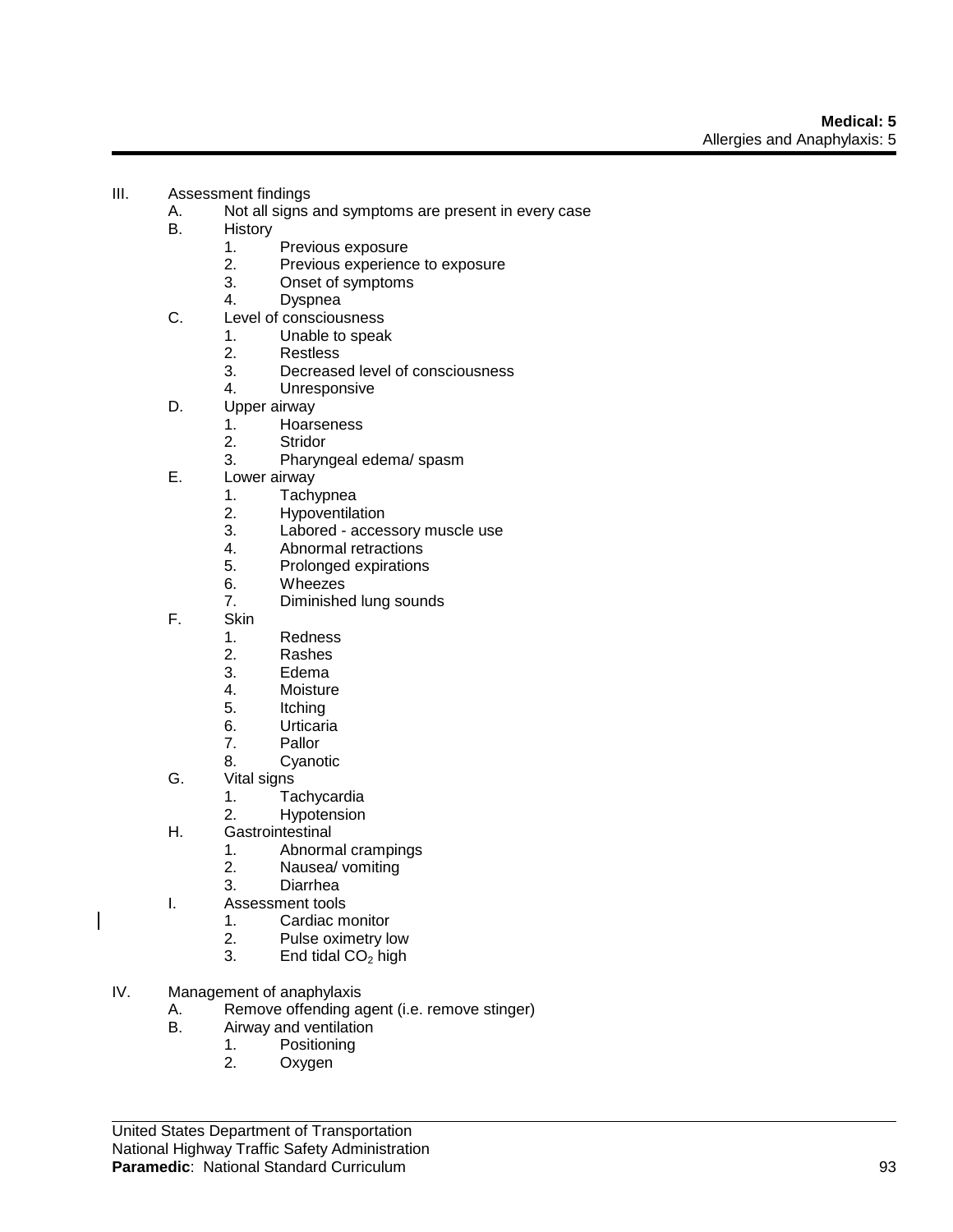- 3. Assist ventilation<br>4. Advanced airway
- Advanced airway
- C. Circulation
	- 1. Venous access
	- 2. Fluid resuscitation
- D. Pharmacological
	- 1. Oxygen
	- 2. Epinephrine main stay of treatment
		- a. Bronchodilator
		- b. Decrease vascular permeability
	- 3. Antihistamine
	- 4. Antiinflammatory/ immunosuppressant
	- 5. Vasopressor
- E. Psychological support
- F. Transport considerations
- V. Management of allergic reaction
	- A. Without dyspnea
		- 1. Antihistamine
	- B. With dyspnea
		- 1. Oxygen
		- 2. Subcutaneous epinephrine
		- 3. Antihistamine
- VI. Patient Education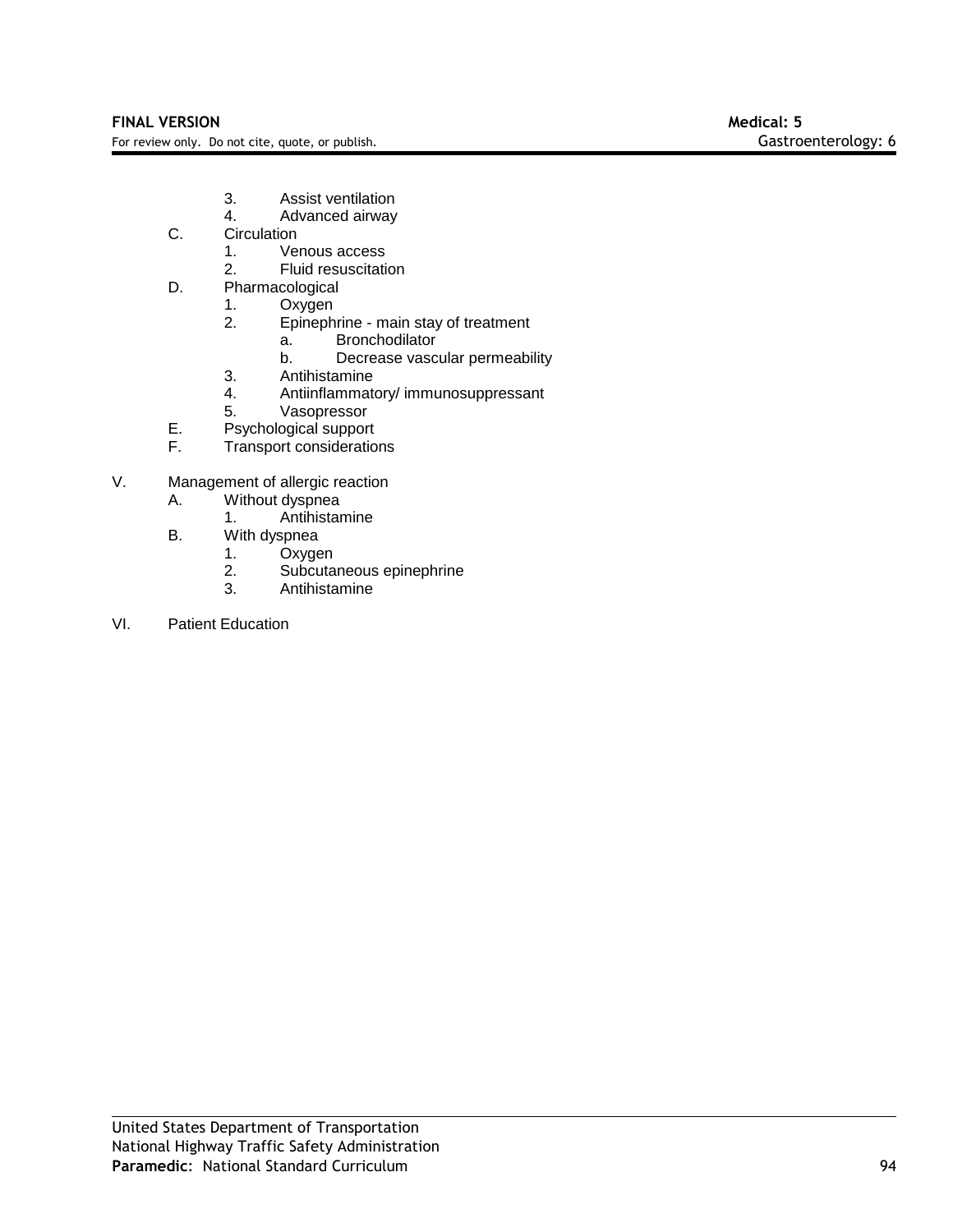# **UNIT TERMINAL OBJECTIVE**

5-6 At the completion of this unit, the paramedic student will be able to integrate pathophysiological principles and assessment findings to formulate a field impression and implement the treatment plan for the patient with a gastroenterologic problem.

## **COGNITIVE OBJECTIVE**

At the conclusion of this unit, the paramedic student will be able to:

- 5-6.1 Describe the incidence, morbidity and mortality of gastrointestinal emergencies. (C-1)
- 5-6.2 Identify the risk factors most predisposing to gastrointestinal emergencies. (C-1)
- 5-6.3 Discuss the anatomy and physiology of the organs and structures related to gastrointestinal diseases. (C-1)
- 5-6.4 Discuss the pathophysiology of inflammation and its relationship to acute abdominal pain. (C-1)
- 5-6.5 Define somatic pain as it relates to gastroenterology. (C-1)
- 5-6.6 Define visceral pain as it relates to gastroenterology. (C-1)
- 5-6.7 Define referred pain as it relates to gastroenterology. (C-1)
- 5-6.8 Differentiate between hemorrhagic and non-hemorrhagic abdominal pain. (C-3)
- 5-6.9 Discuss the signs and symptoms of local inflammation relative to acute abdominal pain. (C-1)
- 5-6.10 Discuss the signs and symptoms of peritoneal inflammation relative to acute abdominal pain. (C-1)
- 5-6.11 List the signs and symptoms of general inflammation relative to acute abdominal pain. (C-1)
- 5-6.12 Based on assessment findings, differentiate between local, peritoneal and general inflammation as they relate to acute abdominal pain. (C-3)
- 5-6.13 Describe the questioning technique and specific questions the paramedic should ask when gathering a focused history in a patient with abdominal pain. (C-1)
- 5-6.14 Describe the technique for performing a comprehensive physical examination on a patient complaining of abdominal pain. (C-1)
- 5-6.15 Define upper gastrointestinal bleeding. (C-1)
- 5-6.16 Discuss the pathophysiology of upper gastrointestinal bleeding. (C-1)
- 5-6.17 Recognize the signs and symptoms related to upper gastrointestinal bleeding. (C-1)
- 5-6.18 Describe the management for upper gastrointestinal bleeding. (C-1)
- 5-6.19 Integrate pathophysiological principles and assessment findings to formulate a field impression and implement a treatment plan for the patient with upper GI bleeding. (C-3)
- 5-6.20 Define lower gastrointestinal bleeding. (C-1)
- 5-6.21 Discuss the pathophysiology of lower gastrointestinal bleeding. (C-1)
- 5-6.22 Recognize the signs and symptoms related to lower gastrointestinal bleeding. (C-1)
- 5-6.23 Describe the management for lower gastrointestinal bleeding. (C-1)
- 5-6.24 Integrate pathophysiological principles and assessment findings to formulate a field impression and implement a treatment plan for the patient with lower GI bleeding. (C-3)
- 5-6.25 Define acute gastroenteritis. (C-1)
- 5-6.26 Discuss the pathophysiology of acute gastroenteritis. (C-1)
- 5-6.27 Recognize the signs and symptoms related to acute gastroenteritis. (C-1)
- 5-6.28 Describe the management for acute gastroenteritis. (C-1)
- 5-6.29 Integrate pathophysiological principles and assessment findings to formulate a field impression and implement a treatment plan for the patient with acute gastroenteritis. (C-3)
- 5-6.30 Define colitis. (C-1)
- 5-6.31 Discuss the pathophysiology of colitis. (C-1)
- 5-6.32 Recognize the signs and symptoms related to colitis. (C-1)
- 5-6.33 Describe the management for colitis. (C-1)
- 5-6.34 Integrate pathophysiological principles and assessment findings to formulate a field impression and implement a treatment plan for the patient with colitis. (C-3)
- 5-6.35 Define gastroenteritis. (C-1)

United States Department of Transportation

National Highway Traffic Safety Administration

## **Paramedic:** National Standard Curriculum **95 Paramedic: National Standard Curriculum**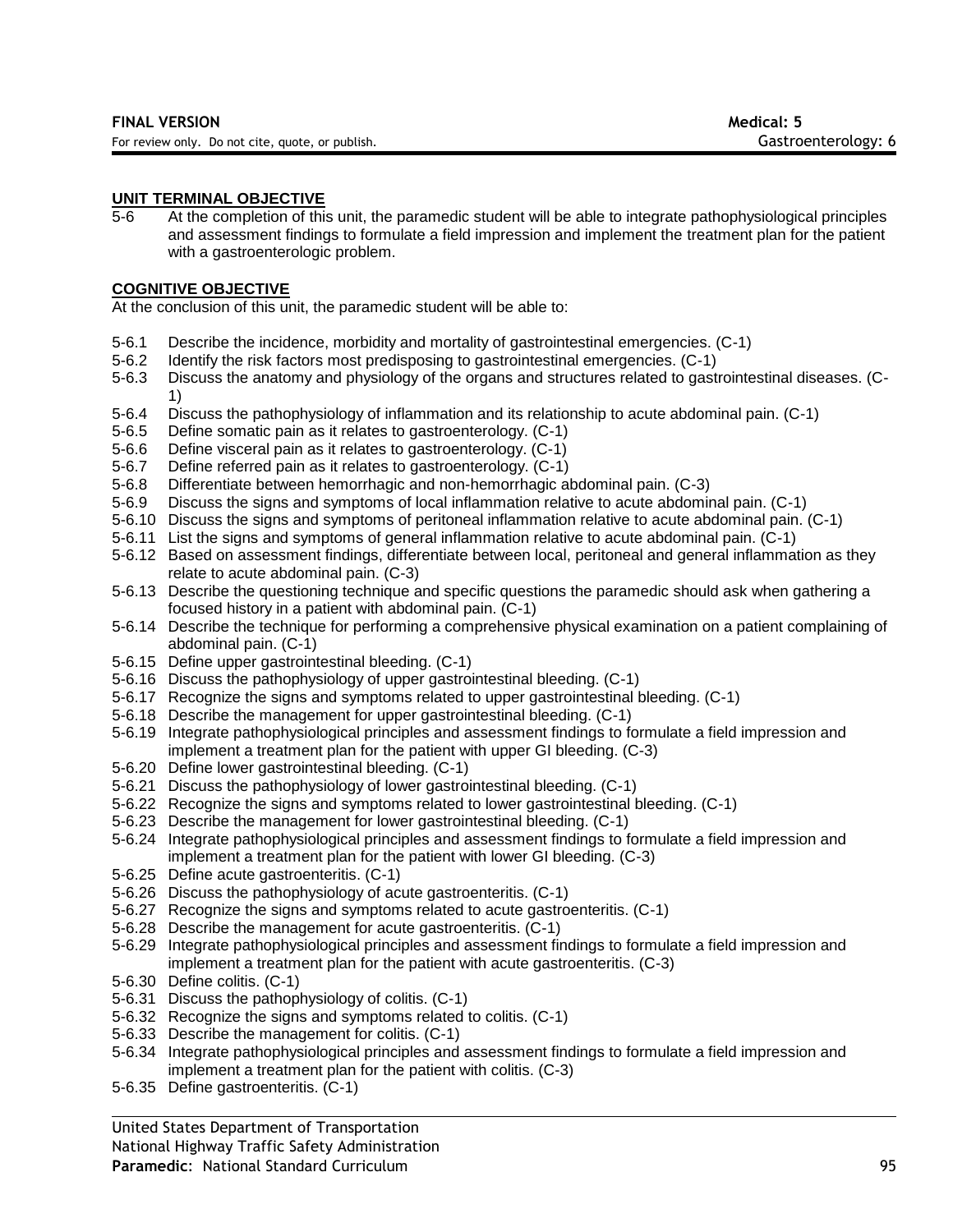**FINAL VERSION Medical: 5**

For review only. Do not cite, quote, or publish. Gastroenterology: 6 as for example of the Gastroenterology: 6

- 5-6.36 Discuss the pathophysiology of gastroenteritis. (C-1)
- 5-6.37 Recognize the signs and symptoms related to gastroenteritis. (C-1)
- 5-6.38 Describe the management for gastroenteritis. (C-1)
- 5-6.39 Integrate pathophysiological principles and assessment findings to formulate a field impression and implement a treatment plan for the patient with gastroenteritis. (C-3)
- 5-6.40 Define diverticulitis. (C-1)
- 5-6.41 Discuss the pathophysiology of diverticulitis. (C-1)
- 5-6.42 Recognize the signs and symptoms related to diverticulitis. (C-1)
- 5-6.43 Describe the management for diverticulitis. (C-1)
- 5-6.44 Integrate pathophysiological principles and assessment findings to formulate a field impression and implement a treatment plan for the patient with diverticulitis. (C-3)
- 5-6.45 Define appendicitis. (C-1)
- 5-6.46 Discuss the pathophysiology of appendicitis. (C-1)
- 5-6.47 Recognize the signs and symptoms related to appendicitis. (C-1)
- 5-6.48 Describe the management for appendicitis. (C-1)
- 5-6.49 Integrate pathophysiological principles and assessment findings to formulate a field impression and implement a treatment plan for the patient with appendicitis. (C-3)
- 5-6.50 Define peptic ulcer disease. (C-1)
- 5-6.51 Discuss the pathophysiology of peptic ulcer disease. (C-1)
- 5-6.52 Recognize the signs and symptoms related to peptic ulcer disease. (C-1)
- 5-6.53 Describe the management for peptic ulcer disease. (C-1)
- 5-6.54 Integrate pathophysiological principles and assessment findings to formulate a field impression and implement a treatment plan for the patient with peptic ulcer disease. (C-3)
- 5-6.55 Define bowel obstruction. (C-1)
- 5-6.56 Discuss the pathophysiology of bowel obstruction. (C-1)
- 5-6.57 Recognize the signs and symptoms related to bowel obstruction. (C-1)
- 5-6.58 Describe the management for bowel obstruction. (C-1)
- 5-6.59 Integrate pathophysiological principles and assessment findings to formulate a field impression and implement a treatment plan for the patient with bowel obstruction. (C-3)
- 5-6.60 Define Crohn's disease. (C-1)
- 5-6.61 Discuss the pathophysiology of Crohn's disease. (C-1)
- 5-6.62 Recognize the signs and symptoms related to Crohn's disease. (C-1)
- 5-6.63 Describe the management for Crohn's disease. (C-1)
- 5-6.64 Integrate pathophysiological principles and assessment findings to formulate a field impression and implement a treatment plan for the patient with Crohn's disease. (C-3)
- 5-6.65 Define pancreatitis. (C-1)
- 5-6.66 Discuss the pathophysiology of pancreatitis. (C-1)
- 5-6.67 Recognize the signs and symptoms related to pancreatitis. (C-1)
- 5-6.68 Describe the management for pancreatitis. (C-1)
- 5-6.69 Integrate pathophysiological principles and assessment findings to formulate a field impression and implement a treatment plan for the patient with pancreatitis. (C-3)
- 5-6.70 Define esophageal varices. (C-1)
- 5-6.71 Discuss the pathophysiology of esophageal varices. (C-1)
- 5-6.72 Recognize the signs and symptoms related to esophageal varices. (C-1)
- 5-6.73 Describe the management for esophageal varices. (C-1)
- 5-6.74 Integrate pathophysiological principles and assessment findings to formulate a field impression and implement a treatment plan for the patient with esophageal varices. (C-3)
- 5-6.75 Define hemorrhoids. (C-1)
- 5-6.76 Discuss the pathophysiology of hemorrhoids. (C-1)
- 5-6.77 Recognize the signs and symptoms related to hemorrhoids. (C-1)
- 5-6.78 Describe the management for hemorrhoids. (C-1)

United States Department of Transportation

National Highway Traffic Safety Administration

**Paramedic:** National Standard Curriculum **1996 Paramedic: National Standard Curriculum**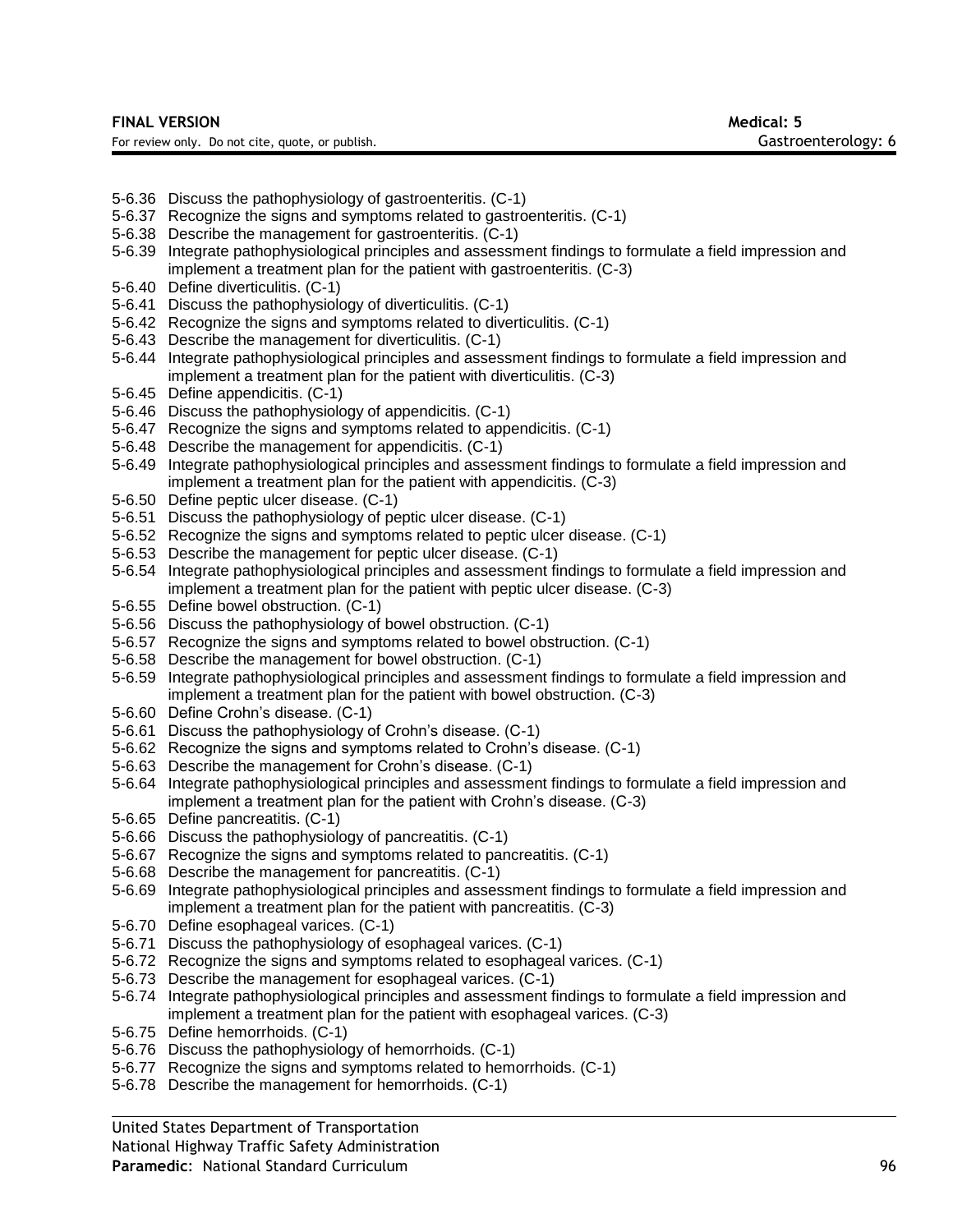| FINAL VERSION                                    | Medical: 5          |
|--------------------------------------------------|---------------------|
| For review only. Do not cite, quote, or publish. | Gastroenterology: 6 |
|                                                  |                     |

- 5-6.79 Integrate pathophysiological principles and assessment findings to formulate a field impression and implement a treatment plan for the patient with hemorrhoids. (C-3)
- 5-6.80 Define cholecystitis. (C-1)
- 5-6.81 Discuss the pathophysiology of cholecystitis. (C-1)
- 5-6.82 Recognize the signs and symptoms related to cholecystitis. (C-1)
- 5-6.83 Describe the management for cholecystitis. (C-1)
- 5-6.84 Integrate pathophysiological principles and assessment findings to formulate a field impression and implement a treatment plan for the patient with cholecystitis. (C-3)
- 5-6.85 Define acute hepatitis. (C-1)
- 5-6.86 Discuss the pathophysiology of acute hepatitis. (C-1)
- 5-6.87 Recognize the signs and symptoms related to acute hepatitis. (C-1)
- 5-6.88 Describe the management for acute hepatitis. (C-1)
- 5-6.89 Integrate pathophysiological principles and assessment findings to formulate a field impression and implement a treatment plan for the patient with acute hepatitis. (C-3)
- 5-6.90 Integrate pathophysiological principles of the patient with a gastrointestinal emergency. (C-3)
- 5-6.91 Differentiate between gastrointestinal emergencies based on assessment findings. (C-3)
- 5-6.92 Correlate abnormal findings in the assessment with the clinical significance in the patient with abdominal pain. (C-3)
- 5-6.93 Develop a patient management plan based on field impression in the patient with abdominal pain. (C-3)

## **AFFECTIVE OBJECTIVES**

None identified for this unit.

# **PSYCHOMOTOR OBJECTIVES**

None identified for this unit.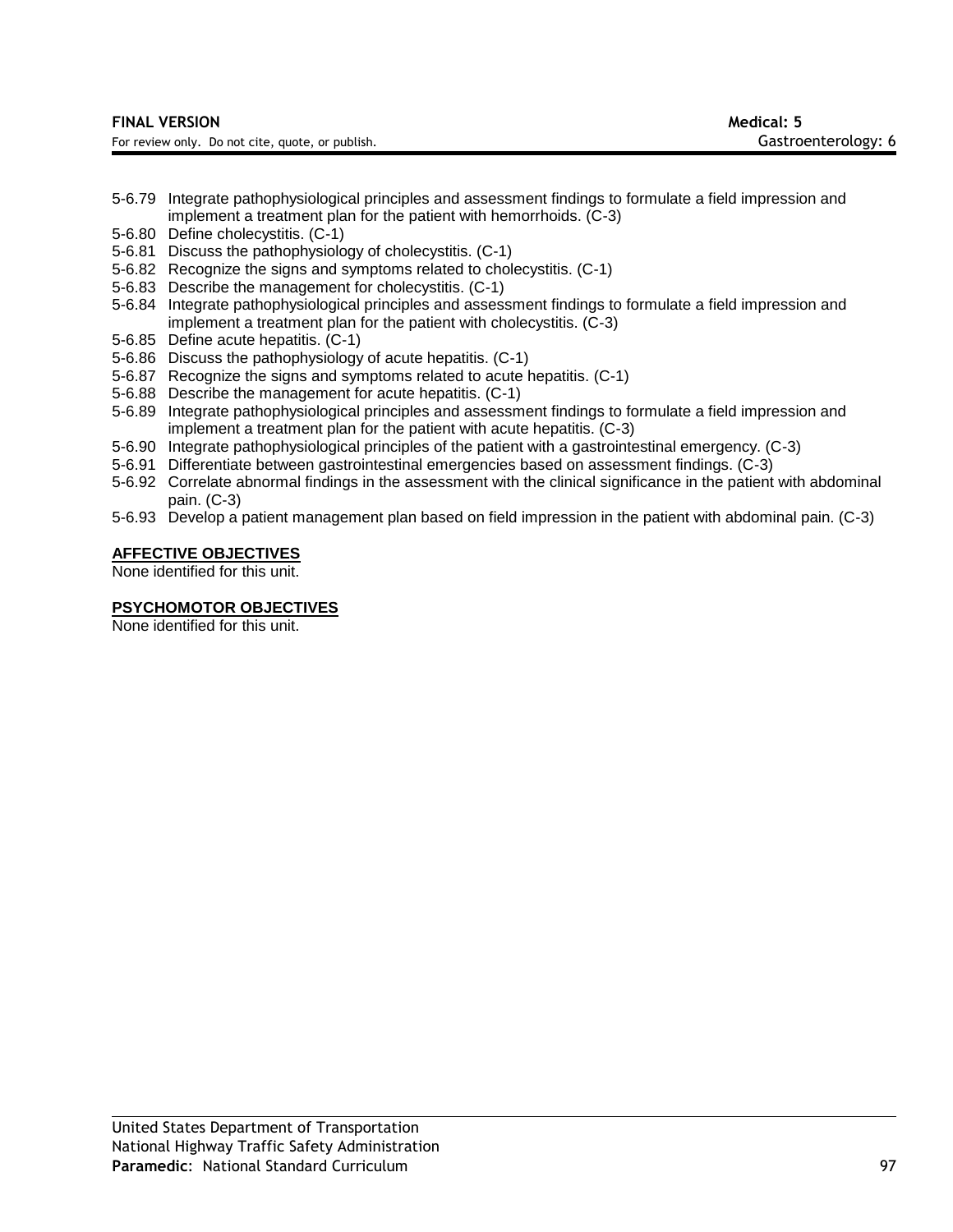# **DECLARATIVE**

## I. Introduction

A. Epidemiology

## 1. Incidence

- 2. Mortality/ morbidity
- 3. Risk factors
- 4. Prevention strategies

## II. General pathophysiology, assessment and management

- A. Pathophysiology of abdominal pain
	- 1. Bacterial contamination
		- a. Perforated appendix
		- b. Pelvic inflammatory disease
	- 2. Chemical irritation
		- a. Perforated ulcer
		- b. Pancreatitis
	- 3. Types of abdominal pain
		- a. Somatic pain
			- (1) Appendicitis
			- (2) Pancreatitis
			- (3) Perforated viscus
				- (a) Gallbladder
				- (b) Ulcer
				- (c) Intestine
		- b. Visceral pain
			- (1) Appendicitis
			- (2) Pancreatitis<br>(3) Cholecystitis
			- (3) Cholecystitis<br>(4) Obstruction of
				- Obstruction of hollow viscera
					- (a) Intestines
					- (b) Biliary tree
		- c. Referred pain
		- d. Hemorrhagic abdominal pain
		- e. Non hemorrhagic abdominal pain
- B. Assessment findings
	- 1. Scene size-up
		- a. Scene safety
		- b. Personal protective equipment (PPE)
		- c. General impression
			- (1) Trauma
				- (a) Responsive
				- (b) Unresponsive
			- (2) Medical
				- (a) Responsive
				- (b) Unresponsive
		- 2. Initial assessment
			- a. Airway
			- b. Breathing
			- c. Circulation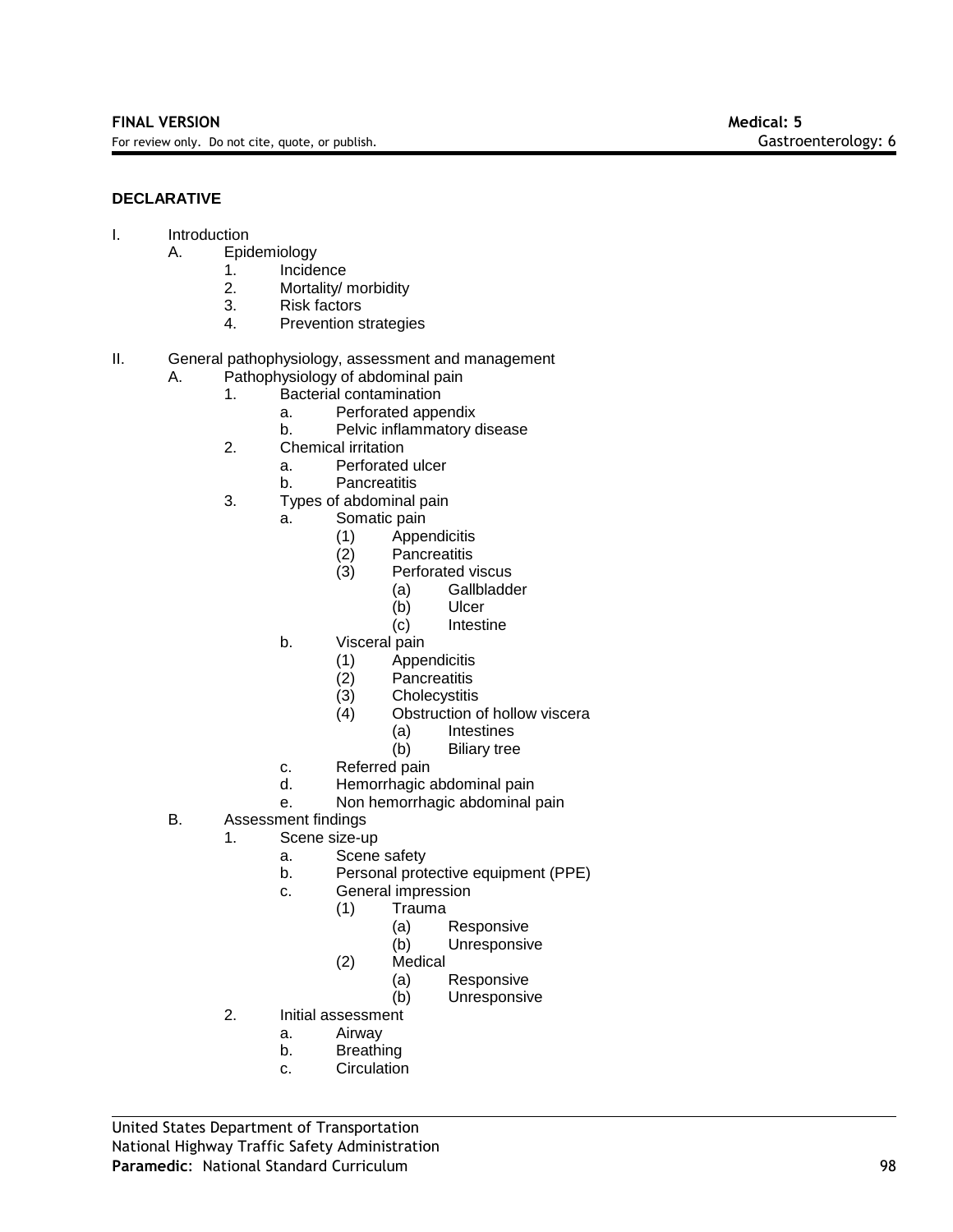- d. Disability
- e. Chief complaint
- 3. Focused history
	- a. Onset
	- b. Provoking factors
	- c. Quality
	- d. Region/ radiation
	- e. Severity
	- f. Time
	- g. Previous history of same event
	- h. Nausea/ vomiting
	- i. Change in bowel habits/ stool
		- (1) Constipation
		- Diarrhea
	- j. Weight loss
	- k. Last meal
	- l. Chest pain
- 4. Focused physical examination
	- a. Appearance
	- b. Posture
	- c. Level of consciousness
	- d. Apparent state of health
	- e. Skin color
	- f. Vital signs
	- g. Inspect abdomen
	- h. Auscultate abdomen
	- i. Percuss abdomen
	- j. Palpate abdomen
	- k. Female abdominal exam
	- l. Male abdominal exam
- 5. Assessment tools
	- a. Hematocrit
- C. Management/ treatment plan
	- 1. Airway and ventilatory support
		- a. Maintain an open airway
		- b. High flow oxygen
	- 2. Circulatory support
		- a. Electrocardiogram
		- b. Monitor blood pressure
	- 3. Pharmacological interventions
		- a. Consider initiating intravenous line
		- b. Avoid intervention which mask signs and symptoms
	- 4. Non-pharmacological interventions
		- a. Nothing by mouth
		- b. Monitor LOC
		- c. Monitor vital signs
		- d. Position of comfort
	- 5. Transport consideration
		- a. Persistent pain for greater than six hours requires transport
			- b. Gentle but rapid transport

United States Department of Transportation National Highway Traffic Safety Administration **Paramedic:** National Standard Curriculum **1999 Paramedic: National Standard Curriculum**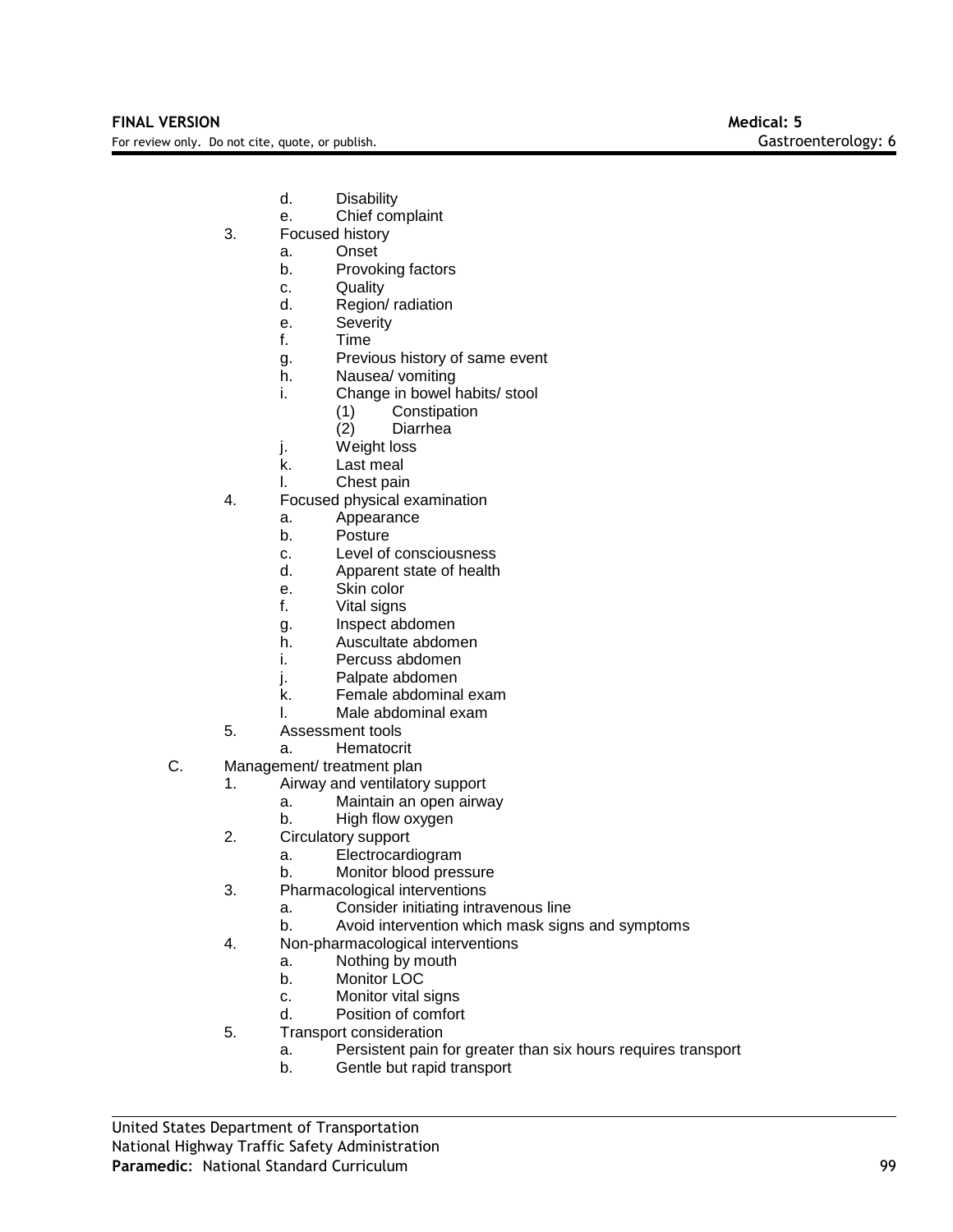- 6. Psychological support
	- a. All actions reflect a calm, caring, competent attitude
	- b. Keep patient and significant others informed of your actions
- III. Specific Injuries/ illness
	- A. Upper gastrointestinal bleeding
		- 1. Epidemiology
			- a. Incidence
			- b. Mortality/ morbidity
			- c. Risk factors<br>d. Prevention
			- Prevention
			- e. Anatomy and physiology review
			- f. Pathophysiology
				- (1) Lesions
				- (2) Peptic ulceration
				-
				- (3) Erosive gastritis<br>(4) Esophagogastric Esophagogastric varices
		- 2. Assessment findings
			- a. History
				- (1) Acute/ chronic
				- (2) Vomiting/hematemesis<br>(3) Stool/melena
				- Stool/ melena
			- b. Physical
				- (1) Altered level of consciousness
				- (2) Skin
					- (a) Pale
					- (b) Cool
					- (c) Moist
				- (3) Inspect abdomen
					- (a) Scars
					- (b) Ecchymosis
					- (c) Contour
						- i) Bulges
							- ii) Symmetry
				- (4) Auscultate
					- (a) Bowel sounds
				- (5) Percuss
				- (6) Palpate
			- c. Assessment tools
				- (1) Hematocrit
		- 3. Management
			- a. Airway and ventilatory support
				- (1) High flow oxygen
			- b. Circulatory support
				- (1) Positioning
				- Consider MAST
				- (3) Consider fluid bolus or resuscitation
				- (4) Consider fluid lavage
			- c. Psychological support
			- d. Transport consideration
	- B. Lower gastrointestinal bleeding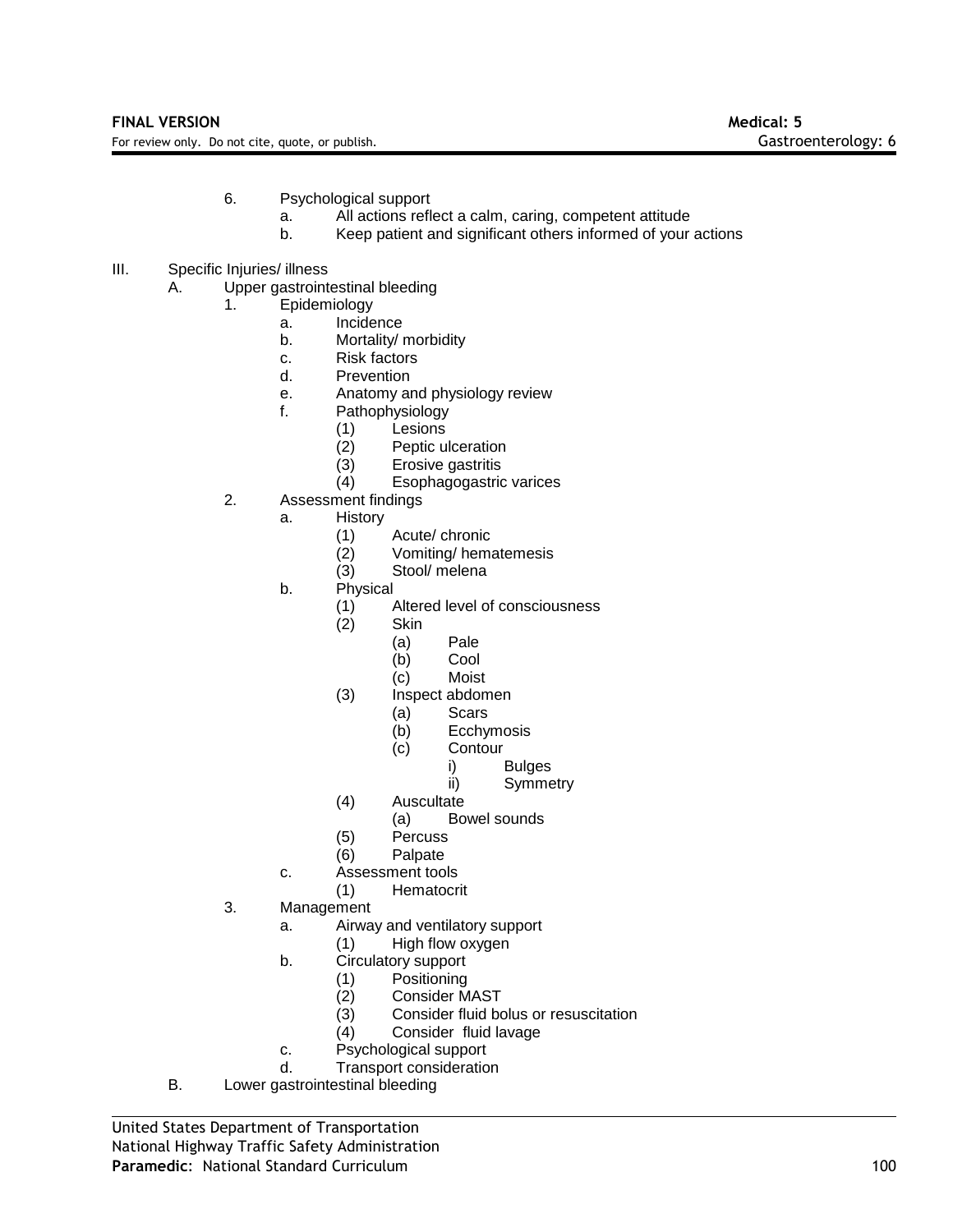- 1. Epidemiology
	- a. Incidence
	- b. Mortality/ morbidity
	- c. Risk factors
	- d. Prevention strategies
	- e. Pathophysiology
		- (1) Lesions
			- Anal and rectal lesions
				- (a) Hemorrhoids
				- (b) Anal fissures<br>(c) Fistulas
				- **Fistulas**
			- (3) Colonic lesions
				- (a) Carcinoma
				- (b) Polyps
			- (4) Diverticula
- 2. Assessment findings
	- a. History
		- (1) Acute/ chronic
		- (2) Vomiting/ hematemesis
		-
		- (3) Stool/ melena<br>(4) Meal history Meal history
		- (5) Chest pain/ "gas pain"
	- b. Physical
		- (1) Altered level of consciousness
		- (2) Skin
			- (a) Pale
			- (b) Cool
			- (c) Moist
		- (3) Inspect abdomen
			- (a) Scars
			- (b) Ecchymosis
			- (c) Contour
				- i) Bulges
					- ii) Symmetry
		- (4) Auscultate
		- (5) Percuss
		- (6) Palpate
	- c. Assessment tools
		- (1) Hematocrit
- 3. Management
	- a. Airway and ventilatory support
		- (1) High flow oxygen
	- b. Circulatory support
		- (1) Positioning
		- (2) Consider MAST
		- (3) Consider fluid bolus or resuscitation<br>(4) Consider fluid lavage
		- Consider fluid lavage
	- c. Psychological support
	- d. Transport consideration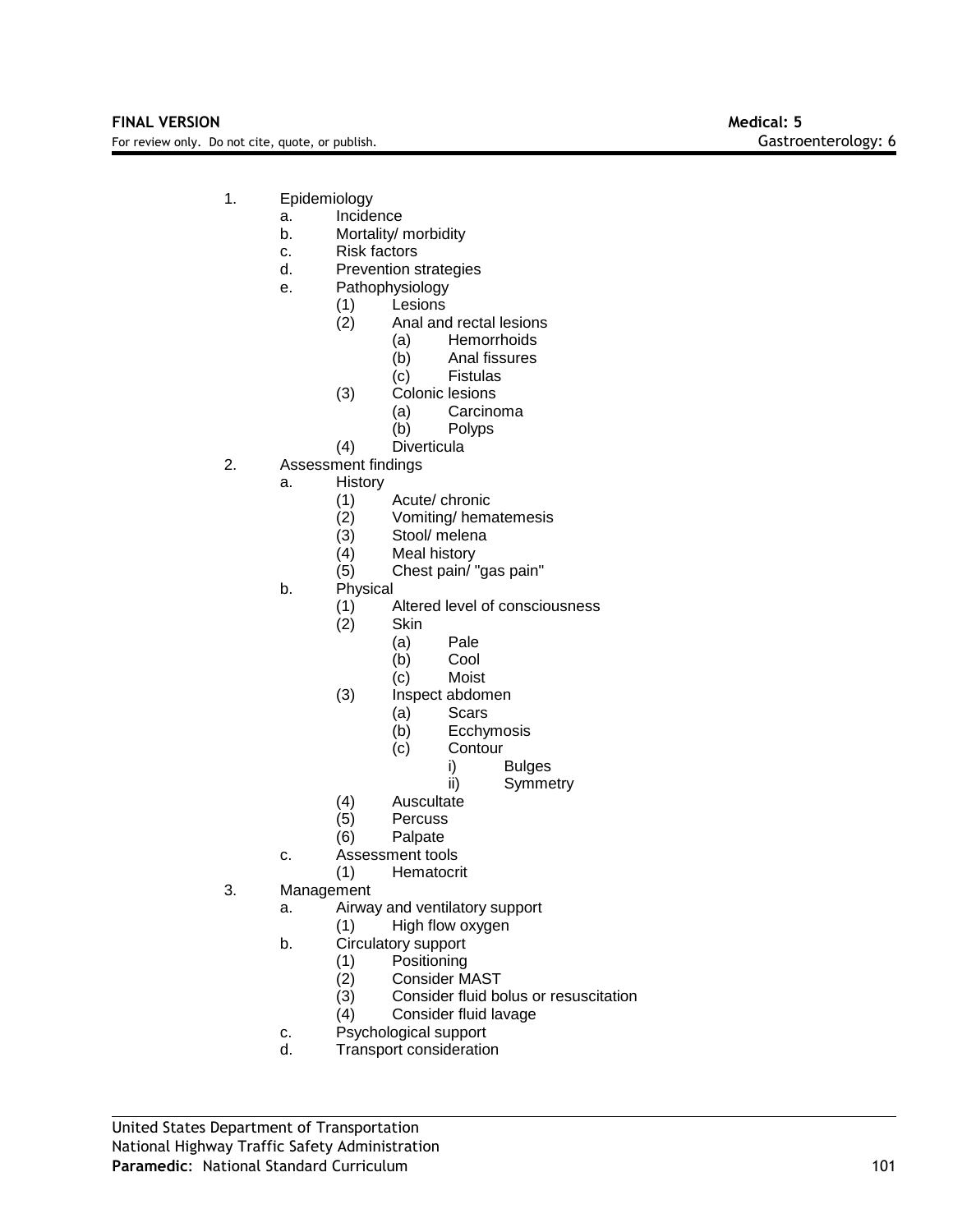- C. Acute gastroenteritis
	- 1. Epidemiology
		- a. Incidence
		- b. Mortality/ morbidity
		- c. Risk factors
		- d. Prevention strategies
		- e. Anatomy and physiology review
		- f. Pathophysiology
			- (1) Gastric mucosa
			- (2) Inflammatory process<br>(3) Pathogenesis
			- Pathogenesis
		- 2. Assessment
			- a. History
				- (1) Quality of pain
				-
				- (2) Onset of pain<br>(3) Location of pain
				- (3) Location of pain<br>(4) Blood in the stoc  $(4)$  Blood in the stool<br>(5) Epigastric pain
				- (5) Epigastric pain
				- (6) Nausea
				- (7) Vomiting
			- b. Physical
				- (1) Restless
				- (2) Skin
					- (a) Pale
					- (b) Cool
					- (c) Moist
				- (3) Vital Signs
					- (a) Hypotension
				- (4) Abdominal Exam
					- (a) Inspect
						- i) Contour
							- a) Bulges
								- b) Symmetry
					- (b) Auscultate
					- (c) Percuss
					- (d) Palpate
		- 3. Management
			- (1) Positioning
				- Airway and ventilatory support
				- (a) Oxygen
			- (3) Circulatory support
				- (a) Fluid bolus
			- (4) Pharmacological interventions
			- (5) Non-pharmacological interventions
			- (6) Transport consideration
- D. Colitis
	- 1. Epidemiology
		- a. Incidence
		- b. Morbidity/ mortality
		- c. Risk factors
		- d. Anatomy and physiology review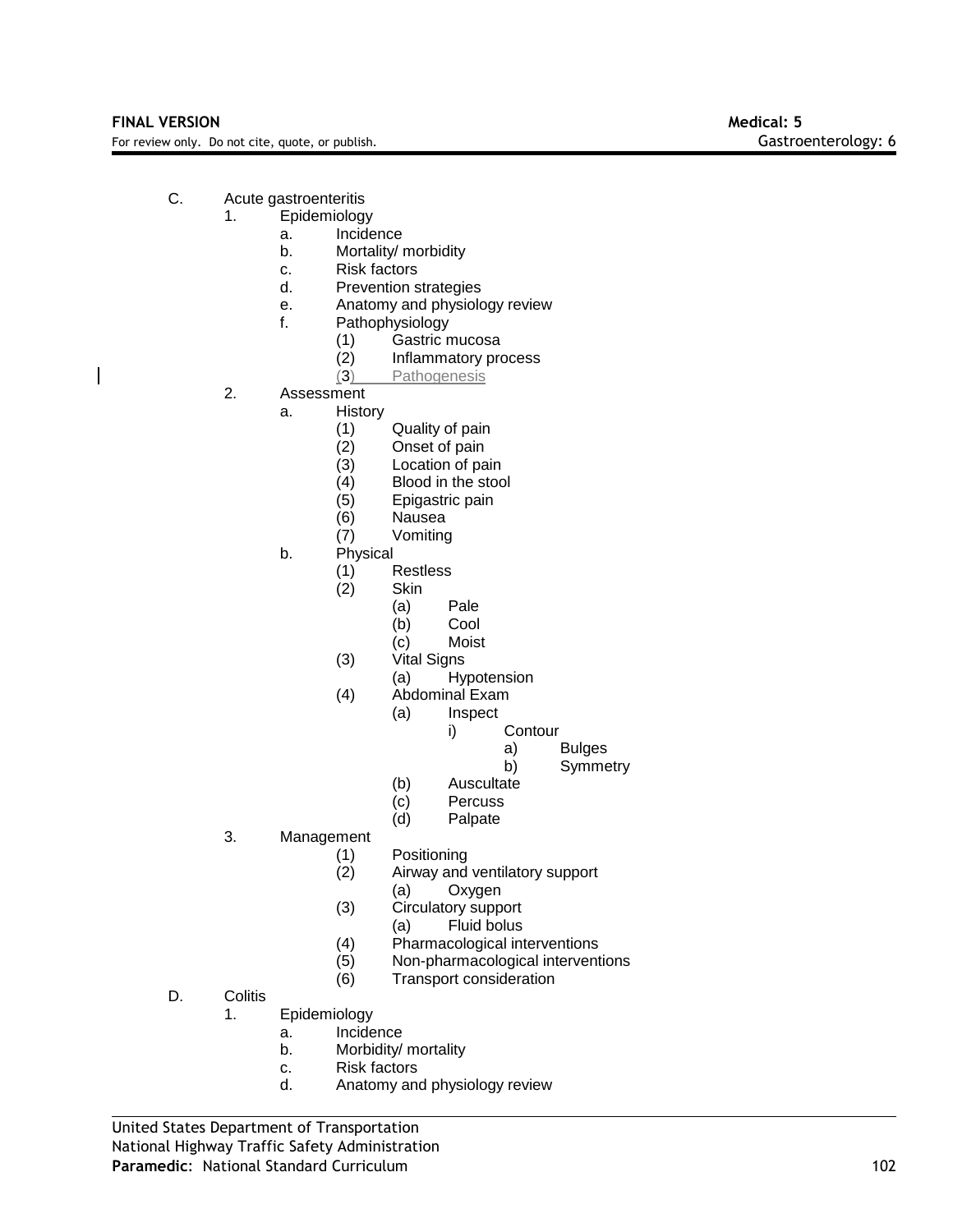- e. Pathophysiology
	- (1) inflammatory bowel disease
	- (2) inflammatory action of colonic mucosa
- 2. Assessment
	- a. History
		- (1) Quality of pain
		- (2) Onset of pain
		-
		- (3) Location of pain<br>(4) Bloody diarrhea Bloody diarrhea
		-
		- (5) Fever Weight loss
		- b0 Physical
			-
			- (1) Restless Skin
				- (a) Pale
					- (b) Cool
					-
					- (c) Moist Warm
			- (3) Fever
			- (4) Vital signs
			- (a) Hypotension
			- (5) Abdominal exam
			- (a) Inspect
				- i Contour
					- a65535 Bulges
						- b65535 Symmetry
				- (b) Auscultate
				- (c) Percuss
					- i Dull over bladder
				- (d) Palpate
- 3 Management
	- (1) Positioning
	- (2) Airway and ventilatory support
		- (a) Oxygen
	- (3) Circulatory support
		- (a) Fluid bolus
	- (4) Pharmacological interventions
	- (5) Non-pharmacological interventions
	- (6) Transport consideration
- E0 Gastroenteritis
	- 1 Causative organisms
		- a0 Rotavirus, Norwalk virus, and many others
		- b0 Parasites
			- (1) Protozoa giardia lamblia
			- (2) Crypto sporidium parvum
			- (3) Cyclosporidium cayetensis
		- c0 Contracted via fecal-oral transmission, contaminated food and water
		- d0 Cyclosporidium reported to be contracted by swimming in contaminated waters
	- 2 Bacteria
		- a0 Escherichia coli
		- b0 Klebsiella pneumonia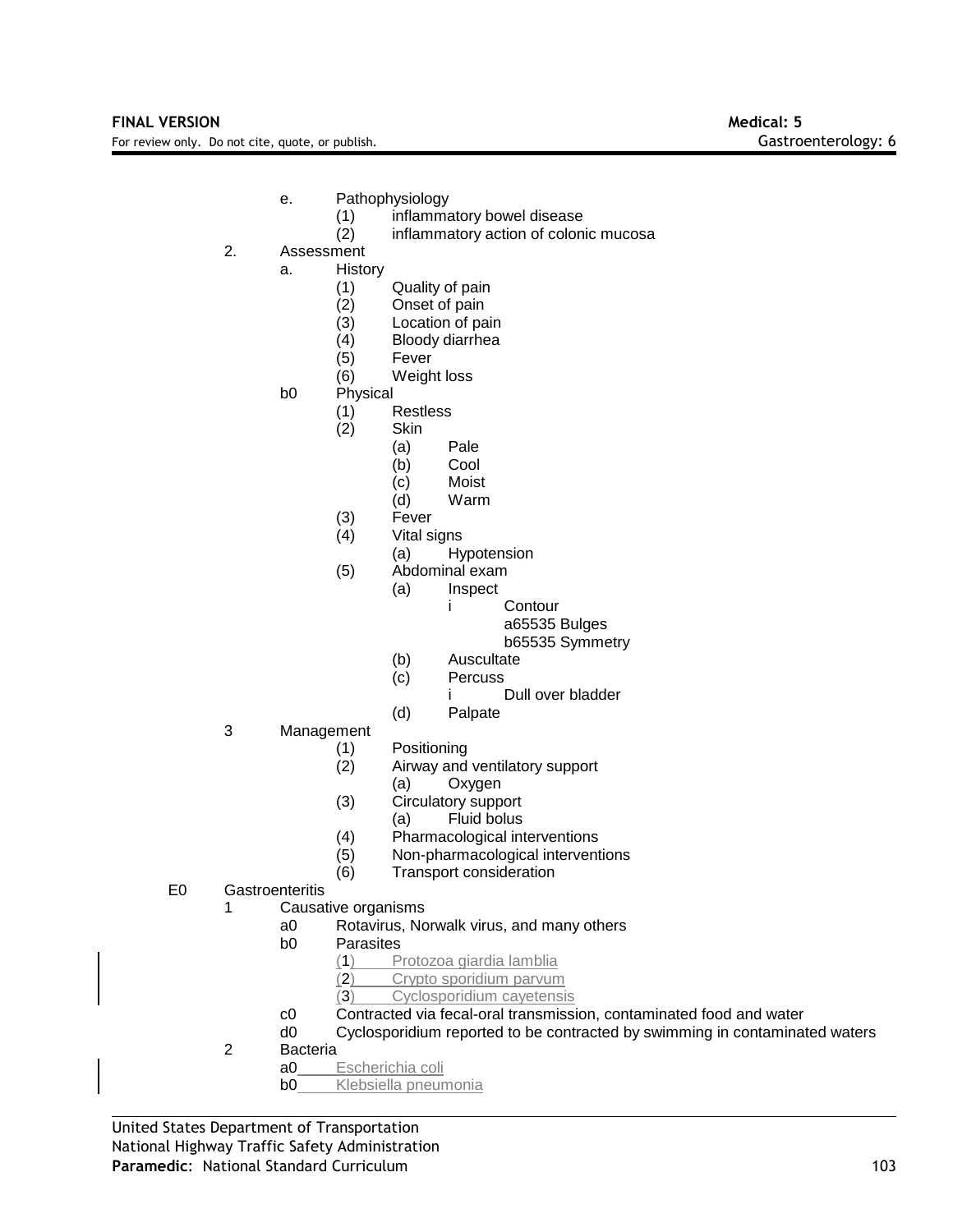- c0 Enterobacter
- d0 Campylobacter jejuni
- e0 Vibrio cholera
- f0 Shigella
	- (1) Not part of normal intestinal flora
- g0\_\_\_\_\_Salmonella
	- (1) Not part of normal intestinal flora
- 3 System affected GI system
- 4 Modes of transmission
	- a0 Fecal-oral
	- b0 Ingestion of infected food or non-potable water
- 5 Susceptibility and resistance
	- a0 Travelers into endemic areas are more susceptible
	- b0 Populations in disaster areas, where water supplies are contaminated, are susceptible
	- c0 Native populations in endemic areas are generally resistant
- 6 Signs and symptoms nausea, vomiting, fever, abdominal pain and cramping, anorexia, lassitude, and frank shock
	- a0 Diarrhea of enteric bacteria different clinical pictures depending on the degree of intestinal invasion
	- b0 Chronic gastritis and ulcers with abdominal pain, nausea, and "heartburn" are caused by Helicobacter pylori infection
- 7 Patient management and protective measures
	- a0 EMS personnel do not work when ill if your job involves patient contact
	- b0 Focused on environmental health and development/ availability of clean water reservoirs, food preparation and sanitation
	- c0 Disaster workers and travelers to endemic areas must be vigilant in knowing the sources of their water supplies or drink hot beverages that have been brisk-boiled or disinfected
	- d0 Health care workers treating gastroenteritis patients must be careful to avoid habits that facilitate fecal-oral/ mucous membrane transmission, observe BSI and effective hand washing
	- e0 Selected organisms may be sensitive to antibiotics
	- f0 Epidemic treatment is normally symptomatic
- 8 Immunizations are unavailable for many of the enteric bacteria, which are part of the normal intestinal flora
- F0 Diverticulitis
	- 1 Epidemiology<br>a0 Incide
		- **Incidence**
		- b0 Mortality/ morbidity
		- c0 Risk factors
		- d0 Prevention strategies
		- e0 Anatomy and physiology review
		- f0 Pathophysiology
			- (1) Inflammation in or around the diverticula<br>(2) Retention of undigested food residue and
			- Retention of undigested food residue and bacteria
	- 2 Assessment
		- a0 History
			- (1) Quality of pain
			- (2) Onset of pain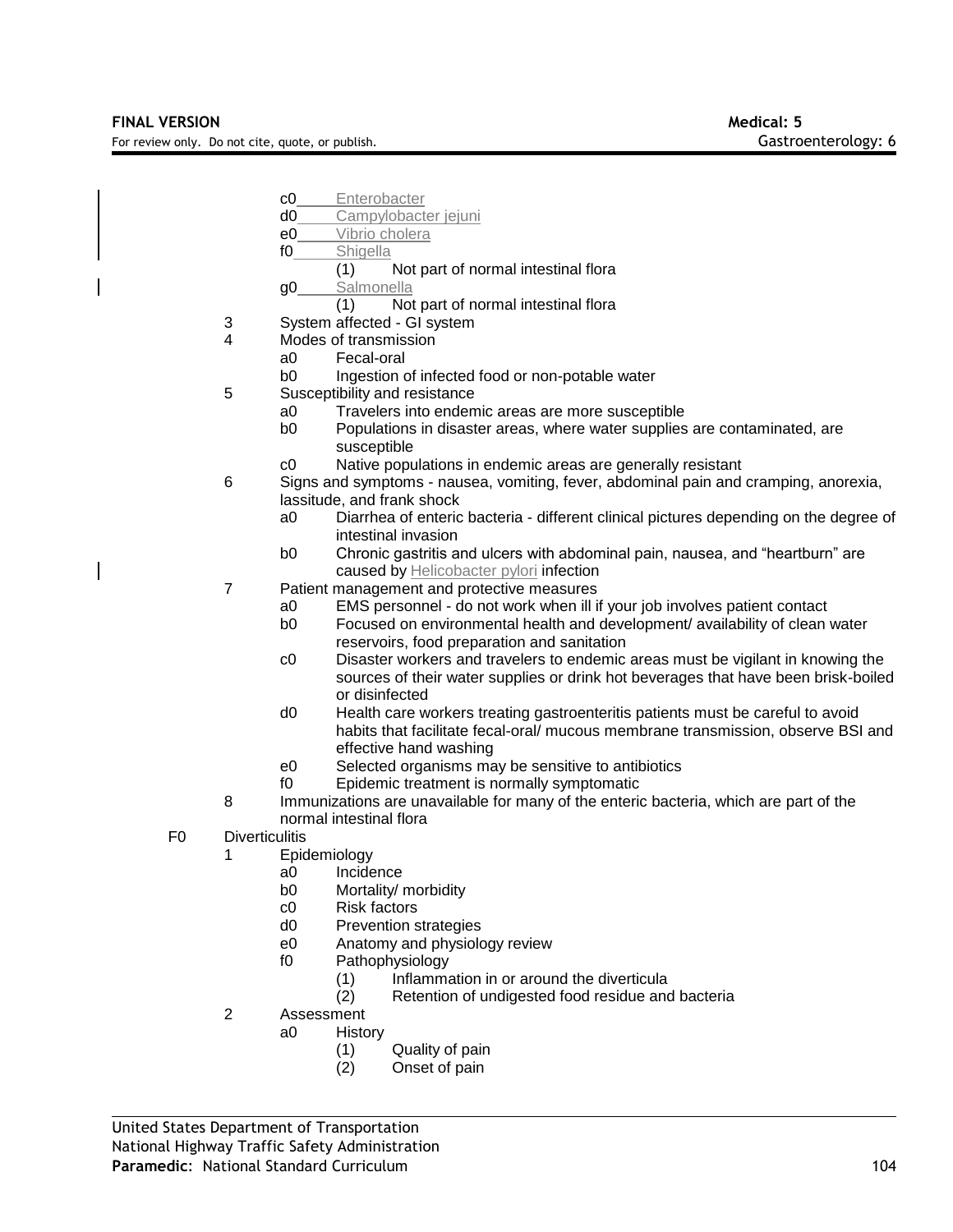- (3) Location of pain<br>(4) Dark stool
- Dark stool
- b0 Physical
	- (1) Altered level of consciousness
	- (2) Skin
		- (a) Pale
			- (b) Cool
			- (c) Moist
	- (3) Inspect abdomen
		-
		- (a) Scars<br>(b) Ecchy Ecchymosis
		- (c) Contour
			- - i Bulges<br>ii Symme Symmetry
	- (4) Auscultate
		- (a) Bowel sounds
	- (5) Percuss
	- (6) Palpate
- c0 Assessment tools
	- (1) Hematocrit
- 3 Management/ treatment plan
	- a0 Airway and ventilatory support
		- (1) Oxygen
	- b0 Circulatory support
		- (1) Positioning<br>(2) Consider flu
		- Consider fluid bolus
	- c0 Pharmacological interventions
	- d0 Non-pharmacological interventions
	- e0 Psychological support
	- f0 Transport consideration
- G0 Appendicitis
	- 1 Epidemiology
		- a0 Incidence
		- b0 Mortality/ morbidity
		- c0 Risk factors
		- d0 Anatomy and physiology review
		- e0 Pathophysiology
			- (1) Obstruction appendiceal lumen<br>(2) Ulceration of appendiceal muco
				- Ulceration of appendiceal mucosa
					- (a) Viral
					- (b) Bacterial
		- 2 Assessment findings
			- a0 History
				- (1) Quality of pain
				- (2) Onset of pain<br>(3) Location of pain
				- Location of pain
				- (4) Anorexia
				- (5) Nausea/ vomiting
			- b0 Physical
				- (1) Skin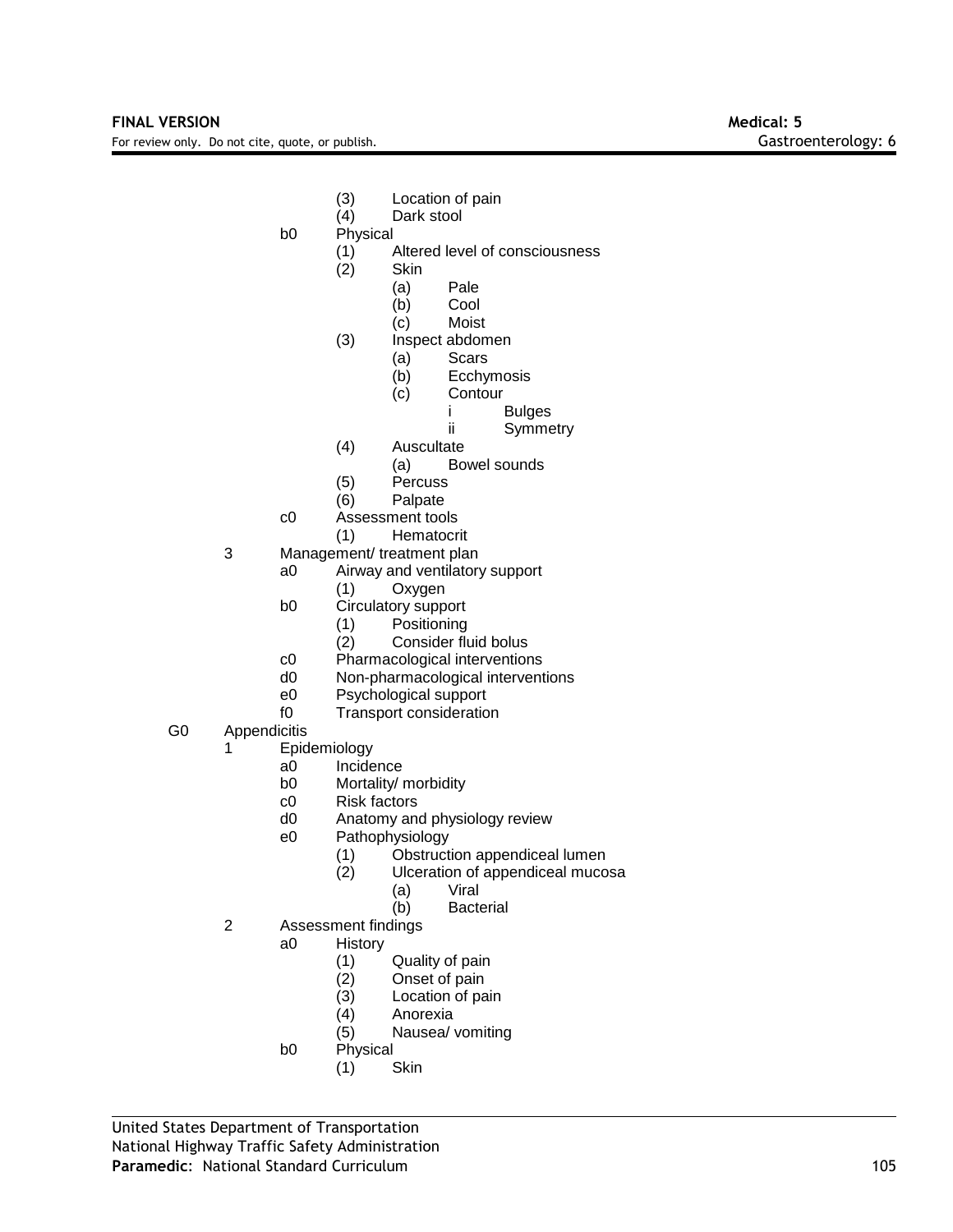- (a) Pale
- (b) Cool
- (c) Moist
- (d) Warm
- (2) Fever
- (3) Inspect abdomen
	- (a) Scars
	- (b) Ecchymosis
	- (c) Contour
		- i Bulges<br>ii Symme
			- Symmetry
- (4) Auscultate
	- (a) Bowel sounds
- (5) Percuss
- (6) Palpate
- 3 Management/ treatment plan
	- a0 Airway and ventilatory support
		- (1) Oxygen
	- b0 Circulatory support
		- (1) Positioning
		- (2) Consider fluid bolus
	- c0 Pharmacological interventions
	- d0 Non-pharmacological interventions
	- e0 Psychological support
	- f0 Transport consideration
- H0 Peptic ulcer disease
	- 1 Epidemiology
		- a0 Incidence
		- b0 Mortality/ morbidity<br>c0 Risk factors
		- **Risk factors**
		- d0 Prevention strategies
		- e0 Anatomy and physiology review
		- f0 Pathophysiology
			- (1) Ulcerative disorder
			- (2) Acid-pepsin formation
			- (3) Loss of protective effects
				- (a) Gastric mucosa
					- (b) Bicarbonate ions
					- (c) Prostoglandins
	- 2 Assessment findings
		- a0 History
			- (1) Acute/ chronic<br>(2) Quality of pain
			-
			- (2) Quality of pain<br>(3) Onset of pain Onset of pain
			- (4) Location of pain
			- (5) Last meal
			- (6) Nausea
			- (7) Stool/ melena
			- (8) Vomiting/ hematemesis
		- b0 Physical
			- (1) Altered level of consciousness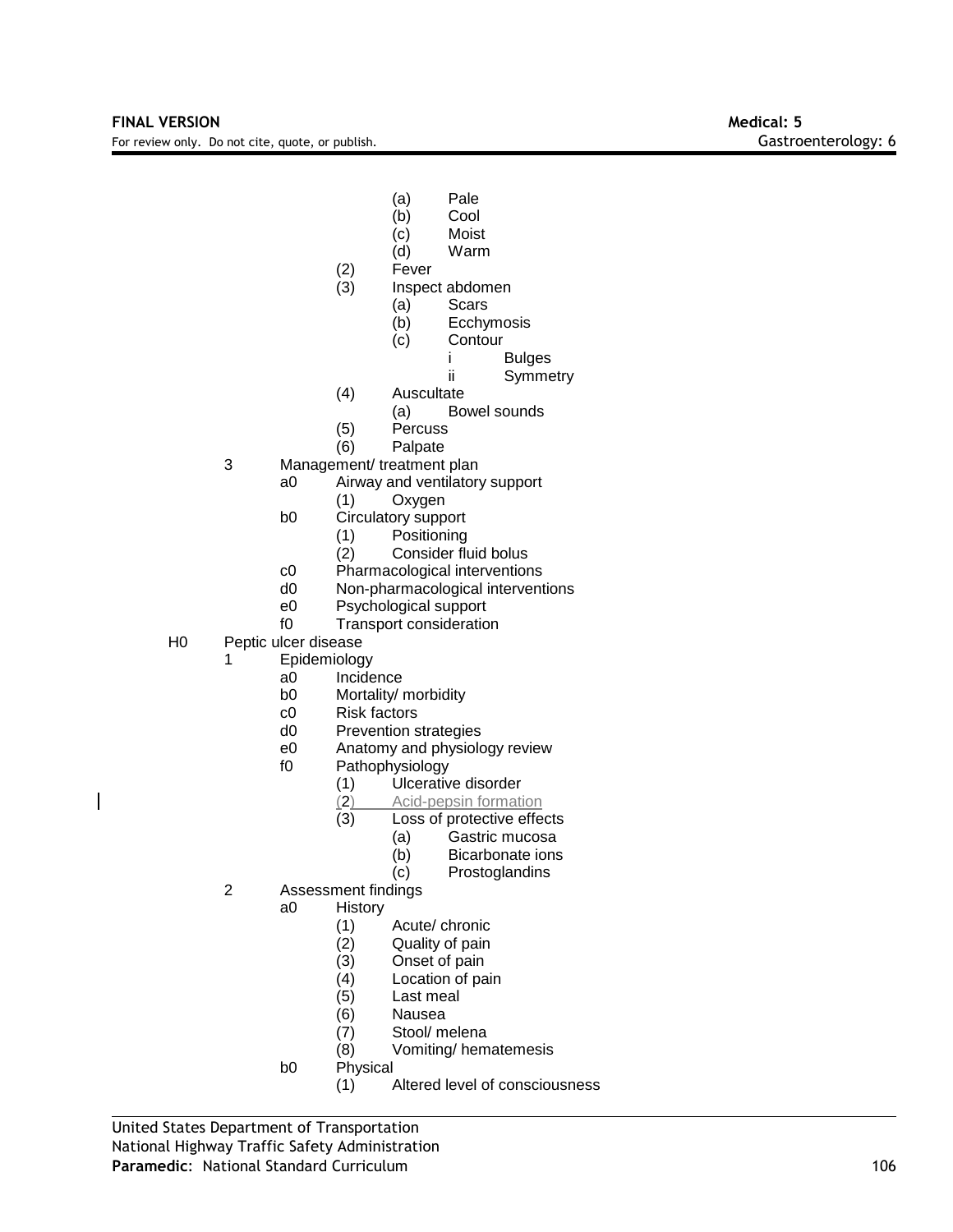- (2) Cardiovascular
	- (a) Hypotension
		- (b) Tachycardia
- (3) Skin
	- (a) Pale
	- (b) Cool
	- (c) Moist
- (4) Inspect abdomen
	- (a) Scars
		-
	- (b) Ecchymosis<br>(c) Contour **Contour** 
		- i Bulges
			- ii Symmetry
- (5) Auscultate
	- (a) Bowel sounds
- (6) Percuss
- (7) Palpate
- c0 Assessment tools
	- (1) Hematocrit
- 3 Management
	- a0 Airway and ventilatory support
		- (1) High flow oxygen
	- b0 Circulatory support
		- (1) Positioning
			- (2) Consider fluid bolus or resuscitation
	- c0 Pharmacological
		- (1) Antacid
		- $(2)$  H<sub>2</sub> Blockers
	- d0 Psychological support
	- e0 Transport consideration
- I0 Bowel obstruction
	- 1 Epidemiology
		- a0 Incidence
		- b0 Mortality/ morbidity
		- c0 Risk factors
		- d0 Anatomy and physiology review
		- e0 Pathophysiology
			-
			- (1) Mechanical Non-mechanical
			- (3) Lesions
			- (4) Obturation of the lumen<br>(5) Small/ large bowel
			- $(5)$  Small/ large bowel<br> $(6)$  Adhesions
			- Adhesions
			- (7) Hernias
		- 2 Assessment findings
			- a0 History
				- (1) Acute/ chronic
				- (2) Quality of pain/ paroxysms
				- Onset of pain
				- (4) Location of pain
				- (5) Nausea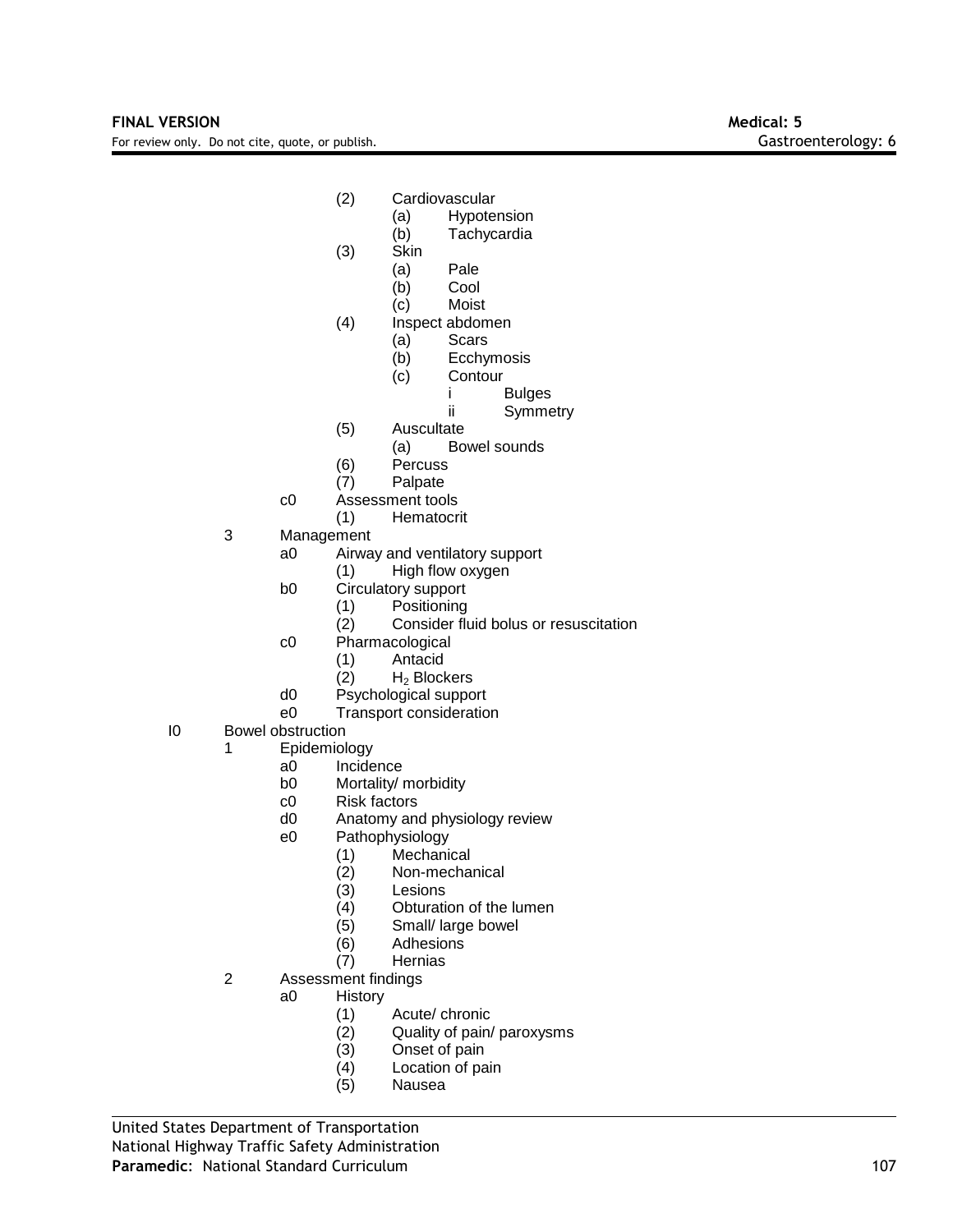- (6) Vomiting/ odor/ bile
- (7) Stool/ diarrhea/ unable
- b0 Physical
	- (1) Altered level of consciousness
	- (2) Cardiovascular
		- (a) Hypotension
		- (b) Tachycardia
	- (3) Skin
		- (a) Pale
		- (b) Cool
		- (c) Moist
	- (4) Inspect abdomen
		- (a) Scars
		- (b) Ecchymosis
		- (c) Contour
			- i Bulges
			- ii Symmetry
	- (5) Auscultate
		- (a) Bowel sounds/ absent
	- (6) Percuss
	- (7) Palpate
- 3 Management
	- a0 Airway and ventilatory support
		- (1) High flow oxygen
	- b0 Circulatory support
		- (1) Positioning<br>(2) Consider flu
		- Consider fluid bolus or resuscitation
	- c0 Psychological support
	- d0 Transport consideration
- J0 Crohn's disease
	- 1 Epidemiology
		- a0 Incidence
		- b0 Mortality/ morbidity
		- c0 Risk factors
			- (1) Positive family history same disorder
			- (2) Stress
		- d0 Prevention strategies
		- e0 Anatomy and physiology review<br>f0 Pathophysiology
		- Pathophysiology
			- (1) Inflammatory disorder
				- (a) Small bowel
				- (b) Large bowel
			- (2) Increased suppressor T-cell activity
			- (3) Intestinal submucosa
			- (4) Lesions
			- (5) Fistulas
	- 2 Assessment findings
		- a0 History
			- (1) Acute/ chronic
			- (2) Quality of pain
			- (3) Onset of pain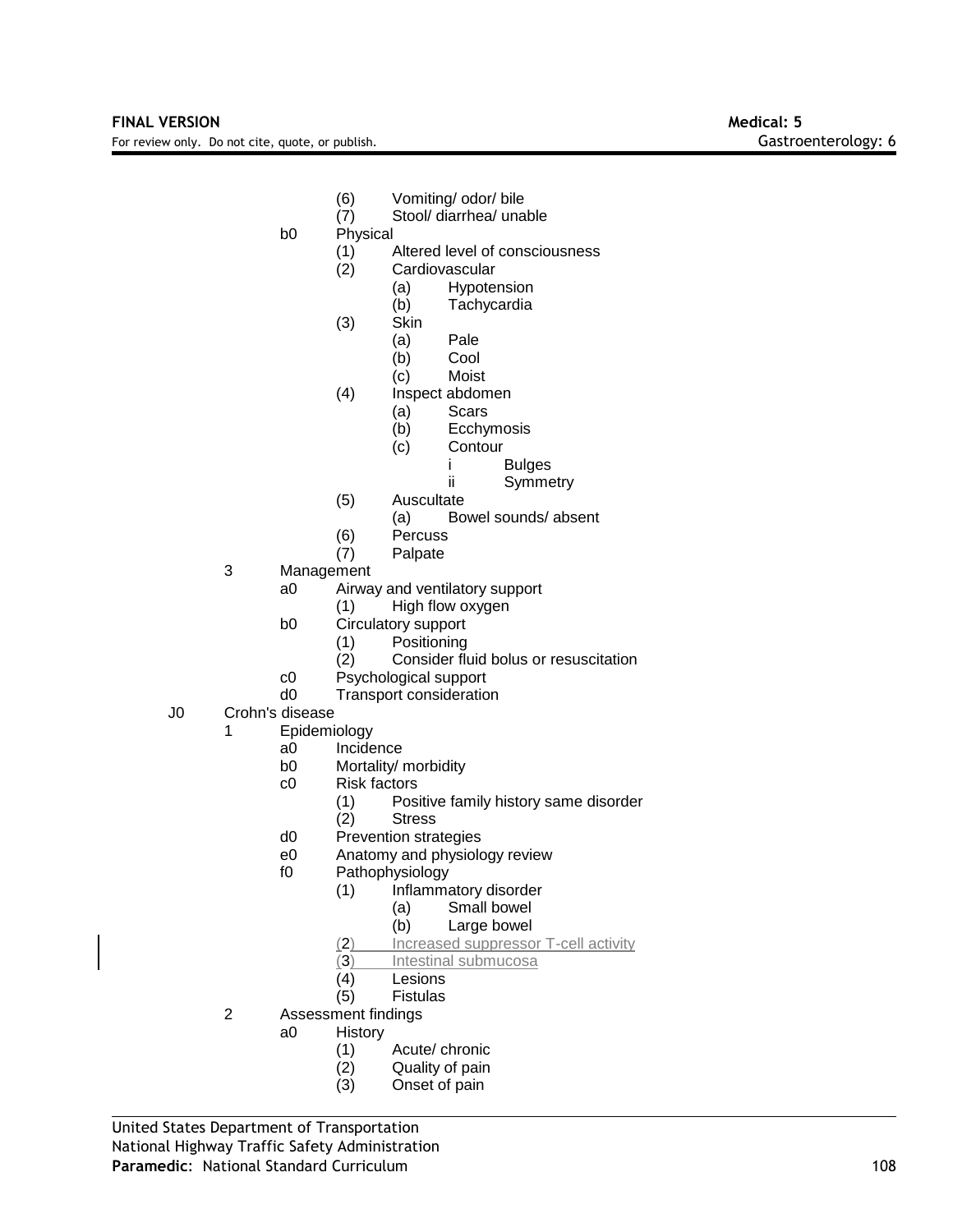- (4) Location of pain<br>(5) "Irritable bowel"
- "Irritable bowel"
- (6) Stool/ diarrhea
- (7) Weight loss
- b0 Physical
	- (1) Skin
		- (a) Pale
			- (b) Cool
			- (c) Moist
	- (2) Inspect abdomen
		- (a) Scars
			- (b) Ecchymosis
			- (c) Contour
				- i Bulges
					- ii Symmetry
	- (3) Auscultate
		- (a) Bowel sounds
	- (4) Percuss
	- (5) Palpate
- 3 Management
	- a0 Airway and ventilatory support
		- (1) High flow oxygen
	- b0 Circulatory support
		- (1) Positioning
	- c0 Psychological support<br>d0 Transport consideratio
	- Transport consideration
- K0 Pancreatitis
	- 1 Epidemiology
		- a0 Incidence
		- b0 Mortality/ morbidity
		- c0 Risk factors
			- (1) Gallstones
			- (2) Alcohol
		- d0 Prevention strategies
		- e0 Anatomy and physiology review
	- 2 Pathophysiology
		- a0 Inflammation
		- b0 Injury or disruption of pancreatic ducts or acini
		- c0 Leaked enzymes
	- 3 Assessment findings
		- a0 History
			- (1) Acute/ chronic<br>(2) Quality of pain
			- (2) Quality of pain<br>(3) Onset of pain
			- Onset of pain
			- (4) Location of pain
			- (5) Nausea/ vomiting
		- b0 Physical
			- (1) Cardiovascular
				- (a) Hypotension
					- (b) Tachycardia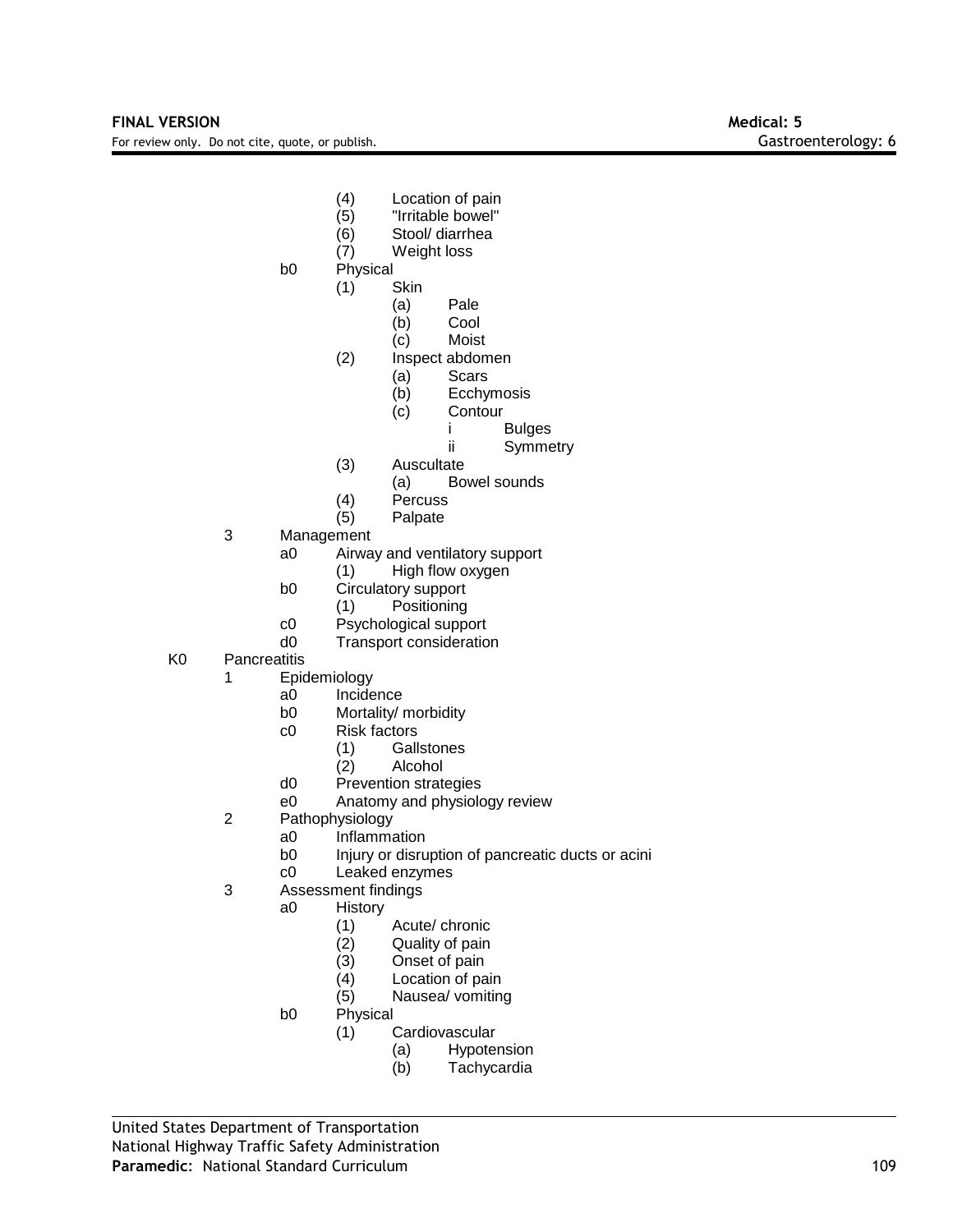- (2) Lungs
	- (a) Pulmonary edema
- (3) Skin
	- (a) Pale
	- (b) Cool
	- (c) Moist
- (4) Edema
- (5) Inspect abdomen
	- (a) Scars
		- (b) Ecchymosis<br>(c) Contour
		- **Contour** 
			- i Bulges

ii Symmetry

- (6) Auscultate
	- (a) Bowel sounds
- 
- (7) Percuss Palpate
- 4 Management
	- a0 Airway and ventilatory support
		- (1) High flow oxygen
	- b0 Circulatory support
		- (1) Positioning
		- Fluid bolus
	- c0 Psychological support
	- d0 Transport considerations
- L0 Esophageal varices
	- 1 Epidemiology
		- a0 Incidence
		- b0 Mortality/ morbidity
		- c0 Risk factors
		- d0 Prevention strategies
		- e0 Anatomy and physiology review
		- f0 Pathophysiology
			- (1) Portal hypertension
			-
			- (2) Esophagitis with erosion<br>(3) Ingestion caustic substar Ingestion caustic substance
	- 2 Assessment findings
		- a0 History
			- (1) Acute
			-
			- (2) Painless
			- (3) Nausea<br>(4) Vomiting Vomiting/ hematemesis
		- b0 Physical
			- (1) Cardiovascular
				- (a) Hypotension
				- (b) Tachycardia
			- (2 Skin
				- (a Pale
				- (b Cool
				- (c Moist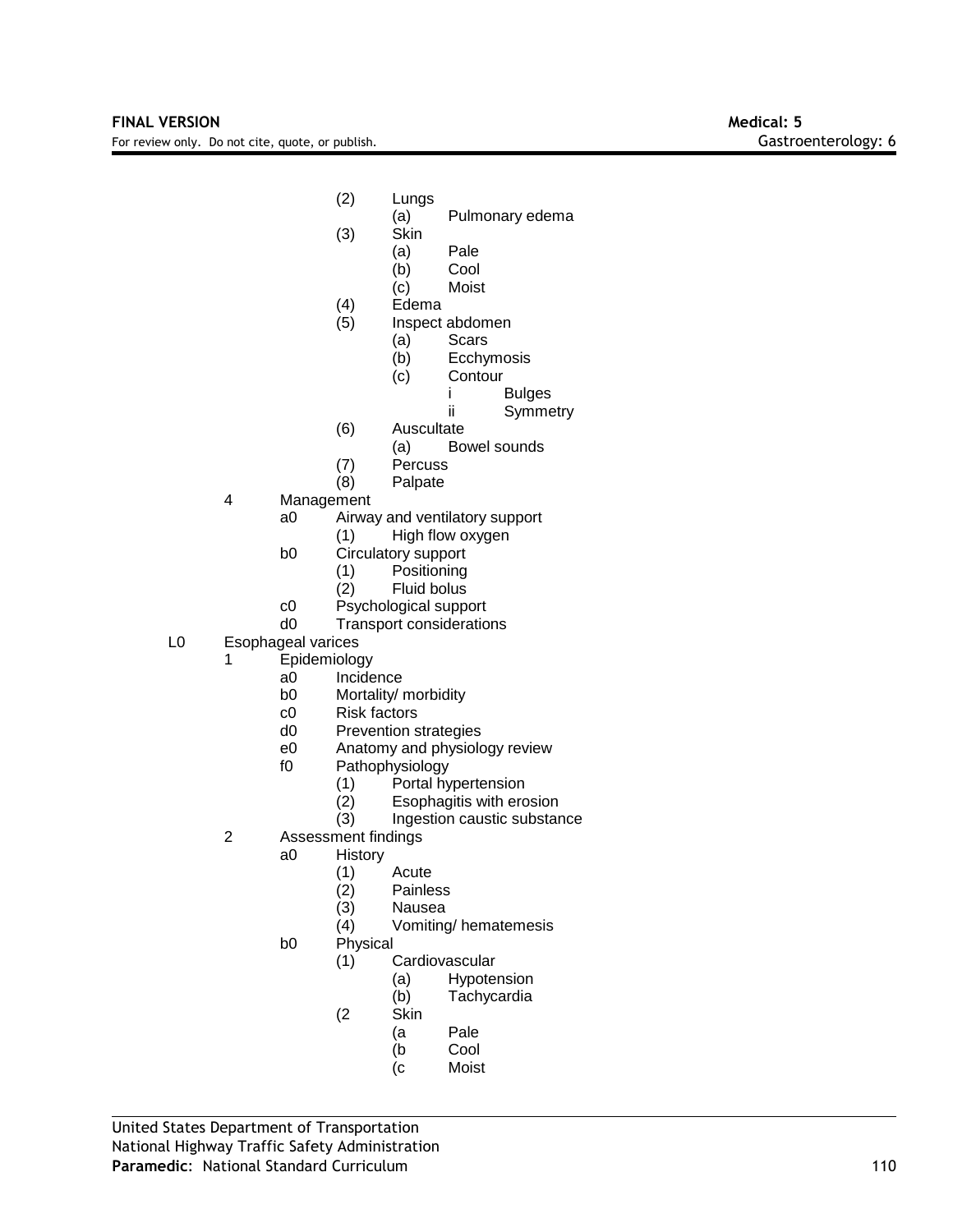- 3. Management
	- a. Airway and ventilatory support
		- (1 High flow oxygen
		- (2 Suction
	- b. Circulatory support
		- (1 Positioning
		- (2 Fluid bolus or resuscitation
	- c. Transport consideration
- M. Hemorrhoids
	- 1. Epidemiology
		- a. Incidence
		- b. Mortality/ morbidity
		- c. Risk factors
		- d. Prevention strategies
		- e. Anatomy and physiology review
		- f. Pathophysiology
			- (1 Internal/ external hemorrhoid<br>(2 Increased portal vein pressure
			- $(2 \t\t\t Increased portal vein pressure)$ <br> $(3 \t\t\t Mucosal surface)$
			- Mucosal surface
				- (a Thrombosis
				- (b Infection
				- (c Erosion
	- 2. Assessment findings
		- a. History
			-
			- (1 Rectal pain (2 Increased pain with bowel movement<br>(3 Stool/ blood
			- Stool/ blood
			- b. Physical
	- 3. Management
		- a. Psychological support
			- b. Transport consideration
- N. Cholecystitis
	- 1. Epidemiology
		- a. Incidence
		- b. Mortality/ morbidity
		- c. Risk factors
		- d. Prevention strategies
		- e. Anatomy and physiology review
		- f. Pathophysiology
			- (1 Gallstones in cystic duct
	- 2. Assessment findings
		- a. History
			- (1 Acute/ chronic
			- Quality of pain
			- (3 Onset of pain<br>(4 Location of pain
			- Location of pain
			- b. Physical
				- (1 Skin
					- (a Pale
						- (b Cool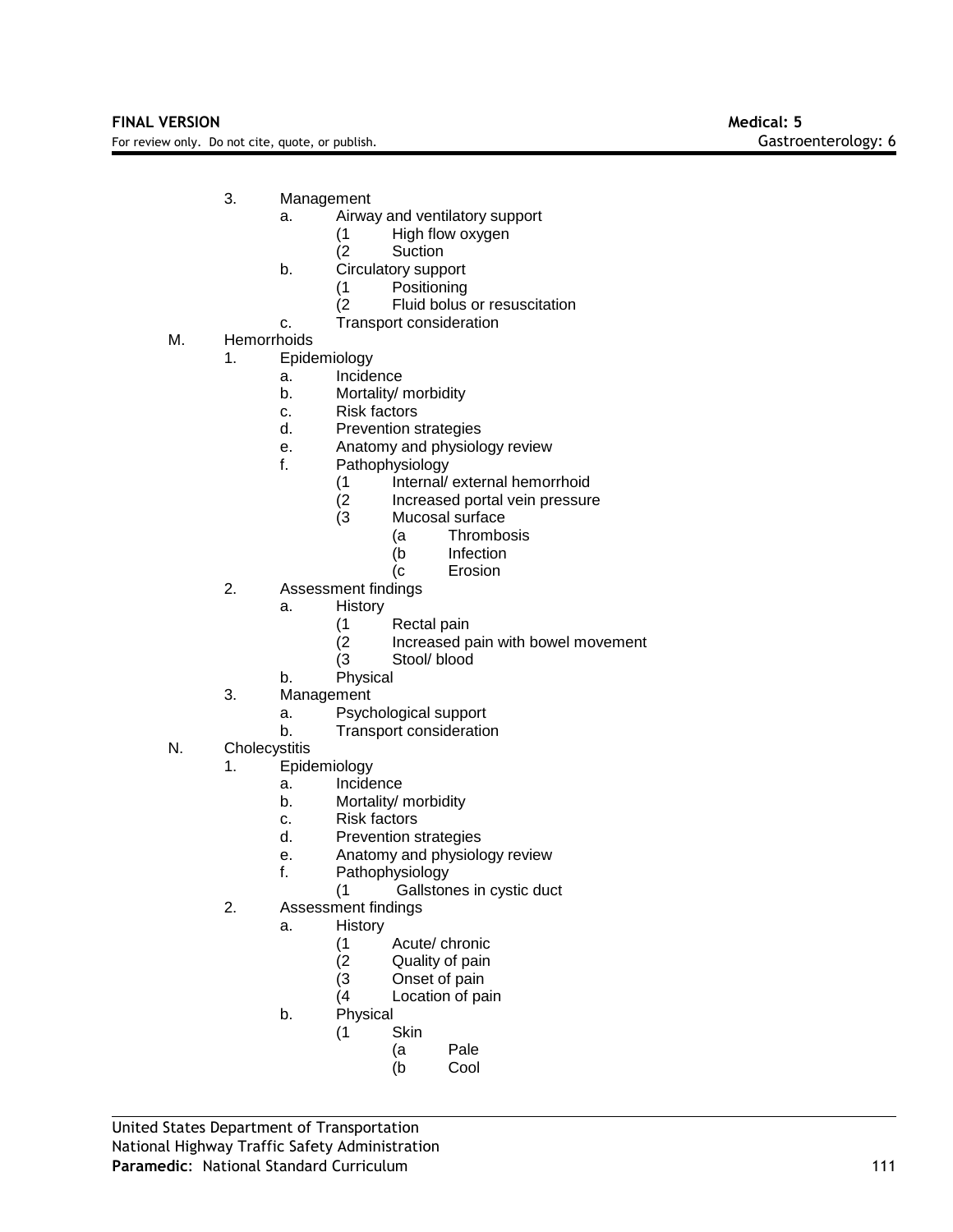- 
- (c Moist Warm
- (2 Fever
- (3 Inspect abdomen
	- (a Scars
		- (b Ecchymosis
		- (c Contour
			- i) Bulges
				- ii) Symmetry
- (4 Auscultate
	- (a Bowel sounds
- (5 Percuss
- (6 Palpate
- 3. Management/ treatment plan
	- a. Pharmacological interventions
		- (1 Consider pain medication
		- b. Transport consideration
- O. Acute hepatitis
	- 1. Epidemiology
		- a. Incidence
		- b. Mortality/ morbidity
		-
		- c. Risk factors<br>d. Prevention s **Prevention strategies**
		- e. Anatomy and physiology review
		- f. Pathophysiology
			- (1 Systemic infection of the liver
			-
			- (2 Types (3 Chronic liver disease<br>(4 Cirrhosis
			- **Cirrhosis**
			- (5 Pathogenesis
	- 2. Assessment findings
		- a. History
			- (1 Acute/ chronic onset<br>(2 Quality of abdominal
			- Quality of abdominal pain
			- (3 Location of pain
			-
			- (4 Anorexia **Nausea**
			-
			- (6 Vomiting<br>(7 Fatique **Fatigue**
			-
			- (8 Headache<br>(9 Malaise
			- (9 Malaise<br>(10 Photoph Photophobia
			-
			- (11 Pharyngitis Cough
		- b. Physical
			- (1 Skin
				- (a Warm
				- (b Rash
			- (2 Fever
			- (3 Inspect abdomen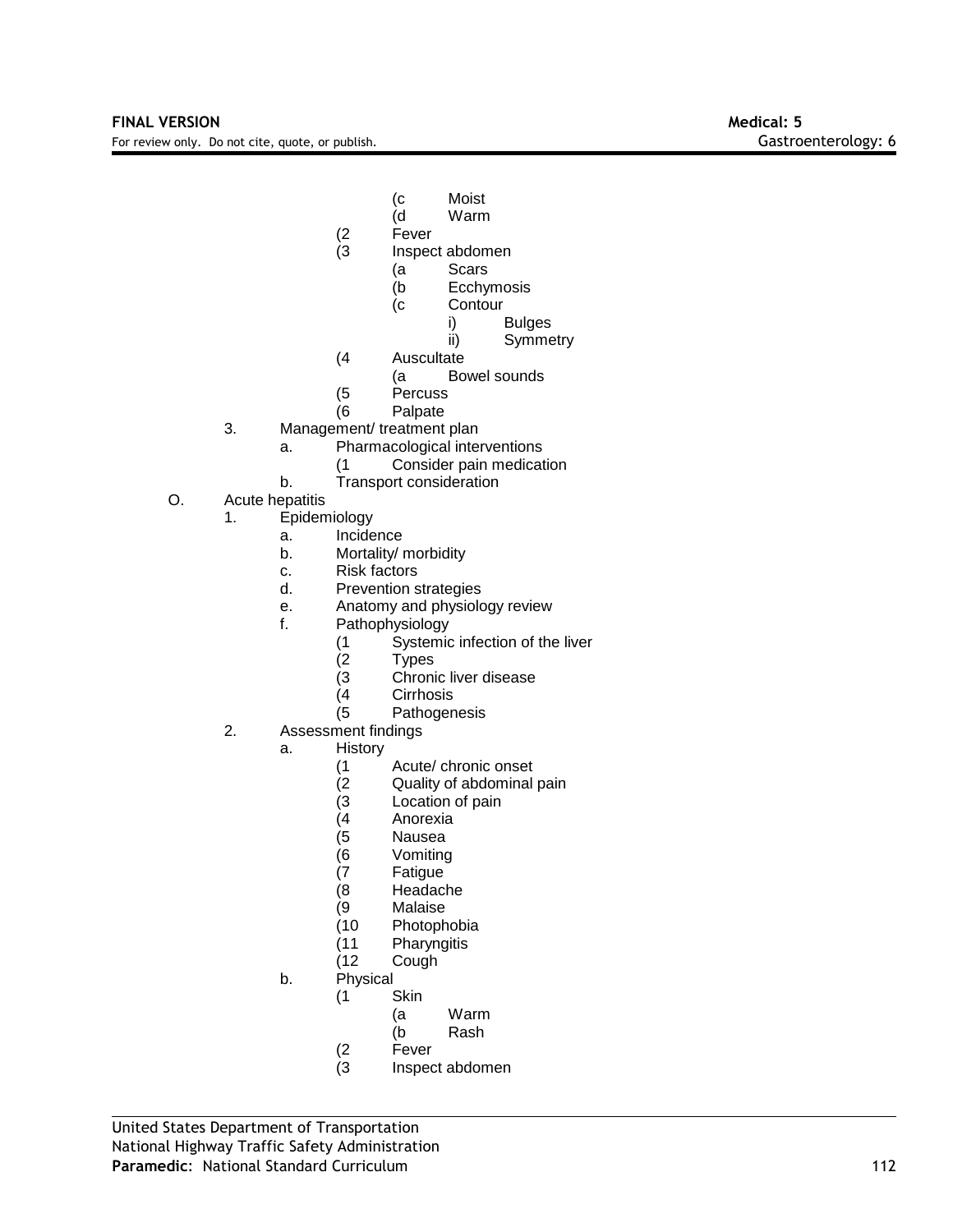## **Medical: 5** Renal/Urology: 7

- 
- (a Scars<br>(b Ecchyr Ecchymosis
- (c Contour
	- i) Bulges<br>ii) Symme
		- Symmetry
- (4 Auscultate
	- (a Bowel sounds
- (5 Percuss
- Palpate
- 3. Management
	- a. Psychological support<br>b. Transport consideration
	- Transport consideration

. Integration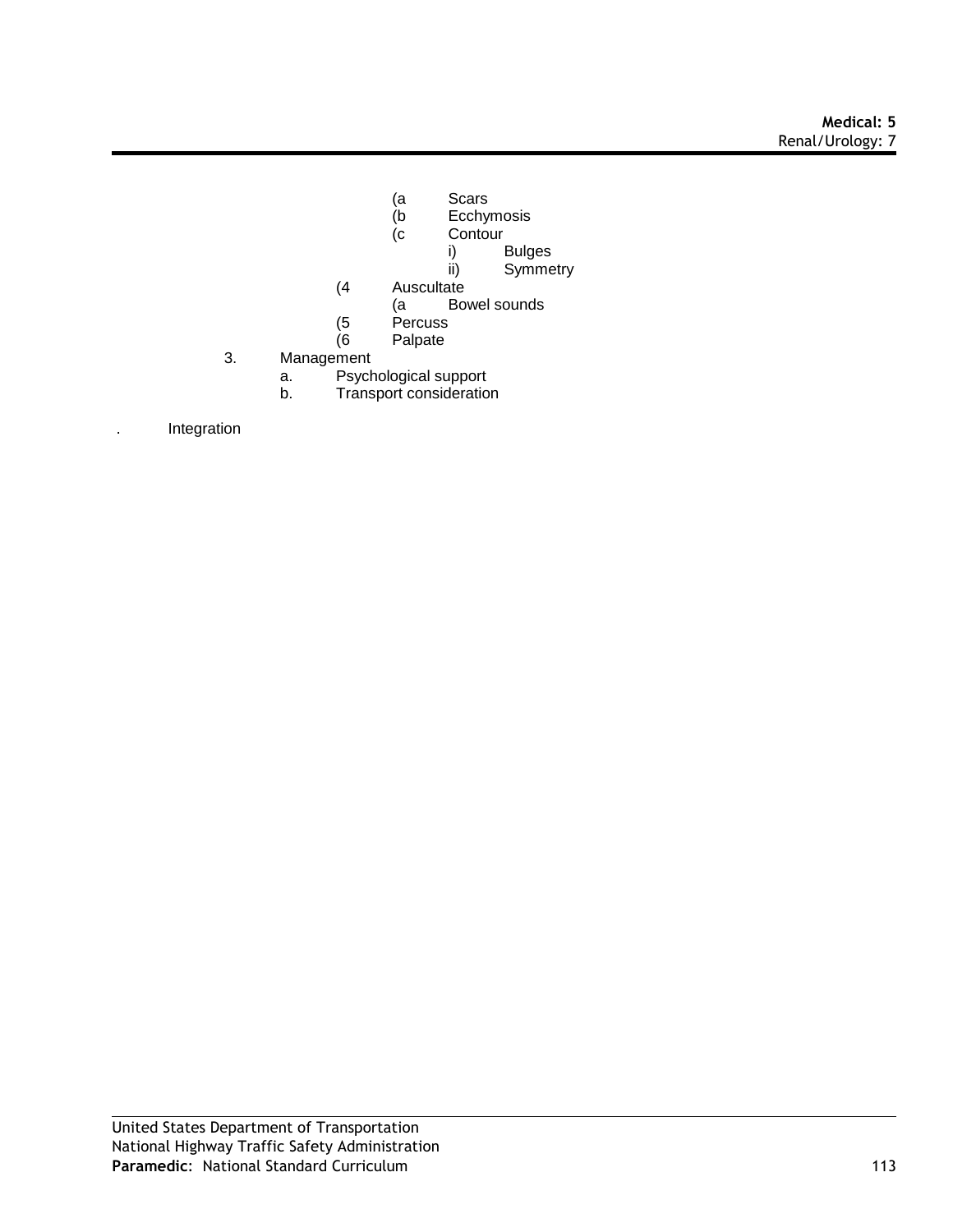#### **UNIT TERMINAL OBJECTIVE**

5-7 At the completion of this unit, the paramedic student will be able to integrate pathophysiological principles and the assessment findings to formulate a field impression and implement a treatment plan for the patient with a renal or urologic problem.

### **COGNITIVE OBJECTIVES**

At the conclusion of this unit, the paramedic student will be able to :

- 5-7.1 Describe the incidence, morbidity, mortality, and risk factors predisposing to urological emergencies. (C-1)<br>5-7.2 Discuss the anatomy and physiology of the organs and structures related to urogenital diseases. (C-1)
- Discuss the anatomy and physiology of the organs and structures related to urogenital diseases. (C-1)
- 5-7.3 Define referred pain and visceral pain as it relates to urology. (C-1)
- 5-7.4 Describe the questioning technique and specific questions the paramedic should utilize when gathering a focused history in a patient with abdominal pain. (C-1)
- 5-7.5 Describe the technique for performing a comprehensive physical examination of a patient complaining of abdominal pain. (C-1)
- 5-7.6 Define acute renal failure. (C-1)
- 5-7.7 Discuss the pathophysiology of acute renal failure. (C-1)
- 5-7.8 Recognize the signs and symptoms related to acute renal failure. (C-1)
- 5-7.9 Describe the management for acute renal failure. (C-1)
- 5-7.10 Integrate pathophysiological principles and assessment findings to formulate a field impression and implement a treatment plan for the patient with acute renal failure. (C-3)
- 5-7.11 Define chronic renal failure. (C-1)
- 5-7.12 Discuss the pathophysiology of chronic renal failure. (C-1)
- 5-7.13 Recognize the signs and symptoms related to chronic renal failure. (C-1)
- 5-7.14 Describe the management for chronic renal failure. (C-1)
- 5-7.15 Integrate pathophysiological principles and assessment findings to formulate a field impression and implement a treatment plan for the patient with chronic renal failure. (C-3)
- 5-7.16 Define renal dialysis. (C-1)
- 5-7.17 Discuss the common complication of renal dialysis. (C-1)
- 5-7.18 Define renal calculi. (C-1)
- 5-7.19 Discuss the pathophysiology of renal calculi. (C-1)
- 5-7.20 Recognize the signs and symptoms related to renal calculi. (C-1)
- 5-7.21 Describe the management for renal calculi. (C-1)
- 5-7.22 Integrate pathophysiological principles and assessment findings to formulate a field impression and implement a treatment plan for the patient with renal calculi. (C-3)
- 5-7.23 Define urinary tract infection. (C-1)
- 5-7.24 Discuss the pathophysiology of urinary tract infection. (C-1)
- 5-7.25 Recognize the signs and symptoms related to urinary tract infection. (C-1)
- 5-7.26 Describe the management for a urinary tract infection. (C-1)
- 5-7.27 Integrate pathophysiological principles and assessment findings to formulate a field impression and implement a treatment plan for the patient with a urinary tract infection. (C-3)
- 5-7.28 Apply the epidemiology to develop prevention strategies for urological emergencies. (C-2)
- 5-7.29 Integrate pathophysiological principles to the assessment of a patient with abdominal pain. (C-3)
- 5-7.30 Synthesize assessment findings and patient history information to accurately differentiate between pain of a urogenital emergency and that of other origins. (C-3)
- 5-7.31 Develop, execute, and evaluate a treatment plan based on the field impression made in the assessment. (C-3)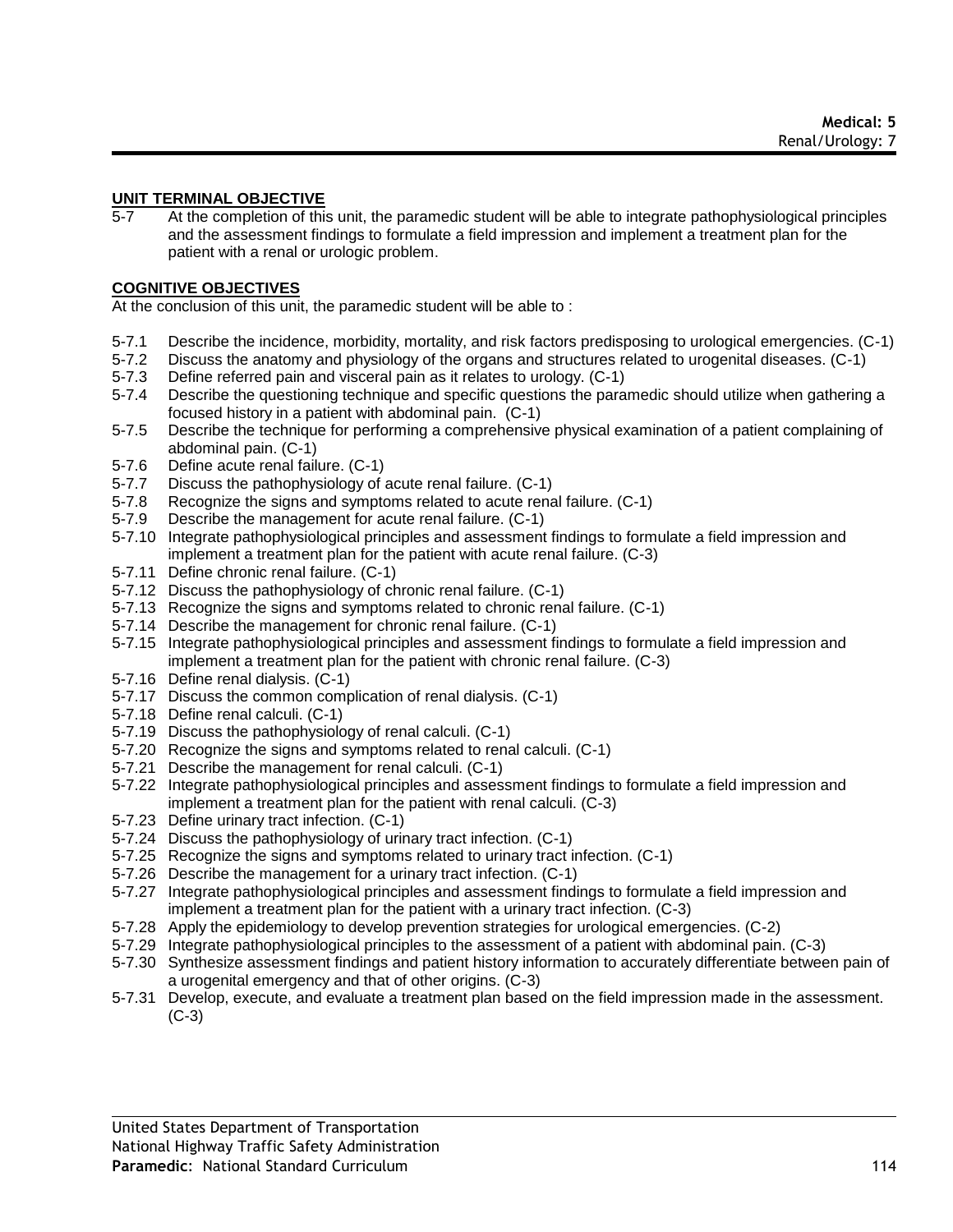#### **AFFECTIVE OBJECTIVES**

None identified for this unit.

## **PSYCHOMOTOR OBJECTIVES**

None identified for this unit.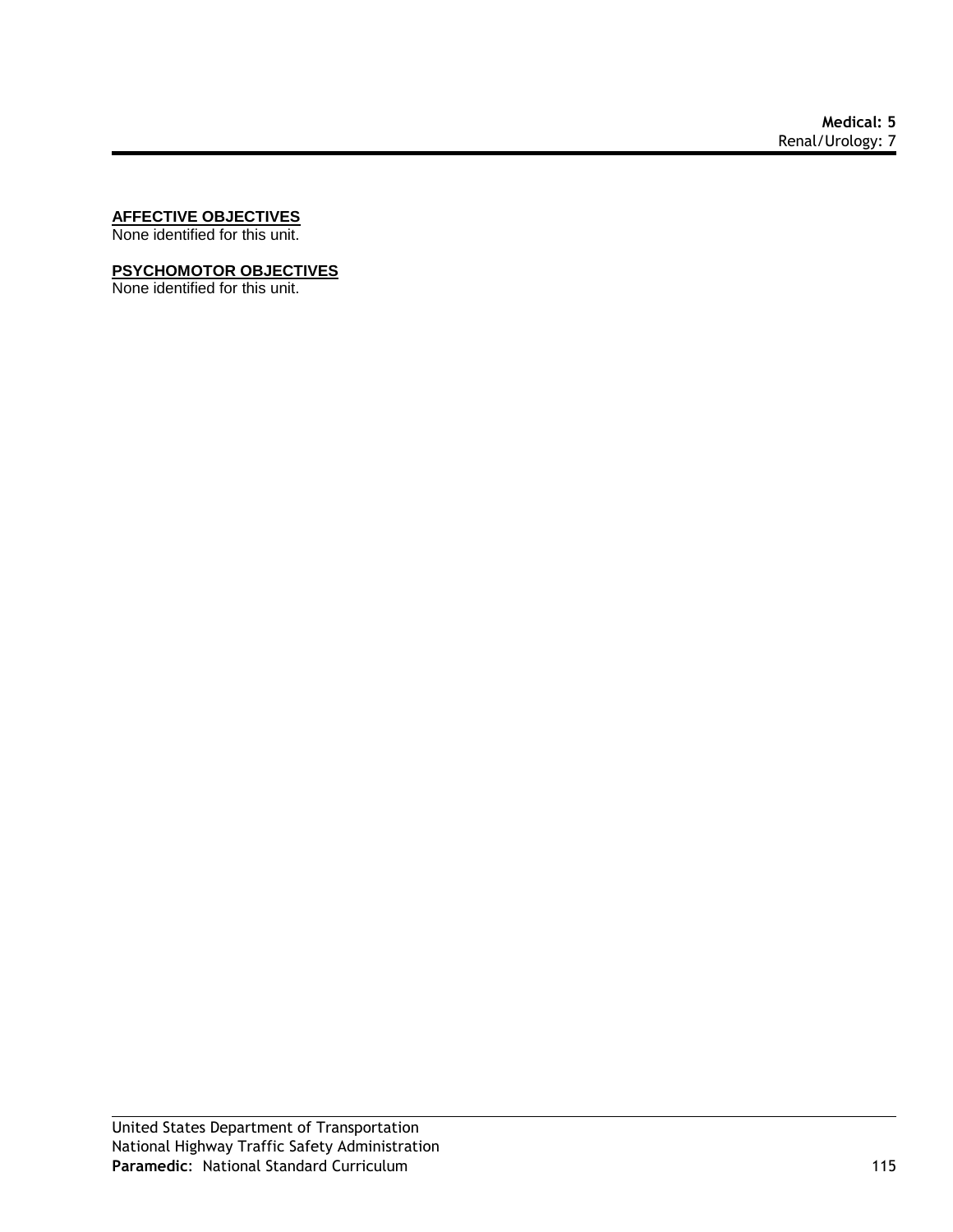## **DECLARATIVE**

#### I. Introduction

- A. Epidemiology
	- 1. Incidence
	- 2. Mortality/ morbidity
	- 3. Risk factors
	- 4. Prevention strategies
- B. Anatomy and physiology review<br>C. Mechanisms of iniuries/ illness
- Mechanisms of injuries/ illness
- II. General pathophysiology, assessment and management
	- A. Pathophysiology of abdominal pain
		- 1. Bacterial contamination
			- a. Urinary tract infection
		- 2. Types of abdominal pain
			- a. Visceral pain
				- (1) Obstruction of hollow viscera (ureters, urethra, etc.)
			- b. Referred pain
	- B. Assessment findings
		- 1. Scene size-up
			- 2. Initial assessment
				- a. Airway
				- b. Breathing
				- c. Circulation
				- d. Disability
				- e. Chief complaint
			- 3. Focused history
				- a. Onset
				- b. Provoking factors
				- c. Quality
				- d. Region/ radiation
				- e. Severity
				- f. Time
				- g. Previous history of same event
				- h. Nausea / vomiting
				- i. Change in bowel habits/ stool
					- (1) Constipation
					- Diarrhea
				- j. Weight loss
				- k. Last meal
				- l. Chest pain
			- 4. Focused physical examination
				- a. Appearance
				- b. Posture
				- c. Level of consciousness
				- d. Apparent state of health
				- e. Skin color
				- f. Vital signs
				- g. Inspect abdomen
				- h. Auscultate abdomen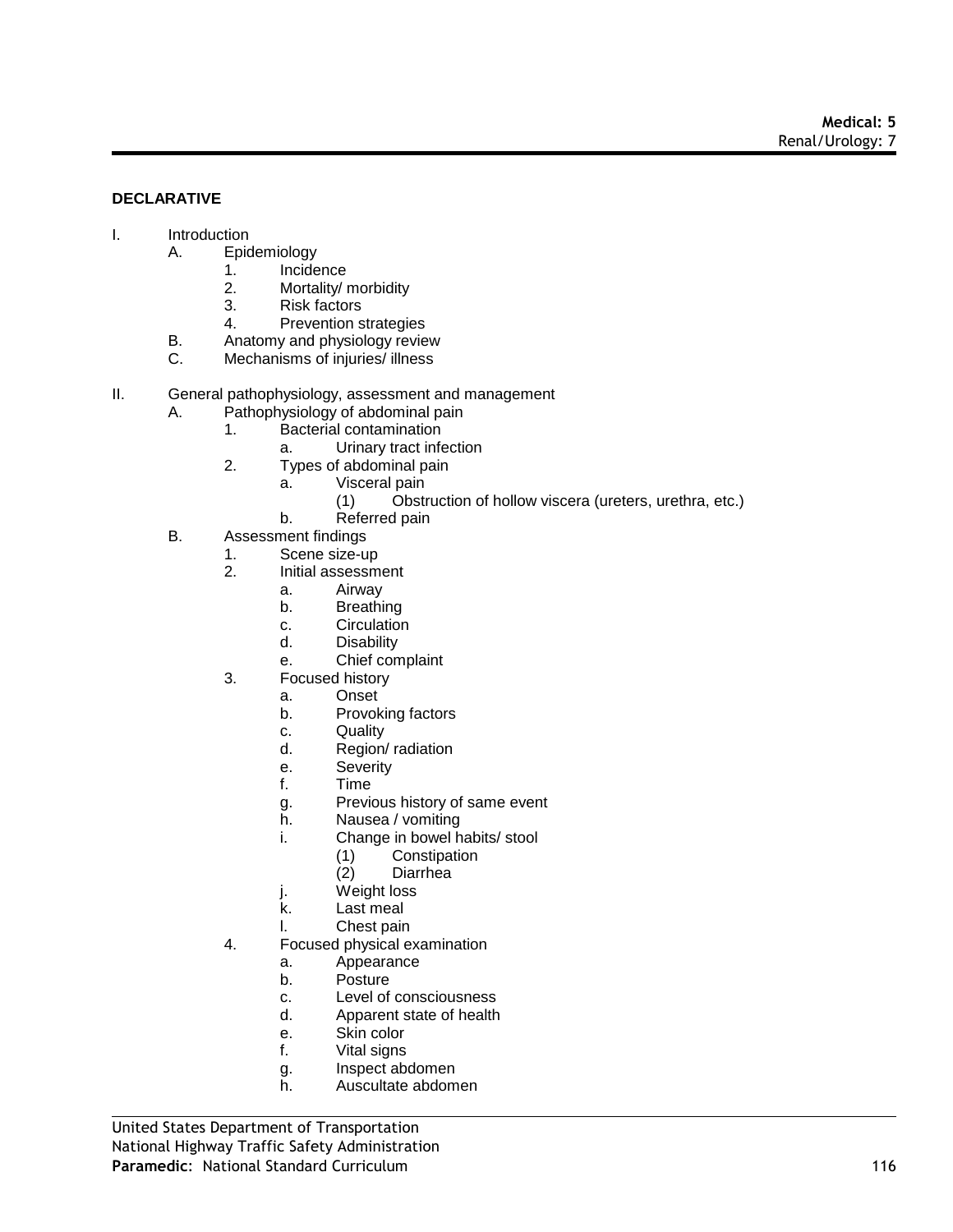- i. Percuss abdomen
- j. Palpate abdomen
- k. Female abdominal exam
- l. Male abdominal exam
- 5. Assessment tools
	- a. Hematocrit
- C. Management/ treatment plan
	- 1. Airway and ventilatory support
		- a. Maintain an open airway
		- b. High flow oxygen
	- 2. Circulatory support
		- a. Electrocardiogram
		- b. Monitor blood pressure
	- 3. Pharmacological interventions
		- a. Consider initiating intravenous line
		- b. Avoid intervention which mask signs and symptoms
	- 4. Non-pharmacological interventions
		- a. Nothing by mouth
		- b. Monitor LOC
		- c. Monitor vital signs
		- d. Position of comfort
	- 5. Transport consideration
		- a. Persistent pain for greater than six hours requires transport
		- b. Gentle but rapid transport
	- 6. Psychological support
		- a. All actions reflect a calm, caring, competent attitude
		- b. Keep patient and significant others informed of your actions
- III. Specific injuries/ illness
	- A. Acute renal failure
		- 1. Epidemiology
			- a. Incidence
			- b. Mortality/ morbidity
				- (1) Overall mortality 50%
			- c. Risk factors
				- (1) Prerenal
				- (2) Postrenal
				- (3) Renal
			- d. Prevention strategies
				- (1) Protection of cardiovascular function and volume
				- (2) Reduce exposure to nephrotoxic drugs
			- e. Anatomy and physiology review
			- f. Pathophysiology
				- (1) Function of the nephron and glomerular filtration rate
				- (2) Retention of nitrogenous waste products and electrolytes
				- (3) Aberrations in glucose reabsorption
				- (4) Disorders of renal hypoperfusion
					- (a) Hypovolemia
					- (b) Low cardiac output
					- (c) Increased renal systemic vascular resistance ratio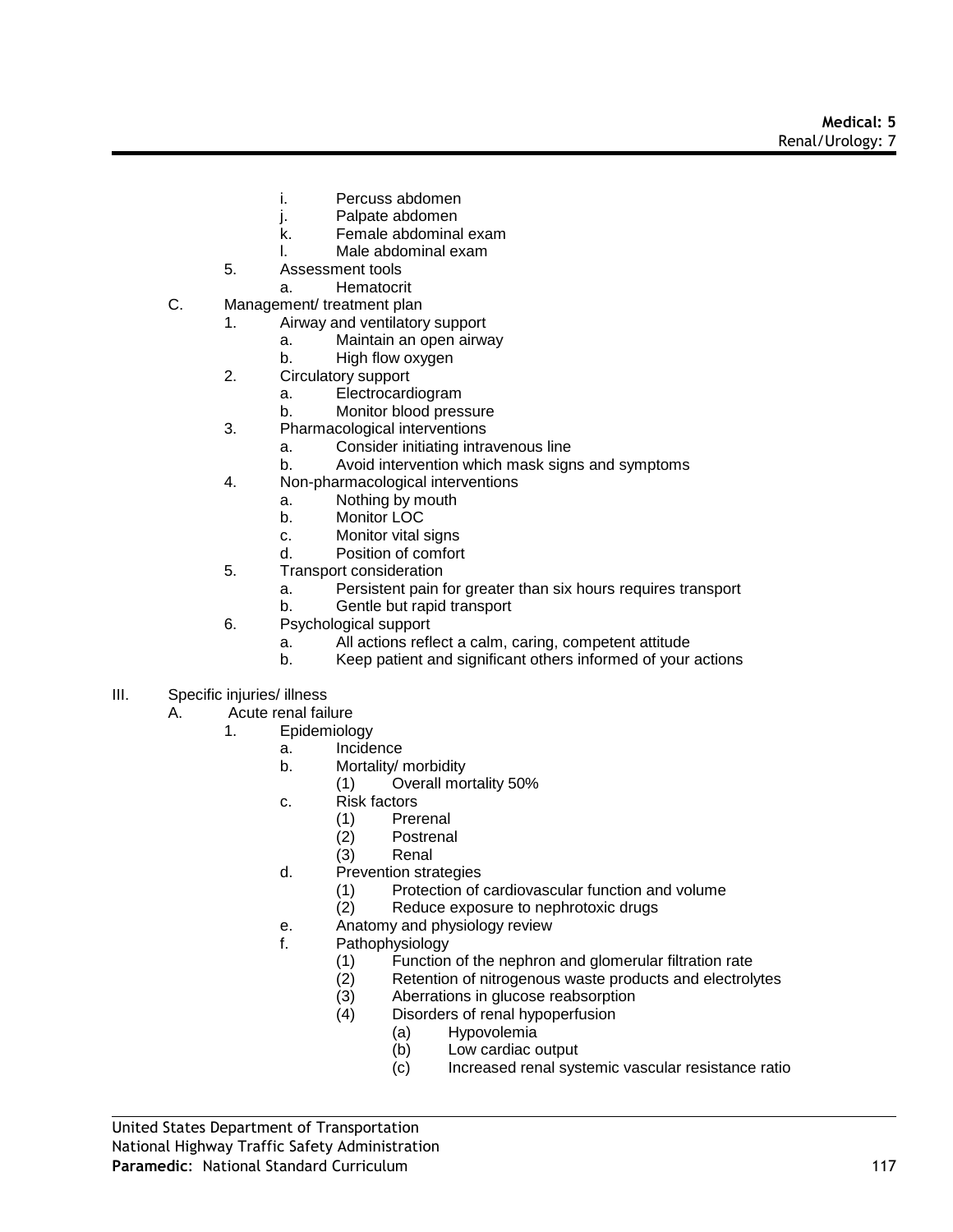## **Medical: 5** Renal/Urology: 7

- (d) Diseases of renal parenchyma
	- i) Renovascular obstruction
		- ii) Glomerular renal microvasculature
	- iii) Acute tubular necrosis
	- iv) Interstitial nephritis
- (e) Acute obstruction of the urinary tract
	- i) Ureter
	- ii) Bladder neck
	- iii) Urethra
- (f) Hyperkalemia
- (g) Metabolic acidosis
- 2. Assessment findings
	- a. History
		- (1) Oliguria/ anuria
		- (2) Edema
		- **Acidosis**
	- b. Physical
		- (1) Altered level of consciousness
			- (2) Skin
				- (a) Pale
				- (b) Cool
				- (c) Moist
		- (3) Cardiovascular
			- (a) Hypotension
				- (b) Tachycardia
				- (c) ECG findings
		- (4) Inspect abdomen
			- (a) Scars
				- (b) Ecchymosis
				- (c) Contour
					- i) Bulges
					- ii) Symmetry
		- (5) Auscultate
		- (6) Palpate
	- c. Assessment tools
		-
		- (1) Hematocrit **Urinalysis**
- 3. Management
	- a. Airway and ventilatory support
		- (1) High flow oxygen
	- b. Circulatory support
		- (1) Positioning
		- $(2)$  Consider fluid bolus or resuscitation<br> $(3)$  Consider fluid lavage
		- Consider fluid lavage
	- c. Psychological support
	- d. Transport consideration
- B. Chronic renal failure
	- 1. Epidemiology
		- a. Incidence
		- b. Mortality/ morbidity
		- c. Risk factors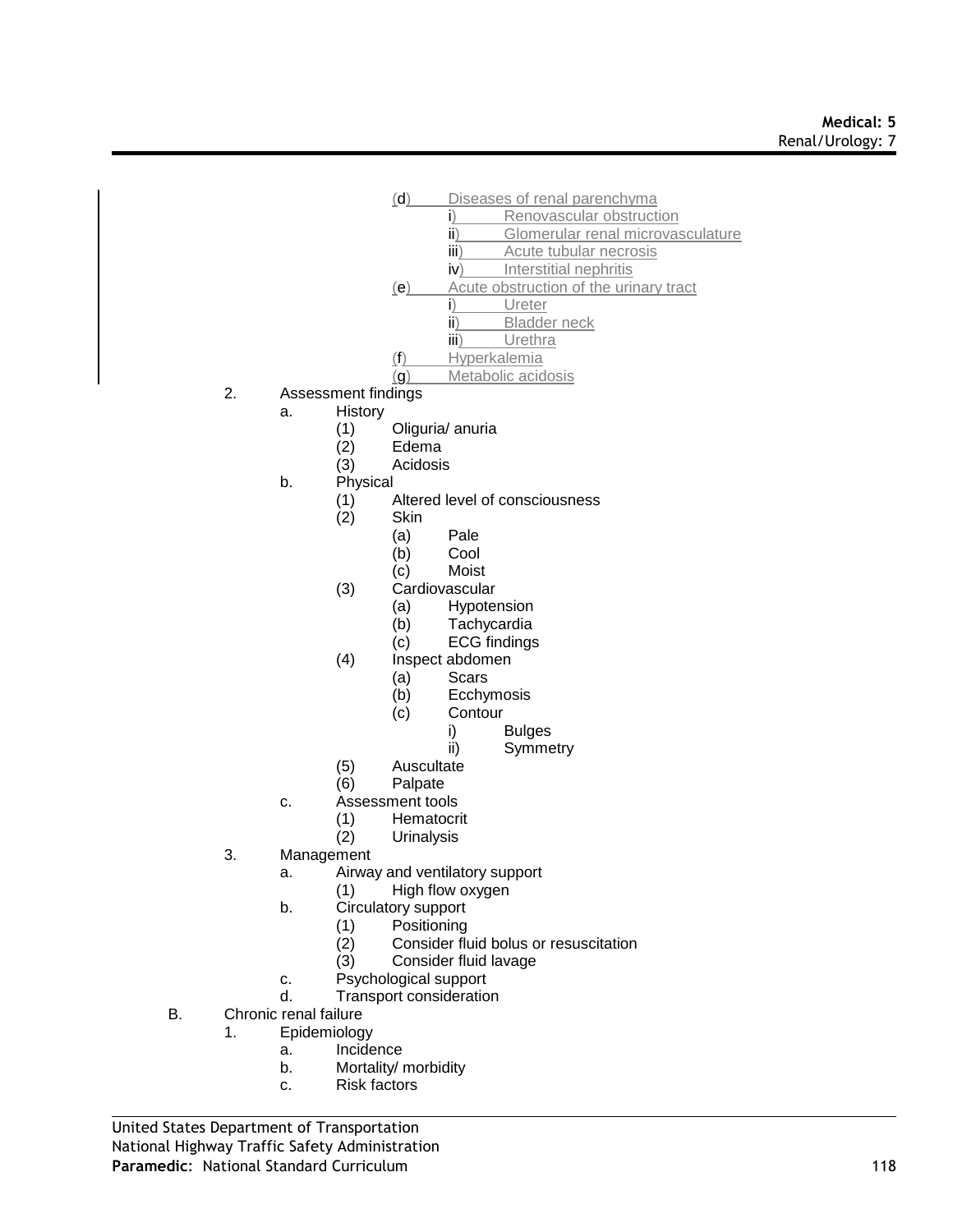- (1) Diabetes mellitus
- **Hypertension**
- d. Prevention strategies
- e. Anatomy and physiology review
- f. Pathophysiology
	- (1) Reduction of renal mass
	- (2) Reduction of nephron mass<br>(3) Glucose intolerance
	- (3) Glucose intolerance<br>(4) Electrolyte imbalance
	- Electrolyte imbalance
	- (5) Anemia
- 2. Assessment findings
	- a. History
		- (1) Anorexia
		- **Nausea**
		- (3) Vomiting<br>(4) Anxiety
		- (4) Anxiety
		- Seizure activity
		- b. Physical
			- (1) Altered level of consciousness
				- (a) Delirium
			- (2) Skin
				- (a) Pale
				- (b) Cool
				- (c) Moist
				- (d) Jaundice
				- (e) Uremic frost
			- (3) Cardiovascular
				- (a) Hypotension
				- (b) Tachycardia
				- (c) ECG findings
				- (d) Pericarditis rub
				- (e) Edema
			- (4) Lungs
				- (a) Pulmonary edema
			- (5) Neurological
				- (a) Seizure
					- (b) Muscle twitching
			- (6) Inspect abdomen
				- (a) Scars
				- (b) Ecchymosis
				- (c) Contour<br>(d) Bulges
				- **Bulges**
			-
			- (7) Symmetry<br>(8) Auscultate Auscultate
			- (9) Percuss
			- (10) Palpate
		- c. Assessment tools
			-
			- (1) Hematocrit **Urinalysis**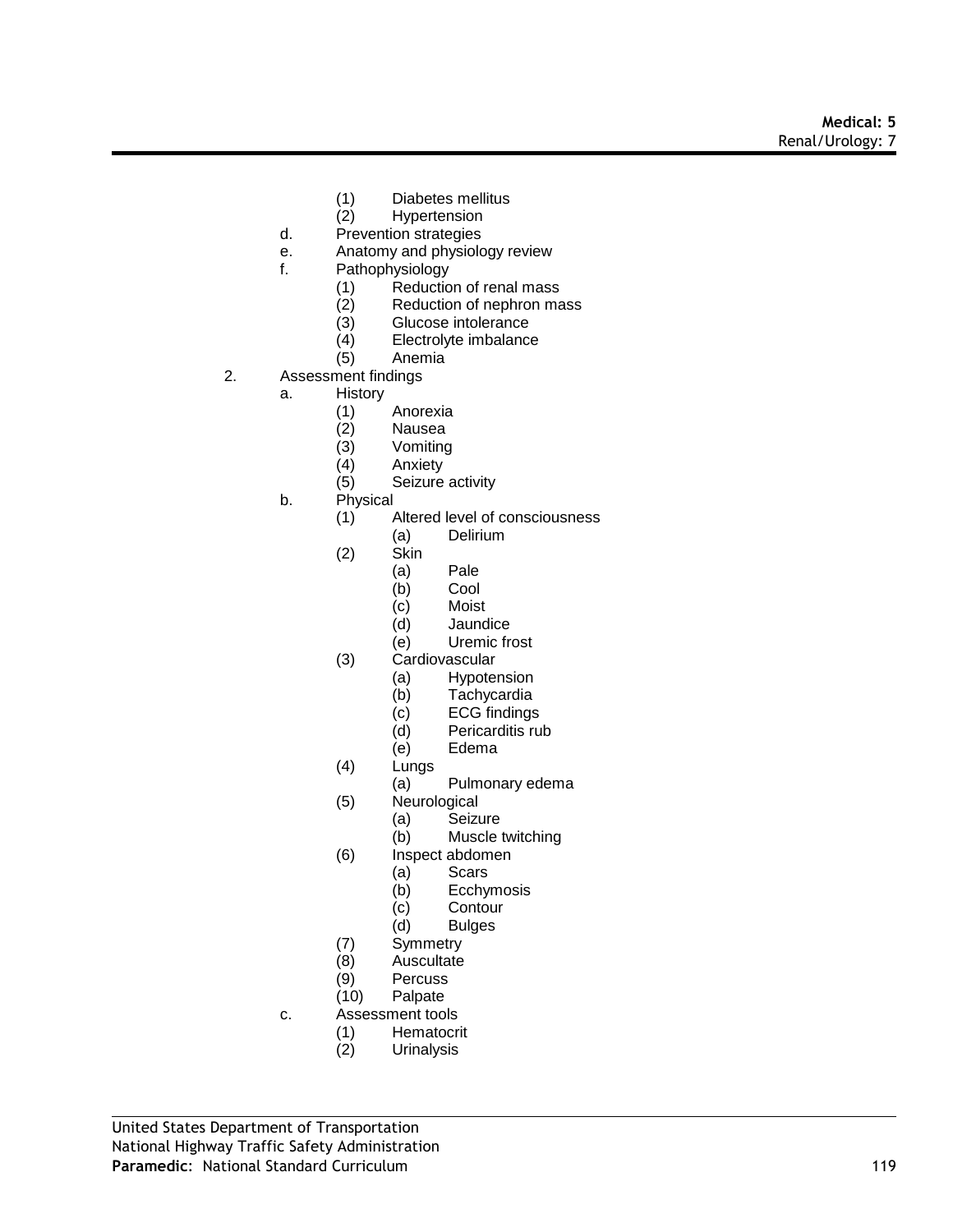- 3. Management
	- a. Airway and ventilatory support
		- (1) High flow oxygen
	- b. Circulatory support
		- (1) Positioning
		- (2) Consider fluid bolus or resuscitation
		- (3) Consider fluid lavage
	- c. Pharmacological
		- (1) Vasopressor
	- d. Non-pharmacological
		- (1) Renal dialysis
			- (a) Definition
				- i) Process of diffusing blood across a semi-permeable membrane to remove substances that normally the kidney would eliminate
				- ii) May restore electrolyte and acid base imbalances
			- (b) Complications
				- i) Vascular-access related most common
					- a) Bleeding from dialysis puncture site
					- b) Thrill in access has been lost
					- c) Infection
				- ii) Non-vascular access related
					- a) Hypotension
					- b) Shortness of breath
					- c) Chest pain
					- d) Neurologic abnormalities
	- e. Psychological support
	- f. Transport considerations
		- (1) Appropriate mode
		- (2) Appropriate facility
- C. Renal calculi
	- 1. Epidemiology
		- a. Incidence
		- b. Mortality/ morbidity
		- c. Risk factors
			- (1) Absent sensory/ motor impulses
			- (2) Medications
				- (a) Anesthetics
				- (b) Opiates
				- (c) Psychotropic
			- (3) Postoperative
		- d. Prevention strategies
		- e. Anatomy and physiology review
		- f. Pathophysiology
			- (1) Urinary stones
				- (a) Calcium salts
				- (b) Uric acid
				- (c) Cystine
				- (d) Struvite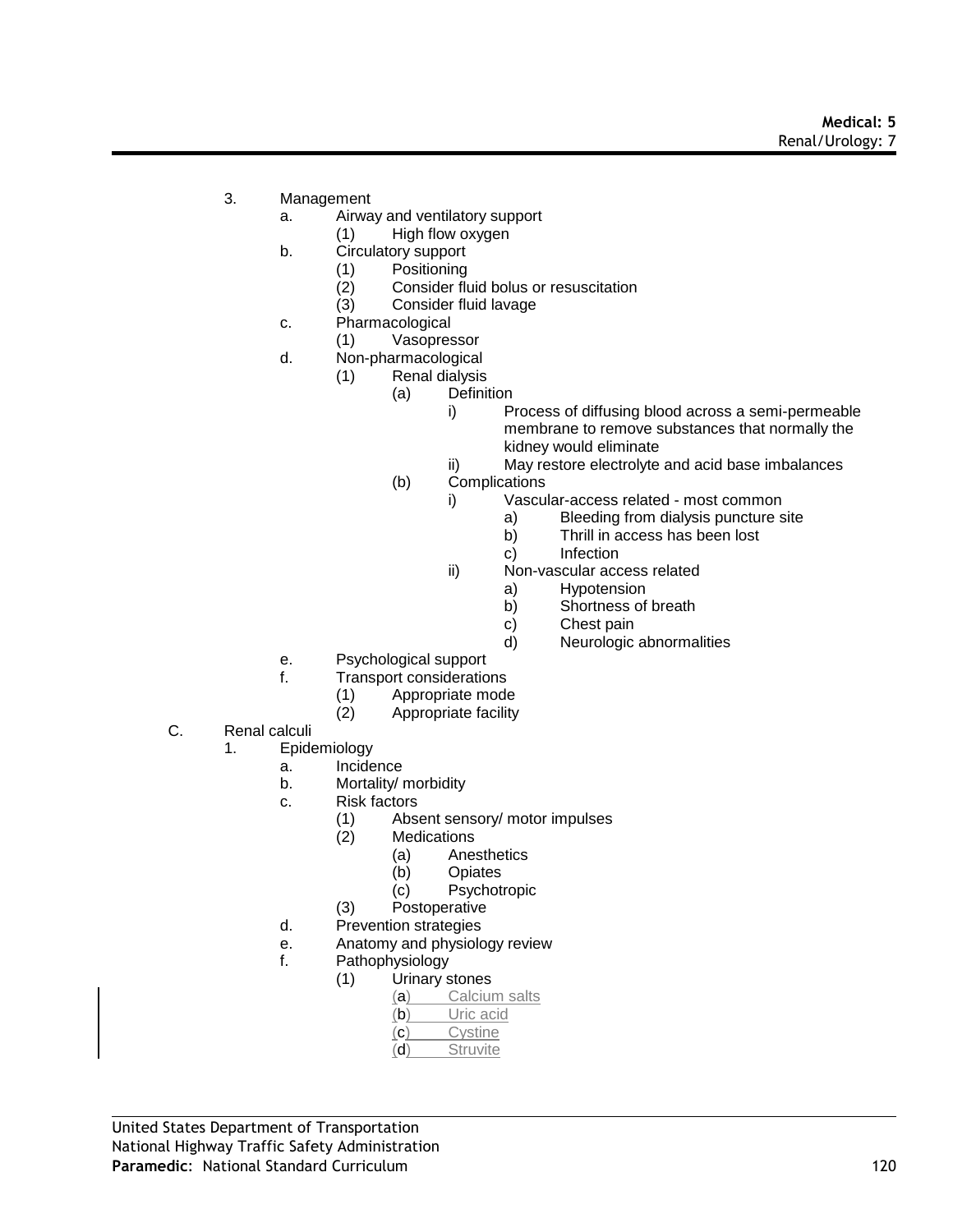- 2. Assessment findings
	- a. History
		- (1) Quality of pain<br>(2) Onset of pain
			- Onset of pain
		- (3) Location of pain
		- **Dysuria**
		- (5) Hematuria
		- (6) Nocturia
		- (7) Frequent urination
		- (8) History of same condition
		- b. Physical
			- (1) Restless
			- Skin
				- (a) Pale
				- (b) Cool
				- (c) Moist
			- (3) Vital signs
				- (a) Vary considerably
			- (4) Abdominal exam
				- (a) Inspect
					- i) Contour
						- a) Bulges
						- b) Symmetry
				- (b) Auscultate
				- (c) Palpate
- 3. Management
	- a. Airway and ventilatory support
	- b. Circulatory support
		- (1) Positioning
	- c. Pharmacological
		- (1) Consider pain management
	- d. Non-pharmacological
		- (1) Pain management
	- e. Transport considerations
		- (1) Appropriate mode
		- (2) Appropriate facility
- D. Urinary tract infection
	- 1 Epidemiology
		- a0 Incidence
		- b0 Mortality/ morbidity
		- c0 Risk factors
			- (1) Nerve disruption
			- **Diabetes**
		- d0 Prevention strategies
		- e0 Anatomy and physiology review
		- f0 Pathophysiology
			- (1) Lower tract infection
				- (a) Urethritis
				- (b) Cystitis
				- (c) Prostatitis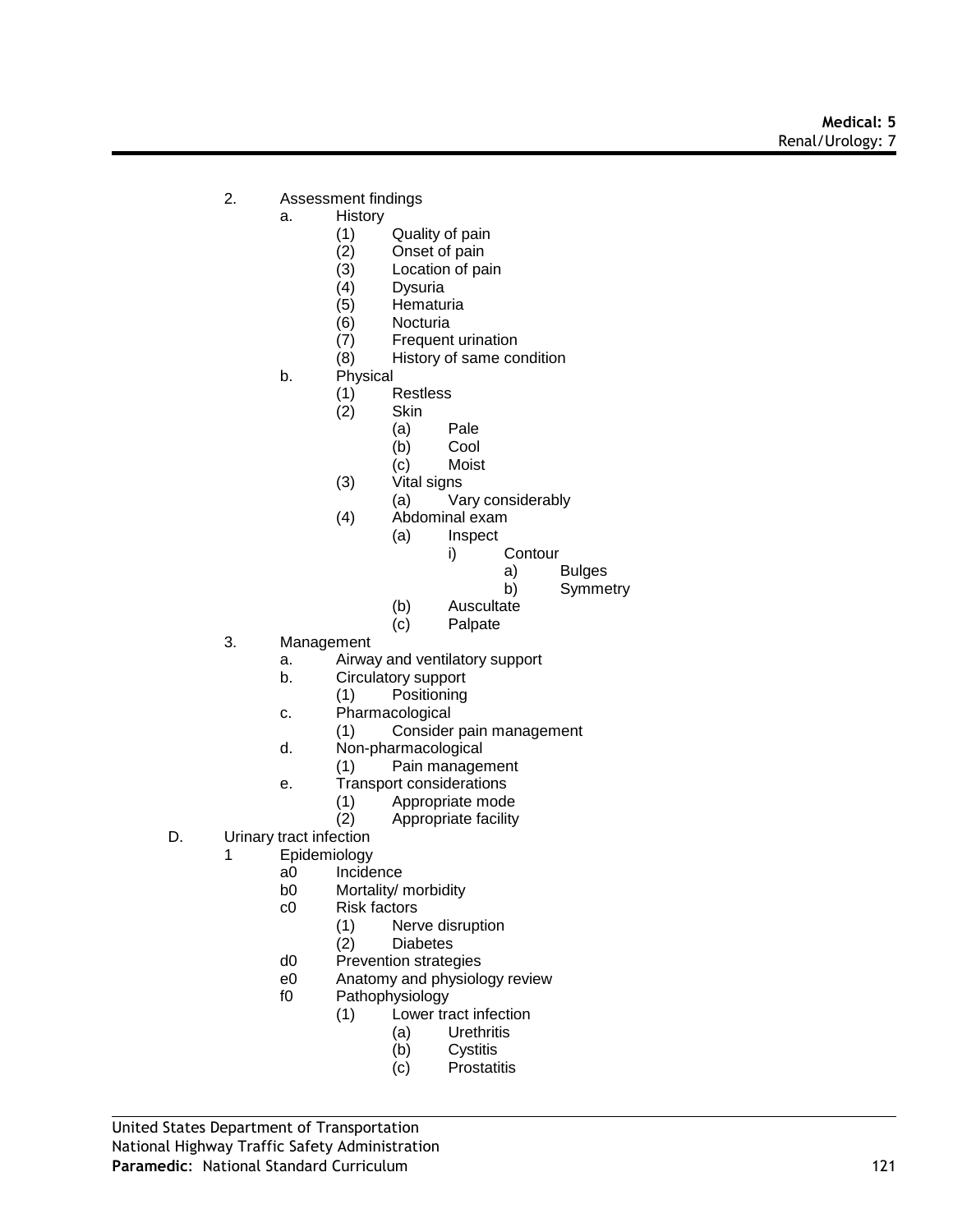- (2) Upper tract infection
	- (a) Pyelonephritis
	- (b) Intrarenal and perinephric abscesses
- (3) Pathogenic microorganisms
- 2 Assessment findings
	- a0 History
		- (1) Quality of pain<br>(2) Onset of pain
		- (2) Onset of pain<br>(3) Location of pa
		- (3) Location of pain
		- **Dysuria**
		- (5) Urgency to urinate
		- (6) Strong urine odor
		- (7) History of same condition
	- b0 Physical
		- (1) Restless
		- (2) Skin
			- (a) Pale
				- (b) Cool
				- (c) Moist
			- (d) Warm
		- (3) Fever
		- Vital signs
			- (a) Vary considerably
		- (5) Abdominal exam
			- (a) Inspect
				- i Contour
					- a65535 Bulges
					- b65535 Symmetry
			- (b) Auscultate
			- (c) Palpate
- 3 Management
	- a0 Airway and ventilatory support<br>b0 Circulatory support
		- Circulatory support
			- (1) Positioning
	- c0 Pharmacological
		- (1) Consider pain management
	- d0 Non-pharmacological
		- (1) Pain management
	- e0 Transport considerations
		- (1) Appropriate mode
			- (2) Appropriate facility

#### Integration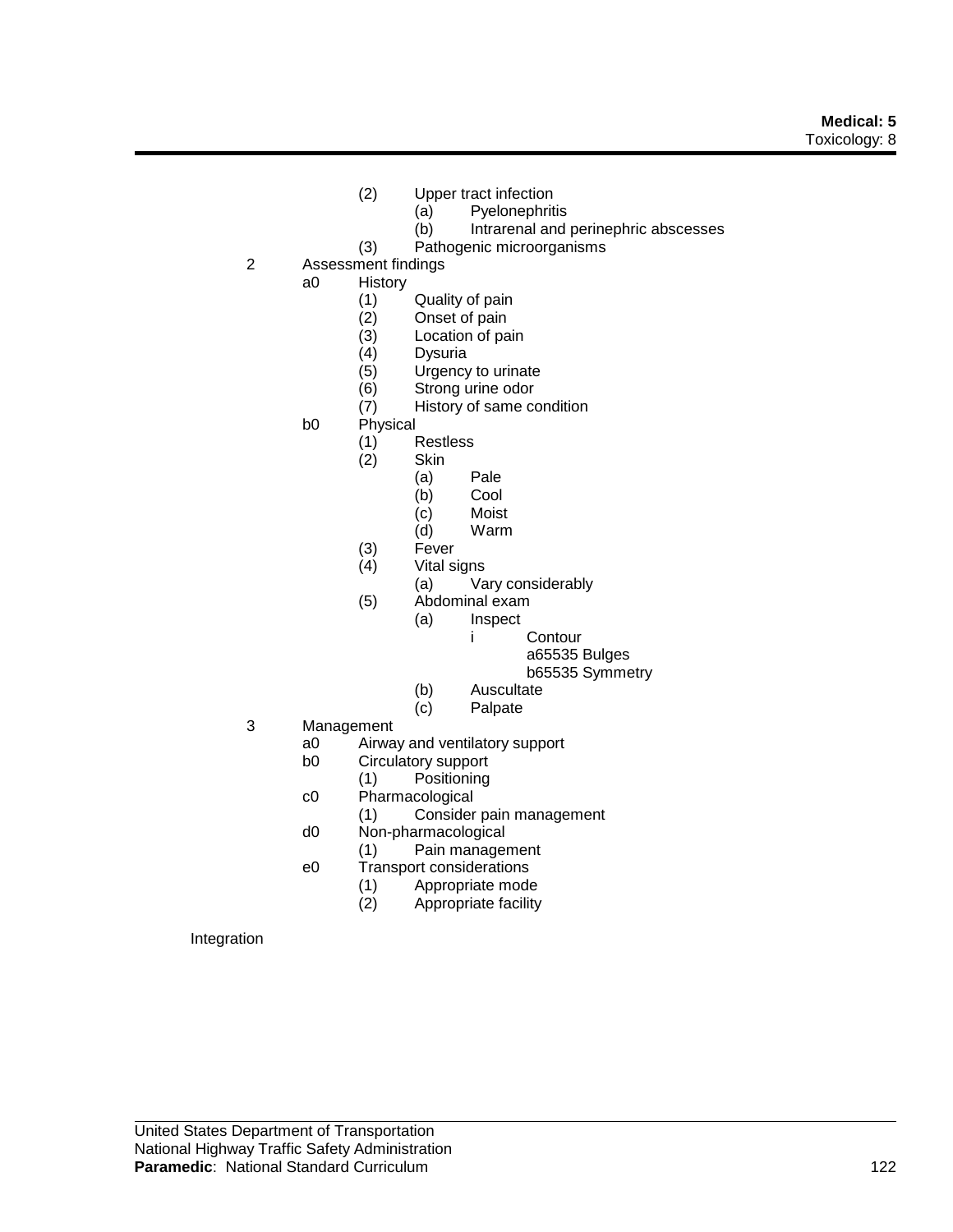#### **UNIT TERMINAL OBJECTIVE**

5-8 At the completion of this unit, the paramedic student will be able to integrate pathophysiological principles and assessment findings to formulate a field impression and implement a treatment plan for the patient with a toxic exposure.

### **COGNITIVE OBJECTIVES**

At the completion of this unit, the paramedic student will be able to:

- 5-8.1 Describe the incidence, morbidity and mortality of toxic emergencies. (C-1)
- 5-8.2 Identify the risk factors most predisposing to toxic emergencies. (C-1)
- 5-8.3 Discuss the anatomy and physiology of the organs and structures related to toxic emergencies. (C-1)
- 5-8.4 Describe the routes of entry of toxic substances into the body. (C-1)
- 5-8.5 Discuss the role of the Poison Control Center in the United States. (C-1)
- 5-8.6 List the toxic substances that are specific to your region. (C-1)
- 5-8.7 Discuss the pathophysiology of the entry of toxic substances into the body. (C-1)
- 5-8.8 Discuss the assessment findings associated with various toxidromes. (C-1)
- 5-8.9 Identify the need for rapid intervention and transport of the patient with a toxic substance emergency. (C-1)
- 5-8.10 Discuss the management of toxic substances. (C-1)
- 5-8.11 Define poisoning by ingestion. (C-1)
- 5-8.12 List the most common poisonings by ingestion. (C-1)
- 5-8.13 Describe the pathophysiology of poisoning by ingestion. (C-1)
- 5-8.14 Recognize the signs and symptoms related to the most common poisonings by ingestion. (C-1)
- 5-8.15 Correlate the abnormal findings in assessment with the clinical significance in the patient with the most common poisonings by ingestion. (C-1)
- 5-8.16 Differentiate among the various treatments and pharmacological interventions in the management of the most common poisonings by ingestion. (C-3)
- 5-8.17 Discuss the factors affecting the decision to induce vomiting in a patient with ingested poison. (C-1)
- 5-8.18 Integrate pathophysiological principles and the assessment findings to formulate a field impression and implement a treatment plan for the patient with the most common poisonings by ingestion. (C-3)
- 5-8.19 Define poisoning by inhalation. (C-1)
- 5-8.20 List the most common poisonings by inhalation. (C-1)
- 5-8.21 Describe the pathophysiology of poisoning by inhalation. (C-1)
- 5-8.22 Recognize the signs and symptoms related to the most common poisonings by inhalation. (C-1)
- 5-8.23 Correlate the abnormal findings in assessment with the clinical significance in patients with the most common poisonings by inhalation. (C-1)
- 5-8.24 Differentiate among the various treatments and pharmacological interventions in the management of the most common poisonings by inhalation. (C-3)
- 5-8.25 Integrate pathophysiological principles and the assessment findings to formulate a field impression and implement a treatment plan for the patient with the most common poisonings by inhalation. (C-3)
- 5-8.26 Define poisoning by injection. (C-1)
- 5-8.27 List the most common poisonings by injection. (C-1)
- 5-8.28 Describe the pathophysiology of poisoning by injection. (C-1)
- 5-8.29 Recognize the signs and symptoms related to the most common poisonings by injection. (C-1)
- 5-8.30 Correlate the abnormal findings in assessment with the clinical significance in the patient with the most common poisonings by injection. (C-3)
- 5-8.31 Differentiate among the various treatments and pharmacological interventions in the management of the most common poisonings by injection. (C-3)
- 5-8.32 Integrate pathophysiological principles and the assessment findings to formulate a field impression and implement a treatment plan for the patient with the most common poisonings by injection. (C-3)
- 5-8.33 Define poisoning by surface absorption. (C-1)

United States Department of Transportation

## National Highway Traffic Safety Administration

#### **Paramedic**: National Standard Curriculum 123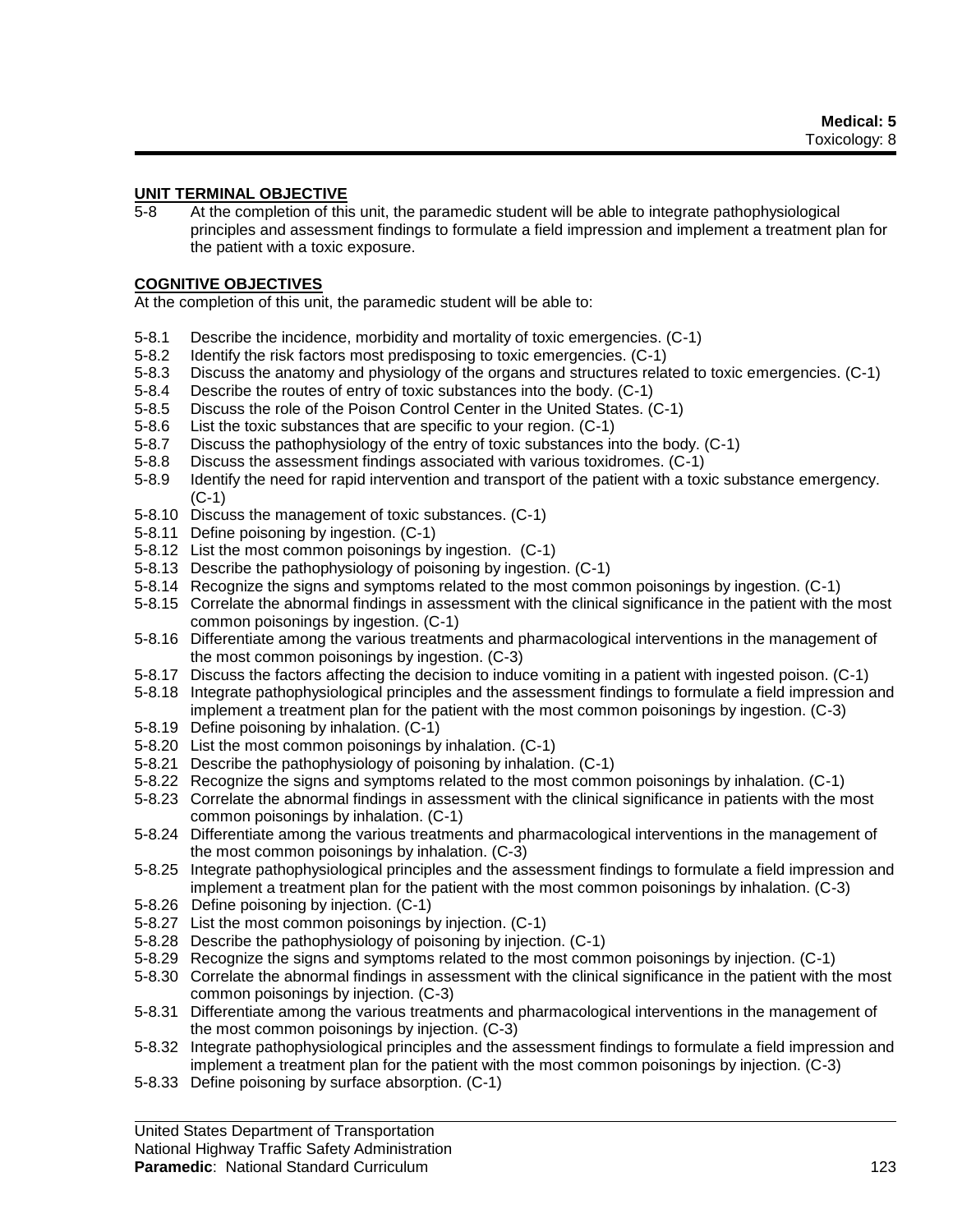- 5-8.34 List the most common poisonings by surface absorption. (C-1)
- 5-8.35 Describe the pathophysiology of poisoning by surface absorption. (C-1)
- 5-8.36 Recognize the signs and symptoms related to the most common poisonings by surface absorption. (C-1)
- 5-8.37 Correlate the abnormal findings in assessment with the clinical significance in patients with the most common poisonings by surface absorption. (C-3)
- 5-8.38 Differentiate among the various treatments and pharmacological interventions in the management of the most common poisonings by surface absorption. (C-3)
- 5-8.39 Integrate pathophysiological principles and the assessment findings to formulate a field impression and implement a treatment plan for patients with the most common poisonings by surface absorption. (C-3)
- 5-8.40 Define poisoning by overdose. (C-1)
- 5-8.41 List the most common poisonings by overdose. (C-1)
- 5-8.42 Describe the pathophysiology of poisoning by overdose. (C-1)
- 5-8.43 Recognize the signs and symptoms related to the most common poisonings by overdose. (C-1)
- 5-8.44 Correlate the abnormal findings in assessment with the clinical significance in patients with the most common poisonings by overdose. (C-3)
- 5-8.45 Differentiate among the various treatments and pharmacological interventions in the management of the most common poisonings by overdose. (C-3)
- 5-8.46 Integrate pathophysiological principles and the assessment findings to formulate a field impression and implement a treatment plan for patients with the most common poisonings by overdose. (C-3)
- 5-8.47 Define drug abuse. (C-1)
- 5-8.48 Discuss the incidence of drug abuse in the United States. (C-1)
- 5-8.49 Define the following terms: (C-1)
	- a. Substance or drug abuse
	- b. Substance or drug dependence
	- c. Tolerance
	- d. Withdrawal
	- e. Addiction
- 5-8.50 List the most commonly abused drugs (both by chemical name and street names). (C-1)
- 5-8.51 Describe the pathophysiology of commonly used drugs. (C-1)
- 5-8.52 Recognize the signs and symptoms related to the most commonly abused drugs. (C-1)
- 5-8.53 Correlate the abnormal findings in assessment with the clinical significance in patients using the most commonly abused drugs. (C-3)
- 5-8.54 Differentiate among the various treatments and pharmacological interventions in the management of the most commonly abused drugs. (C-3)
- 5-8.55 Integrate pathophysiological principles and the assessment findings to formulate a field impression and implement a treatment plan for patients using the most commonly abused drugs. (C-3)
- 5-8.56 List the clinical uses, street names, pharmacology, assessment finding and management for patient who have taken the following drugs or been exposed to the following substances: (C-1)
	- 1. Cocaine
	- 2. Marijuana and cannabis compounds
	- 3. Amphetamines and amphetamine-like drugs
	- 4. Barbiturates
	- 5. Sedative-hypnotics
	- 6. Cyanide
	- 7. Narcotics/ opiates
	- 8. Cardiac medications
	- 9. Caustics
	- 10. Common household substances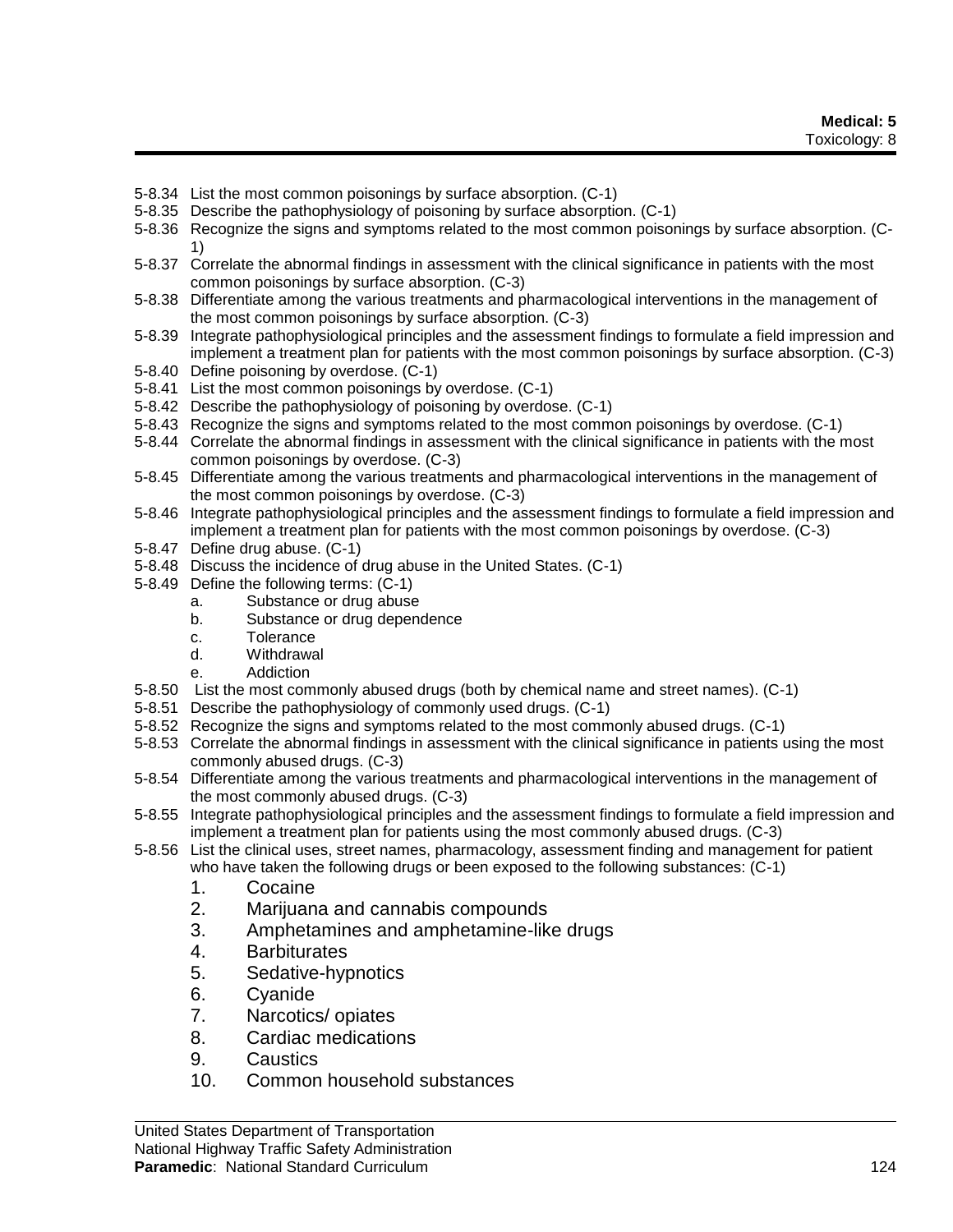- 11. Drugs abused for sexual purposes/ sexual gratification
- 12. Carbon monoxide
- 13. Alcohols
- 14. Hydrocarbons
- 15. Psychiatric medications
- 16. Newer anti-depressants and serotonin syndromes
- 17. Lithium
- 18. MAO inhibitors
- 19. Non-prescription pain medications
	- (1) Nonsteroidal anitinflammatory agents
	- (2) Salicylates
	- (3) Acetaminophen
- 20. Theophylline
- 21. Metals
- 22. Plants and mushrooms
- 5-8.57 Discuss common causative agents, pharmacology, assessment findings and management for a patient with food poisoning. (C-1)
- 5-8.58 Discuss common offending organisms, pharmacology, assessment findings and management for a patient with a bite or sting. (C-1)
- 5-8.59 Integrate pathophysiological principles of the patient with a toxic substance exposure. (C-1)
- 5-8.60 Differentiate between toxic substance emergencies based on assessment findings.  $(C-3)$
- 5-8.61 Correlate abnormal findings in the assessment with the clinical significance in the patient exposed to a toxic substance. (C-3)
- 5-8.62 Develop a patient management plan based on field impression in the patient exposed to a toxic substance. (C-3)

# **AFFECTIVE OBJECTIVES**

None identified for this unit.

# **PSYCHOMOTOR OBJECTIVES**

None identified for this unit.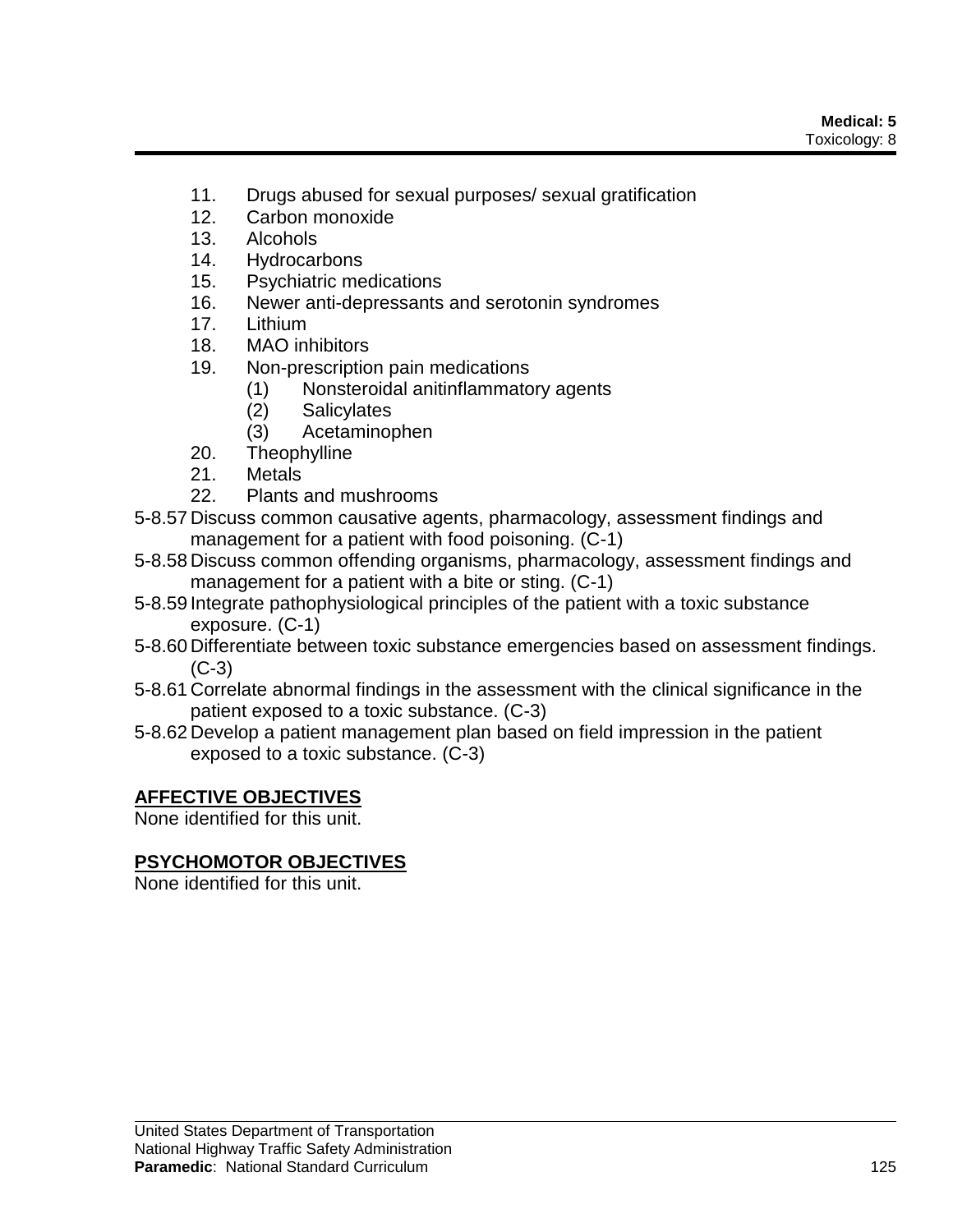## **DECLARATIVE**

- I. General toxicology, assessment and management
	- A. Types of toxicological emergencies
		- 1. Unintentional poisoning
			- a. Dosage errors
			- b. Idiosyncratic reactions
			- c. Childhood poisoning
			- d. Environmental exposure
			- e. Occupational exposures
			- f. Neglect and Abuse
			- 2. Drug/ alcohol abuse
			- 3. Intentional poisoning/ overdose
				- a. Chemical warfare
				- b. Assault/ homicide
				- c. Suicide attempts
	- B. Use of poison control centers
	- C. Routes of absorption
		- 1. Ingestion
		- 2. Inhalation
		- 3. Injection
		- 4. Absorption
	- D. Poisoning by ingestion
		- 1. Examples
		- 2. Anatomy and physiology review
			- a. Absorption
			- b. Distribution
		- 3. Assessment findings
		- 4. General management considerations
	- E. Poisoning by inhalation
		- 1. Examples
		- 2. Anatomy and physiology review
			- a. Absorption
			- b. Distribution
		- 3. Assessment findings
		- 4. General management considerations
	- F. Poisoning by injection
		- 1. Examples
			- a. IV drug abuse
			- b. Venomous bites and stings
		- 2. Anatomy and physiology review
			- a. Absorption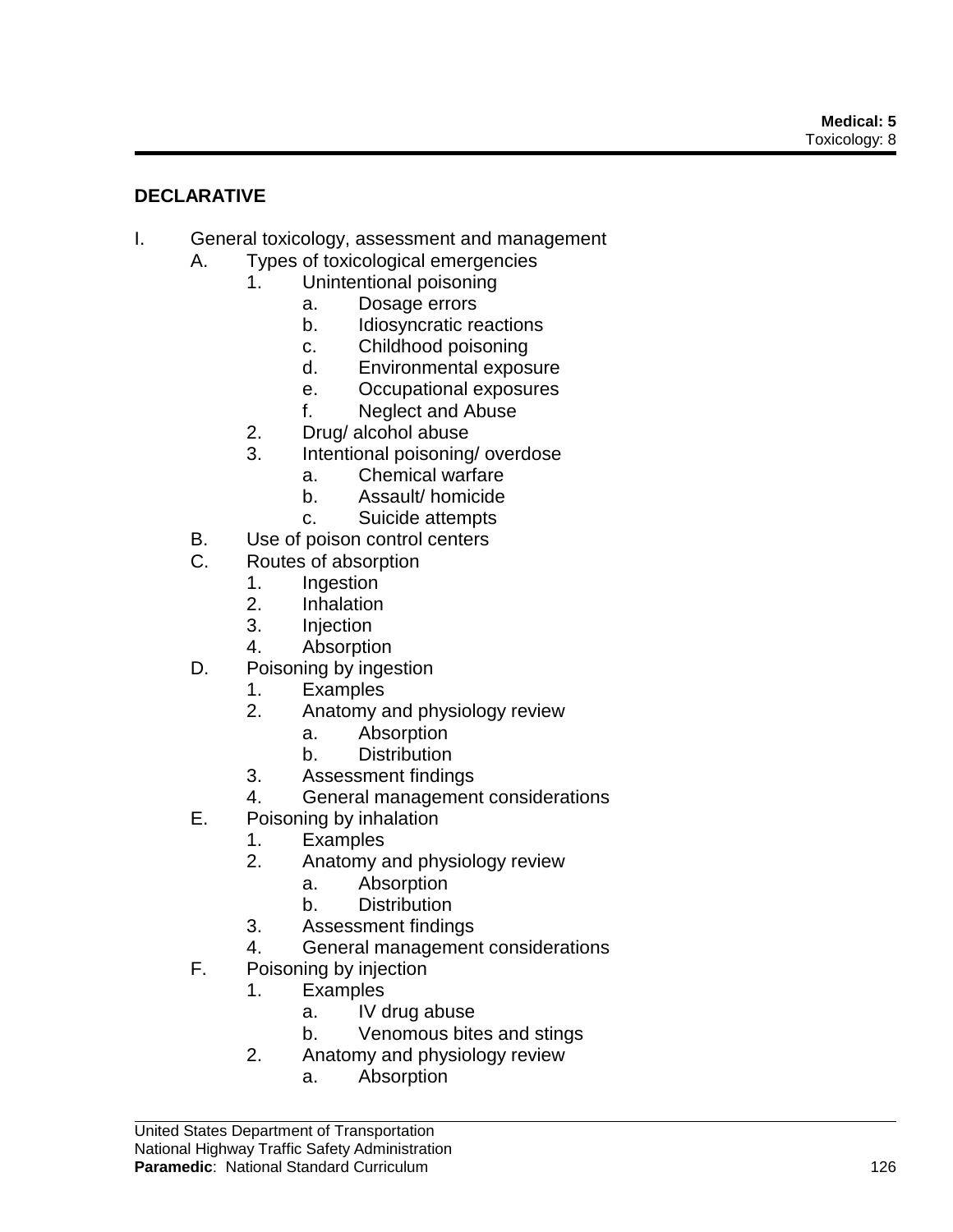- b. Distribution
- 3. Assessment findings
- 4. General management considerations
- G. Poisoning by absorption
	- 1. Examples
	- 2. Anatomy and physiology review
		- a. Absorption
		- b. Distribution
	- 3. Assessment findings
	- 4. General management considerations
- H. Drugs abuse
	- 1. Epidemiology
		- a. Incidence
		- b. Morbidity/ mortality
		- c. Risk factors
		- d. Prevention
	- 2. Psychological issues
	- 3. Psycho-social issues
	- 4. Pathophysiology of long term drug abuse
		- a. End organ damage
			- (1) Brain
			- (2) Liver
			- (3) Heart
			- b. Malnutrition
	- 5. Basic concepts
		- a. Habituation/ dependence/ addiction
			- (1) Physical
			- (2) Psychological
			- b. Tolerance
			- c. Antagonist
			- d. Potentiating
			- e. Synergism
			- f. Withdrawal syndromes
	- 6. Assessment finding
- I. Alcoholism
	- 1. Epidemiology
		- a. Incidence
		- b. Morbidity/ mortality
		- c. Risk factors
		- d. Prevention
	- 2. Psychological issues
	- 3. Psycho-social issues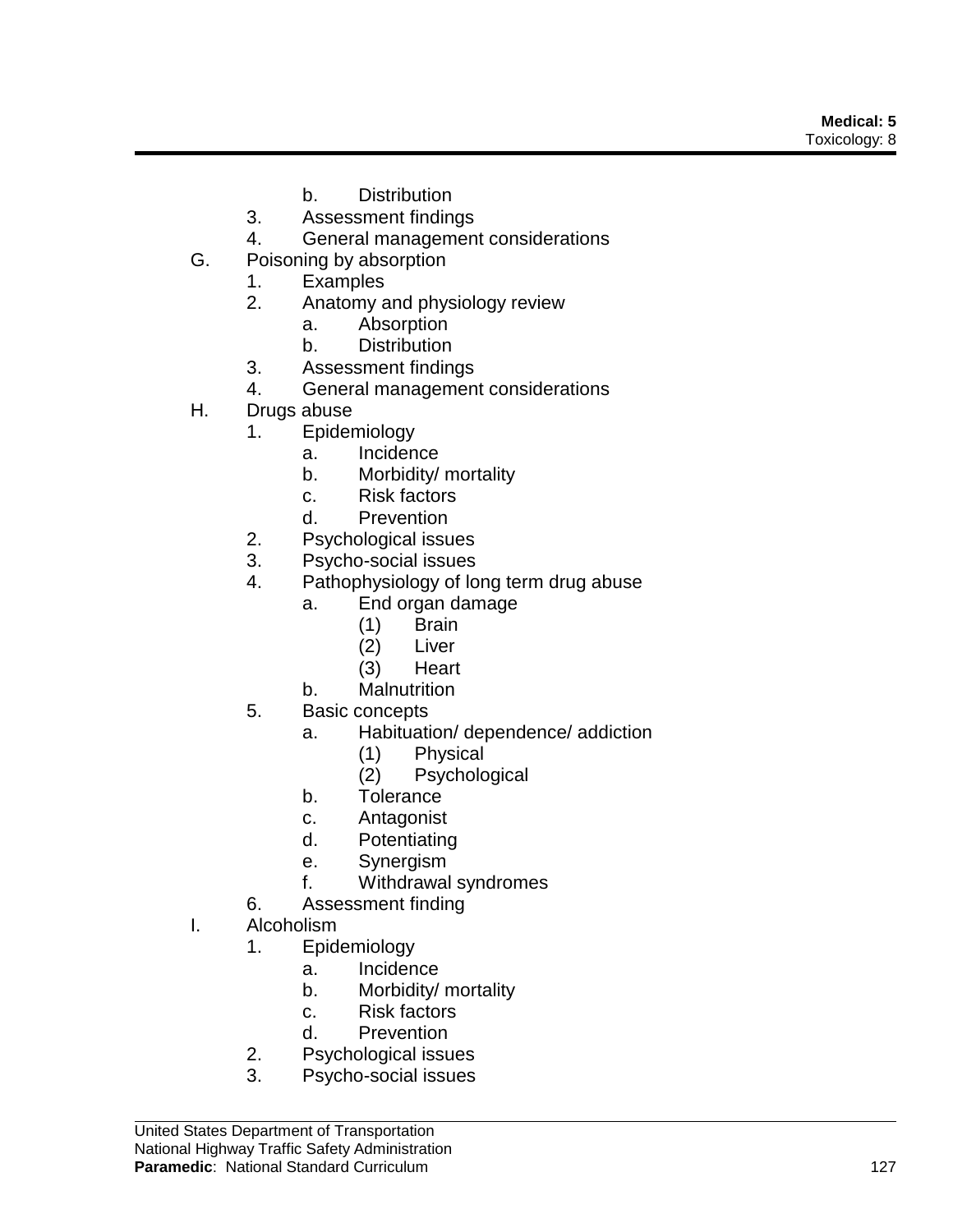- 4. Pathophysiology of long term alcohol abuse
	- a. End organ damage
		- (1) Brain
		- (2) Liver
		- (3) Heart
		- (4) Bone
		- (5) Pancreas
		- b. Malnutrition
	- c. Withdrawal syndrome
- 5. Assessment findings
- J. Toxic syndromes
	- 1. Definition/ advantages
		- a. Grouping of toxiologically similar agents
		- b. Useful for remembering the assessment and management of toxicological emergencies
		- c. Does not consider how or why the toxin has been introduced to the body
		- d. Be sure to include the general management based or route of entry in addition to specific treatments
	- 2. Cholinergics
		- a. Common causative agents pesticides (organophosphates,

carbamates) and nerve agents (sarin, Soman)

- 
- b. Assessment findings
	- (1) Headache
	- (2) Dizziness
	- (3) Weakness
	- (4) Nausea
	- (5) SLUDGE (salivation, lacrimation, urination, defecation, GI Upset, Emesis)
	- (6) Bardycardia, wheezing, bronchoconstriction, myosis, coma, convulsions
	- (7) Diaphoresis, seizures
- c. Management
	- (1) Decontamination
	- (2) Airway and ventilation
		- (a) Aggressive airway management
	- (3) Circulation
	- (4) Pharmacological
		- (a) Atropine
		- (b) Pralidoxime chloride (2-PAM)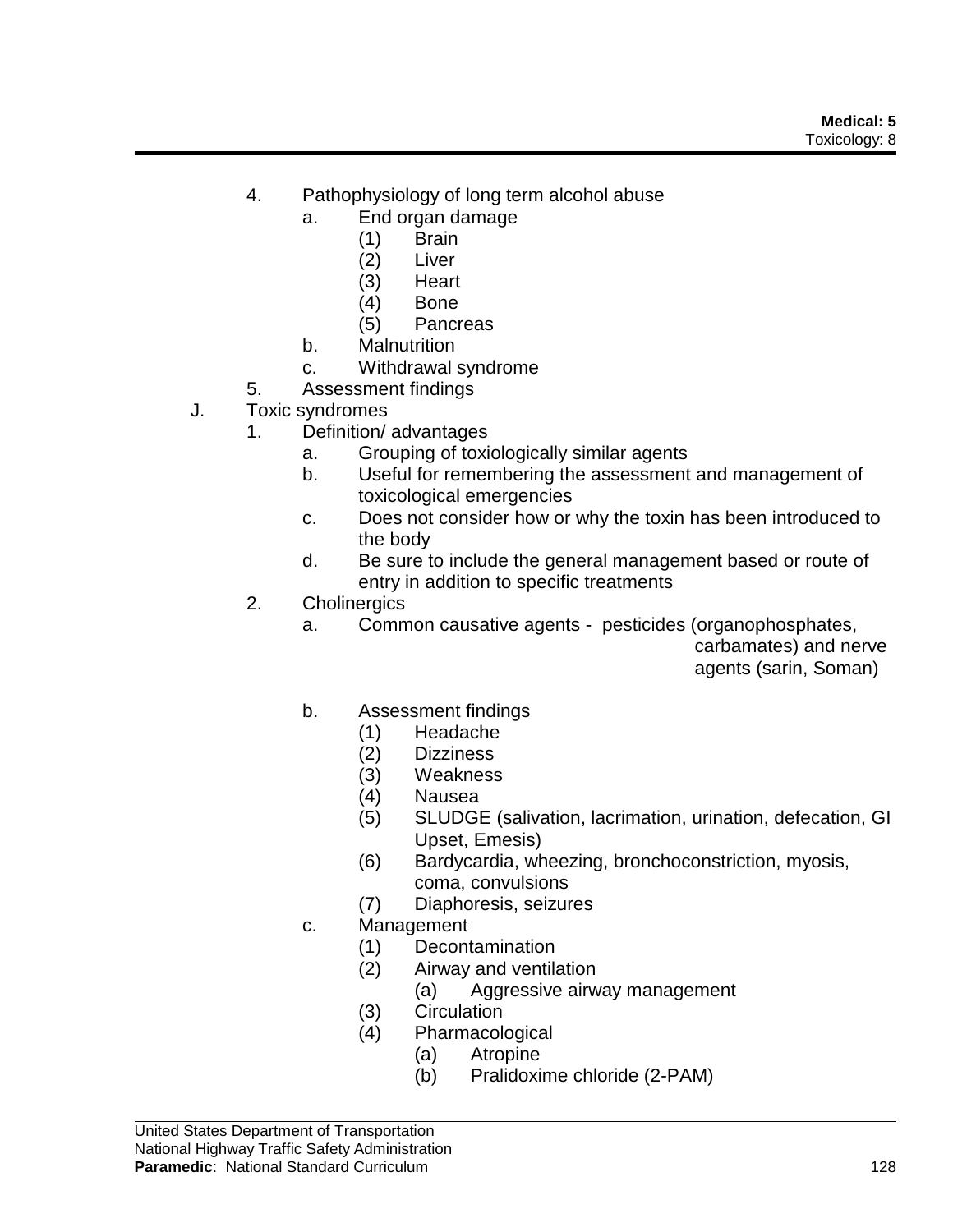- (c) Diazepam
- (d) Activated charcoal
- (5) Non-pharmacological
- (6) Transport considerations
	- (a) Appropriate mode
	- (b) Appropriate facility
- (7) Psychological/ communication strategies
- 3. Anticholinergic
	- a. Common causative agents
	- b. Assessment findings
	- c. Management
		- (1) Airway and ventilation
		- (2) Circulation
		- (3) Pharmacological
		- (4) Non-pharmacological
		- (5) Transport considerations
			- (a) Appropriate mode
			- (b) Appropriate facility
		- (6) Psychological/communication strategies
- 4. Hallucinogens
	- a. Common causative agents lysergic acid diethylamide (LSD), phenyclicidine (PCP), peyote, mushrooms, jimson weed, mescaline
	- b. Assessment findings
		- (1) Chest pain
	- c. Management
		- (1) Airway and ventilation
		- (2) Circulation
		- (3) Pharmacological
		- (4) Non-pharmacological
		- (5) Transport considerations
			- (a) Appropriate mode
				- (b) Appropriate facility
		- (6) Psychological/ communication strategies
- 5. Narcotics/ opiates
	- a. Common causative agents heroin, morphine, codeine, meperidine, propoxyphene, fentanyl
	- b. Assessment findings
		- (1) Euphoria
		- (2) Hypotension
		- (3) Respiratory depression/ arrest
		- (4) Nausea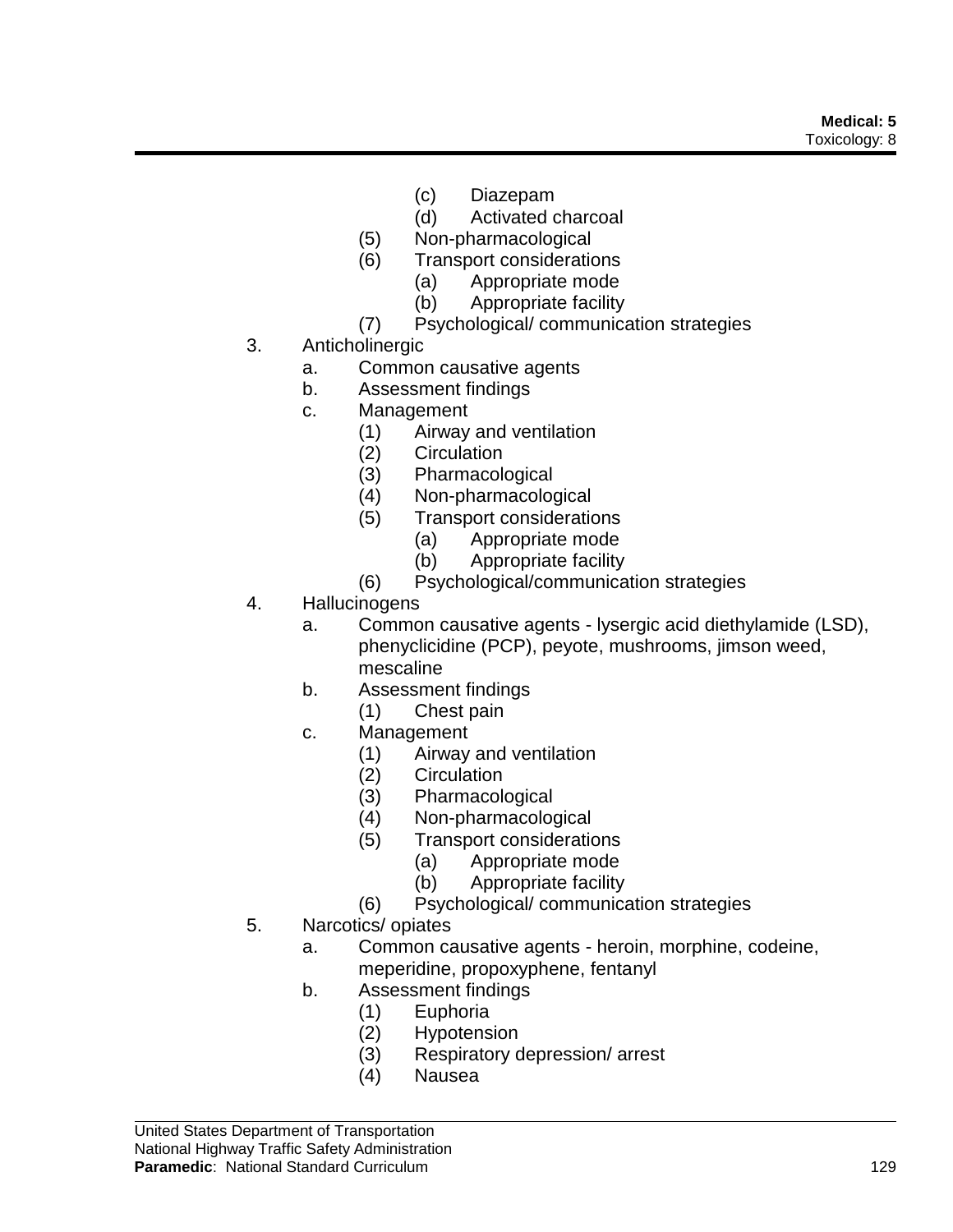- (5) Pinpoint pupils
- (6) Seizures
- (7) Coma
- c. Management
	- (1) Airway and ventilation
	- (2) Circulation
	- (3) Pharmacological
		- (a) Naloxone- opiate specific antidotal therapy
	- (4) Non-pharmacological
	- (5) Transport considerations
		- (a) Appropriate mode
		- (b) Appropriate facility
	- (6) Psychological/ communication strategies
- 6. Sympathomimetics
	- a. Common causative agents
	- b. Assessment findings
	- c. Management
		- (1) Airway and ventilation
			- (2) Circulation
			- (3) Pharmacological
			- (4) Non-pharmacological
			- (5) Transport considerations
				- (a) Appropriate mode
				- (b) Appropriate facility
			- (6) Psychological/ communication strategies
- II. Specific toxicology, assessment and management
	- A. Cocaine<br>1. Cl
		- Clinical uses
		- 2. Common causative agents
		- 3. Common street names
		- 4. Pharmacodynamics
		- 5. Pharmacokinetics
		- 6. Assessment findings
		- 7. Management
			- a. Airway and ventilation
			- b. Circulation
			- c. Pharmacological
			- d. Non-pharmacological
			- e. Transport considerations
				- (1) Appropriate mode
				- (2) Appropriate facility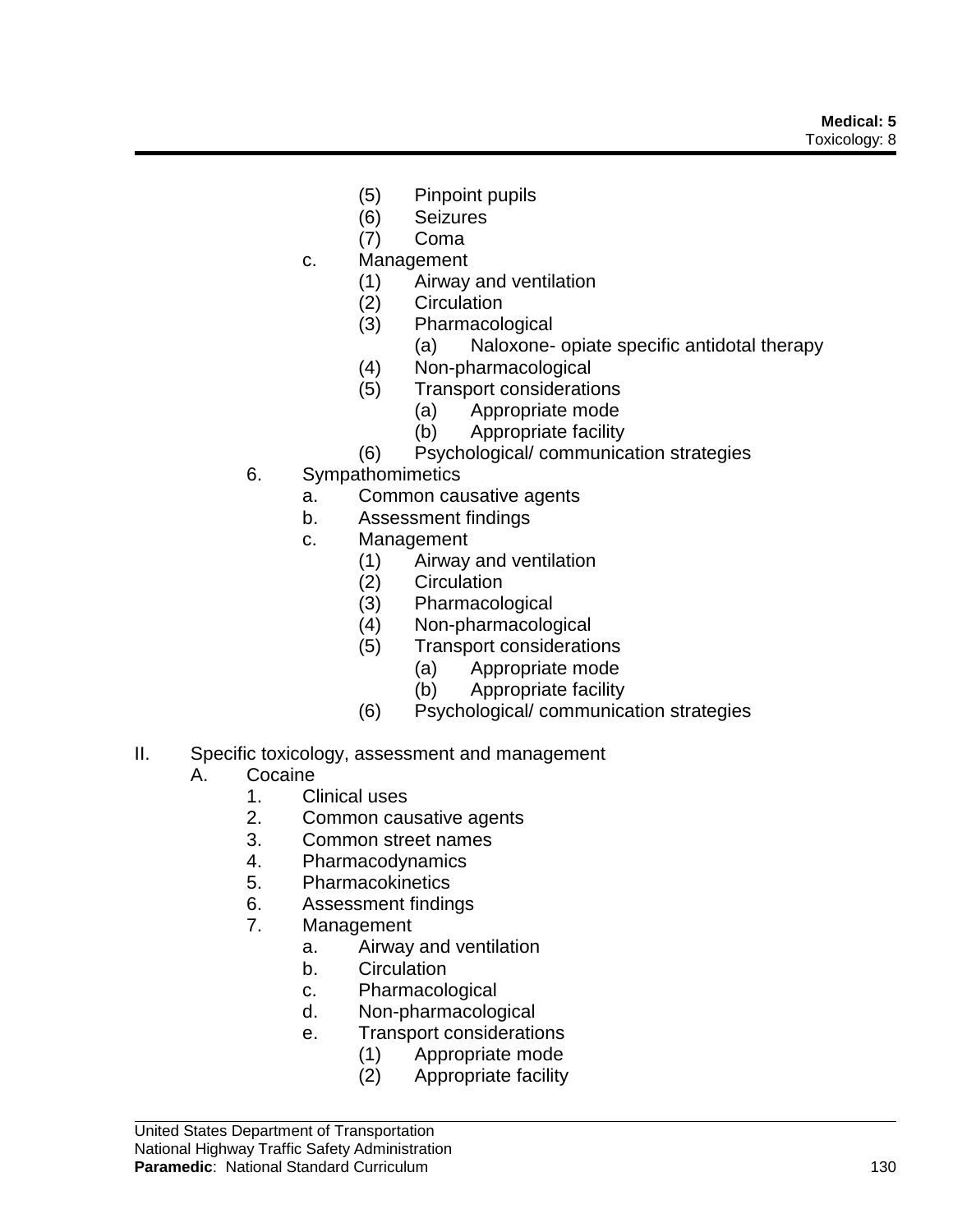- f. Psychological/ communication strategies
- B. Marijuana and cannabis compounds
	- 1. Clinical uses
	- 2. Common causative agents
	- 3. Common street names
	- 4. Pharmacodynamics
	- 5. Pharmacokinetics
	- 6 Assessment findings
	- 7 Management
		- a0 Airway and ventilation
		- b0 Circulation
		- c0 Pharmacological
		- d0 Non-pharmacological
		- e0 Transport considerations
			- (1) Appropriate mode
			- (2) Appropriate facility
		- f0 Psychological/ communication strategies
- C0 Amphetamines and amphetamine-like drugs
	- 1 Clinical uses
	- 2 Common causative agents
	- 3 Common street names
	- 4 Pharmacodynamics
	- 5 Pharmacokinetics
	- 6 Assessment findings
	- 7 Management
		- a0 Airway and ventilation
		- b0 Circulation
		- c0 Pharmacological
		- d0 Non-pharmacological
		- e0 Transport considerations
			- (1) Appropriate mode
				- (2) Appropriate facility
		- f0 Psychological/communication strategies
- D0 Barbiturates
	- 1 Clinical uses
	- 2 Common causative agents
	- 3 Common street names
	- 4 Pharmacodynamics<br>5 Pharmacokinetics
	- **Pharmacokinetics**
	- 6 Assessment findings
	- 7 Management
		- a0 Airway and ventilation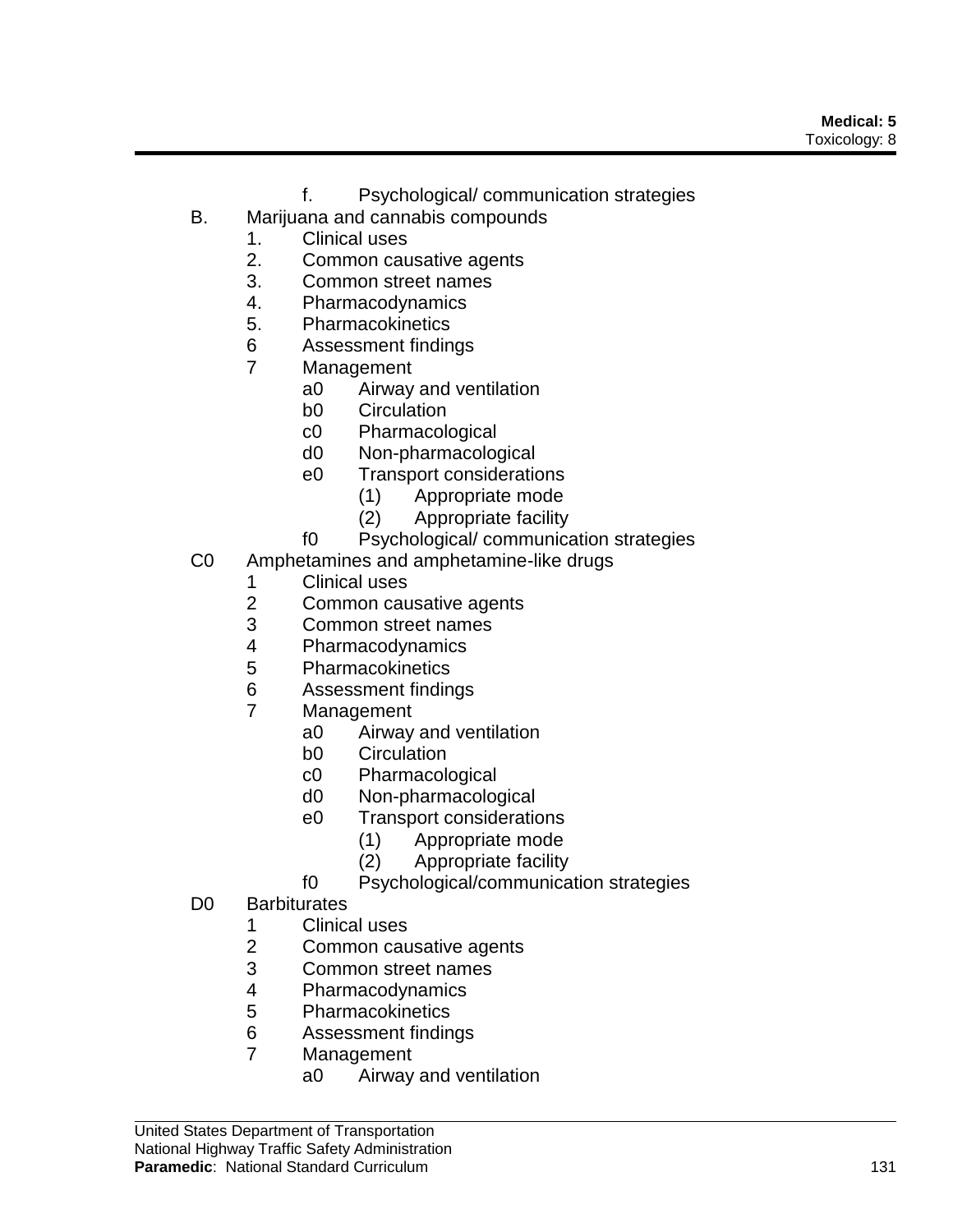- b0 Circulation
- c0 Pharmacological
- d0 Non-pharmacological
- e0 Transport considerations
	- (1) Appropriate mode
	- (2) Appropriate facility
- f0 Psychological/ communication strategies
- E0 Sedative-hypnotics
	- 1 Clinical use
	- 2 Common causative agents benzodiazepines (diazepam, chlordiazepoxide, midazolam)
	- 3 Common street names
	- 4 Pharmacodynamics
	- 5 Pharmacokinetics
	- 6 Assessment findings
		- a0 Respiratory depression/ respiratory arrest
		- b0 Hypotension
	- 7 Management
		- a0 Airway and ventilation
		- b0 Circulation
		- c0 Pharmacological
			- (1) Antidote
		- d0 Non-pharmacological
		- e0 Transport considerations
			- (1) Appropriate mode
				- (2) Appropriate facility
		- f0 Psychological/ communication strategies
- F0 Cyanide
	- 1 Sources
	- 2 Common causative agents
		- a0 Used in industry (electroplating, ore extraction, fumigation of structures)
		- b0 Product of combustion of nylon or polyurethane
		- c0 Ingestion of seeds (apricot, cherry, pears)
		- d0 Nitroprusside administration
	- 3 Pharmacodynamics
	- 4 Pharmacokinetics
	- 5 Assessment findings
		- a0 History of cyanide exposure
		- b0 Early findings (anxiety, dyspnea, confusion, hypertension,

agitation)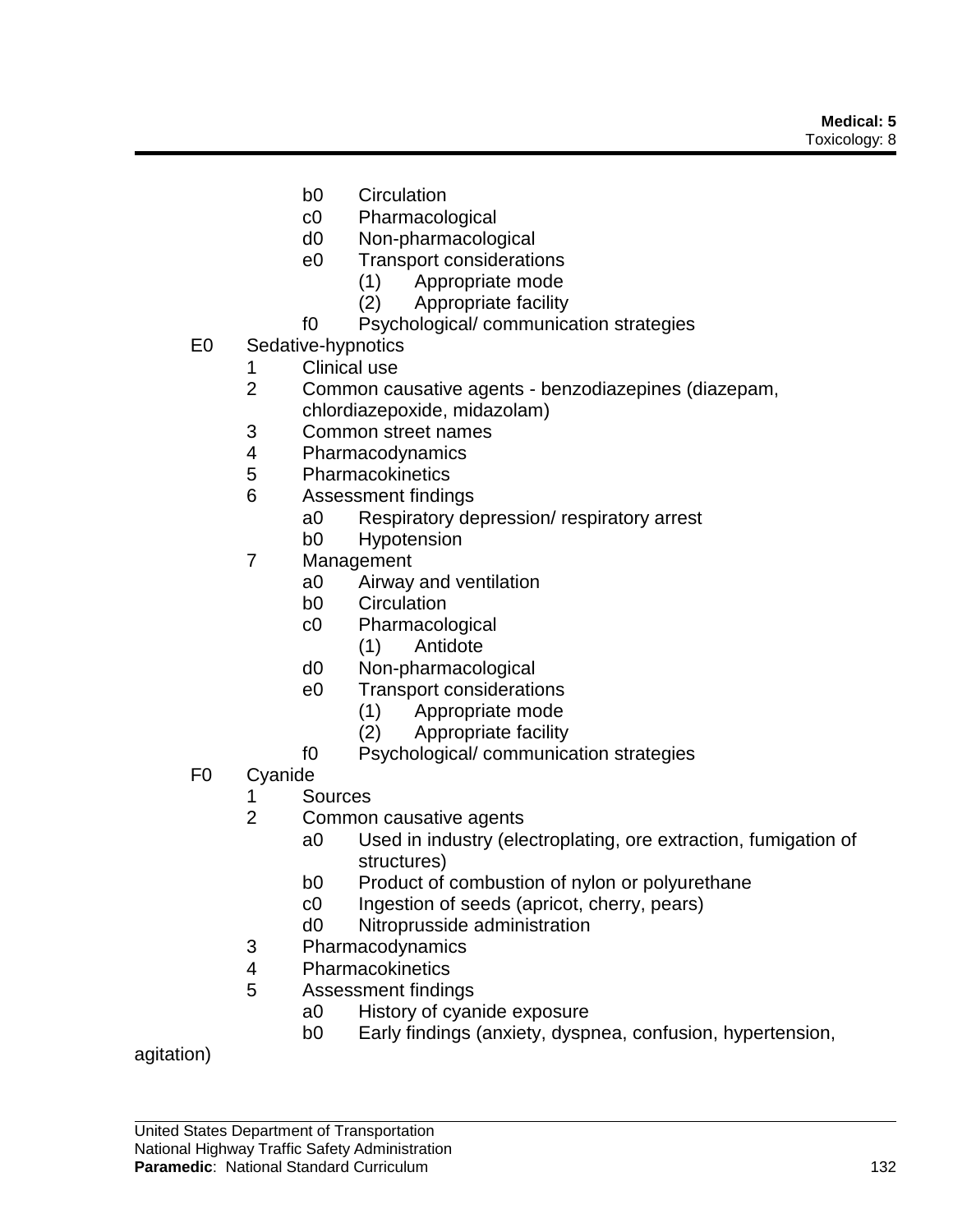- c0 Late findings (hypotension, acidosis , seizures, pulmonary edema, dysrhythmias, coma)
- 6 Management
	- a0 Personal protective equipment
		- (1) Remove patient from the source of poison
	- b0 Airway and ventilation
	- c0 Circulation
		- (1) Monitoring for hypotension as a result of therapy
	- d0 Pharmacological
		- (1) Antidotes
		- (2) Cyanide antidote kit
	- e0 Non-pharmacological
	- f0 Transport considerations
		- (1) Appropriate mode
		- (2) Appropriate facility
	- g0 Psychological/ communication strategies
- G0 Narcotics/ opiates
	- 1 Clinical uses
	- 2 Common causative agents heroin, morphine, codeine, meperidine, propoxyphene, fentanyl
	- 3 Phamacodynamics
	- 4 Pharmcokinetics
	- 5 Assessment findings
		- a0 Euphoria
		- b0 Hypotension
		- c0 Respiratory depression/ arrest
		- d0 Nausea
		- e0 Pinpoint pupils
		- f0 Seizures
		- g0 Coma
	- 6 Management
		- a0 Airway and ventilation
		- b0 Circulation
		- c0 Pharmacological
			- (1) Naloxone opiate specific antidotal therapy
		- d0 Non-pharmacological
		- e0 Transport considerations
			- (1) Appropriate mode
			- (2) Appropriate facility
		- f0 Psychological/ communication strategies
- H0 Cardiac medications
	- 1 Clinical use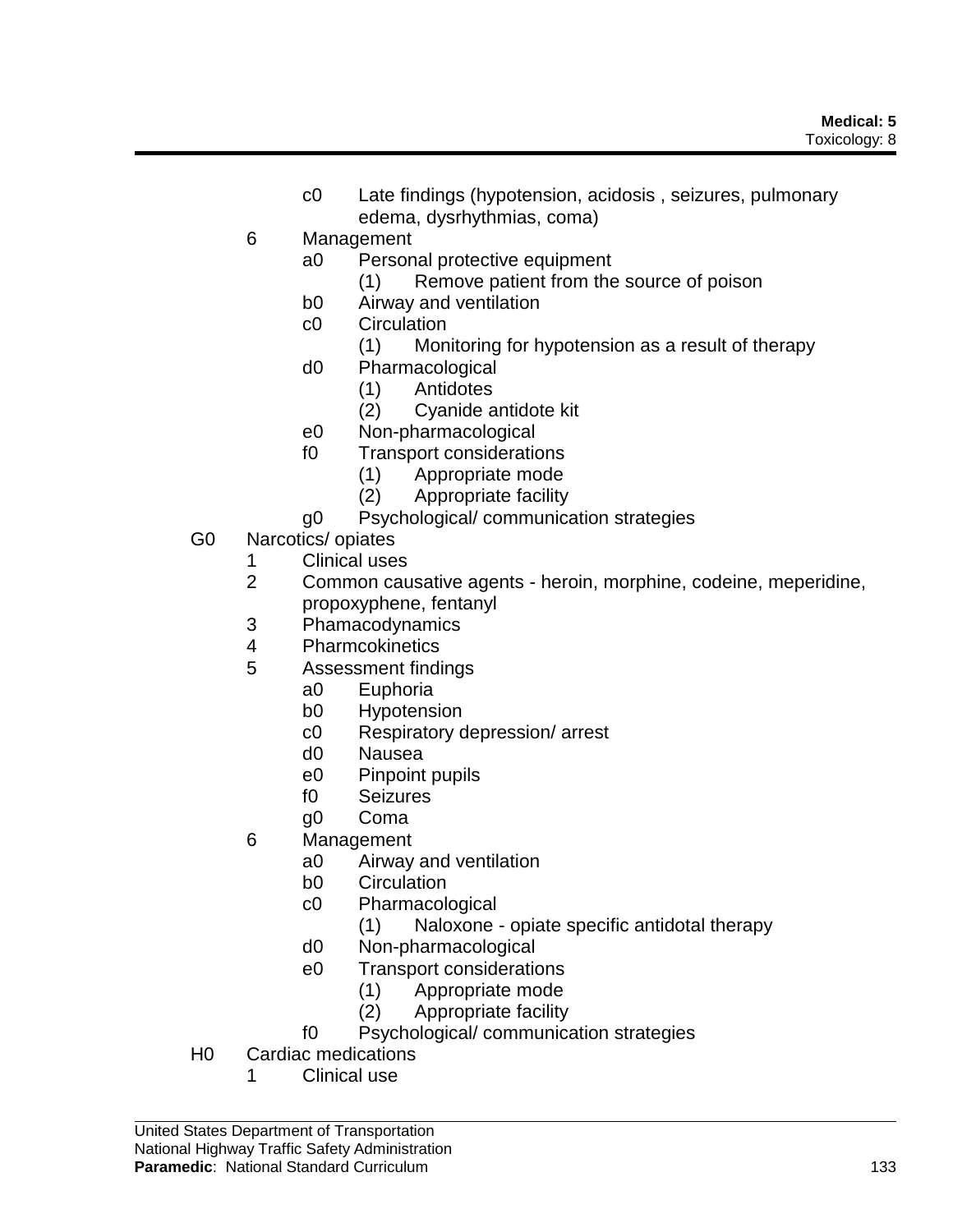- 2 Common causative agents antidysrythmics, beta blockers, calcium channel blockers, glycosides
- 3 Pharmacodynamics
- 4 Pharmacokinetics
- 5 Assessment findings
- 6 Management
	- a0 Airway and ventilation
	- b0 Circulation
	- c0 Pharmacological
	- d0 Non-pharmacological
	- e0 Transport considerations
		- (1) Appropriate mode
		- (2) Appropriate facility
	- f0 Psychological/ communication strategies
- I0 Caustics
	- 1 Source
	- 2 Common causative agents acids and alkali
	- 3 Pharmacodynamics
	- 4 Pharmacokinetics
	- 5 Assessment findings
	- 6 Management
		- a0 Airway and ventilation
		- b0 Circulation
		- c0 Pharmacological
		- d0 Non-pharmacological
		- e0 Transport considerations
			- (1) Appropriate mode
			- (2) Appropriate facility
		- f0 Psychological/ communication strategies
- J0 Common household poisonings
	- 1 Sources
	- 2 Common causative agents bleach, cleaning agents
	- 3 Pharmacodynamics<br>4 Pharmacokinetics
	- **Pharmacokinetics**
	- 5 Assessment findings
	- 6 Management
		- a0 Airway and ventilation
		- b0 Circulation
		- c0 Pharmacological
		- d0 Non-pharmacological
		- e0 Transport considerations
			- (1) Appropriate mode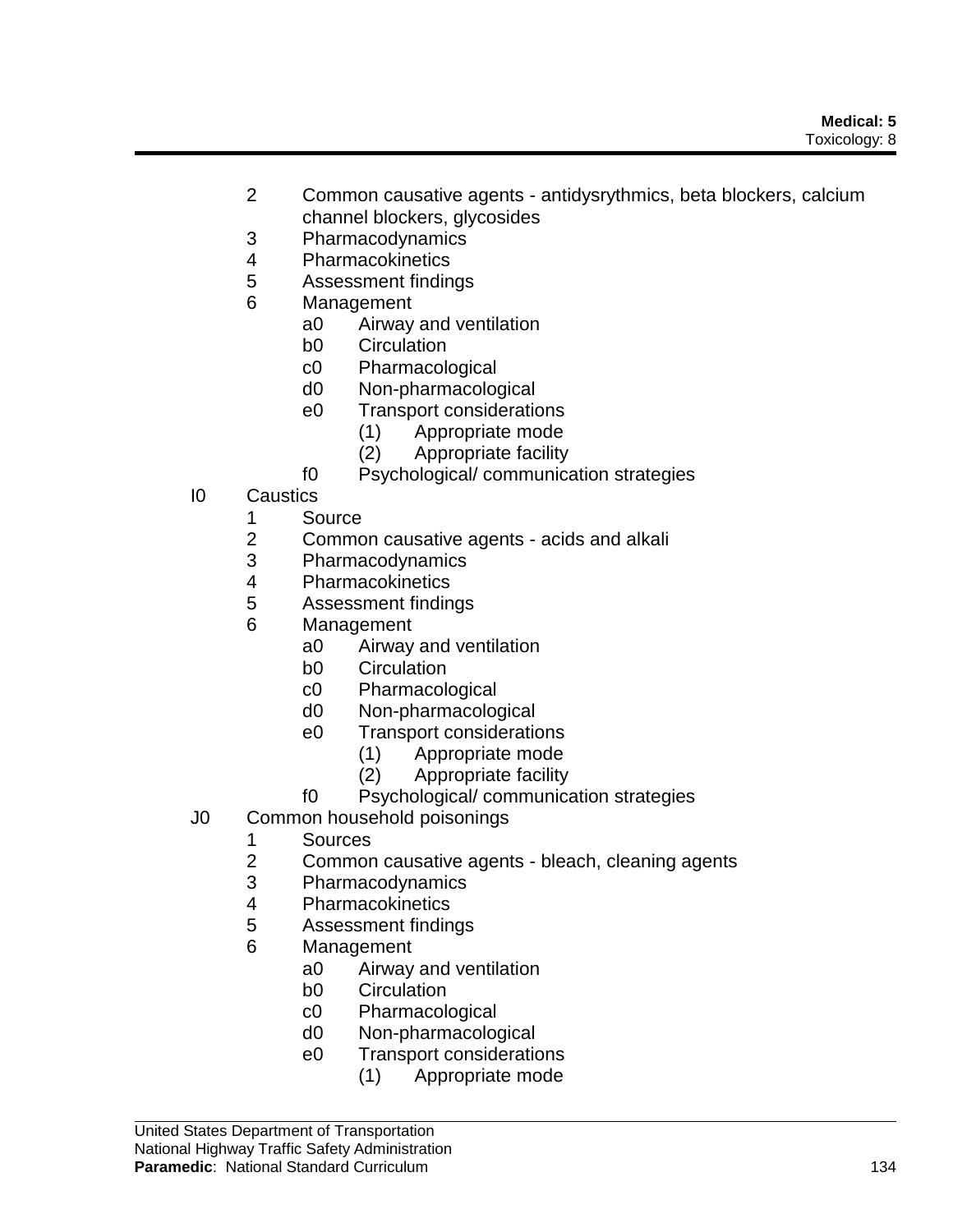- (2) Appropriate facility
- f0 Psychological/ communication strategies
- K0 Drugs abused for sexual purposes/ sexual gratification
	- 1 Sources
	- 2 Common causative agents
	- 3 Pharmacodynamics
	- 4 Pharmacokinetics
	- 5 Assessment findings
	- 6 Management
		- a0 Airway and ventilation
		- b0 Circulation
		- c0 Pharmacological
		- d0 Non-pharmacological
		- e0 Transport considerations
			- (1) Appropriate mode
			- (2) Appropriate facility
		- f0 Psychological/ communication strategies
- L0 Carbon monoxide
	- 1 Source
	- 2 Common causative agents
	- 3 Pharmacodynamics
	- 4 Pharmacokinetics
	- 5 Assessment findings
	- 6 Management
		- a0 Airway and ventilation
		- b0 Circulation
		- c0 Pharmacological
		- d0 Non-pharmacological
			- (1) Hyperbaric treatment
		- e0 Transport considerations
			- (1) Appropriate mode
				- (2) Appropriate facility
		- f0 Psychological/ communication strategies
- M0 Alcohols
	- 1 Clinical use/ sources
	- 2 Common causative agents ethylene glycol, methanol, isopropyl
- alcohol, ethanol
	- 3 Pharmacodynamics
	- 4 Pharmacokinetics
	- 5 Assessment findings
	- 6 Management
		- a0 Airway and ventilation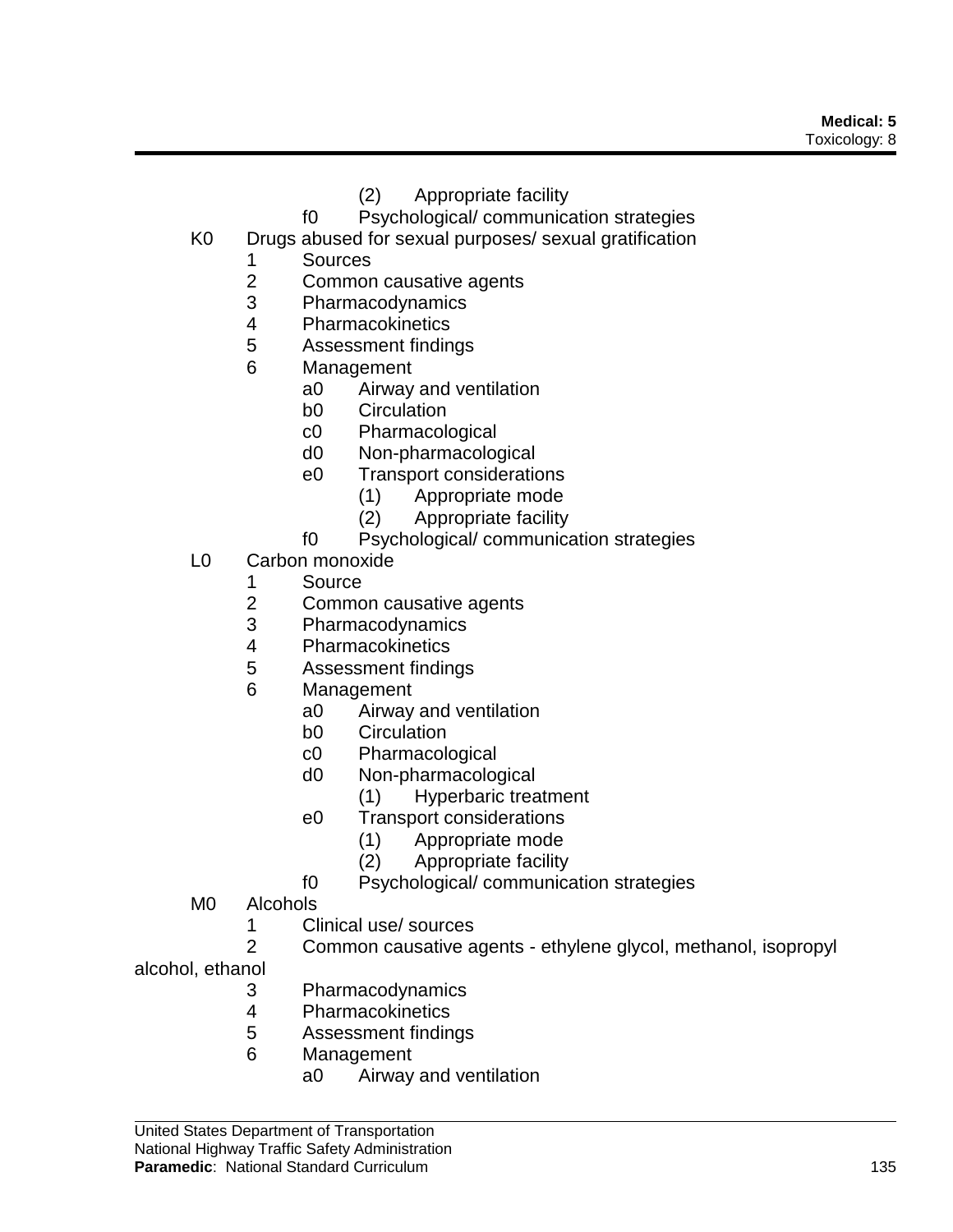- b0 Circulation
- c0 Pharmacological
	- (1) Antidote
- d0 Non-pharmacological
- e0 Transport considerations
	- (1) Appropriate mode
		- (2) Appropriate facility
- f0 Psychological/ communication strategies
- N0 Hydrocarbons
	- 1 Source
	- 2 Common causative agents gasoline
	- 3 Pharmacodynamics
		- a0 Aspiration pneumonia
		- b0 CNS depression
		- c0 Acute gastritis
	- 4 Pharmacokinetics
	- 5 Assessment findings
	- 6 Management
		- a0 Airway and ventilation
		- b0 Circulation
		- c0 Pharmacological
		- d0 Non-pharmacological
		- e0 Transport considerations
			- (1) Appropriate mode
			- (2) Appropriate facility
		- f0 Psychological/ communication strategies
- O0 Psychiatric medications
	- 1 Tricyclic antidepressants
		- a0 Clinical use
		- b0 Common causative agents amitriptyline amoxapine, clomipramine, doxepin, imipramine, nortptyline
		- c0 Phamacodynamics
		- d0 Pharmacokinetics
		- e0 Assessment findings
			- (1) Early findings (dry mouth, confusion, hallucinations)
			- (2) Late findings (delirium, respiratory depression,
				- hypotension, hyperthermia, seizures, coma)
			- (3) Cardiotoxicity dysrhythmias
		- f0 Management
			- (1) Airway and ventilation
			- (2) Circulation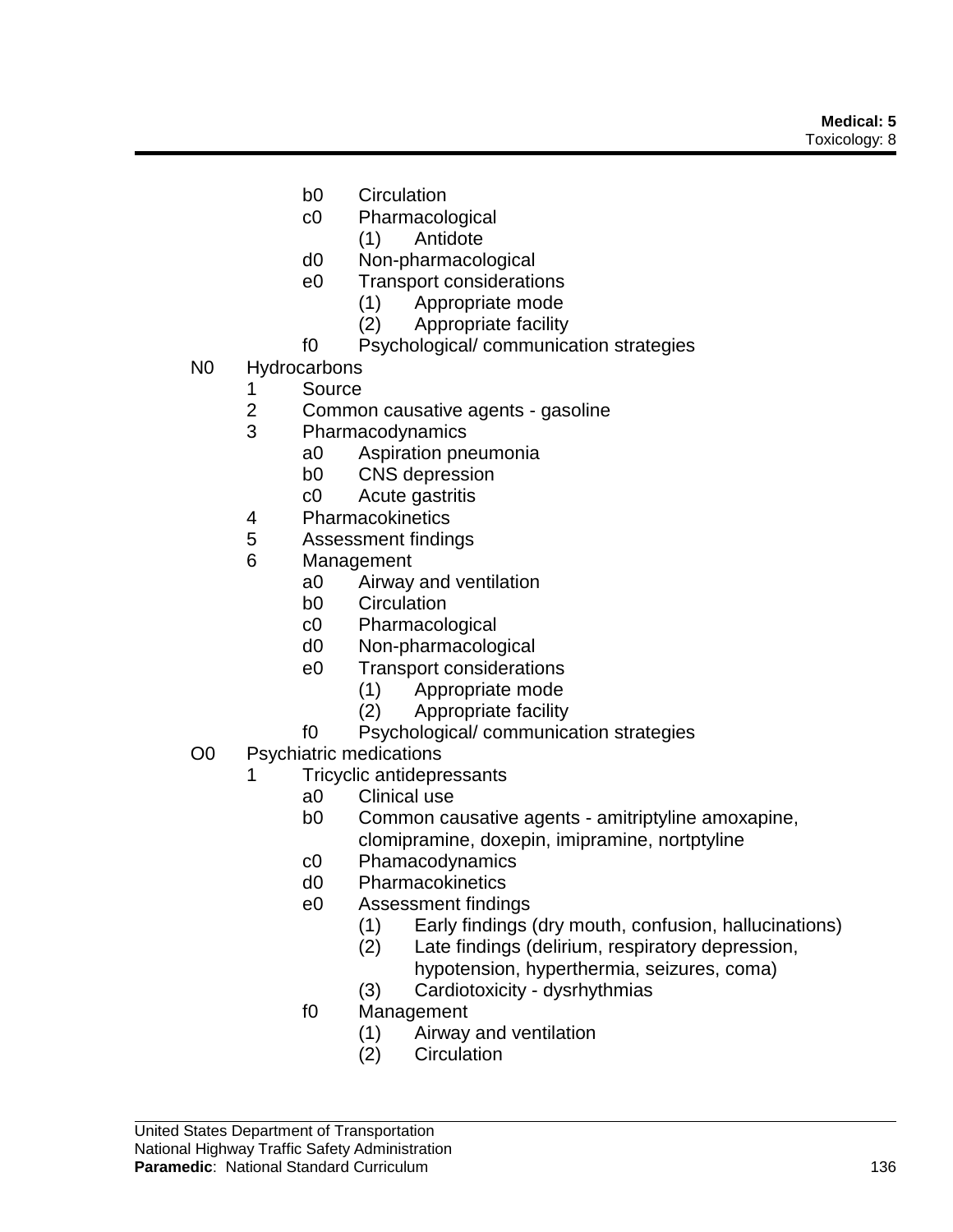- (3) Pharmacological
	- (a) Antidote
	- (b) Sodium bicarbonate may reverse the cardiotoxic effects
- (4) Non-pharmacological
- (5) Transport considerations
	- (a) Appropriate mode
		- (b) Appropriate facility
- (6) Psychological/ communication strategies
- 2 Newer anti-depressants and serotonin syndromes
	- a0 Clinical uses
	- b0 Common causative agents
	- c0 Common street names
	- d0 Pharmacodynamics
	- e0 Pharmacokinetics
	- f0 Assessment findings
	- g0 Management
		- (1) Airway and ventilation
			- (2) Circulation
			- (3) Pharmacological
			- (4) Non-pharmacological
			- (5) Transport considerations
				- (a) Appropriate mode
				- (b) Appropriate facility
			- (6) Psychological/ communication strategies
- 3 Lithium
	- a0 Clinical uses
	- b0 Common causative agents
	- c0 Common street names
	- d0 Pharmacodynamics
	- e0 Pharmacokinetics
	- f0 Assessment findings
	- g0 Management
		- (1) Airway and ventilation
		- (2) Circulation
		- (3) Pharmacological
		- (4) Non-pharmacological
		- (5) Transport considerations
			- (a) Appropriate mode
			- (b) Appropriate facility
		- (6) Psychological/ communication strategies
- 4 MAO inhibiters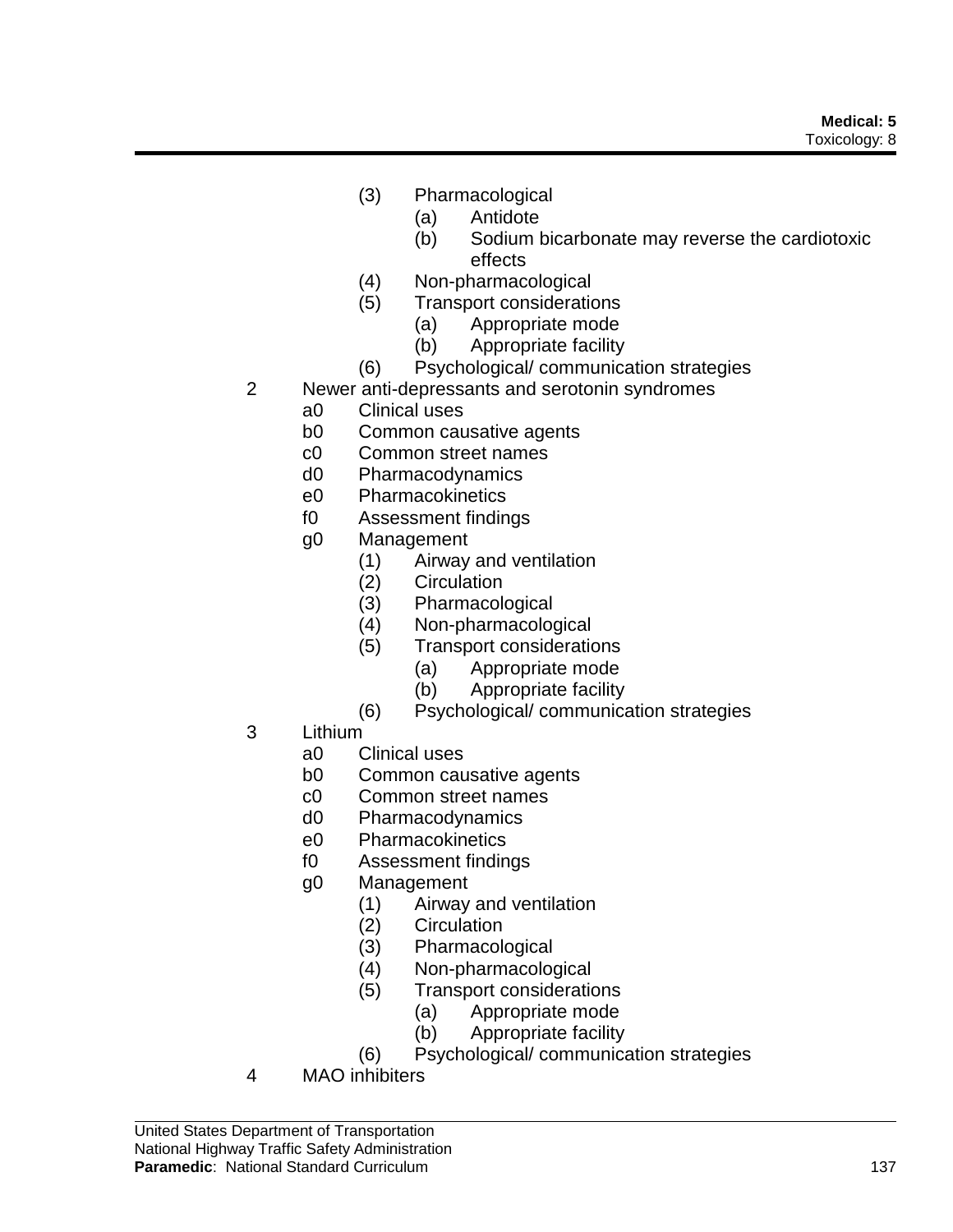- a0 Clinical use
- b0 Common causative agents
- c0 Pharmacodynamics
- d0 Pharmacokinetics
- e0 Assessment findings
- f0 Management
	- (1) Airway and ventilation
	- (2) Circulation
	- (3) Pharmacological
	- (4) Non-pharmacological
	- (5) Transport considerations
		- (a) Appropriate mode
		- (b) Appropriate facility
	- (6) Psychological/ communication strategies
- 5 Other
- P0 Non-prescription pain medications
	- 1 Nonsteroidal anti-inflammatory agents
		- a0 Clinical uses
		- b0 Common causative agents
		- c0 Common street names
		- d0 Pharmacodynamics
		- e0 Pharmacokinetics
		- f0 Assessment findings
		- g0 Management
			- (1) Airway and ventilation
			- (2) Circulation
			- (3) Pharmacological
			- (4) Non-pharmacological
			- (5) Transport considerations
				- (a) Appropriate mode
				- (b) Appropriate facility
			- (6) Psychological/ communication strategies
	- 2 Salicylates
		- a0 Clinical uses
		- b0 Common causative agents
		- c0 Common street names
		- d0 Pharmacodynamics
		- e0 Pharmacokinetics
		- f0 Assessment findings
		- g0 Management
			- (1) Airway and ventilation
			- (2) Circulation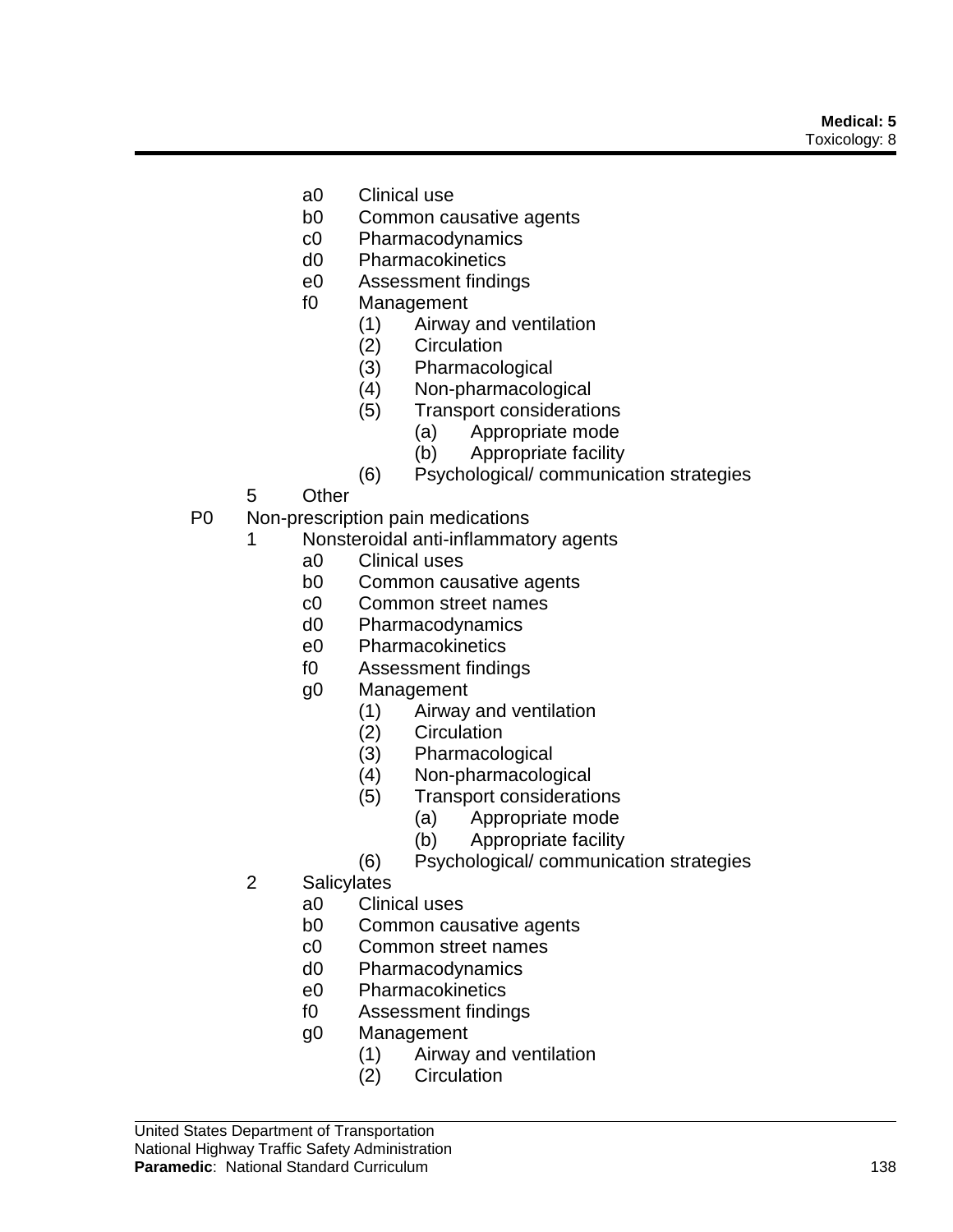- (3) Pharmacological
- (4) Non-pharmacological
- (5) Transport considerations
	- (a) Appropriate mode
	- (b) Appropriate facility
- (6) Psychological/ communication strategies
- 3 Acetaminophine
	- a0 Clinical use
	- b0 Common causative agents
	- c0 Pharmacodynamics
	- d0 Pharmacokinetics
	- e0 Assessment findings
	- f0 Management
		- (1) Airway and ventilation
		- (2) Circulation
		- (3) Pharmacological
		- (4) Non-pharmacological
		- (5) Transport considerations
			- (a) Appropriate mode
			- (b) Appropriate facility
		- (6) Psychological/ communication strategies
- Q0\_\_Theophylline
	- 1 Clinical use
		- 2 Common causative agents
		- 3 Pharmacodynamics
		- 4 Pharmacokinetics
		- 5 Assessment findings
		- 6 Management
			- a0 Airway and ventilation
			- **b0** Circulation
			- c0 Pharmacological
			- d0 Non-pharmacological
			- e0 Transport considerations
				- (1) Appropriate mode
				- (2) Appropriate facility
			- f0 Psychological/ communication strategies
- R0 Metals
	- 1 Clinical use
	- 2 Common causative agents iron, lead, mercury
	- 3 Pharmacodynamics
	- 4 Pharmacokinetics
	- 5 Assessment findings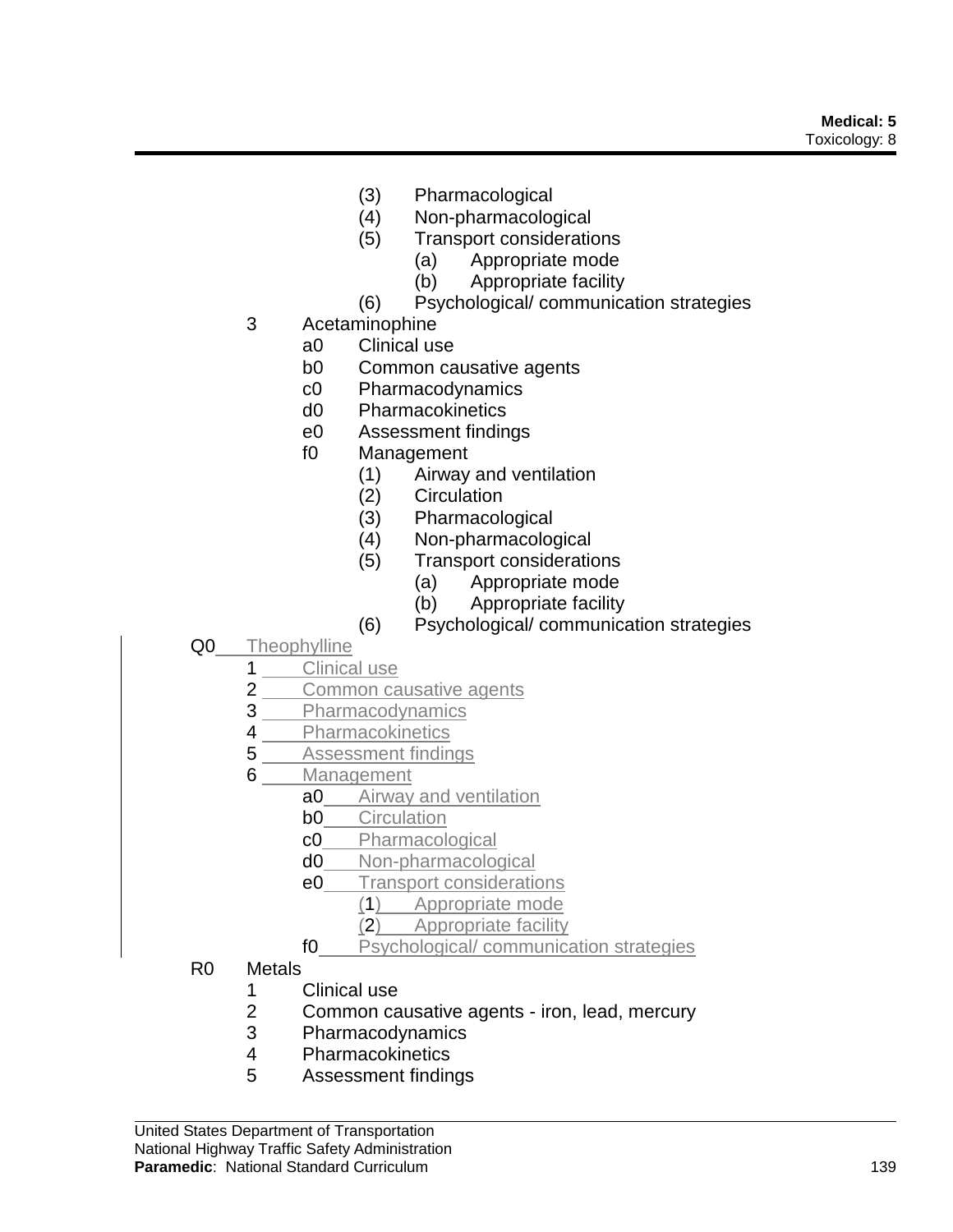- 6 Management
	- a0 Airway and ventilation
	- b0 Circulation
	- c0 Pharmacological
		- (1) Antidote
	- d0 Non-pharmacological
	- e0 Transport considerations
		- (1) Appropriate mode
		- (2) Appropriate facility
	- f0 Psychological/ communication strategies
- S0 Plants and mushrooms
	- 1 Clinical use
	- 2 Common causative agents
	- 3 Common street names
	- 4 Pharmacodynamics
	- 5 Pharmacokinetics
	- 6 Assessment findings
	- 7 Management
		- a0 Airway and ventilation
		- b0 Circulation
		- c0 Pharmacological
		- d0 Non-pharmacological
		- e0 Transport considerations
			- (1) Appropriate mode
			- (2) Appropriate facility
		- f0 Psychological/ communication strategies
- T0 Food poisoning
	- 1 Common causative agents<br>2 Pharmacodynamics
	- **Pharmacodynamics** 
		- a0 Type I reaction
		- b0 Gastrointestinal allergy
		- c0 Bacterial toxins
			- (1) Exotoxins
			- (2) Enterotoxins
		- d0 Neurotoxins
			- (1) Paralytic shellfish poisoning
	- 3 Pharmacokinetics
	- 4 Assessment findings
	- 5 Management
		- a0 Airway and ventilation
		- b0 Circulation
		- c0 Pharmacological